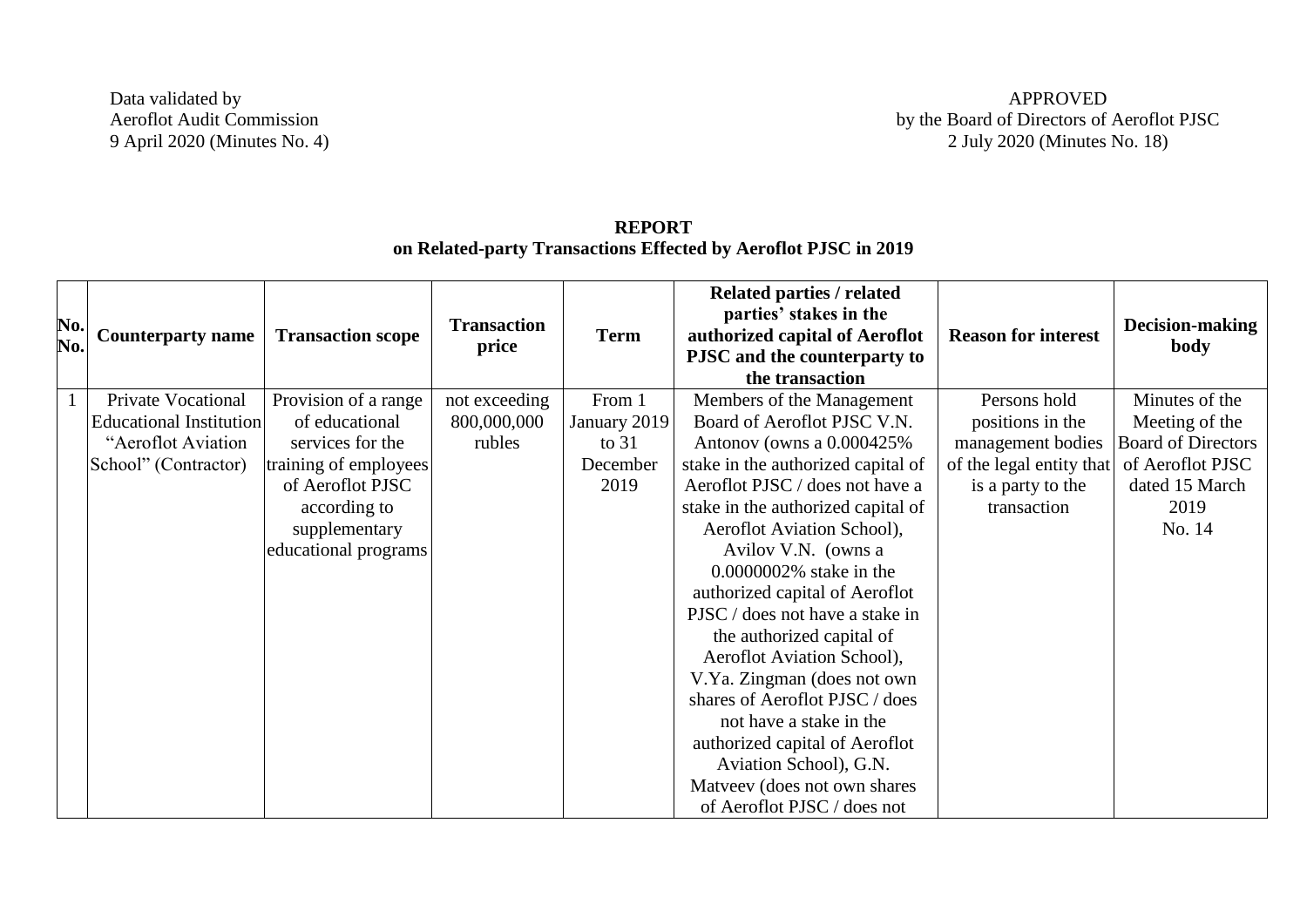| No.<br>No.     | <b>Counterparty name</b>           | <b>Transaction scope</b>                                                                                                                                                                                                                                  | <b>Transaction</b><br>price | <b>Term</b>                                                        | <b>Related parties / related</b><br>parties' stakes in the<br>authorized capital of Aeroflot<br>PJSC and the counterparty to<br>the transaction                                                                                                                                                                                                                                                                                                                                | <b>Reason for interest</b>                                                                                            | <b>Decision-making</b><br>body                                                                                  |
|----------------|------------------------------------|-----------------------------------------------------------------------------------------------------------------------------------------------------------------------------------------------------------------------------------------------------------|-----------------------------|--------------------------------------------------------------------|--------------------------------------------------------------------------------------------------------------------------------------------------------------------------------------------------------------------------------------------------------------------------------------------------------------------------------------------------------------------------------------------------------------------------------------------------------------------------------|-----------------------------------------------------------------------------------------------------------------------|-----------------------------------------------------------------------------------------------------------------|
|                |                                    |                                                                                                                                                                                                                                                           |                             |                                                                    | have a stake in the authorized<br>capital of Aeroflot Aviation<br>School),<br>I.P. Chalik (owns a 0.000117%)<br>stake in the authorized capital of<br>Aeroflot PJSC / does not have a<br>stake in the authorized capital of<br>Aeroflot Aviation School), are<br>members of the Board of<br><b>Trustees of Aeroflot Aviation</b><br>School                                                                                                                                     |                                                                                                                       |                                                                                                                 |
| $\overline{2}$ | Pobeda Airlines LLC<br>(Sublessee) | Amending the terms<br>of the transaction on<br>sublease of 2 (two)<br>Boeing 737-800<br>aircraft with<br>manufacturer serial<br>numbers 39947 and<br>39950 in terms of<br>changing the<br>procedure for<br>calculating the<br>monthly sublease<br>payment | 199,000,000<br>U.S. dollars | Until the end<br>of the<br>sublease<br>period for<br>each aircraft | Members of the Management<br>Board of Aeroflot PJSC V.G.<br>Saveliev (owns a 0.121% stake<br>in the authorized capital of<br>Aeroflot PJSC / does not have a<br>stake in the authorized capital of<br>Pobeda Airlines), V.N. Antonov<br>(owns a 0.000425% stake in the<br>authorized capital of Aeroflot<br>PJSC / does not have a stake in<br>the authorized capital of Pobeda<br>Airlines), V.N. Avilov (owns a<br>0.0000002% stake in the<br>authorized capital of Aeroflot | Persons hold<br>positions in the<br>management bodies<br>of the legal entity that<br>is a party to the<br>transaction | Minutes of the<br>Meeting of the<br><b>Board of Directors</b><br>of Aeroflot PJSC<br>dated 8 May 2019<br>No. 18 |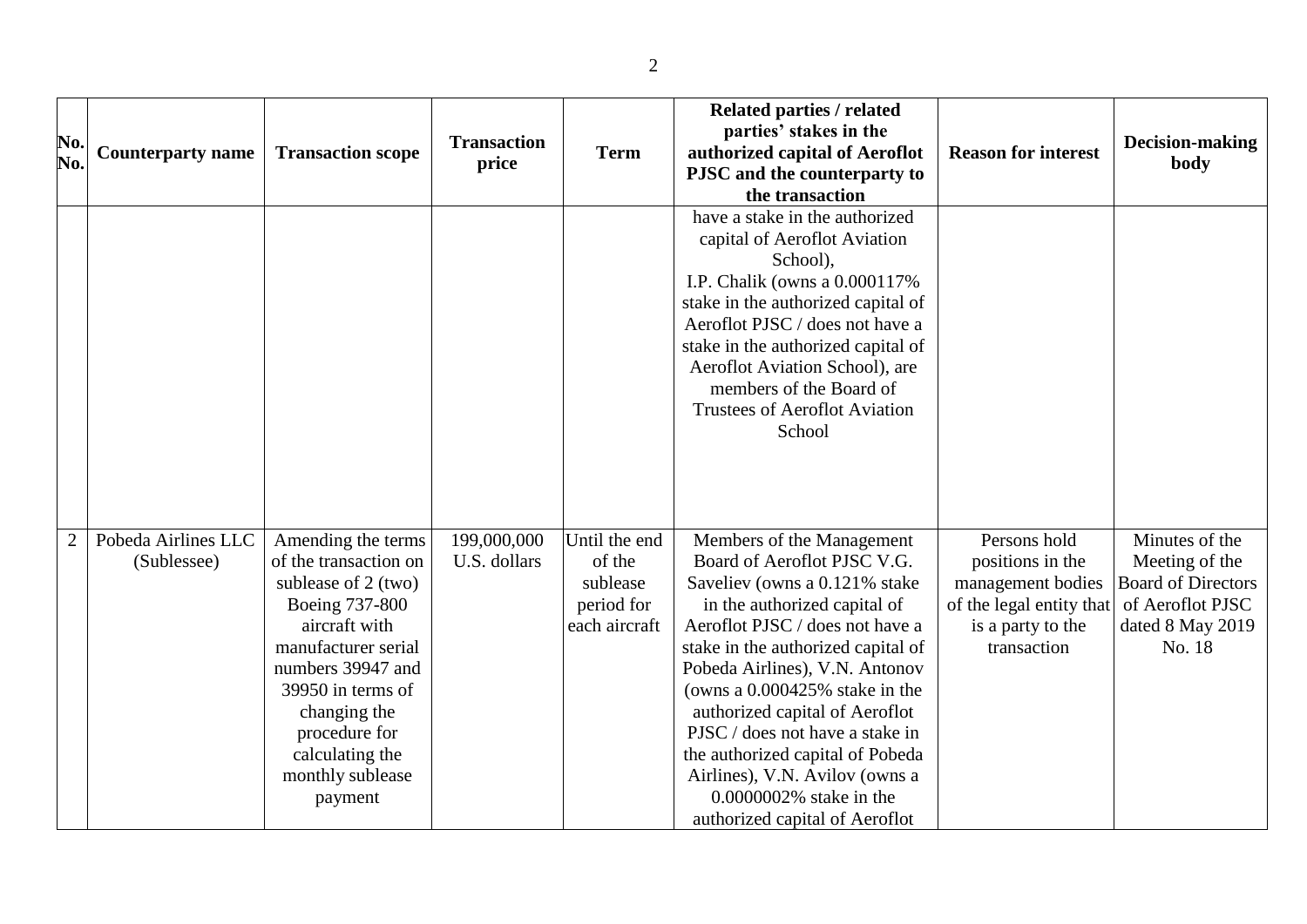| No.<br>No. | <b>Counterparty name</b> | <b>Transaction scope</b> | <b>Transaction</b><br>price | <b>Term</b> | <b>Related parties / related</b><br>parties' stakes in the<br>authorized capital of Aeroflot<br>PJSC and the counterparty to<br>the transaction | <b>Reason for interest</b> | Decision-making<br>body |
|------------|--------------------------|--------------------------|-----------------------------|-------------|-------------------------------------------------------------------------------------------------------------------------------------------------|----------------------------|-------------------------|
|            |                          |                          |                             |             | PJSC / does not have a stake in                                                                                                                 |                            |                         |
|            |                          |                          |                             |             | the authorized capital of Pobeda                                                                                                                |                            |                         |
|            |                          |                          |                             |             | Airlines), V.B. Aleksandrov                                                                                                                     |                            |                         |
|            |                          |                          |                             |             | (does not own shares of                                                                                                                         |                            |                         |
|            |                          |                          |                             |             | Aeroflot PJSC / does not have a                                                                                                                 |                            |                         |
|            |                          |                          |                             |             | stake in the authorized capital of                                                                                                              |                            |                         |
|            |                          |                          |                             |             | Pobeda Airlines),                                                                                                                               |                            |                         |
|            |                          |                          |                             |             | K.I. Bogdanov (does not own                                                                                                                     |                            |                         |
|            |                          |                          |                             |             | shares of Aeroflot PJSC / does                                                                                                                  |                            |                         |
|            |                          |                          |                             |             | not have a stake in the                                                                                                                         |                            |                         |
|            |                          |                          |                             |             | authorized capital of Pobeda<br>Airlines),                                                                                                      |                            |                         |
|            |                          |                          |                             |             | V.Ya. Zingman (does not own                                                                                                                     |                            |                         |
|            |                          |                          |                             |             | shares of Aeroflot PJSC / does                                                                                                                  |                            |                         |
|            |                          |                          |                             |             | not have a stake in the                                                                                                                         |                            |                         |
|            |                          |                          |                             |             | authorized capital of Pobeda                                                                                                                    |                            |                         |
|            |                          |                          |                             |             | Airlines),                                                                                                                                      |                            |                         |
|            |                          |                          |                             |             | I.V. Parakhin (owns a                                                                                                                           |                            |                         |
|            |                          |                          |                             |             | 0.000007% stake in the                                                                                                                          |                            |                         |
|            |                          |                          |                             |             | authorized capital of Aeroflot                                                                                                                  |                            |                         |
|            |                          |                          |                             |             | PJSC / does not have a stake in                                                                                                                 |                            |                         |
|            |                          |                          |                             |             | the authorized capital of Pobeda                                                                                                                |                            |                         |
|            |                          |                          |                             |             | Airlines),                                                                                                                                      |                            |                         |
|            |                          |                          |                             |             | I.P. Chalik (owns a 0.000117%                                                                                                                   |                            |                         |
|            |                          |                          |                             |             | stake in the authorized capital of                                                                                                              |                            |                         |
|            |                          |                          |                             |             | Aeroflot PJSC / does not have a                                                                                                                 |                            |                         |
|            |                          |                          |                             |             | stake in the authorized capital of                                                                                                              |                            |                         |
|            |                          |                          |                             |             | Pobeda Airlines), A.Yu.                                                                                                                         |                            |                         |
|            |                          |                          |                             |             | Chikhanchin (does not own                                                                                                                       |                            |                         |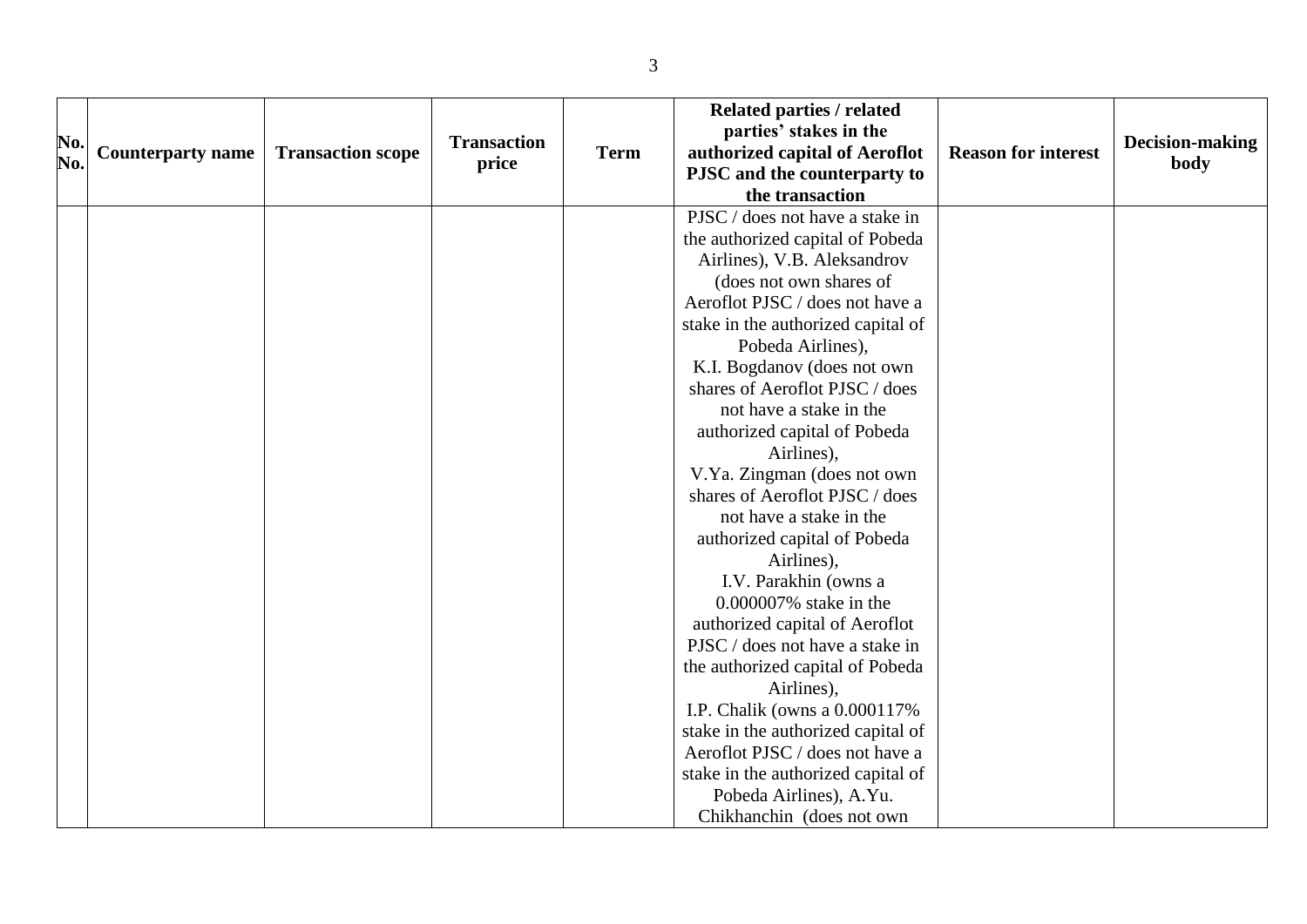| No.<br>No. | <b>Counterparty name</b>           | <b>Transaction scope</b>                                                                                                                                                                 | <b>Transaction</b><br>price | <b>Term</b>                       | <b>Related parties / related</b><br>parties' stakes in the<br>authorized capital of Aeroflot<br>PJSC and the counterparty to<br>the transaction                                                                                                                                                                                                                                     | <b>Reason for interest</b>                                                                                            | Decision-making<br>body                                                                                         |
|------------|------------------------------------|------------------------------------------------------------------------------------------------------------------------------------------------------------------------------------------|-----------------------------|-----------------------------------|-------------------------------------------------------------------------------------------------------------------------------------------------------------------------------------------------------------------------------------------------------------------------------------------------------------------------------------------------------------------------------------|-----------------------------------------------------------------------------------------------------------------------|-----------------------------------------------------------------------------------------------------------------|
|            |                                    |                                                                                                                                                                                          |                             |                                   | shares of Aeroflot PJSC / does<br>not have a stake in the<br>authorized capital of Pobeda<br>Airlines), are members of the<br>Board of Directors of Pobeda<br>Airlines.                                                                                                                                                                                                             |                                                                                                                       |                                                                                                                 |
| 3          | Rossiya Airlines JSC<br>(Borrower) | Change in the loan<br>interest rate and the<br>term of loan granted<br>by Aeroflot PJSC in<br>to Rossiya Airlines<br>JSC under loan<br>agreement No. FV-<br>1/2015 dated 15 June<br>2015 | 2,300,000,000<br>rubles     | Until 30 June<br>2022             | Members of the Management<br>Board<br>of Aeroflot PJSC V.Ya.<br>Zingman (until 8 August 2019)<br>(does not own shares of<br>Aeroflot PJSC / does not own<br>shares of Rossiya Airlines JSC),<br>A.Yu. Chikhanchin (does not<br>own shares of Aeroflot PJSC /<br>does not own shares of Rossiya<br>Airlines JSC) are members of<br>the Board of Directors of<br>Rossiya Airlines JSC | Persons hold<br>positions in the<br>management bodies<br>of the legal entity that<br>is a party to the<br>transaction | Minutes of the<br>Meeting of the<br><b>Board of Directors</b><br>of Aeroflot PJSC<br>dated 8 May 2019<br>No. 18 |
| 4          | Rossiya Airlines JSC<br>(Carrier)  | Extension of the sale<br>by Aeroflot PJSC of<br>transportation of<br>goods and mail for                                                                                                  | 504,846,765<br>rubles       | From 1<br>January 2019<br>to $31$ | Members of the Management<br>Board<br>of Aeroflot PJSC V.Ya.                                                                                                                                                                                                                                                                                                                        | Persons hold<br>positions in the<br>management bodies                                                                 | Minutes of the<br>Meeting of the<br><b>Board of Directors</b>                                                   |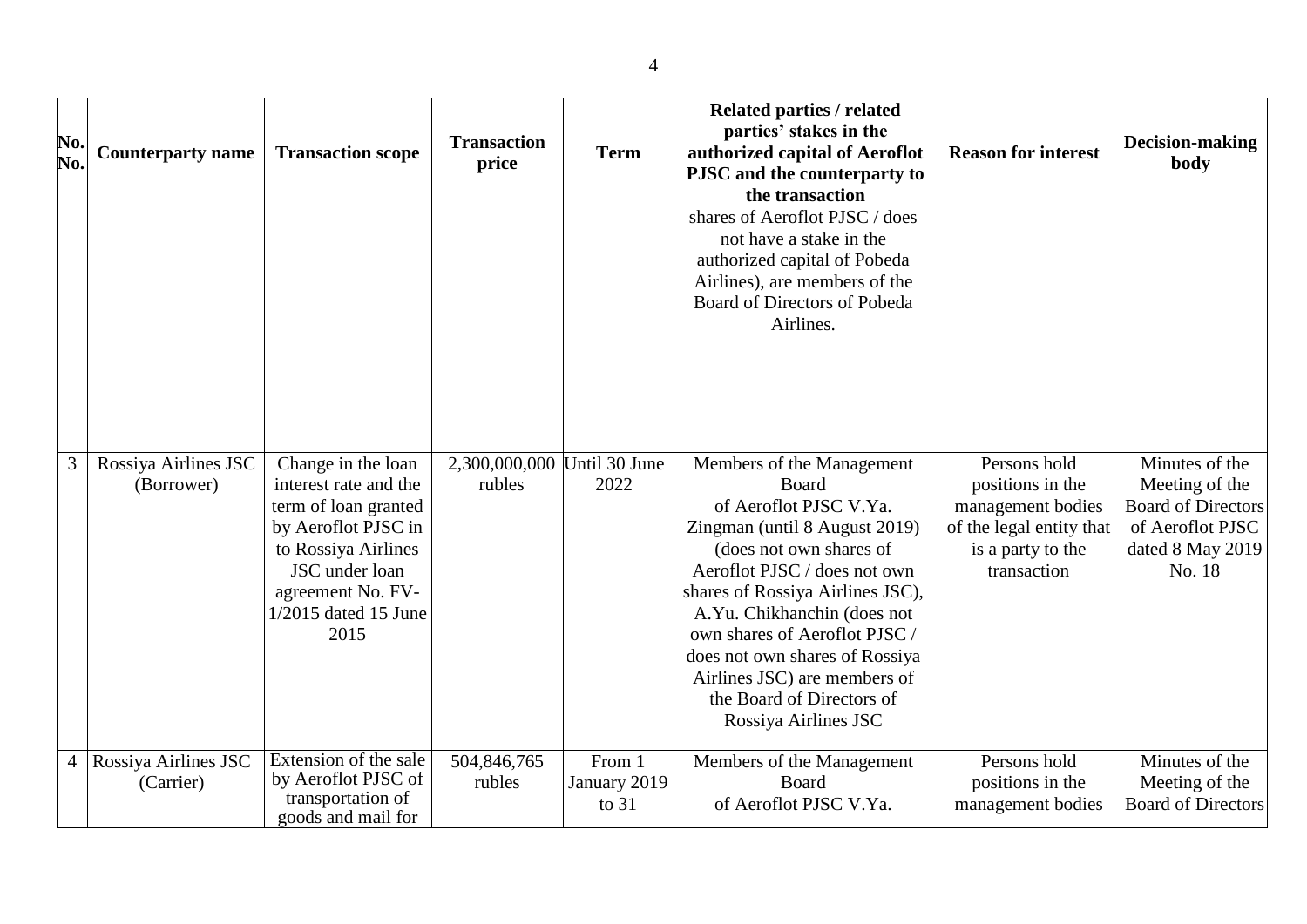| No.<br>No.     | <b>Counterparty name</b>                   | <b>Transaction scope</b>                                                                                                                                                                                                                                                                                                                                                                                | <b>Transaction</b><br>price | <b>Term</b>                                     | <b>Related parties / related</b><br>parties' stakes in the<br>authorized capital of Aeroflot<br>PJSC and the counterparty to<br>the transaction                                                                                                                                                                     | <b>Reason for interest</b>                                                                                            | Decision-making<br>body                                                                                                          |
|----------------|--------------------------------------------|---------------------------------------------------------------------------------------------------------------------------------------------------------------------------------------------------------------------------------------------------------------------------------------------------------------------------------------------------------------------------------------------------------|-----------------------------|-------------------------------------------------|---------------------------------------------------------------------------------------------------------------------------------------------------------------------------------------------------------------------------------------------------------------------------------------------------------------------|-----------------------------------------------------------------------------------------------------------------------|----------------------------------------------------------------------------------------------------------------------------------|
|                |                                            | FV/SU6001-6999<br>flights operated by<br>Rossiya Airlines JSC<br>under the Interline<br>agreement (therewith,<br>Aeroflot PJSC and<br>Rossiya Airlines JSC<br>grant a mutual right to<br>sell freight and mail<br>transportation on<br>flights of the other<br>party, including<br>FV/SU6001-6999<br>commuter flights,<br>recording such<br>transportation in their<br>own transportation<br>documents) |                             | December<br>2019                                | Zingman (until 8 August 2019)<br>(does not own shares of<br>Aeroflot PJSC / does not own<br>shares of Rossiya Airlines JSC),<br>A.Yu. Chikhanchin (does not<br>own shares of Aeroflot PJSC /<br>does not own shares of Rossiya<br>Airlines JSC) are members of<br>the Board of Directors of<br>Rossiya Airlines JSC | of the legal entity that<br>is a party to the<br>transaction                                                          | of Aeroflot PJSC<br>dated 8 May 2019<br>No. 18                                                                                   |
| 5 <sup>1</sup> | Rossiya Airlines JSC<br>(Partner Operator) | Commercial control<br>by Aeroflot PJSC<br>over loading the<br>flights operated by<br>Rossiya Airlines JSC<br>including pricing and<br>sale of tickets for<br>such flights) under the<br>Codeshare/Block<br>Space Agreement; on<br>the basis of the                                                                                                                                                      | 33,750,000,000              | from 27<br>October 2019<br>to 28 March<br>2020. | Members of the Management<br><b>Board</b><br>of Aeroflot PJSC<br>V.Ya. Zingman (until 8 August<br>2019) (does not own shares of<br>Aeroflot PJSC / does not own<br>shares of Rossiya Airlines JSC),<br>A.Yu. Chikhanchin (does not<br>own shares of Aeroflot PJSC /<br>does not own shares of Rossiya               | Persons hold<br>positions in the<br>management bodies<br>of the legal entity that<br>is a party to the<br>transaction | Minutes No. 44 of<br>the Annual<br><b>General Meeting</b><br>of Shareholders of<br><b>Aeroflot PJSC</b><br>dated 26 June<br>2019 |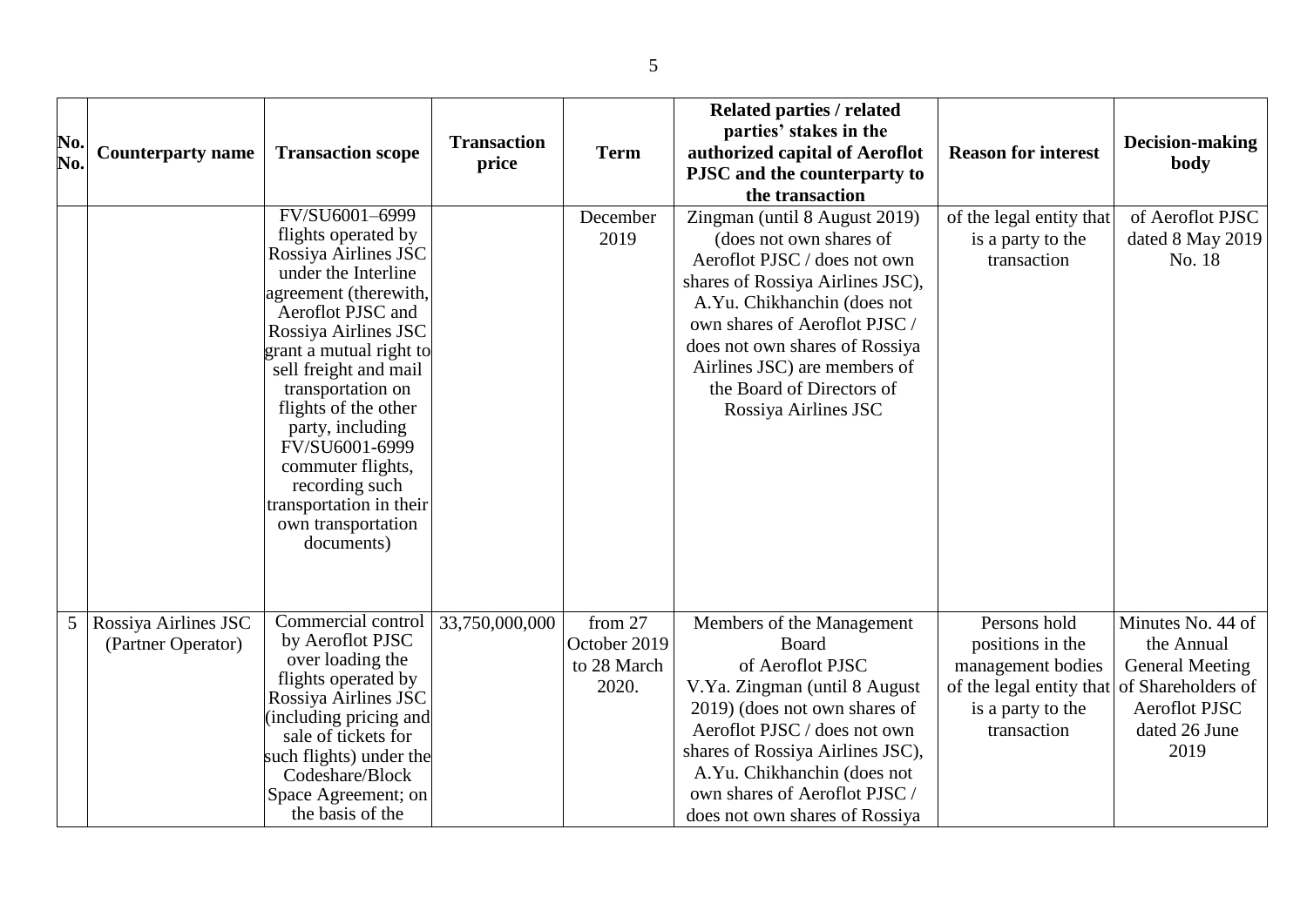| No.<br>No. | <b>Counterparty name</b>                                                                       | <b>Transaction scope</b>                                                                                                                                                                              | <b>Transaction</b><br>price | <b>Term</b>                                                                       | <b>Related parties / related</b><br>parties' stakes in the<br>authorized capital of Aeroflot<br>PJSC and the counterparty to<br>the transaction                                                                                                                                                  | <b>Reason for interest</b>                                                                                            | <b>Decision-making</b><br>body                                                                                           |
|------------|------------------------------------------------------------------------------------------------|-------------------------------------------------------------------------------------------------------------------------------------------------------------------------------------------------------|-----------------------------|-----------------------------------------------------------------------------------|--------------------------------------------------------------------------------------------------------------------------------------------------------------------------------------------------------------------------------------------------------------------------------------------------|-----------------------------------------------------------------------------------------------------------------------|--------------------------------------------------------------------------------------------------------------------------|
|            |                                                                                                | commuter (regional)<br>carriage model<br>providing for the<br>publication of joint<br>flights in booking<br>systems under the SU<br>uniform code of<br>Aeroflot PJSC — in<br>the SU5950-6999<br>range | rubles                      |                                                                                   | Airlines JSC) are members of<br>the Board of Directors of<br>Rossiya Airlines JSC                                                                                                                                                                                                                |                                                                                                                       |                                                                                                                          |
| 6          | Aeroflot — Finance<br>LLC (Buyer)                                                              | Sale of 47,817,796<br>treasury shares of<br>Aeroflot PJSC to<br><b>Aeroflot Finance</b><br><b>LLC</b>                                                                                                 | 7,039,735,927.12<br>rubles  | Not later<br>than 11<br>September<br>2019                                         | Aeroflot PJSC is the controlling<br>entity of Aeroflot Finance LLC                                                                                                                                                                                                                               | Person is the<br>controlling person of<br>the legal entity that is<br>a party to the<br>transaction                   | Minutes of the<br>Meeting of the<br><b>Board of Directors</b><br>of Aeroflot PJSC<br>dated 8 August<br>2019 No. 2        |
|            | <b>Irkut Corporation JSC</b><br>(Manufacturer),<br><b>VEB.RF State</b><br>Corporation (Lessor) | Lease of 5 (five)<br>new regional jet<br>aircraft of Sukhoi<br>Superjet 100<br>(modifications<br><b>RRJ95B)</b>                                                                                       | 260,500,000<br>U.S. dollars | not<br>exceeding<br>144 months<br>from the date<br>of transfer of<br>the aircraft | Member of the Board of<br>Directors of Aeroflot PJSC<br>Yu.B. Slyusar (does not own<br>shares of Aeroflot PJSC / does<br>not own shares of counterparties<br>in the transaction), a member of<br>the Board of Directors of Irkut<br>Corporation JSC and a member<br>of the Board of Directors of | Persons hold<br>positions in the<br>management bodies<br>of the legal entity that<br>is a party to the<br>transaction | Minutes of the<br>Meeting of the<br><b>Board of Directors</b><br>of Aeroflot PJSC<br>dated 25<br>September 2019<br>No. 3 |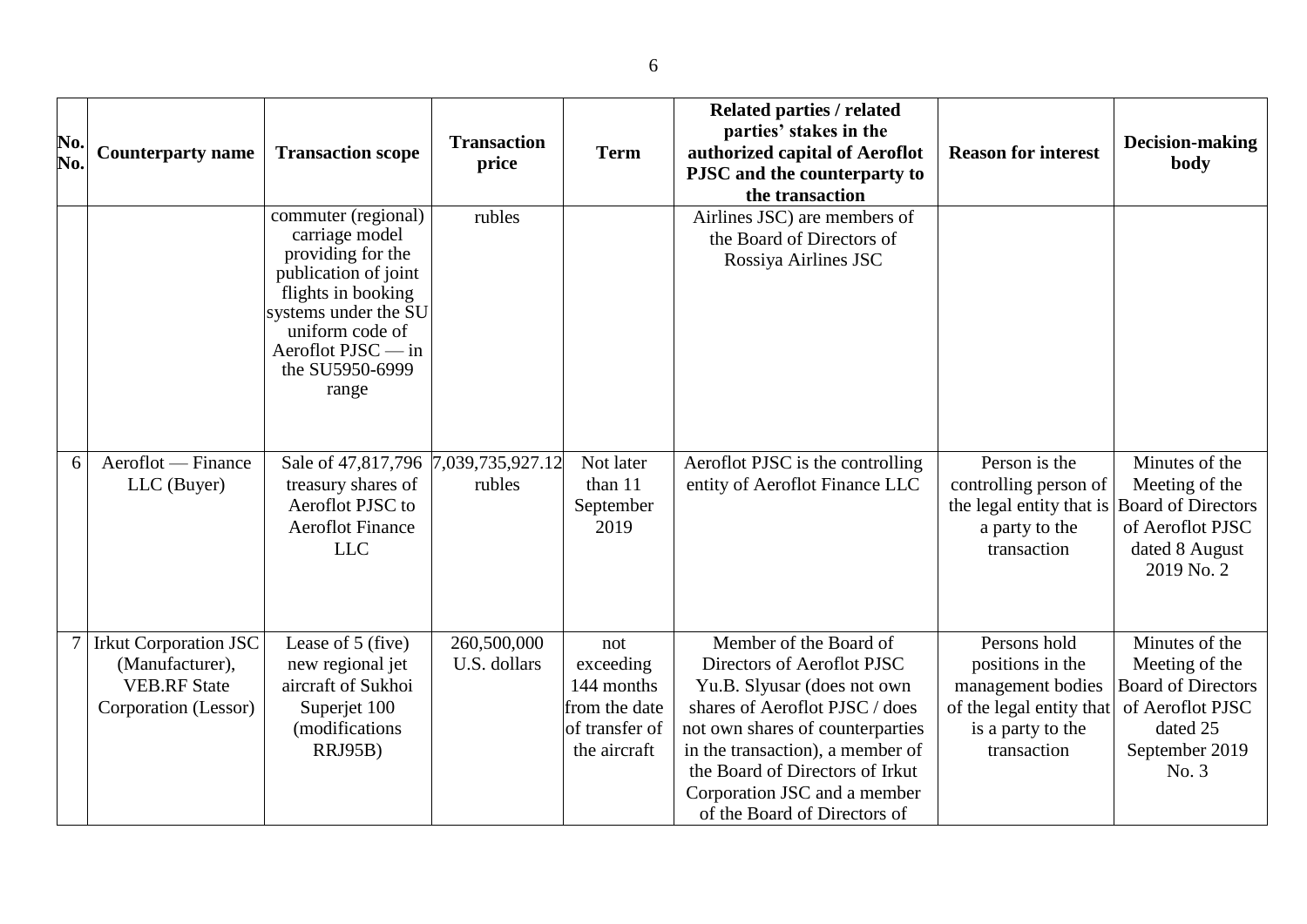| No.<br>No.     | <b>Counterparty name</b>           | <b>Transaction scope</b>                                                                                                                                                                                                                                                                                                | <b>Transaction</b><br>price                 | <b>Term</b>                                                            | <b>Related parties / related</b><br>parties' stakes in the<br>authorized capital of Aeroflot<br>PJSC and the counterparty to<br>the transaction                                                                                                                                                                                                                                                                                                    | <b>Reason for interest</b>                                                                                            | Decision-making<br>body                                                                                                |
|----------------|------------------------------------|-------------------------------------------------------------------------------------------------------------------------------------------------------------------------------------------------------------------------------------------------------------------------------------------------------------------------|---------------------------------------------|------------------------------------------------------------------------|----------------------------------------------------------------------------------------------------------------------------------------------------------------------------------------------------------------------------------------------------------------------------------------------------------------------------------------------------------------------------------------------------------------------------------------------------|-----------------------------------------------------------------------------------------------------------------------|------------------------------------------------------------------------------------------------------------------------|
|                | 8 Rossiya Airlines JSC<br>(Lessee) | Extension of the<br>guarantee (surety)<br>term of Aeroflot PJSC<br>for payment<br>obligations of<br>Rossiya Airlines JSC<br>under lease<br>agreements for 5<br>(five) Airbus A319-<br>100 aircraft with<br>serial numbers 2465,<br>1841, 2241, 2093,<br>2179 in connection<br>with the extension of<br>their lease term | 75,500,000<br>U.S. dollars                  | Until the<br>parties fulfill<br>completely all<br>their<br>obligations | Aeroflot PJSC; M.I.<br>Poluboyarinov (does not own<br>shares of Aeroflot PJSC / does<br>not own shares of<br>counterparties), a member of the<br>Management Board of VEB.RF<br><b>State Corporation</b><br>Member of the Management<br>Board of Aeroflot PJSC A.Yu.<br>Chikhanchin (does not own<br>shares of Aeroflot PJSC / does<br>not own shares of Rossiya<br>Airlines JSC), a member of the<br>Board of Directors of Rossiya<br>Airlines JSC | Persons hold<br>positions in the<br>management bodies<br>of the legal entity that<br>is a party to the<br>transaction | Minutes of the<br>Meeting of the<br><b>Board of Directors</b><br>of Aeroflot PJSC<br>dated 25 October<br>2019<br>No. 5 |
| 9 <sup>1</sup> | Rossiya Airlines JSC<br>(Lessee)   | Granting a guarantee<br>(surety) of Aeroflot<br>PJSC to Gain Aircraft                                                                                                                                                                                                                                                   | not exceeding<br>40 million U.S.<br>dollars | Until the<br>parties fulfill<br>completely all                         | Member of the Management<br>Board of Aeroflot PJSC A.Yu.<br>Chikhanchin (does not own                                                                                                                                                                                                                                                                                                                                                              | Persons hold<br>positions in the<br>management bodies                                                                 | Minutes of the<br>Meeting of the<br><b>Board of Directors</b>                                                          |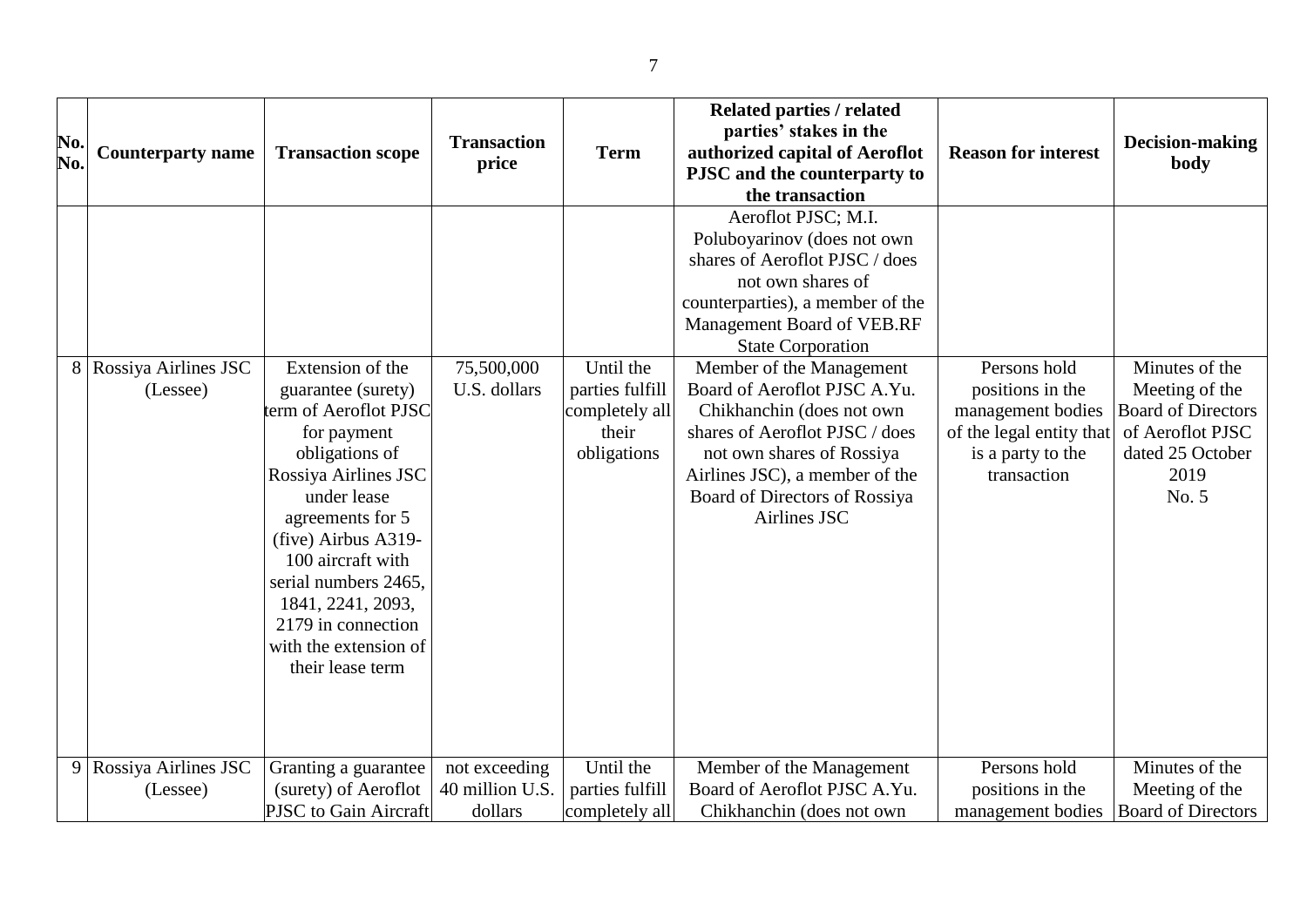| No.<br>No. | <b>Counterparty name</b>            | <b>Transaction scope</b>                                                                                                                                                                                                                                                                     | <b>Transaction</b><br>price                              | <b>Term</b>                                                            | <b>Related parties / related</b><br>parties' stakes in the<br>authorized capital of Aeroflot<br>PJSC and the counterparty to                                                                                                            | <b>Reason for interest</b>                                                                                            | Decision-making<br>body                                                                                                |
|------------|-------------------------------------|----------------------------------------------------------------------------------------------------------------------------------------------------------------------------------------------------------------------------------------------------------------------------------------------|----------------------------------------------------------|------------------------------------------------------------------------|-----------------------------------------------------------------------------------------------------------------------------------------------------------------------------------------------------------------------------------------|-----------------------------------------------------------------------------------------------------------------------|------------------------------------------------------------------------------------------------------------------------|
|            |                                     | Ireland Limited for<br>payment obligations<br>of Rossiya Airlines<br>JSC under lease<br>agreements for 2<br>(two) Airbus A319<br>aircraft with<br>manufacturer serial<br>numbers<br>3942 and 3998                                                                                            |                                                          | their<br>obligations                                                   | the transaction<br>shares of Aeroflot PJSC / does<br>not own shares of Rossiya<br>Airlines JSC), a member of the<br>Board of Directors of Rossiya<br>Airlines JSC                                                                       | of the legal entity that<br>is a party to the<br>transaction                                                          | of Aeroflot PJSC<br>dated 25 October<br>2019<br>No. 5                                                                  |
|            | 10 Rossiya Airlines JSC<br>(Lessee) | Granting a guarantee<br>(surety) of Aeroflot<br>PJSC to Silver<br><b>Aircraft Leasing</b><br>(Ireland) 2 Limited<br>for payment<br>obligations of for<br>payment obligations<br>of under a lease<br>agreement for 1 (one)<br>Airbus A319 aircraft<br>with manufacturer<br>serial number 3794 | not exceeding<br>20 million U.S.<br>dollars              | Until the<br>parties fulfill<br>completely all<br>their<br>obligations | Member of the Management<br>Board of Aeroflot PJSC A.Yu.<br>Chikhanchin (does not own<br>shares of Aeroflot PJSC / does<br>not own shares of Rossiya<br>Airlines JSC), a member of the<br>Board of Directors of Rossiya<br>Airlines JSC | Persons hold<br>positions in the<br>management bodies<br>of the legal entity that<br>is a party to the<br>transaction | Minutes of the<br>Meeting of the<br><b>Board of Directors</b><br>of Aeroflot PJSC<br>dated 25 October<br>2019<br>No. 5 |
| 11         | Aeromar JSC<br>(Contractor)         | Supply of on-board<br>catering, related<br>products, provision of                                                                                                                                                                                                                            | not exceeding<br>16,269,592,218 2019 to 3 June<br>rubles | From 1 July<br>2020                                                    | A.Yu. Chikhanchin, Member of<br>the Management Board of<br>Aeroflot PJSC (does not own                                                                                                                                                  | Persons hold<br>positions in the<br>management bodies                                                                 | Minutes of the<br>Meeting of the<br><b>Board of Directors</b>                                                          |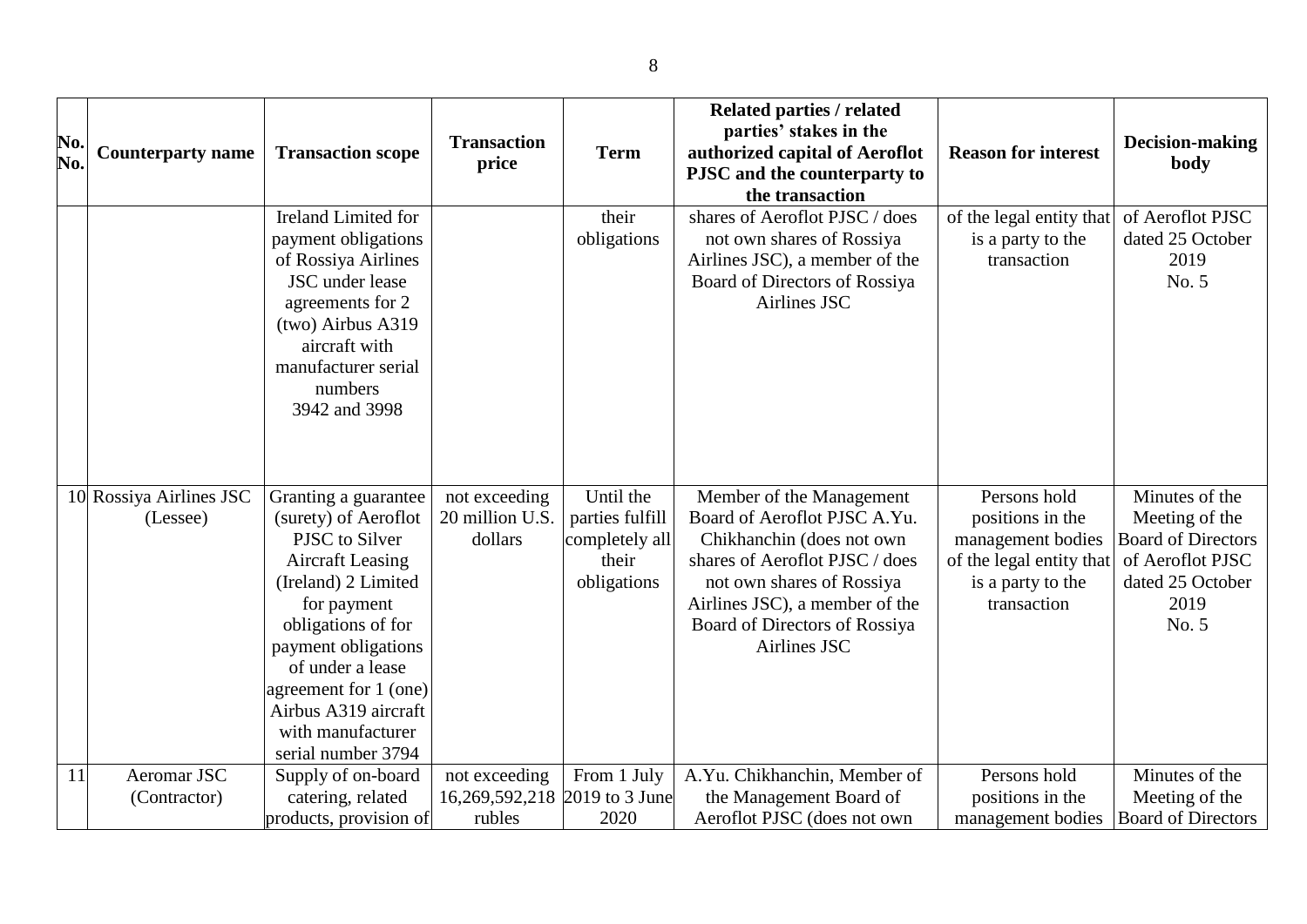| No.<br>No. | <b>Counterparty name</b>    | <b>Transaction scope</b>                                                                                                                                                                        | <b>Transaction</b><br>price              | <b>Term</b>                           | <b>Related parties / related</b><br>parties' stakes in the<br>authorized capital of Aeroflot<br>PJSC and the counterparty to<br>the transaction                                                                                                                                                                                                                                                                                                                                                                 | <b>Reason for interest</b>                                                                                            | <b>Decision-making</b><br>body                                                                                         |
|------------|-----------------------------|-------------------------------------------------------------------------------------------------------------------------------------------------------------------------------------------------|------------------------------------------|---------------------------------------|-----------------------------------------------------------------------------------------------------------------------------------------------------------------------------------------------------------------------------------------------------------------------------------------------------------------------------------------------------------------------------------------------------------------------------------------------------------------------------------------------------------------|-----------------------------------------------------------------------------------------------------------------------|------------------------------------------------------------------------------------------------------------------------|
|            |                             | service equipment to<br>the aircraft of<br><b>Aeroflot PJSC</b><br>operating flights from<br>Sheremetyevo<br><b>International Airport</b><br>as well as the<br>provision of related<br>services |                                          |                                       | shares of Aeroflot PJSC / does<br>not own shares of Aeromar<br>JSC), a member of the Board of<br>Directors of Aeromar JSC since<br>5 August 2019; V.Ya. Zingman<br>Member of the Management<br>Board of Aeroflot PJSC (until 8<br>August 2019) (does not own<br>shares of Aeroflot PJSC / does<br>not own shares of Aeromar<br>JSC), was a member of the<br>Board of Directors of Aeromar<br>JSC until 5 August 2019                                                                                            | of the legal entity that<br>is a party to the<br>transaction                                                          | of Aeroflot PJSC<br>dated 25 October<br>2019<br>No. 5                                                                  |
| 12         | Aeromar JSC<br>(Contractor) | Provision of services<br>for the internal<br>cleaning and<br>equipping of aircraft<br>of Aeroflot PJSC at<br>Sheremetyevo<br><b>International Airport</b>                                       | not exceeding<br>2,891,953,687<br>rubles | From 3 July<br>2019 to 2 July<br>2020 | A.Yu. Chikhanchin, Member of<br>the Management Board of<br>Aeroflot PJSC, a member of the<br>Board of Directors of Aeromar<br>JSC since 5 August 2019 (does<br>not own shares of Aeroflot<br>PJSC / does not own shares of<br>Aeromar JSC); V.Ya. Zingman,<br>Member of the Management<br>Board of Aeroflot PJSC (until 8<br>August 2019) (does not own<br>shares of Aeroflot PJSC / does<br>not own shares of Aeromar<br>JSC), was a member of the<br>Board of Directors of Aeromar<br>JSC until 5 August 2019 | Persons hold<br>positions in the<br>management bodies<br>of the legal entity that<br>is a party to the<br>transaction | Minutes of the<br>Meeting of the<br><b>Board of Directors</b><br>of Aeroflot PJSC<br>dated 25 October<br>2019<br>No. 5 |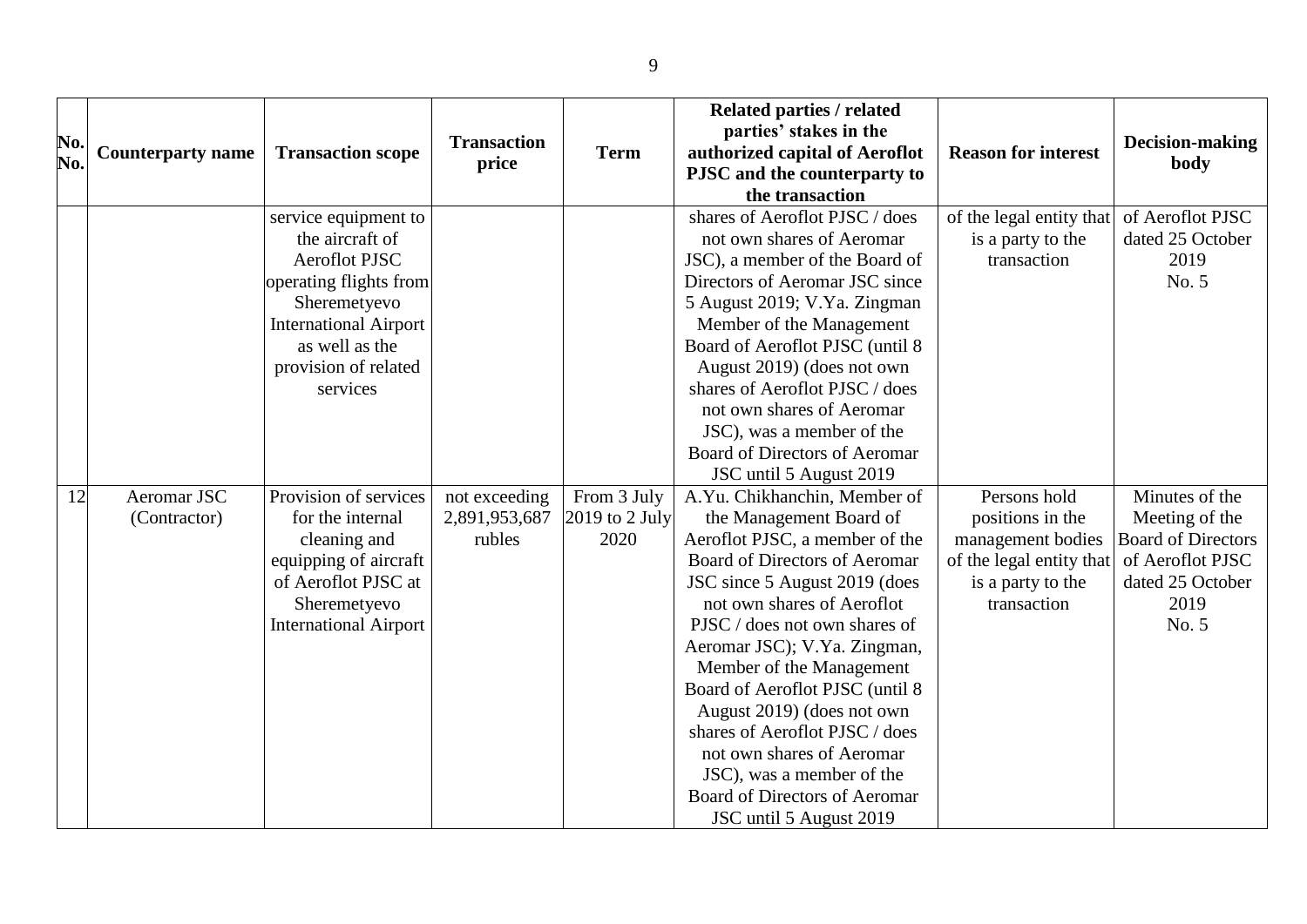|     |                          |                                           |                    |               | <b>Related parties / related</b> |                            |                           |
|-----|--------------------------|-------------------------------------------|--------------------|---------------|----------------------------------|----------------------------|---------------------------|
|     |                          |                                           |                    |               | parties' stakes in the           |                            |                           |
| No. | <b>Counterparty name</b> | <b>Transaction scope</b>                  | <b>Transaction</b> | <b>Term</b>   | authorized capital of Aeroflot   | <b>Reason for interest</b> | Decision-making           |
| No. |                          |                                           | price              |               | PJSC and the counterparty to     |                            | body                      |
|     |                          |                                           |                    |               | the transaction                  |                            |                           |
| 13  | <b>United Aircraft</b>   | Lease of 5 new                            | 260,500,000        | Up to $12$    | Member of the Board of           | Persons hold               | Minutes of the            |
|     | Corporation PJSC,        | regional jet aircraft of                  | U.S. dollars       | years from    | Directors of Aeroflot PJSC       | positions in the           | Meeting of the            |
|     | Irkut Corporation JSC,   | Sukhoi Superjet 100                       |                    | the delivery  | Yu.B. Slyusar (does not own      | management bodies          | <b>Board of Directors</b> |
|     | <b>VEB.RF</b> State      | (RRJ95B                                   |                    | date for each | shares of Aeroflot PJSC / does   | of the legal entity that   | of Aeroflot PJSC          |
|     | Corporation (Lessors)    | modifications)                            |                    | aircraft      | not own shares of counterparties | is a party to the          | dated 28                  |
|     |                          |                                           |                    |               | to the transaction), the General | transaction                | November 2019             |
|     |                          |                                           |                    |               | Director, Member of the          |                            | No. $6$                   |
|     |                          |                                           |                    |               | Management Board, and            |                            |                           |
|     |                          |                                           |                    |               | Member of the Board of           |                            |                           |
|     |                          |                                           |                    |               | Directors of United Aircraft     |                            |                           |
|     |                          |                                           |                    |               | Corporation PJSC as well as a    |                            |                           |
|     |                          |                                           |                    |               | Member of the Board of           |                            |                           |
|     |                          |                                           |                    |               | Directors of Irkut Corporation   |                            |                           |
|     |                          |                                           |                    |               | JSC; M.I. Poluboyarinov,         |                            |                           |
|     |                          |                                           |                    |               | Member of the Board of           |                            |                           |
|     |                          |                                           |                    |               | Directors (does not own shares   |                            |                           |
|     |                          |                                           |                    |               | of Aeroflot PJSC / does not own  |                            |                           |
|     |                          |                                           |                    |               | shares of counterparties) is a   |                            |                           |
|     |                          |                                           |                    |               | member of the Management         |                            |                           |
|     |                          |                                           |                    |               | Board of VEB.RF                  |                            |                           |
|     | 14 Rossiya Airlines JSC  | Transportation of                         | The cost of        | From 1        | Member of the Management         | Persons hold               | Minutes of the            |
|     | (Party issuing tickets)  | employees of Rossiya                      | services of        | November      | Board of Aeroflot PJSC A.Yu.     | positions in the           | Meeting of the            |
|     | for the Carrier's        | Airlines JSC by the                       | Aeroflot PJSC for  | 2016 to 31    | Chikhanchin (does not own        | management bodies          | <b>Board of Directors</b> |
|     | flights (Aeroflot        | Carrier's flights both official purposes  |                    | December      | shares of Aeroflot PJSC / does   | of the legal entity that   | of Aeroflot PJSC          |
|     | PJSC))                   | for business (business is $2,482,500,000$ |                    | 2022          | not own shares of Rossiya        | is a party to the          | dated 30                  |
|     |                          | trips) and personal                       | rubles;            |               | Airlines JSC), a member of the   | transaction                | December 2019             |
|     |                          | purposes subject to                       | for personal       |               | Board of Directors of            |                            | No. 8                     |
|     |                          | the application of the                    | purposes —         |               | Rossiya Airlines JSC             |                            |                           |
|     |                          | corresponding                             | 307,680,000        |               |                                  |                            |                           |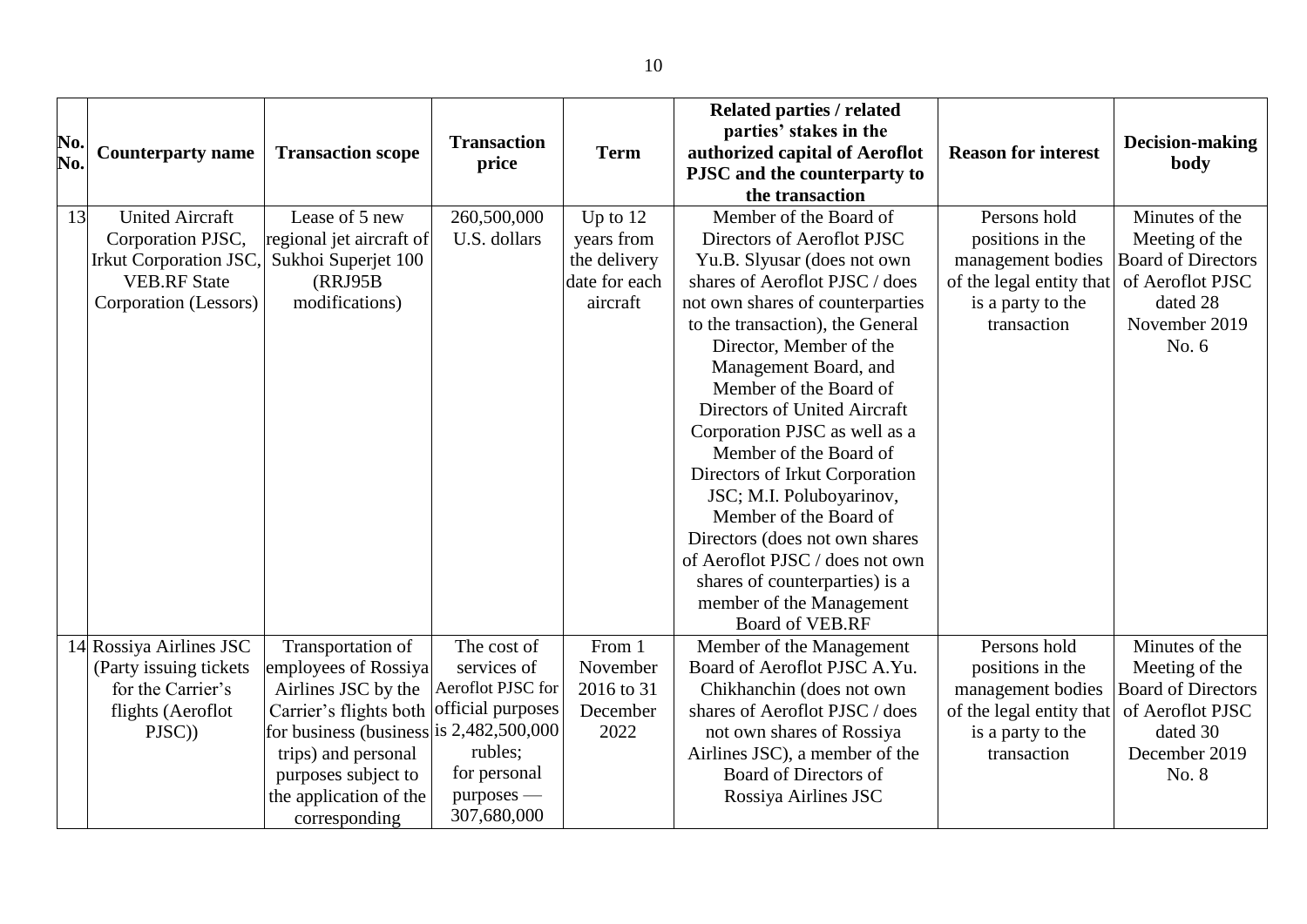| No.<br>No. | <b>Counterparty name</b>                          | <b>Transaction scope</b> | <b>Transaction</b><br>price | <b>Term</b> | <b>Related parties / related</b><br>parties' stakes in the<br>authorized capital of Aeroflot<br>PJSC and the counterparty to<br>the transaction | <b>Reason for interest</b> | Decision-making<br>body   |
|------------|---------------------------------------------------|--------------------------|-----------------------------|-------------|-------------------------------------------------------------------------------------------------------------------------------------------------|----------------------------|---------------------------|
|            |                                                   | preferential rates       | rubles                      |             |                                                                                                                                                 |                            |                           |
|            | 15 Pobeda Airlines LLC / Mutual transportation    |                          | The cost of                 | From 1      | Members of the Management                                                                                                                       | Persons hold               | Minutes of the            |
|            | Aeroflot PJSC (Carrier) of airline employees      |                          | services of                 | November    | Board of Aeroflot PJSC - V.G.                                                                                                                   | positions in the           | Meeting of the            |
|            | Party issuing tickets for by each other's flights |                          | Aeroflot PJSC is            | 2016 to 31  | Saveliev (owns a 0.121% stake                                                                                                                   | management bodies          | <b>Board of Directors</b> |
|            | Carrier flights)                                  | both for business        | 17,853,600                  | December    | in the authorized capital of                                                                                                                    | of the legal entity that   | of Aeroflot PJSC          |
|            |                                                   | (business trips) and     | rubles.                     | 2022        | Aeroflot PJSC / does not own a                                                                                                                  | is a party to the          | dated 30                  |
|            |                                                   | personal purposes        | The cost of                 |             | stake in the authorized capital of                                                                                                              | transaction                | December 2019             |
|            |                                                   | subject to the           | services of                 |             | Pobeda Airlines LLC), V.N.                                                                                                                      |                            | No. 8                     |
|            |                                                   | application of           | Pobeda Airlines             |             | Antonov (owns a 0.000425%                                                                                                                       |                            |                           |
|            |                                                   | appropriate              | LLC:                        |             | stake in the authorized capital of                                                                                                              |                            |                           |
|            |                                                   | preferential rates       | 1,659,300 rubles            |             | Aeroflot PJSC / does not own a                                                                                                                  |                            |                           |
|            |                                                   |                          |                             |             | stake in the authorized capital of                                                                                                              |                            |                           |
|            |                                                   |                          |                             |             | Pobeda Airlines LLC), V.N.                                                                                                                      |                            |                           |
|            |                                                   |                          |                             |             | Avilov (owns a 0.0000002%                                                                                                                       |                            |                           |
|            |                                                   |                          |                             |             | stake in the authorized capital of                                                                                                              |                            |                           |
|            |                                                   |                          |                             |             | Aeroflot PJSC / does not own a                                                                                                                  |                            |                           |
|            |                                                   |                          |                             |             | stake in the authorized capital of                                                                                                              |                            |                           |
|            |                                                   |                          |                             |             | Pobeda Airlines LLC), V.B.                                                                                                                      |                            |                           |
|            |                                                   |                          |                             |             | Aleksandrov (does not own                                                                                                                       |                            |                           |
|            |                                                   |                          |                             |             | shares of Aeroflot PJSC / does                                                                                                                  |                            |                           |
|            |                                                   |                          |                             |             | not have a stake in the                                                                                                                         |                            |                           |
|            |                                                   |                          |                             |             | authorized capital of Pobeda                                                                                                                    |                            |                           |
|            |                                                   |                          |                             |             | Airlines LLC), K.I. Bogdanov                                                                                                                    |                            |                           |
|            |                                                   |                          |                             |             | (does not own shares of                                                                                                                         |                            |                           |
|            |                                                   |                          |                             |             | Aeroflot PJSC / does not have a                                                                                                                 |                            |                           |
|            |                                                   |                          |                             |             | stake in the authorized capital of                                                                                                              |                            |                           |
|            |                                                   |                          |                             |             | Pobeda Airlines LLC), V.Ya.                                                                                                                     |                            |                           |
|            |                                                   |                          |                             |             | Zingman (does not own shares                                                                                                                    |                            |                           |
|            |                                                   |                          |                             |             | of Aeroflot PJSC / does not                                                                                                                     |                            |                           |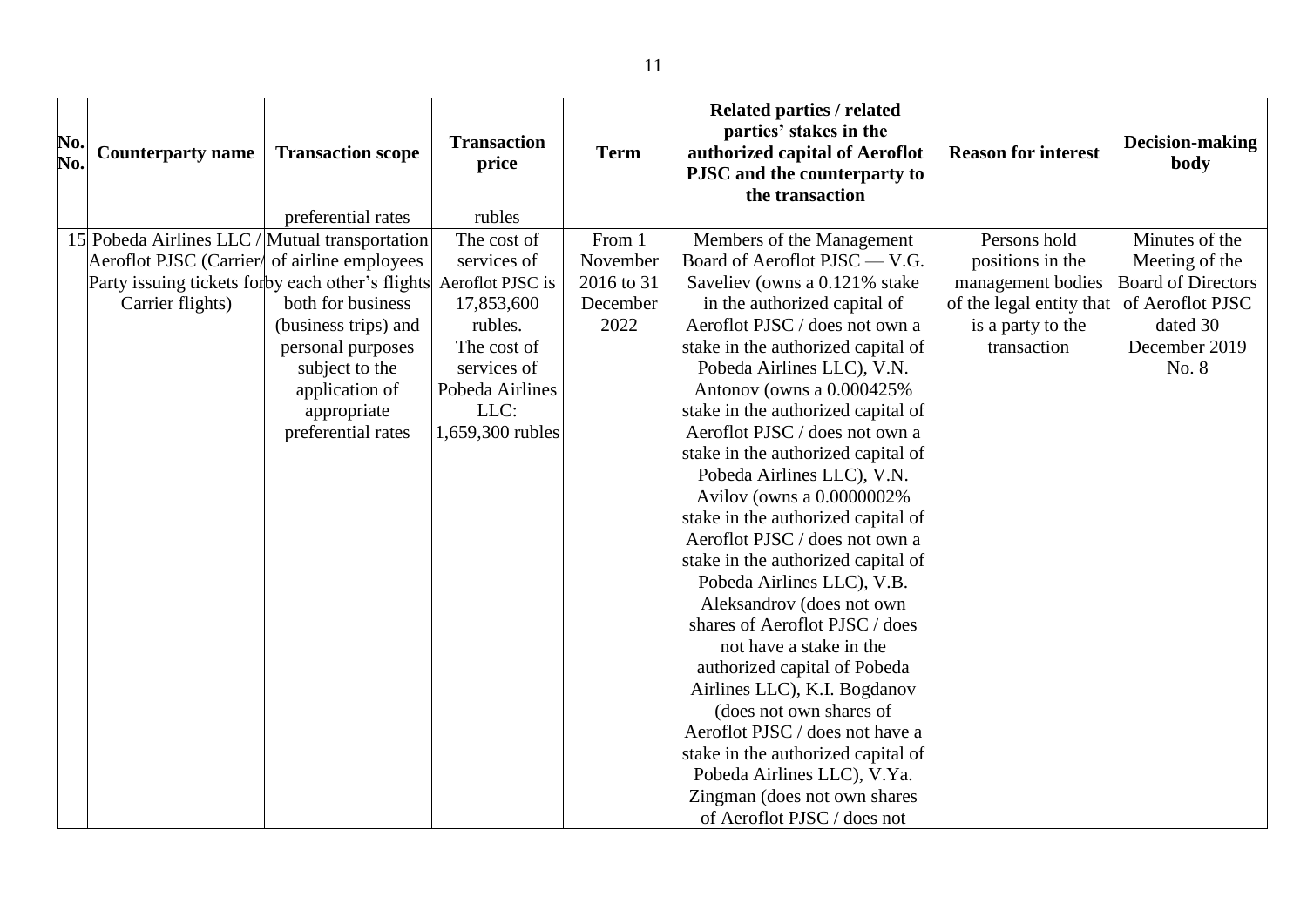| No.<br>No. | <b>Counterparty name</b>                                                                                  | <b>Transaction scope</b>                                                                                                                                                               | <b>Transaction</b><br>price                                                                                                             | <b>Term</b>                                          | <b>Related parties / related</b><br>parties' stakes in the<br>authorized capital of Aeroflot<br>PJSC and the counterparty to<br>the transaction                                                                                                                                                                                                                                                                                                                                                                                                                                                                                                   | <b>Reason for interest</b>                                                                                            | Decision-making<br>body                                                                                                 |
|------------|-----------------------------------------------------------------------------------------------------------|----------------------------------------------------------------------------------------------------------------------------------------------------------------------------------------|-----------------------------------------------------------------------------------------------------------------------------------------|------------------------------------------------------|---------------------------------------------------------------------------------------------------------------------------------------------------------------------------------------------------------------------------------------------------------------------------------------------------------------------------------------------------------------------------------------------------------------------------------------------------------------------------------------------------------------------------------------------------------------------------------------------------------------------------------------------------|-----------------------------------------------------------------------------------------------------------------------|-------------------------------------------------------------------------------------------------------------------------|
|            |                                                                                                           |                                                                                                                                                                                        |                                                                                                                                         |                                                      | have a stake in the authorized<br>capital of Pobeda Airlines<br>LLC), I.V. Parakhin (owns a<br>0.000007% stake in the<br>authorized capital of Aeroflot<br>PJSC / does not own a stake in<br>the authorized capital of Pobeda<br>Airlines LLC), I.P. Chalik<br>(owns a $0.000117\%$ stake in the<br>authorized capital of Aeroflot<br>PJSC / does not own a stake in<br>the authorized capital of Pobeda<br>Airlines LLC), A.Yu.<br>Chikhanchin (does not own<br>shares of Aeroflot PJSC / does<br>not have a stake in the<br>authorized capital of Pobeda<br>Airlines $LLC$ — are members<br>of the Board of Directors of<br>Pobeda Airlines LLC |                                                                                                                       |                                                                                                                         |
| 16         | Aurora Airlines JSC<br><b>Aeroflot PJSC</b><br>(Carrier/Party issuing)<br>tickets for Carrier<br>flights) | Transportation of<br>airline employees by<br>each other's flights<br>both for business<br>(business trips) and<br>personal purposes<br>subject to the<br>application of<br>appropriate | The cost of<br>Aeroflot PJSC<br>services for<br>official purposes<br>490,050,000<br>rubles;<br>for personal<br>purposes —<br>40,374,000 | From 1<br>November<br>2016 to 31<br>December<br>2022 | V.N. Antonov, Member of the<br>Management Board of Aeroflot<br>PJSC (owns a 0.000425% stake<br>in the authorized capital of<br>Aeroflot PJSC / does not own a<br>stake in the authorized capital of<br>Aurora Airlines LLC), a<br>member of the Board of<br>Directors of Aurora Airlines                                                                                                                                                                                                                                                                                                                                                          | Persons hold<br>positions in the<br>management bodies<br>of the legal entity that<br>is a party to the<br>transaction | Minutes of the<br>Meeting of the<br><b>Board of Directors</b><br>of Aeroflot PJSC<br>dated 30<br>December 2019<br>No. 8 |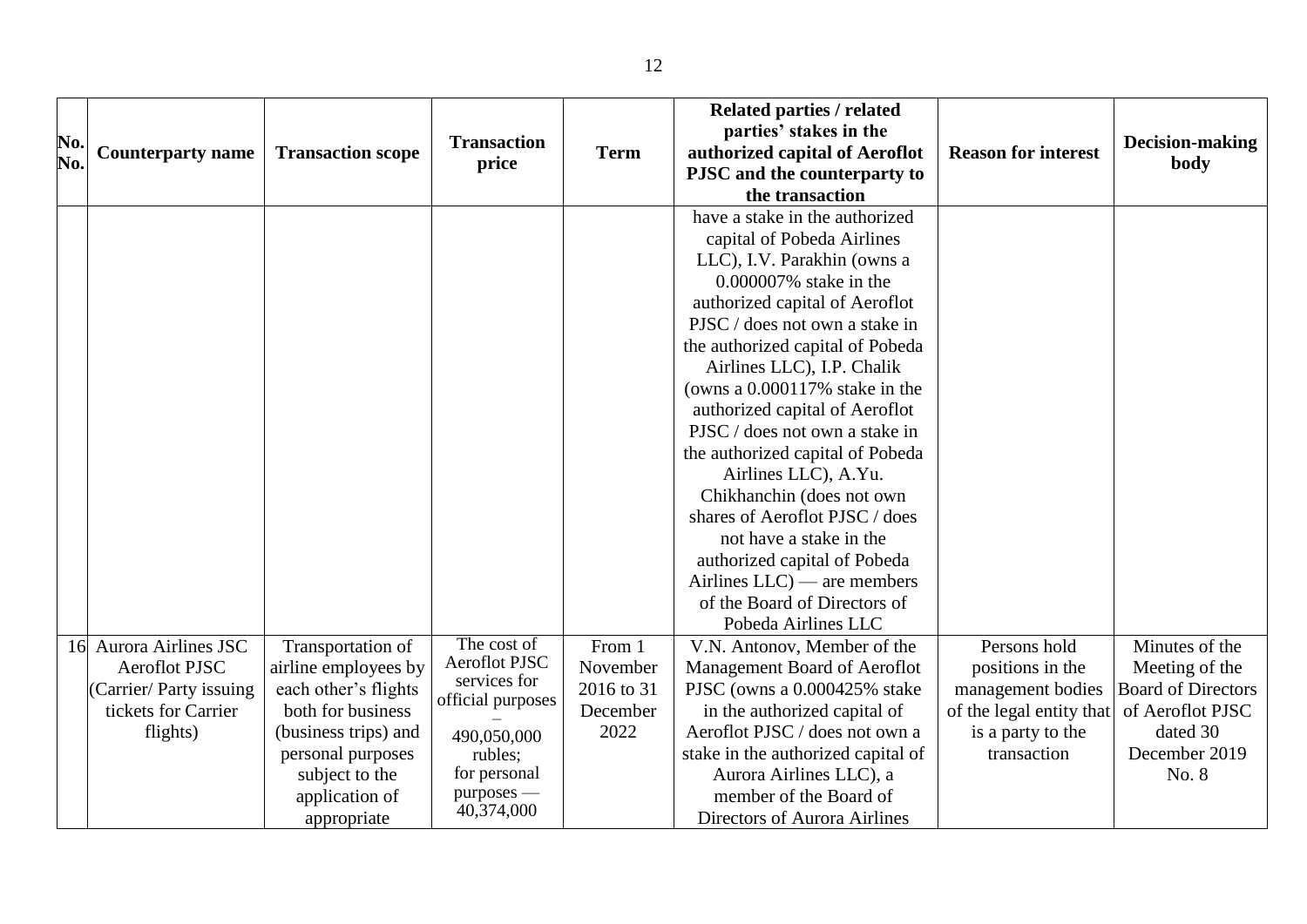| No.<br>No. | <b>Counterparty name</b>                                     | <b>Transaction scope</b>                                        | <b>Transaction</b><br>price                                                                                                                                          | <b>Term</b>                                     | <b>Related parties / related</b><br>parties' stakes in the<br>authorized capital of Aeroflot<br>PJSC and the counterparty to<br>the transaction                                                                                                               | <b>Reason for interest</b>                                                                                            | Decision-making<br>body                                                                                                                                                               |
|------------|--------------------------------------------------------------|-----------------------------------------------------------------|----------------------------------------------------------------------------------------------------------------------------------------------------------------------|-------------------------------------------------|---------------------------------------------------------------------------------------------------------------------------------------------------------------------------------------------------------------------------------------------------------------|-----------------------------------------------------------------------------------------------------------------------|---------------------------------------------------------------------------------------------------------------------------------------------------------------------------------------|
|            |                                                              | preferential rates                                              | rubles.<br>The cost of<br>services of Aurora<br>Airlines JSC:<br>for official<br>purposes —<br>6,621,000 rubles;<br>for personal<br>$purposes$ —<br>1,656,000 rubles |                                                 | <b>JSC</b>                                                                                                                                                                                                                                                    |                                                                                                                       |                                                                                                                                                                                       |
| 17         | Rostelecom PJSC,<br>Primorsky Branch<br>(Contractor)         | Supply and<br>installation of<br>equipment (induction<br>loops) | 443,253.60<br>rubles                                                                                                                                                 | From 31 May<br>2019 to 31<br>December<br>2019   | M.I. Poluboyarinov, Member of<br>the Board of Directors of<br>Aeroflot PJSC (does not own<br>shares of Aeroflot PJSC / does<br>not own shares of Rostelecom<br>PJSC), was a member of the<br>Board of Directors of<br>Rostelecom PJSC (until 18 June<br>2019) | Persons hold<br>positions in the<br>management bodies<br>of the legal entity that<br>is a party to the<br>transaction | Does not require<br>approval in<br>accordance with<br>paragraph 2.12 of<br>Article 81 of<br>Federal Law No.<br>208-FZ On Joint<br><b>Stock Companies</b><br>dated 26<br>December 1995 |
| 18         | Rostelecom PJSC,<br><b>Khabarovsk Branch</b><br>(Contractor) | Supply and<br>installation of video<br>surveillance system      | 238,730.19<br>rubles                                                                                                                                                 | From 22 April<br>2019 to 31<br>December<br>2019 | M.I. Poluboyarinov, Member of<br>the Board of Directors of<br>Aeroflot PJSC (does not own<br>shares of Aeroflot PJSC / does<br>not own shares of Rostelecom<br>PJSC), was a member of the<br>Board of Directors of<br>Rostelecom PJSC (until 18 June<br>2019) | Persons hold<br>positions in the<br>management bodies<br>of the legal entity that<br>is a party to the<br>transaction | Does not require<br>approval in<br>accordance with<br>paragraph 2.12 of<br>Article 81 of<br>Federal Law No.<br>208-FZ On Joint<br><b>Stock Companies</b><br>dated 26<br>December 1995 |
| 19         | Rostelecom PJSC,<br>Primorsky Branch                         | Maintenance of<br>computer equipment                            | 362,567.89<br>rubles                                                                                                                                                 | From $2\overline{8}$<br>February 2019           | M.I. Poluboyarinov, Member of<br>the Board of Directors of                                                                                                                                                                                                    | Persons hold<br>positions in the                                                                                      | Does not require<br>approval in                                                                                                                                                       |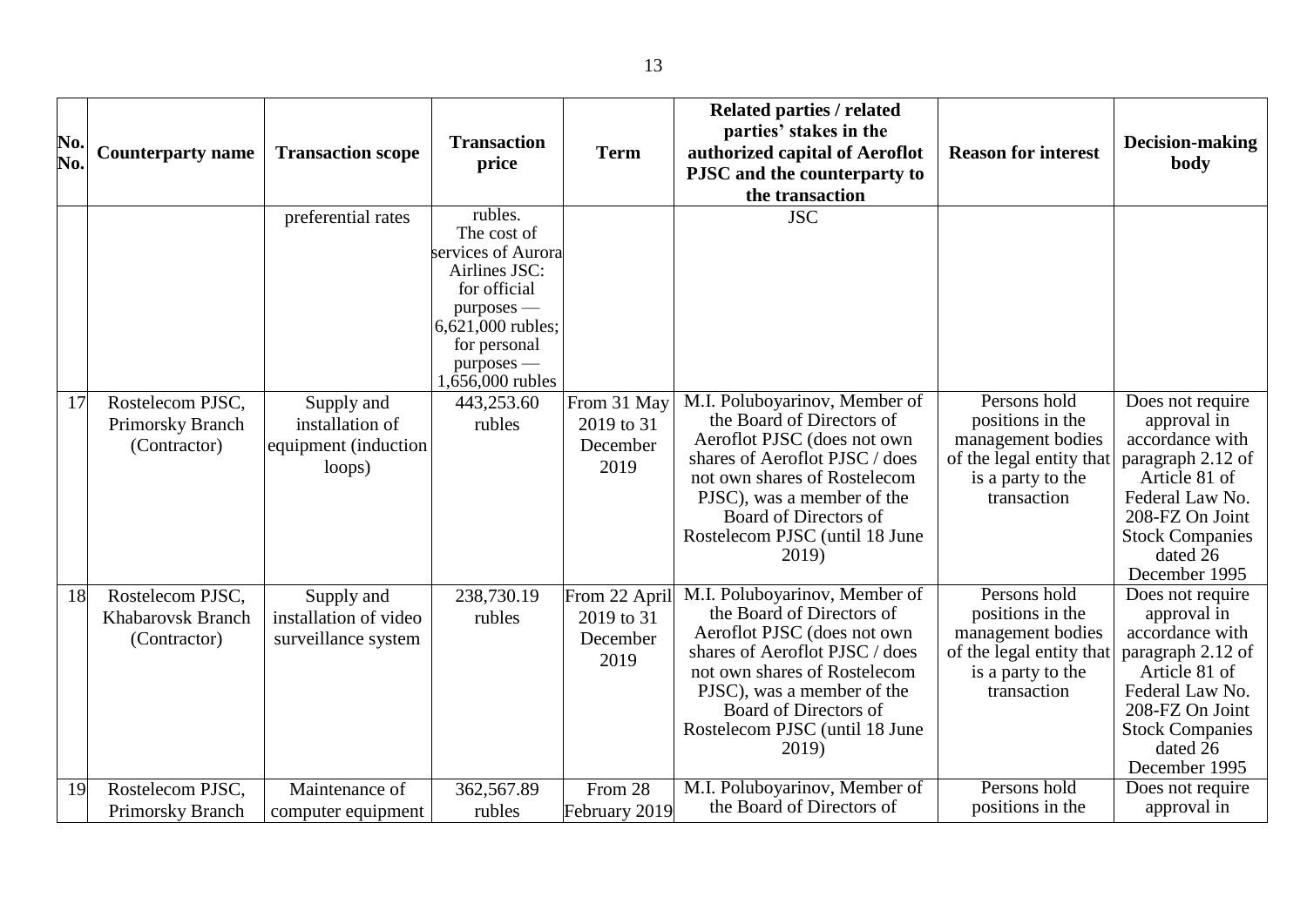| No.<br>No. | <b>Counterparty name</b>                                     | <b>Transaction scope</b>                                   | <b>Transaction</b><br>price | <b>Term</b>                                    | <b>Related parties / related</b><br>parties' stakes in the<br>authorized capital of Aeroflot<br>PJSC and the counterparty to<br>the transaction                                                                                                               | <b>Reason for interest</b>                                                                                            | Decision-making<br>body                                                                                                                                                               |
|------------|--------------------------------------------------------------|------------------------------------------------------------|-----------------------------|------------------------------------------------|---------------------------------------------------------------------------------------------------------------------------------------------------------------------------------------------------------------------------------------------------------------|-----------------------------------------------------------------------------------------------------------------------|---------------------------------------------------------------------------------------------------------------------------------------------------------------------------------------|
|            | (Contractor)                                                 |                                                            |                             | to 30 April<br>2019                            | Aeroflot PJSC (does not own<br>shares of Aeroflot PJSC / does<br>not own shares of Rostelecom<br>PJSC), was a member of the<br>Board of Directors of<br>Rostelecom PJSC (until 18 June<br>2019)                                                               | management bodies<br>of the legal entity that<br>is a party to the<br>transaction                                     | accordance with<br>paragraph 2.12 of<br>Article 81 of<br>Federal Law No.<br>208-FZ On Joint<br><b>Stock Companies</b><br>dated 26<br>December 1995                                    |
| 20         | Rostelecom PJSC,<br>Primorsky Branch<br>(Contractor)         | Maintenance of<br>computer<br>equipment                    | 301,335.54<br>rubles        | From 08 May<br>2019 to 30<br>June 2019         | M.I. Poluboyarinov, Member of<br>the Board of Directors of<br>Aeroflot PJSC (does not own<br>shares of Aeroflot PJSC / does<br>not own shares of Rostelecom<br>PJSC), was a member of the<br>Board of Directors of<br>Rostelecom PJSC (until 18 June<br>2019) | Persons hold<br>positions in the<br>management bodies<br>of the legal entity that<br>is a party to the<br>transaction | Does not require<br>approval in<br>accordance with<br>paragraph 2.12 of<br>Article 81 of<br>Federal Law No.<br>208-FZ On Joint<br><b>Stock Companies</b><br>dated 26<br>December 1995 |
| 21         | Rostelecom PJSC,<br>Magadan Branch<br>(Contractor)           | Supply and<br>installation of video<br>surveillance system | 238,799.04<br>rubles        | From 26 July<br>2019 to 31<br>December<br>2019 | M.I. Poluboyarinov, Member of<br>the Board of Directors of<br>Aeroflot PJSC (does not own<br>shares of Aeroflot PJSC / does<br>not own shares of Rostelecom<br>PJSC), was a member of the<br>Board of Directors of<br>Rostelecom PJSC (until 18 June<br>2019) | Persons hold<br>positions in the<br>management bodies<br>of the legal entity that<br>is a party to the<br>transaction | Does not require<br>approval in<br>accordance with<br>paragraph 2.12 of<br>Article 81 of<br>Federal Law No.<br>208-FZ On Joint<br><b>Stock Companies</b><br>dated 26<br>December 1995 |
| 22         | Rostelecom PJSC,<br><b>Khabarovsk Branch</b><br>(Contractor) | Supply and<br>installation of video<br>surveillance system | 297,907.98<br>rubles        | From 29 May<br>2019 to 31<br>December<br>2019  | M.I. Poluboyarinov, Member of<br>the Board of Directors of<br>Aeroflot PJSC (does not own<br>shares of Aeroflot PJSC / does                                                                                                                                   | Persons hold<br>positions in the<br>management bodies<br>of the legal entity that                                     | Does not require<br>approval in<br>accordance with<br>paragraph 2.12 of                                                                                                               |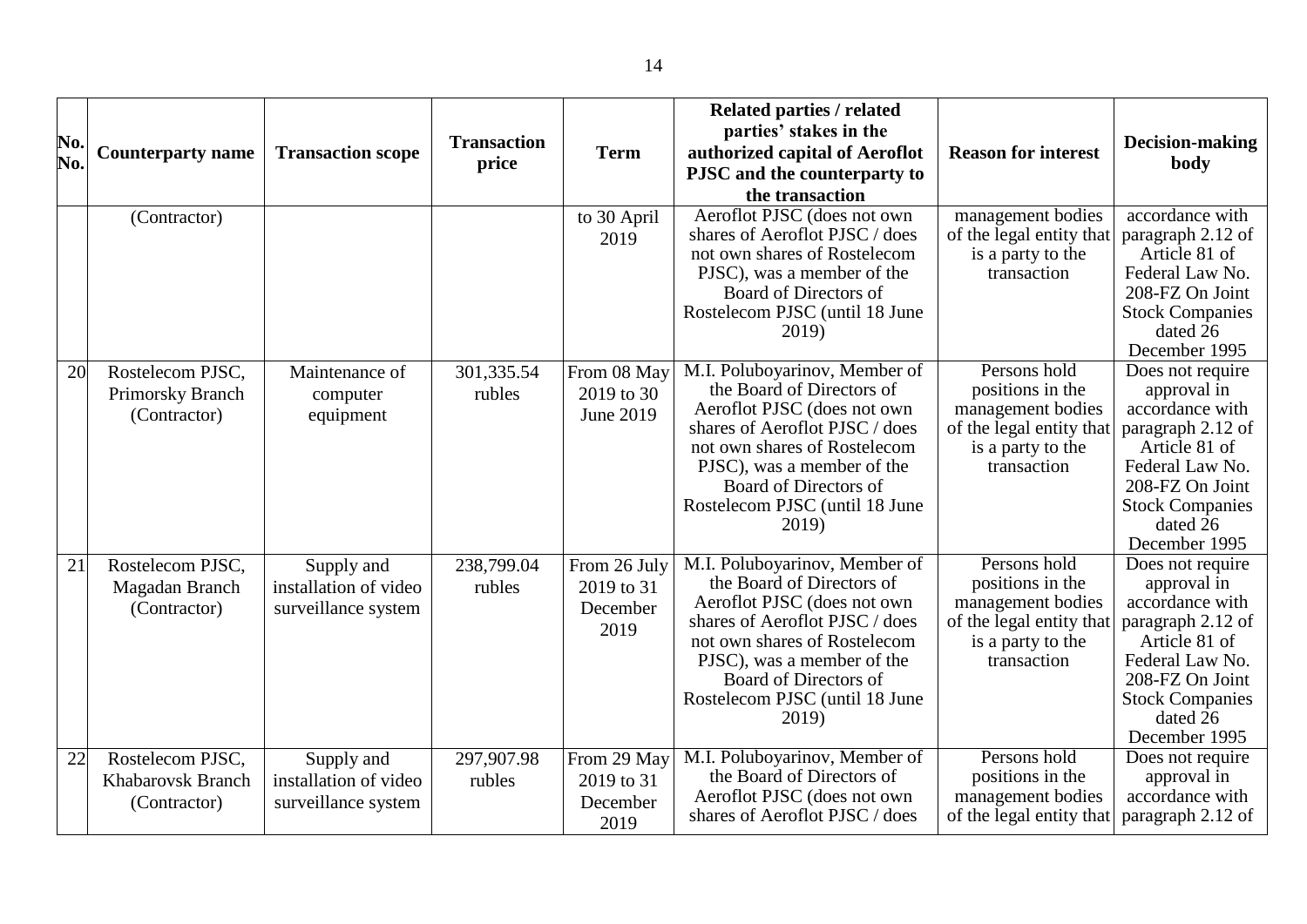| No.<br>No. | <b>Counterparty name</b>                                         | <b>Transaction scope</b>                 | <b>Transaction</b><br>price | <b>Term</b>                                  | <b>Related parties / related</b><br>parties' stakes in the<br>authorized capital of Aeroflot<br>PJSC and the counterparty to<br>the transaction<br>not own shares of Rostelecom<br>PJSC), was a member of the                                                                                                                                                                                                                                                                                                            | <b>Reason for interest</b><br>is a party to the<br>transaction                                                        | Decision-making<br>body<br>Article 81 of<br>Federal Law No.                                                                                                                           |
|------------|------------------------------------------------------------------|------------------------------------------|-----------------------------|----------------------------------------------|--------------------------------------------------------------------------------------------------------------------------------------------------------------------------------------------------------------------------------------------------------------------------------------------------------------------------------------------------------------------------------------------------------------------------------------------------------------------------------------------------------------------------|-----------------------------------------------------------------------------------------------------------------------|---------------------------------------------------------------------------------------------------------------------------------------------------------------------------------------|
|            |                                                                  |                                          |                             |                                              | Board of Directors of<br>Rostelecom PJSC (until 18 June<br>2019)                                                                                                                                                                                                                                                                                                                                                                                                                                                         |                                                                                                                       | 208-FZ On Joint<br><b>Stock Companies</b><br>dated 26<br>December 1995                                                                                                                |
| 23         | Aeromar JSC,<br>Aeromar-Rostov-on-<br>Don Branch<br>(Contractor) | Providing on-board<br>catering services  | 70,171,312.50<br>rubles     | From 1<br>to $31$<br>December<br>2019        | A.Yu. Chikhanchin, Member of<br>February 2019 the Management Board of Aeroflot<br>PJSC (does not own shares of<br>Aeroflot PJSC / does not own<br>shares of Aeromar JSC), a member<br>of the Board of Directors of<br>Aeromar JSC since 5 August 2019;<br>V.Ya. Zingman, Member of the<br>Management Board of Aeroflot<br>PJSC (until 8 August 2019) (does<br>not own shares of Aeroflot PJSC<br>does not own shares of Aeromar<br>JSC), was a member of the Board<br>of Directors of Aeromar JSC until<br>5 August 2019 | Persons hold<br>positions in the<br>management bodies<br>of the legal entity that<br>is a party to the<br>transaction | Does not require<br>approval in<br>accordance with<br>paragraph 2.12 of<br>Article 81 of<br>Federal Law No.<br>208-FZ On Joint<br><b>Stock Companies</b><br>dated 26<br>December 1995 |
| 24         | Rossiya Airlines JSC<br>(Lessee)                                 | Rental of premises<br>- office cash desk | 34,496 rubles               | From 13<br>August 2019<br>to 13 July<br>2020 | Members of the Management<br>Board of Aeroflot PJSC V.Ya.<br>Zingman (until 8 August 2019)<br>(does not own shares of Aeroflot<br>PJSC / does not own shares of<br>Rossiya Airlines JSC), A.Yu.<br>Chikhanchin (does not own shares<br>of Aeroflot PJSC / does not own<br>shares of Rossiya Airlines JSC) are                                                                                                                                                                                                            | Persons hold<br>positions in the<br>management bodies<br>of the legal entity that<br>is a party to the<br>transaction | Does not require<br>approval in<br>accordance with<br>paragraph 2.12 of<br>Article 81 of<br>Federal Law No.<br>208-FZ On Joint<br><b>Stock Companies</b>                              |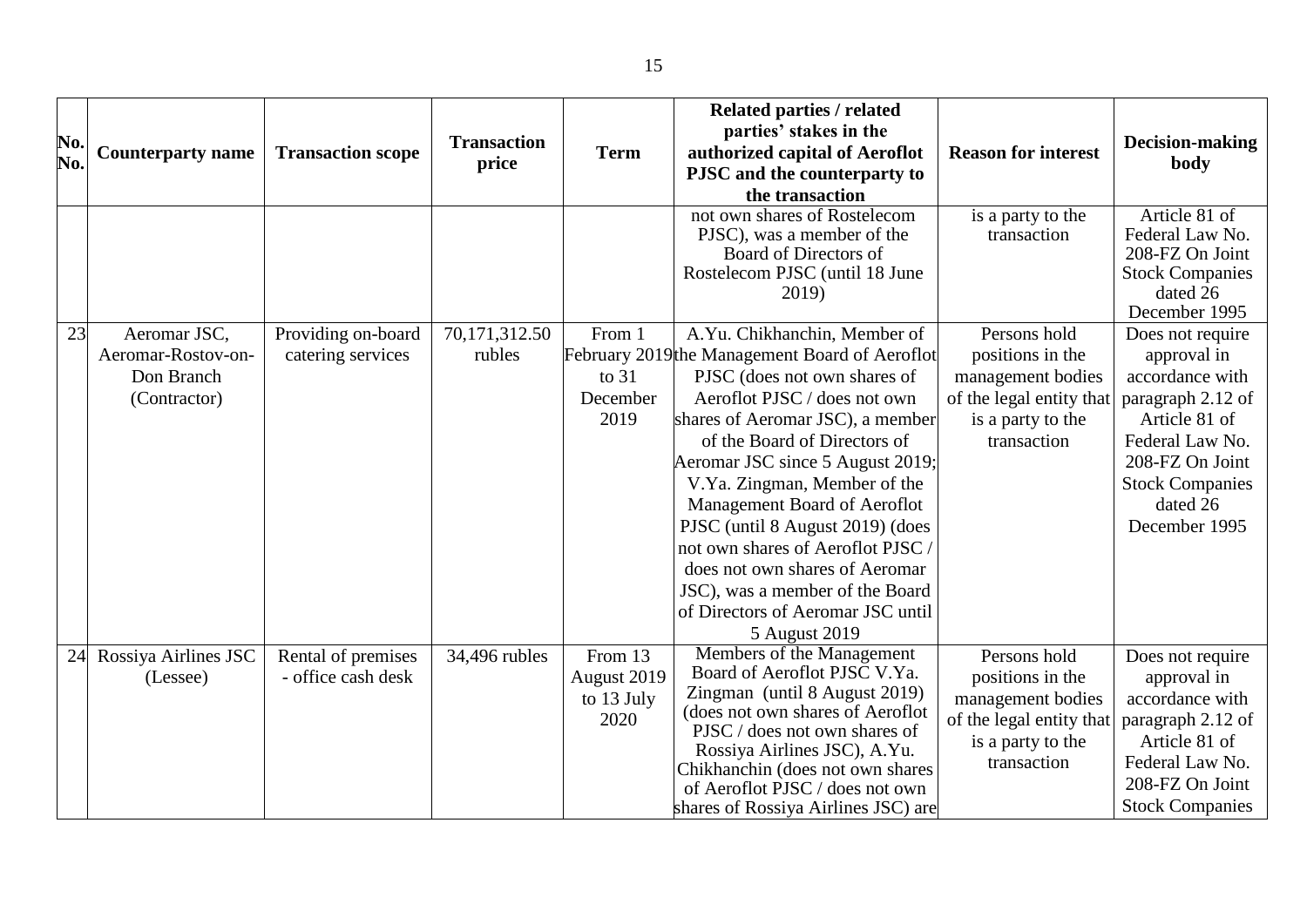|     |                            |                          |                    |                    | <b>Related parties / related</b>  |                            |                        |
|-----|----------------------------|--------------------------|--------------------|--------------------|-----------------------------------|----------------------------|------------------------|
|     |                            |                          |                    |                    | parties' stakes in the            |                            |                        |
| No. | <b>Counterparty name</b>   | <b>Transaction scope</b> | <b>Transaction</b> | <b>Term</b>        | authorized capital of Aeroflot    | <b>Reason for interest</b> | Decision-making        |
| No. |                            |                          | price              |                    | PJSC and the counterparty to      |                            | body                   |
|     |                            |                          |                    |                    | the transaction                   |                            |                        |
|     |                            |                          |                    |                    | members of the Board of Directors |                            | dated 26               |
|     |                            |                          |                    |                    | of Rossiya Airlines JSC           |                            | December 1995          |
| 25  | Aeromar JSC,               | On-board catering        | 138, 841, 441. 87  | From 1             | A.Yu. Chikhanchin, Member of      | Persons hold               | Does not require       |
|     | Aeromar-Simferopol         |                          | rubles             | January 2019       | the Management Board of           | positions in the           | approval in            |
|     | <b>Branch (Contractor)</b> |                          |                    | to $31$            | Aeroflot PJSC (does not own       | management bodies          | accordance with        |
|     |                            |                          |                    | December           | shares of Aeroflot PJSC / does    | of the legal entity that   | paragraph 2.12 of      |
|     |                            |                          |                    | 2019               | not own shares of Aeromar         | is a party to the          | Article 81 of          |
|     |                            |                          |                    |                    | JSC), a member of the Board of    | transaction                | Federal Law No.        |
|     |                            |                          |                    |                    | Directors of Aeromar JSC since    |                            | 208-FZ On Joint        |
|     |                            |                          |                    |                    | 5 August 2019; V.Ya. Zingman,     |                            | <b>Stock Companies</b> |
|     |                            |                          |                    |                    | Member of the Management          |                            | dated 26               |
|     |                            |                          |                    |                    | Board of Aeroflot PJSC (until 8   |                            | December 1995          |
|     |                            |                          |                    |                    | August 2019) (does not own        |                            |                        |
|     |                            |                          |                    |                    | shares of Aeroflot PJSC / does    |                            |                        |
|     |                            |                          |                    |                    | not own shares of Aeromar         |                            |                        |
|     |                            |                          |                    |                    | JSC), was a member of the         |                            |                        |
|     |                            |                          |                    |                    | Board of Directors of Aeromar     |                            |                        |
|     |                            |                          |                    |                    | JSC until 5 August 2019           |                            |                        |
| 26  | Aeromar-Ufa LLC            | Provision of on-         | 86, 343, 424.04    | From 15            | Aeroflot PJSC is the controlling  | Persons hold               | Does not require       |
|     | (Contractor)               | board catering           | rubles             | <b>March 2018,</b> | enity of Aeromar-Ufa LLC          | positions in the           | approval in            |
|     |                            | services at Ufa          |                    | automatic          | through Aeromar JSC               | management bodies          | accordance with        |
|     |                            | International            |                    | renewal for        |                                   | of the legal entity that   | paragraph 2.12 of      |
|     |                            | Airport                  |                    | 2019               |                                   | is a party to the          | Article 81 of          |
|     |                            |                          |                    |                    |                                   | transaction                | Federal Law No.        |
|     |                            |                          |                    |                    |                                   |                            | 208-FZ On Joint        |
|     |                            |                          |                    |                    |                                   |                            | <b>Stock Companies</b> |
|     |                            |                          |                    |                    |                                   |                            | dated 26               |
|     |                            |                          |                    |                    |                                   |                            | December 1995          |
| 27  | Aeromar JSC                | Supply of branded        | The total value    | From 11            | A.Yu. Chikhanchin, Member of      | Persons hold               | Does not require       |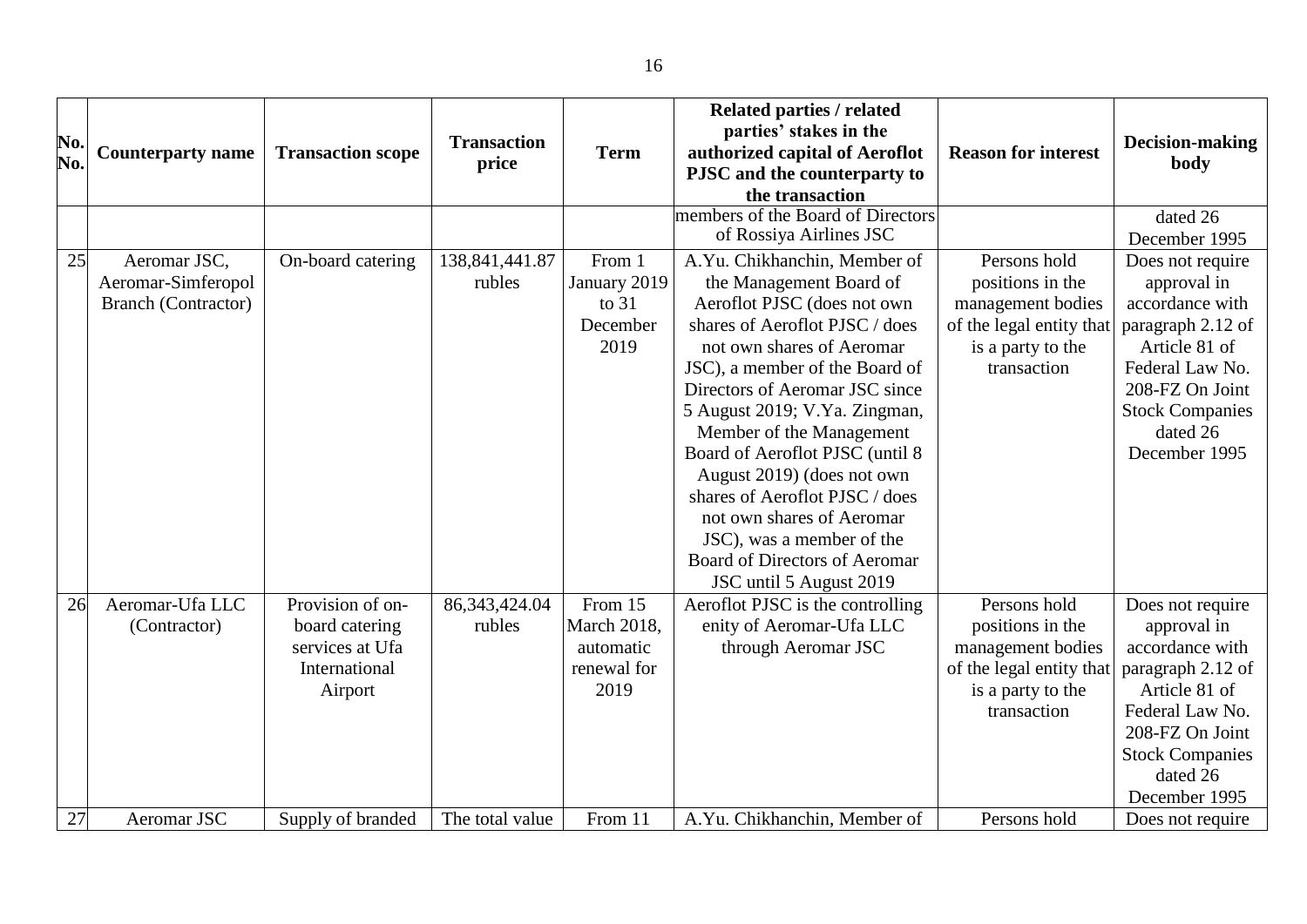| No.<br>No. | <b>Counterparty name</b>                                       | <b>Transaction scope</b>                                                                                                                                                                                                                  | <b>Transaction</b><br>price                                                                     | <b>Term</b>                                     | <b>Related parties / related</b><br>parties' stakes in the<br>authorized capital of Aeroflot<br>PJSC and the counterparty to<br>the transaction                                                                                                                                                                                                                                                                                                                                 | <b>Reason for interest</b>                                                                                            | Decision-making<br>body                                                                                                                                                               |
|------------|----------------------------------------------------------------|-------------------------------------------------------------------------------------------------------------------------------------------------------------------------------------------------------------------------------------------|-------------------------------------------------------------------------------------------------|-------------------------------------------------|---------------------------------------------------------------------------------------------------------------------------------------------------------------------------------------------------------------------------------------------------------------------------------------------------------------------------------------------------------------------------------------------------------------------------------------------------------------------------------|-----------------------------------------------------------------------------------------------------------------------|---------------------------------------------------------------------------------------------------------------------------------------------------------------------------------------|
|            | (Customer)                                                     | souvenir products<br>for further sale to<br>end consumers on<br>board aircraft of<br>Aeroflot flights                                                                                                                                     | of the Goods<br>delivered<br>under the<br>Agreement<br>may not<br>exceed<br>5,000,000<br>rubles | March 2019 to<br>30 September<br>2020           | the Management Board of<br>Aeroflot PJSC (does not own<br>shares of Aeroflot PJSC / does<br>not own shares of Aeromar<br>JSC), a member of the Board of<br>Directors of Aeromar JSC since<br>5 August 2019; V.Ya. Zingman,<br>Member of the Management<br>Board of Aeroflot PJSC (until 8<br>August 2019) (does not own<br>shares of Aeroflot PJSC / does<br>not own shares of Aeromar<br>JSC), was a member of the<br>Board of Directors of Aeromar<br>JSC until 5 August 2019 | positions in the<br>management bodies<br>of the legal entity that<br>is a party to the<br>transaction                 | approval in<br>accordance with<br>paragraph 2.12 of<br>Article 81 of<br>Federal Law No.<br>208-FZ On Joint<br><b>Stock Companies</b><br>dated 26<br>December 1995                     |
| 28         | <b>KAMAZ PJSC</b><br>(Customer)                                | Providing the<br>Customer with<br>special conditions for<br>the purchase of air<br>transportation,<br>provided that the<br>Customer fulfills<br>obligations regarding<br>the purchase of air<br>transportation in the<br>specified amount | 22,000,000<br>rubles                                                                            | From 17 May<br>2019 to 1<br>February 2020       | S.V. Chemezov, Member of the<br>Board of Directors of Aeroflot<br>PJSC (does not own shares of<br>Aeroflot PJSC / does not own<br>shares of KAMAZ PJSC), the<br>Chairman of the Board of<br>Directors of KAMAZ PJSC                                                                                                                                                                                                                                                             | Persons hold<br>positions in the<br>management bodies<br>of the legal entity that<br>is a party to the<br>transaction | Does not require<br>approval in<br>accordance with<br>paragraph 2.12 of<br>Article 81 of<br>Federal Law No.<br>208-FZ On Joint<br><b>Stock Companies</b><br>dated 26<br>December 1995 |
|            | 29 Rosoboronexport Joint<br><b>Stock Company</b><br>(Customer) | Providing the<br>Customer with<br>special conditions<br>for the purchase of                                                                                                                                                               | 97,000,000<br>rubles                                                                            | From 19<br>September<br>2018 to 1<br>March 2020 | S.V. Chemezov, Member of the<br>Board of Directors of Aeroflot<br>PJSC (does not own shares of<br>Aeroflot PJSC / does not own                                                                                                                                                                                                                                                                                                                                                  | Persons hold<br>positions in the<br>management bodies<br>of the legal entity that                                     | Does not require<br>approval in<br>accordance with<br>paragraph 2.12 of                                                                                                               |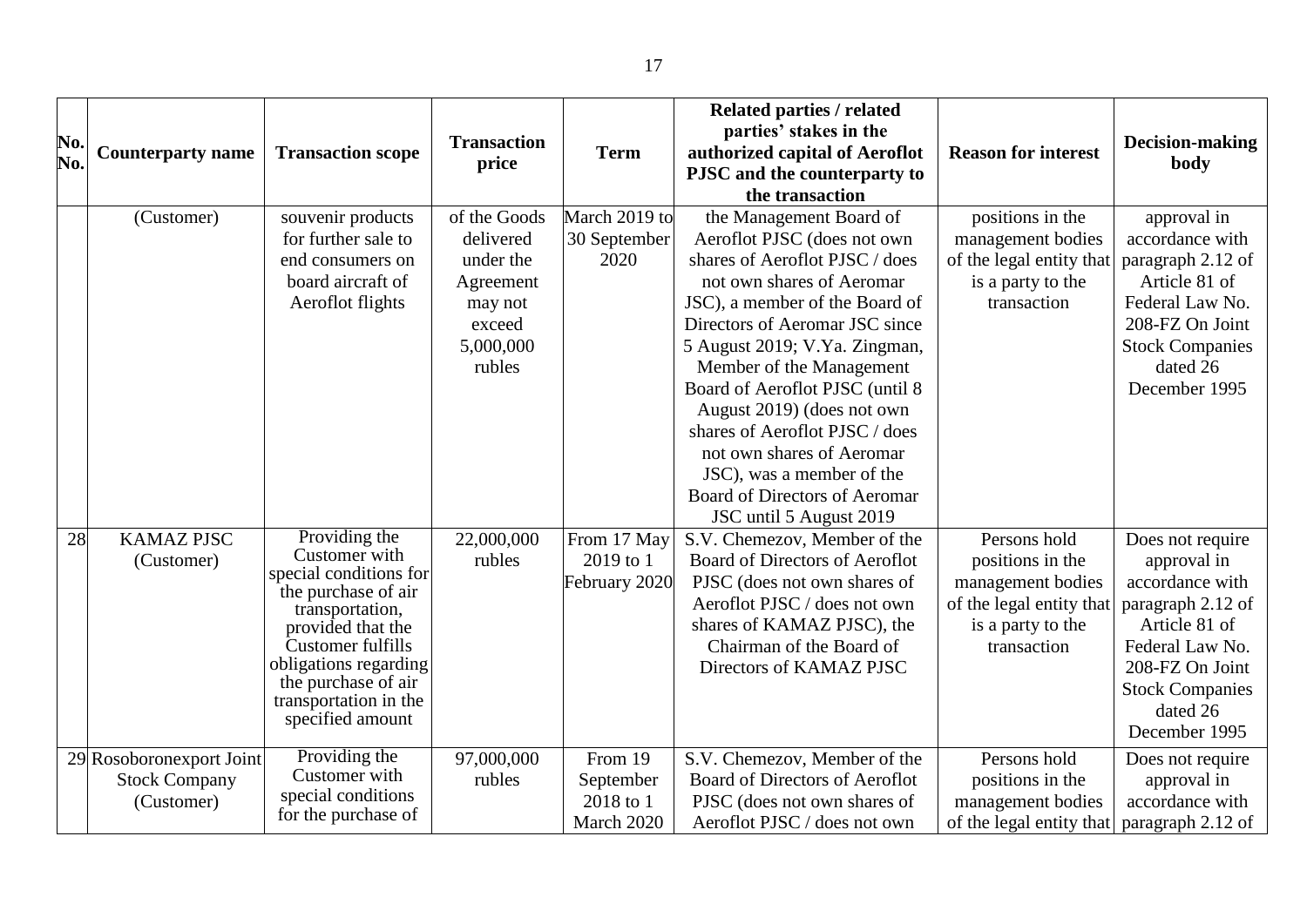| No.<br>No. | <b>Counterparty name</b>                              | <b>Transaction scope</b>                                                                                                                                                                                                                     | <b>Transaction</b><br>price | <b>Term</b>                                      | <b>Related parties / related</b><br>parties' stakes in the<br>authorized capital of Aeroflot<br>PJSC and the counterparty to<br>the transaction                                                                                                 | <b>Reason for interest</b>                                                                                            | Decision-making<br>body                                                                                                                                                               |
|------------|-------------------------------------------------------|----------------------------------------------------------------------------------------------------------------------------------------------------------------------------------------------------------------------------------------------|-----------------------------|--------------------------------------------------|-------------------------------------------------------------------------------------------------------------------------------------------------------------------------------------------------------------------------------------------------|-----------------------------------------------------------------------------------------------------------------------|---------------------------------------------------------------------------------------------------------------------------------------------------------------------------------------|
|            |                                                       | air transportation,<br>provided that the<br>Customer fulfills<br>obligations<br>regarding the<br>purchase of air<br>transportation in the<br>specified amount                                                                                |                             |                                                  | shares of Rosoboronexport), the<br>chairman of the Board of<br>Directors of Rosoboronexport                                                                                                                                                     | is a party to the<br>transaction                                                                                      | Article 81 of<br>Federal Law No.<br>208-FZ On Joint<br><b>Stock Companies</b><br>dated 26<br>December 1995                                                                            |
| 30         | Uralkali PJSC<br>(Customer)                           | Providing the<br>Customer with<br>special conditions<br>for the purchase of<br>air transportation,<br>provided that the<br>Customer fulfills<br>obligations<br>regarding the<br>purchase of air<br>transportation in the<br>specified amount | 24,000,000<br>rubles        | From 26<br>January 2018<br>to 26 January<br>2019 | S.V. Chemezov, Member of the<br>Board of Directors of Aeroflot<br>PJSC (does not own shares of<br>Aeroflot PJSC / does not own<br>shares of Uralkali PJSC), the<br>chairman of the Board of<br>Directors of Uralkali PJSC                       | Persons hold<br>positions in the<br>management bodies<br>of the legal entity that<br>is a party to the<br>transaction | Does not require<br>approval in<br>accordance with<br>paragraph 2.12 of<br>Article 81 of<br>Federal Law No.<br>208-FZ On Joint<br><b>Stock Companies</b><br>dated 26<br>December 1995 |
|            | 31 Roscosmos State Space<br>Corporation<br>(Customer) | Providing the<br>Customer with<br>special conditions<br>for the purchase of<br>air transportation,<br>provided that the<br>Customer fulfills<br>obligations<br>regarding the<br>purchase of air<br>transportation in the<br>specified amount | 45,000,000<br>rubles        | From 8<br>October 2018<br>to 8 October<br>2019   | S.V. Chemezov, Member of the<br>Board of Directors of Aeroflot<br>PJSC (does not own shares of<br>Aeroflot PJSC / does not own a<br>stake in the authorized capital of<br>Roscosmos), the chairman of<br>the Board of Directors of<br>Roscosmos | Persons hold<br>positions in the<br>management bodies<br>of the legal entity that<br>is a party to the<br>transaction | Does not require<br>approval in<br>accordance with<br>paragraph 2.12 of<br>Article 81 of<br>Federal Law No.<br>208-FZ On Joint<br><b>Stock Companies</b><br>dated 26<br>December 1995 |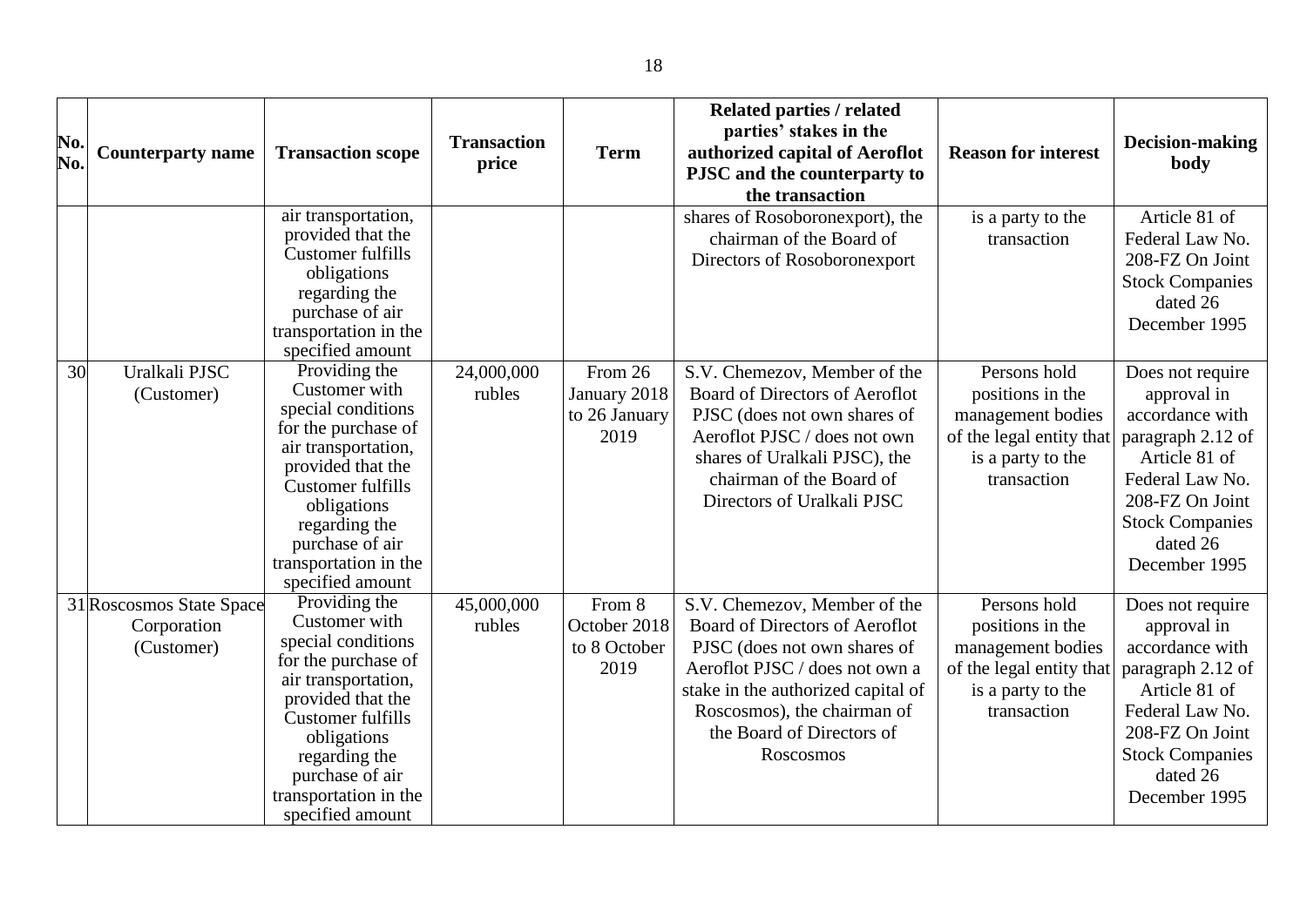| No.<br>No. | <b>Counterparty name</b>                         | <b>Transaction scope</b>                                                                                                                                                                                                                     | <b>Transaction</b><br>price | <b>Term</b>                                  | Related parties / related<br>parties' stakes in the<br>authorized capital of Aeroflot<br>PJSC and the counterparty to<br>the transaction                                                                                                                                                                                                                                                                                                                                                                                 | <b>Reason for interest</b>                                                                                            | Decision-making<br>body                                                                                                                                                               |
|------------|--------------------------------------------------|----------------------------------------------------------------------------------------------------------------------------------------------------------------------------------------------------------------------------------------------|-----------------------------|----------------------------------------------|--------------------------------------------------------------------------------------------------------------------------------------------------------------------------------------------------------------------------------------------------------------------------------------------------------------------------------------------------------------------------------------------------------------------------------------------------------------------------------------------------------------------------|-----------------------------------------------------------------------------------------------------------------------|---------------------------------------------------------------------------------------------------------------------------------------------------------------------------------------|
| 32         | <b>VSMPO-AVISMA</b><br>Corporation<br>(Customer) | Providing the<br>Customer with<br>special conditions<br>for the purchase of<br>air transportation,<br>provided that the<br>Customer fulfills<br>obligations<br>regarding the<br>purchase of air<br>transportation in the<br>specified amount | 28,000,000<br>rubles        | From 11<br>March 2019 to<br>11 March<br>2020 | S.V. Chemezov, Member of the<br>Board of Directors of Aeroflot<br>PJSC (does not own shares of<br>Aeroflot PJSC / does not own<br>shares of VSMPO-AVISMA<br>Corporation) is the chairman of<br>the Board of Directors of<br><b>VSMPO-AVISMA</b><br>Corporation;<br>I.A. Kamenskoy, Member of<br>the Board of Directors of<br>Aeroflot PJSC (does not own<br>shares of Aeroflot PJSC / does<br>not own shares of VSMPO-<br>AVISMA Corporation), the<br>member of the Board of<br>Directors of VSMPO-AVISMA<br>Corporation | Persons hold<br>positions in the<br>management bodies<br>of the legal entity that<br>is a party to the<br>transaction | Does not require<br>approval in<br>accordance with<br>paragraph 2.12 of<br>Article 81 of<br>Federal Law No.<br>208-FZ On Joint<br><b>Stock Companies</b><br>dated 26<br>December 1995 |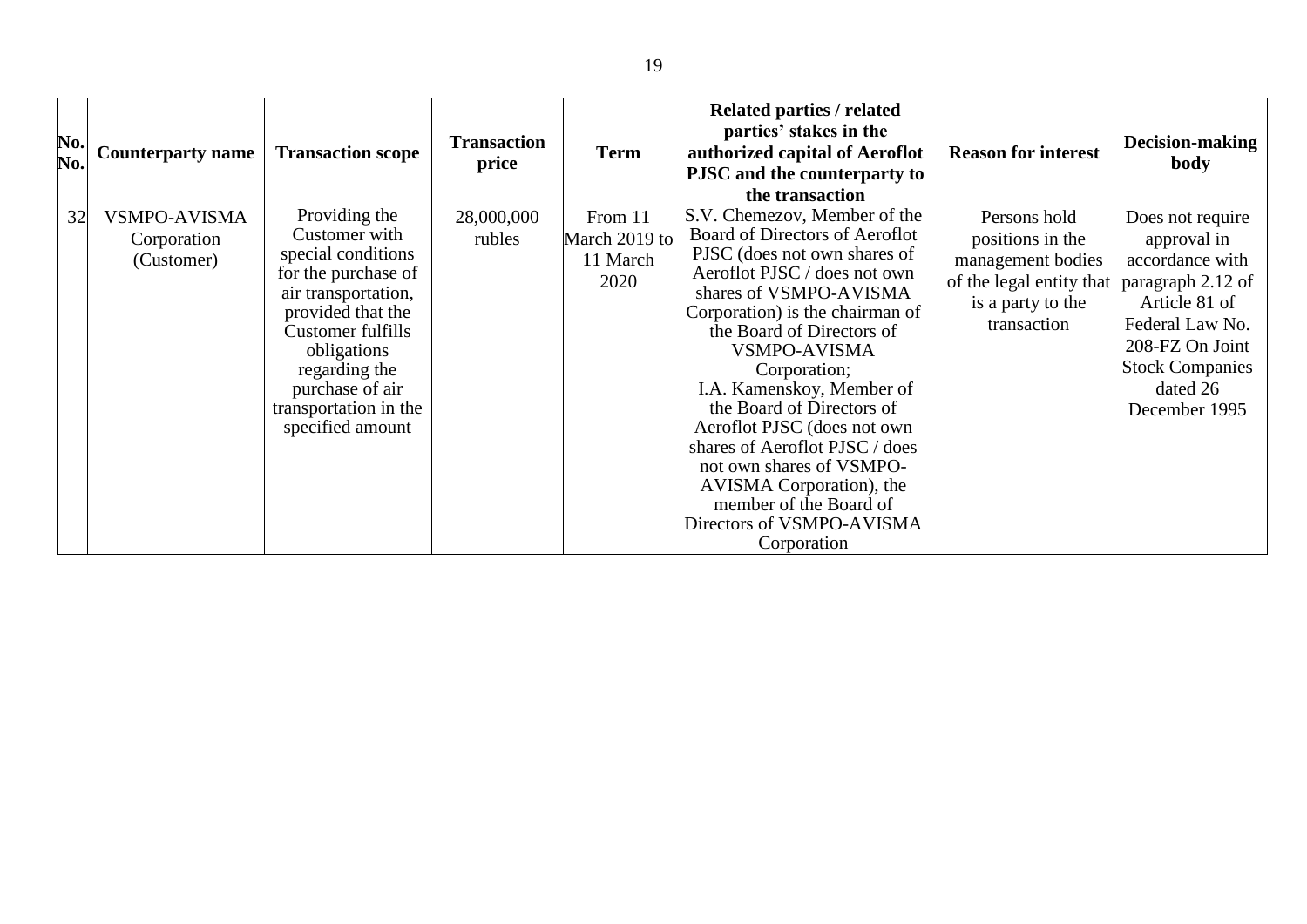| No.<br>No. | <b>Counterparty name</b>                                             | <b>Transaction scope</b>                                                                                                                                                                                                                            | <b>Transaction</b><br>price | <b>Term</b>                                       | <b>Related parties / related</b><br>parties' stakes in the<br>authorized capital of Aeroflot<br>PJSC and the counterparty to<br>the transaction                                                                                                                                        | <b>Reason for interest</b>                                                                                            | Decision-making<br>body                                                                                                                                                               |
|------------|----------------------------------------------------------------------|-----------------------------------------------------------------------------------------------------------------------------------------------------------------------------------------------------------------------------------------------------|-----------------------------|---------------------------------------------------|----------------------------------------------------------------------------------------------------------------------------------------------------------------------------------------------------------------------------------------------------------------------------------------|-----------------------------------------------------------------------------------------------------------------------|---------------------------------------------------------------------------------------------------------------------------------------------------------------------------------------|
| 33         | <b>VEB.RF State</b><br>Corporation<br>(Customer)                     | Providing the<br>Customer with<br>special conditions<br>for the purchase of<br>air transportation,<br>provided that the<br><b>Customer fulfills</b><br>obligations<br>regarding the<br>purchase of air<br>transportation in the<br>specified amount | 110,700,000<br>rubles       | From 24 April<br>2018 to 20<br>April 2019         | Member of the Board of<br>Directors of Aeroflot PJSC<br>Poluboyarinov M.I (does not<br>own shares of Aeroflot PJSC /<br>does not own a stake in the<br>authorized capital of VEB.RF<br>State Corporation) is a member<br>of the Management Board of<br><b>VEB.RF State Corporation</b> | Persons hold<br>positions in the<br>management bodies<br>of the legal entity that<br>is a party to the<br>transaction | Does not require<br>approval in<br>accordance with<br>paragraph 2.12 of<br>Article 81 of<br>Federal Law No.<br>208-FZ On Joint<br><b>Stock Companies</b><br>dated 26<br>December 1995 |
| 34         | <b>Rostelecom Public</b><br><b>Joint Stock Company</b><br>(Customer) | Providing the<br>Customer with<br>special conditions<br>for the purchase of<br>air transportation,<br>provided that the<br>Customer fulfills<br>obligations<br>regarding the                                                                        | 136,000,000<br>rubles       | From 15<br>September<br>2019 to 1<br>January 2020 | Member of the Board of<br>Directors of Aeroflot PJSC<br>Poluboyarinov M.I (does not<br>own shares of Aeroflot PJSC/<br>does not own a stake in the<br>authorized capital of<br>Rostelecom PJSC) is a member<br>of the Board of Directors of                                            | Persons hold<br>positions in the<br>management bodies<br>of the legal entity that<br>is a party to the<br>transaction | Does not require<br>approval in<br>accordance with<br>paragraph 2.12 of<br>Article 81 of<br>Federal Law No.<br>208-FZ On Joint<br><b>Stock Companies</b>                              |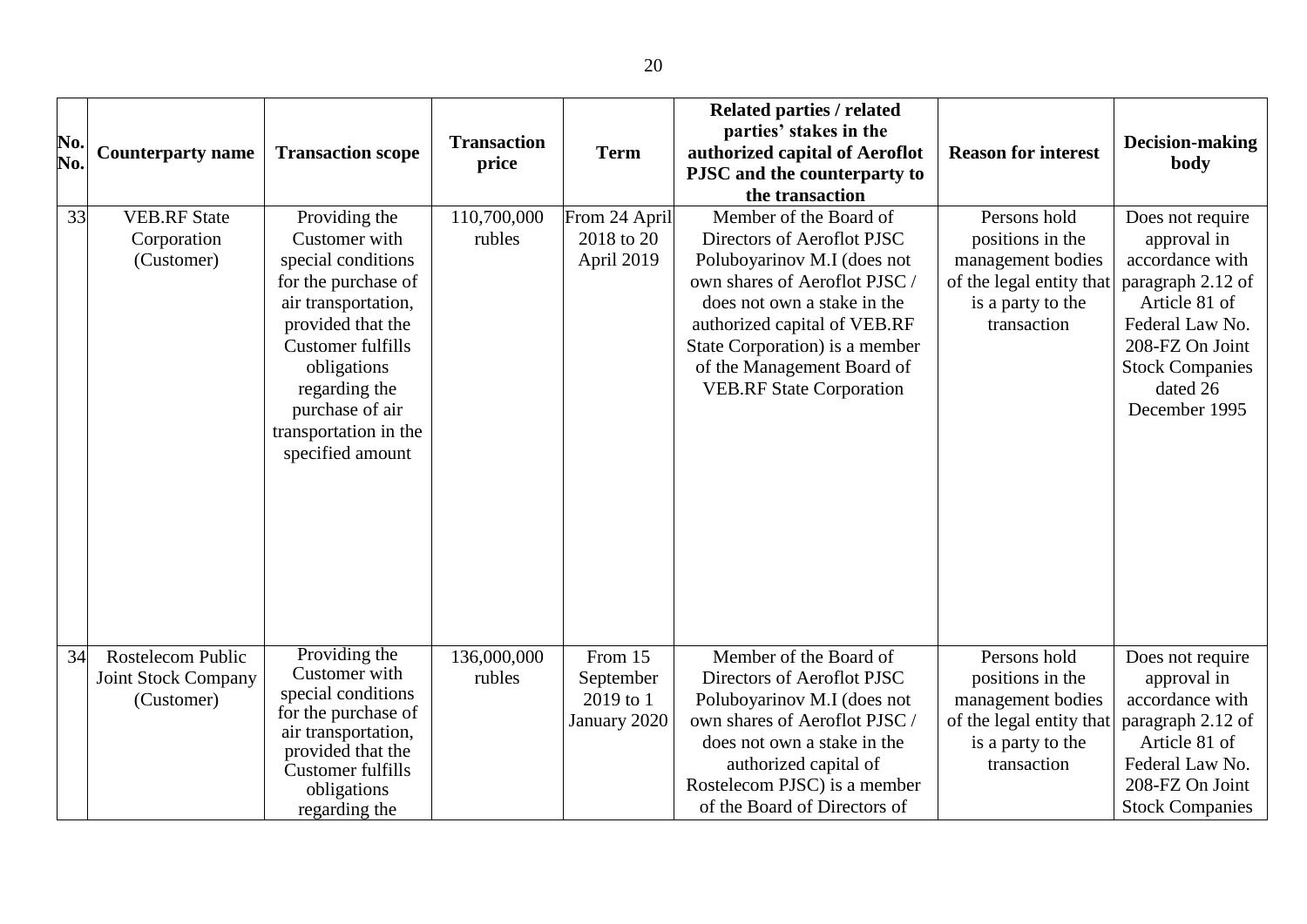| No. |                            |                                          | <b>Transaction</b> |                  | <b>Related parties / related</b><br>parties' stakes in the |                            | <b>Decision-making</b> |
|-----|----------------------------|------------------------------------------|--------------------|------------------|------------------------------------------------------------|----------------------------|------------------------|
| No. | <b>Counterparty name</b>   | <b>Transaction scope</b>                 | price              | <b>Term</b>      | authorized capital of Aeroflot                             | <b>Reason for interest</b> | body                   |
|     |                            |                                          |                    |                  | PJSC and the counterparty to                               |                            |                        |
|     |                            |                                          |                    |                  | the transaction                                            |                            |                        |
|     |                            | purchase of air                          |                    |                  | Rostelecom PJSC (until                                     |                            | dated 26               |
|     |                            | transportation in the                    |                    |                  | 14.06.2019)                                                |                            | December 1995          |
|     |                            | specified amount                         |                    |                  |                                                            |                            |                        |
| 35  | <b>DOM.RF Joint Stock</b>  | Providing the<br>Customer with           | 17,000,000         | From 2           | Member of the Board of                                     | Persons hold               | Does not require       |
|     | Company                    | special conditions                       | rubles             | October 2019     | Directors of Aeroflot PJSC                                 | positions in the           | approval in            |
|     | (Customer)                 | for the purchase of                      |                    | to 12 February   | Poluboyarinov M.I (does not                                | management bodies          | accordance with        |
|     |                            | air transportation,                      |                    | 2020             | own shares of Aeroflot PJSC /                              | of the legal entity that   | paragraph 2.12 of      |
|     |                            | provided that the                        |                    |                  | does not own a stake in the                                | is a party to the          | Article 81 of          |
|     |                            | <b>Customer fulfills</b>                 |                    |                  | authorized capital of DOM.RF                               | transaction                | Federal Law No.        |
|     |                            | obligations                              |                    |                  | JSC) is a member of the                                    |                            | 208-FZ On Joint        |
|     |                            | regarding the                            |                    |                  | Management Board of                                        |                            | <b>Stock Companies</b> |
|     |                            | purchase of air                          |                    |                  | <b>DOM.RF JSC</b>                                          |                            | dated 26               |
|     |                            | transportation in the                    |                    |                  |                                                            |                            | December 1995          |
|     |                            | specified amount                         |                    |                  |                                                            |                            |                        |
| 36  | Sukhoi Civil Aircraft      | Providing the                            | 48,000,000         | From 5 July      | V.Ya. Zingman, Member of the                               | Persons hold               | Does not require       |
|     | <b>Joint Stock Company</b> | Customer with                            | rubles             | $2018$ to 8 July | Management Board of Aeroflot                               | positions in the           | approval in            |
|     | (Customer)                 | special conditions                       |                    | 2019             | PJSC (until 8 August 2019)                                 | management bodies          | accordance with        |
|     |                            | for the purchase of                      |                    |                  | (does not own shares of                                    | of the legal entity that   | paragraph 2.12 of      |
|     |                            | air transportation,<br>provided that the |                    |                  | Aeroflot PJSC / does not own                               | is a party to the          | Article 81 of          |
|     |                            | <b>Customer fulfills</b>                 |                    |                  | shares of Sukhoi Civil Aircraft                            | transaction                | Federal Law No.        |
|     |                            | obligations                              |                    |                  | JSC), was a member of the                                  |                            | 208-FZ On Joint        |
|     |                            | regarding the                            |                    |                  | Board of Directors of Sukhoi                               |                            | <b>Stock Companies</b> |
|     |                            | purchase of air                          |                    |                  | Civil Aircraft JSC                                         |                            | dated 26               |
|     |                            | transportation in the                    |                    |                  |                                                            |                            | December 1995          |
|     |                            | specified amount                         |                    |                  |                                                            |                            |                        |
| 37  | <b>Transneft PJSC</b>      | Providing the                            | 138,000,000        | From 25 June     | Member of the Board of                                     | Persons hold               | Does not require       |
|     | (Customer)                 | Customer with                            | rubles             | 2019 to 1        | Directors of Aeroflot PJSC                                 | positions in the           | approval in            |
|     |                            | special conditions                       |                    | February 2020    | Sokolov M.Yu. (does not own                                | management bodies          | accordance with        |
|     |                            | for the purchase of                      |                    |                  | shares of Aeroflot PJSC / does                             | of the legal entity that   | paragraph 2.12 of      |
|     |                            | air transportation,                      |                    |                  |                                                            |                            |                        |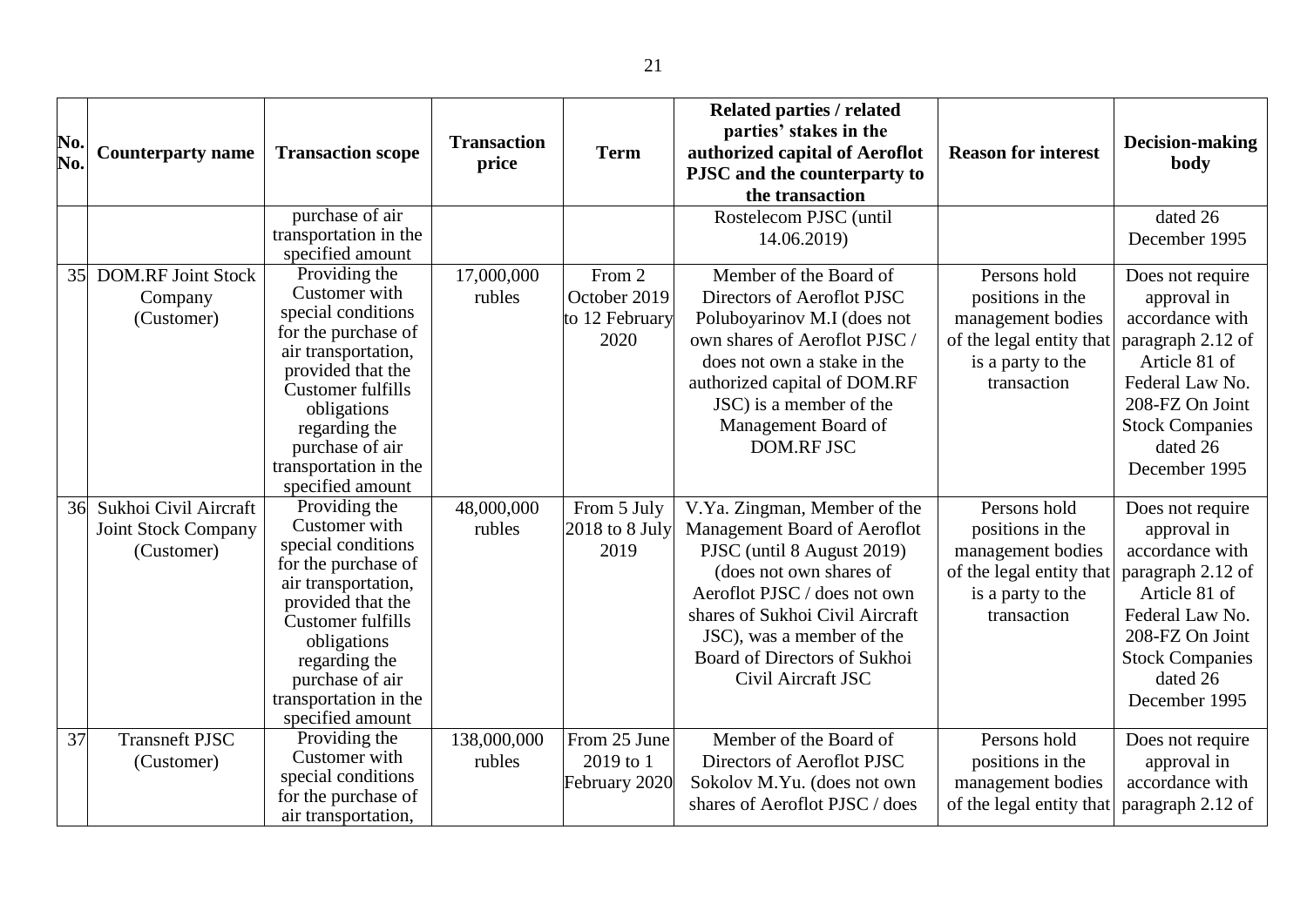| No.<br>No. | <b>Counterparty name</b>                                            | <b>Transaction scope</b>                                                                                                                                                                                                           | <b>Transaction</b><br>price | <b>Term</b>                                          | <b>Related parties / related</b><br>parties' stakes in the<br>authorized capital of Aeroflot<br>PJSC and the counterparty to<br>the transaction                                                                            | <b>Reason for interest</b>                                                                                            | <b>Decision-making</b><br>body                                                                                                                                    |
|------------|---------------------------------------------------------------------|------------------------------------------------------------------------------------------------------------------------------------------------------------------------------------------------------------------------------------|-----------------------------|------------------------------------------------------|----------------------------------------------------------------------------------------------------------------------------------------------------------------------------------------------------------------------------|-----------------------------------------------------------------------------------------------------------------------|-------------------------------------------------------------------------------------------------------------------------------------------------------------------|
| 38         | Zarubezhneft JSC                                                    | provided that the<br>Customer fulfills<br>obligations<br>regarding the<br>purchase of air<br>transportation in the<br>specified amount<br>Providing the                                                                            | 29,400,000                  | From 22                                              | not own shares of Transneft<br>PJSC) is a member of the Board<br>of Directors of Transneft PJSC<br>Member of the Board of                                                                                                  | is a party to the<br>transaction<br>Persons hold                                                                      | Article 81 of<br>Federal Law No.<br>208-FZ On Joint<br><b>Stock Companies</b><br>dated 26<br>December 1995<br>Does not require                                    |
|            | (Customer)                                                          | Customer with<br>special conditions<br>for the purchase of<br>air transportation,<br>provided that the<br><b>Customer fulfills</b><br>obligations<br>regarding the<br>purchase of air<br>transportation in the<br>specified amount | rubles                      | March 2019 to<br>1 February<br>2020                  | Directors of Aeroflot PJSC<br>Sokolov M.Yu. (does not own<br>shares of Aeroflot PJSC / does<br>not own shares of Zarubezhneft<br>JSC) is a member of the Board<br>of Directors of Zarubezhneft<br><b>JSC</b>               | positions in the<br>management bodies<br>of the legal entity that<br>is a party to the<br>transaction                 | approval in<br>accordance with<br>paragraph 2.12 of<br>Article 81 of<br>Federal Law No.<br>208-FZ On Joint<br><b>Stock Companies</b><br>dated 26<br>December 1995 |
| 39         | Sukhoi Civil Aircraft<br><b>Joint Stock Company</b><br>(Contractor) | Provision of<br>services for the<br>maintenance of<br>aircraft RRJ-95B<br>tail number: RA-<br>89057<br>(Order No. 157)                                                                                                             | 57,438.32<br>rubles         | Until the<br>parties fulfill<br>their<br>obligations | V.Ya. Zingman, Member of the<br>Management Board of Aeroflot<br>PJSC (until 8 August 2019)<br>(does not own shares of<br>Aeroflot PJSC / does not own<br>shares of Sukhoi Civil Aircraft<br>JSC), a member of the Board of | Persons hold<br>positions in the<br>management bodies<br>of the legal entity that<br>is a party to the<br>transaction | Does not require<br>approval in<br>accordance with<br>paragraph 2.12 of<br>Article 81 of<br>Federal Law No.<br>208-FZ On Joint                                    |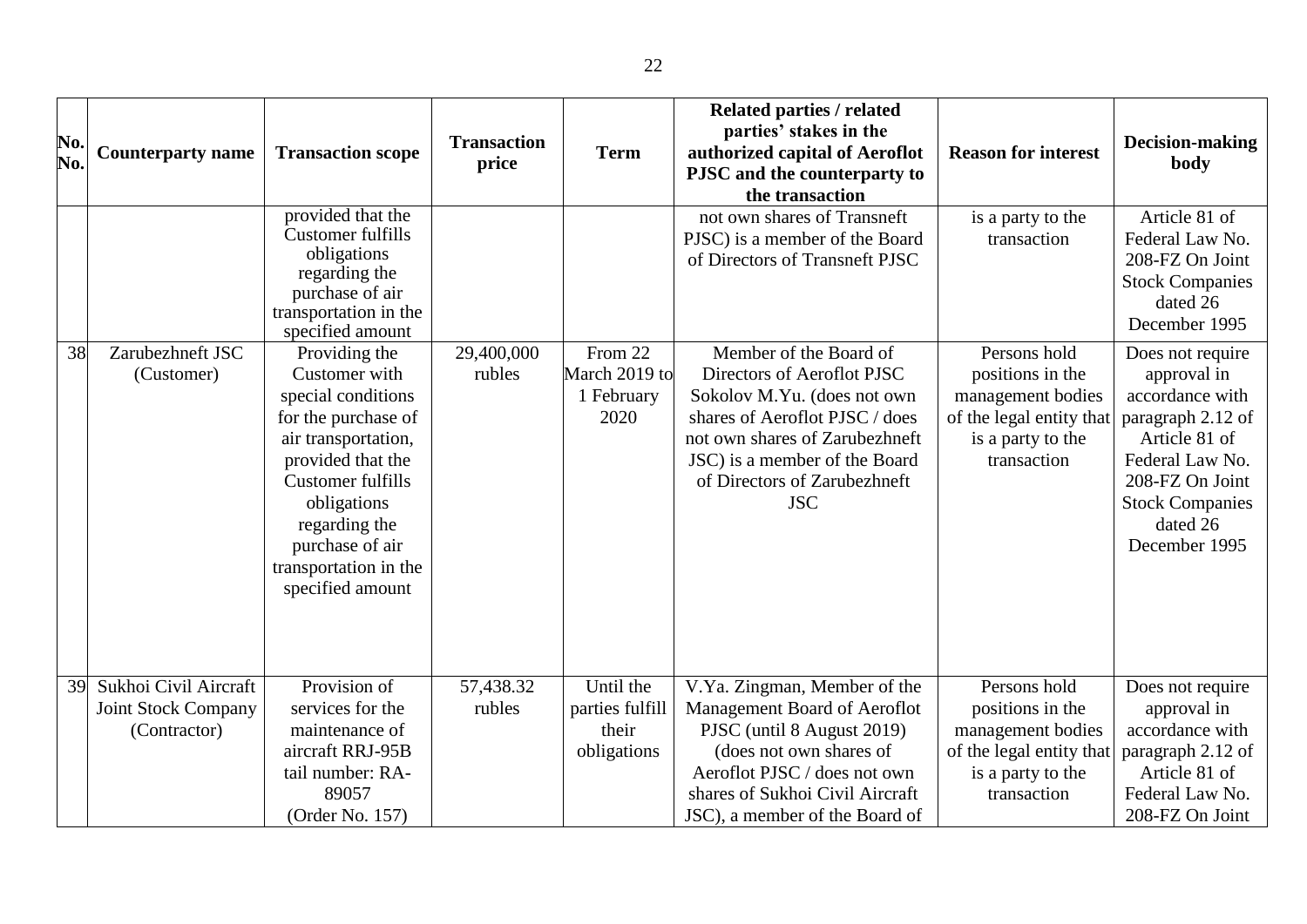| No.<br>No. | <b>Counterparty name</b>                                            | <b>Transaction scope</b>                                                                                                                     | <b>Transaction</b><br>price | <b>Term</b>                                          | <b>Related parties / related</b><br>parties' stakes in the<br>authorized capital of Aeroflot<br>PJSC and the counterparty to<br>the transaction                                                                                                                         | <b>Reason for interest</b>                                                                                            | Decision-making<br>body                                                                                                                                                               |
|------------|---------------------------------------------------------------------|----------------------------------------------------------------------------------------------------------------------------------------------|-----------------------------|------------------------------------------------------|-------------------------------------------------------------------------------------------------------------------------------------------------------------------------------------------------------------------------------------------------------------------------|-----------------------------------------------------------------------------------------------------------------------|---------------------------------------------------------------------------------------------------------------------------------------------------------------------------------------|
|            |                                                                     |                                                                                                                                              |                             |                                                      | Directors of Sukhoi Civil<br>Aircraft JSC                                                                                                                                                                                                                               |                                                                                                                       | <b>Stock Companies</b><br>dated 26<br>December 1995                                                                                                                                   |
| 40         | Sukhoi Civil Aircraft<br><b>Joint Stock Company</b><br>(Contractor) | Provision of<br>services for the<br>maintenance of<br>aircraft RRJ-95B<br>tail number: RA-<br>89057 (Order No.<br>161)                       | 23,506.79<br>rubles         | Until the<br>parties fulfill<br>their<br>obligations | V.Ya. Zingman, Member of the<br>Management Board of Aeroflot<br>PJSC (until 8 August 2019)<br>(does not own shares of<br>Aeroflot PJSC / does not own<br>shares of Sukhoi Civil Aircraft<br>JSC), a member of the Board of<br>Directors of Sukhoi Civil<br>Aircraft JSC | Persons hold<br>positions in the<br>management bodies<br>of the legal entity that<br>is a party to the<br>transaction | Does not require<br>approval in<br>accordance with<br>paragraph 2.12 of<br>Article 81 of<br>Federal Law No.<br>208-FZ On Joint<br><b>Stock Companies</b><br>dated 26<br>December 1995 |
| 41         | Sukhoi Civil Aircraft<br><b>Joint Stock Company</b><br>(Contractor) | Provision of<br>services for the<br>maintenance of<br>aircraft RRJ-95B<br>tail number: RA-<br>89063<br>(Order No. 143)                       | 40,401.02<br>rubles         | Until the<br>parties fulfill<br>their<br>obligations | V.Ya. Zingman, Member of the<br>Management Board of Aeroflot<br>PJSC (until 8 August 2019)<br>(does not own shares of<br>Aeroflot PJSC / does not own<br>shares of Sukhoi Civil Aircraft<br>JSC), a member of the Board of<br>Directors of Sukhoi Civil<br>Aircraft JSC | Persons hold<br>positions in the<br>management bodies<br>of the legal entity that<br>is a party to the<br>transaction | Does not require<br>approval in<br>accordance with<br>paragraph 2.12 of<br>Article 81 of<br>Federal Law No.<br>208-FZ On Joint<br><b>Stock Companies</b><br>dated 26<br>December 1995 |
| 42         | Sukhoi Civil Aircraft<br><b>Joint Stock Company</b><br>(Contractor) | Provision of<br>services for the<br>maintenance of<br>aircraft RRJ-95B<br>tail number: RA-<br>89065<br>(Contract Price)<br>Schedule No. 129) | 40,401.02<br>rubles         | Until the<br>parties fulfill<br>their<br>obligations | V.Ya. Zingman, Member of the<br>Management Board of Aeroflot<br>PJSC (until 8 August 2019)<br>(does not own shares of<br>Aeroflot PJSC / does not own<br>shares of Sukhoi Civil Aircraft<br>JSC), a member of the Board of<br>Directors of Sukhoi Civil<br>Aircraft JSC | Persons hold<br>positions in the<br>management bodies<br>of the legal entity that<br>is a party to the<br>transaction | Does not require<br>approval in<br>accordance with<br>paragraph 2.12 of<br>Article 81 of<br>Federal Law No.<br>208-FZ On Joint<br><b>Stock Companies</b><br>dated 26                  |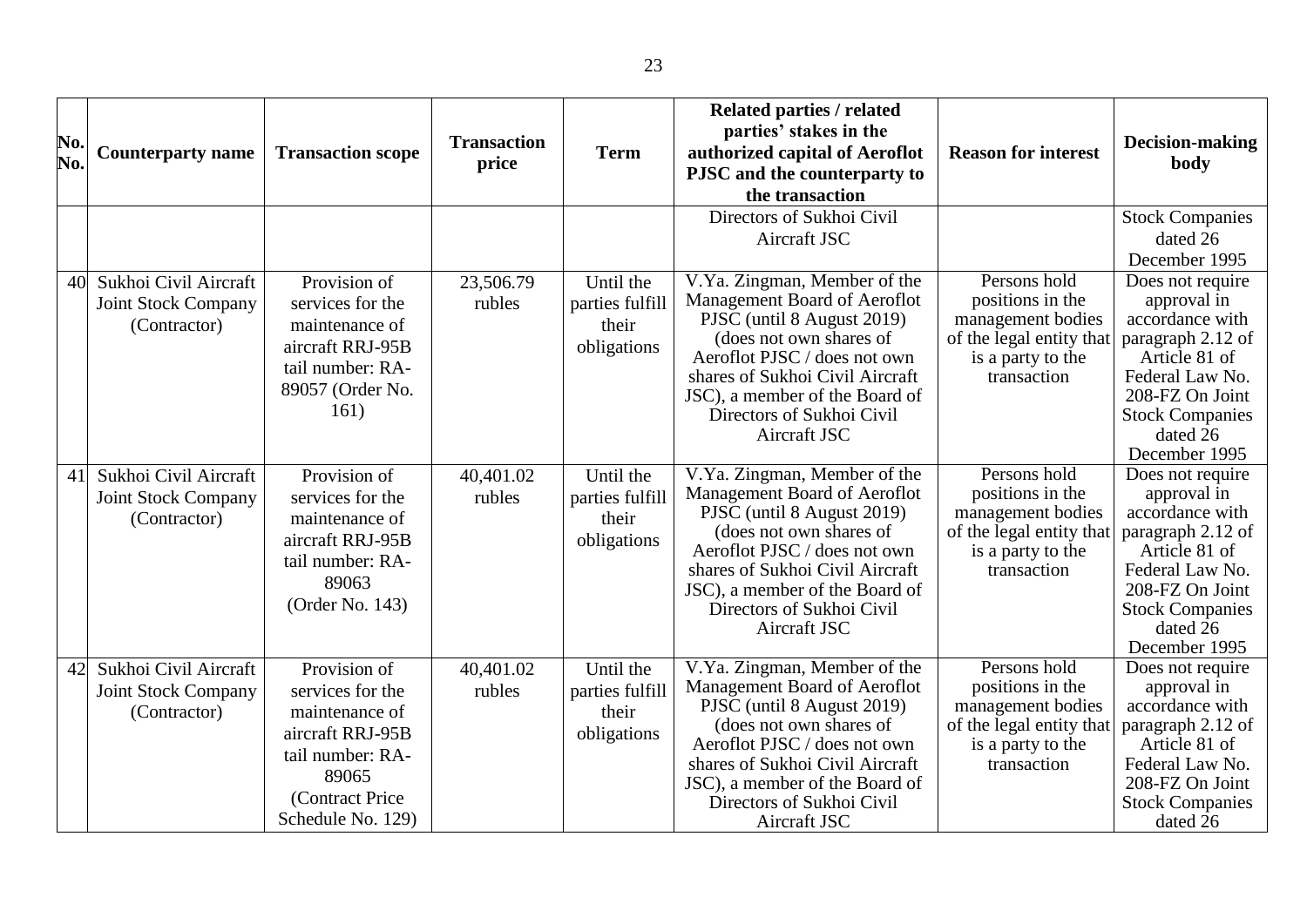| No.<br>No. | <b>Counterparty name</b>                                            | <b>Transaction scope</b>                                                                                               | <b>Transaction</b><br>price | <b>Term</b>                                          | <b>Related parties / related</b><br>parties' stakes in the<br>authorized capital of Aeroflot<br>PJSC and the counterparty to<br>the transaction                                                                                                                         | <b>Reason for interest</b>                                                                                            | Decision-making<br>body                                                                                                                                                                                |
|------------|---------------------------------------------------------------------|------------------------------------------------------------------------------------------------------------------------|-----------------------------|------------------------------------------------------|-------------------------------------------------------------------------------------------------------------------------------------------------------------------------------------------------------------------------------------------------------------------------|-----------------------------------------------------------------------------------------------------------------------|--------------------------------------------------------------------------------------------------------------------------------------------------------------------------------------------------------|
| 43         | Sukhoi Civil Aircraft<br>Joint Stock Company<br>(Contractor)        | Provision of<br>services for the<br>maintenance of<br>aircraft RRJ-95B<br>tail number: RA-<br>89061<br>(Order No. 86)  | 723,288.68<br>rubles        | Until the<br>parties fulfill<br>their<br>obligations | V.Ya. Zingman, Member of the<br>Management Board of Aeroflot<br>PJSC (until 8 August 2019)<br>(does not own shares of<br>Aeroflot PJSC / does not own<br>shares of Sukhoi Civil Aircraft<br>JSC), a member of the Board of<br>Directors of Sukhoi Civil<br>Aircraft JSC | Persons hold<br>positions in the<br>management bodies<br>of the legal entity that<br>is a party to the<br>transaction | December 1995<br>Does not require<br>approval in<br>accordance with<br>paragraph 2.12 of<br>Article 81 of<br>Federal Law No.<br>208-FZ On Joint<br><b>Stock Companies</b><br>dated 26<br>December 1995 |
| 44         | Sukhoi Civil Aircraft<br><b>Joint Stock Company</b><br>(Contractor) | Provision of<br>services for the<br>maintenance of<br>aircraft RRJ-95B<br>tail number: RA-<br>89061<br>(Order No. 121) | 1,210,016.17<br>rubles      | Until the<br>parties fulfill<br>their<br>obligations | V.Ya. Zingman, Member of the<br>Management Board of Aeroflot<br>PJSC (until 8 August 2019)<br>(does not own shares of<br>Aeroflot PJSC / does not own<br>shares of Sukhoi Civil Aircraft<br>JSC), a member of the Board of<br>Directors of Sukhoi Civil<br>Aircraft JSC | Persons hold<br>positions in the<br>management bodies<br>of the legal entity that<br>is a party to the<br>transaction | Does not require<br>approval in<br>accordance with<br>paragraph 2.12 of<br>Article 81 of<br>Federal Law No.<br>208-FZ On Joint<br><b>Stock Companies</b><br>dated 26<br>December 1995                  |
| 45         | Sukhoi Civil Aircraft<br><b>Joint Stock Company</b><br>(Contractor) | Provision of<br>services for the<br>maintenance of<br>aircraft RRJ-95B<br>tail number: RA-<br>89047 (Order No.<br>163) | 16,352.54<br>rubles         | Until the<br>parties fulfill<br>their<br>obligations | V.Ya. Zingman, Member of the<br>Management Board of Aeroflot<br>PJSC (until 8 August 2019)<br>(does not own shares of<br>Aeroflot PJSC / does not own<br>shares of Sukhoi Civil Aircraft<br>JSC), a member of the Board of<br>Directors of Sukhoi Civil<br>Aircraft JSC | Persons hold<br>positions in the<br>management bodies<br>of the legal entity that<br>is a party to the<br>transaction | Does not require<br>approval in<br>accordance with<br>paragraph 2.12 of<br>Article 81 of<br>Federal Law No.<br>208-FZ On Joint<br><b>Stock Companies</b><br>dated 26<br>December 1995                  |
| 46         | Sukhoi Civil Aircraft                                               | Provision of                                                                                                           | 24,437.27                   | Until the                                            | V.Ya. Zingman, Member of the                                                                                                                                                                                                                                            | Persons hold                                                                                                          | Does not require                                                                                                                                                                                       |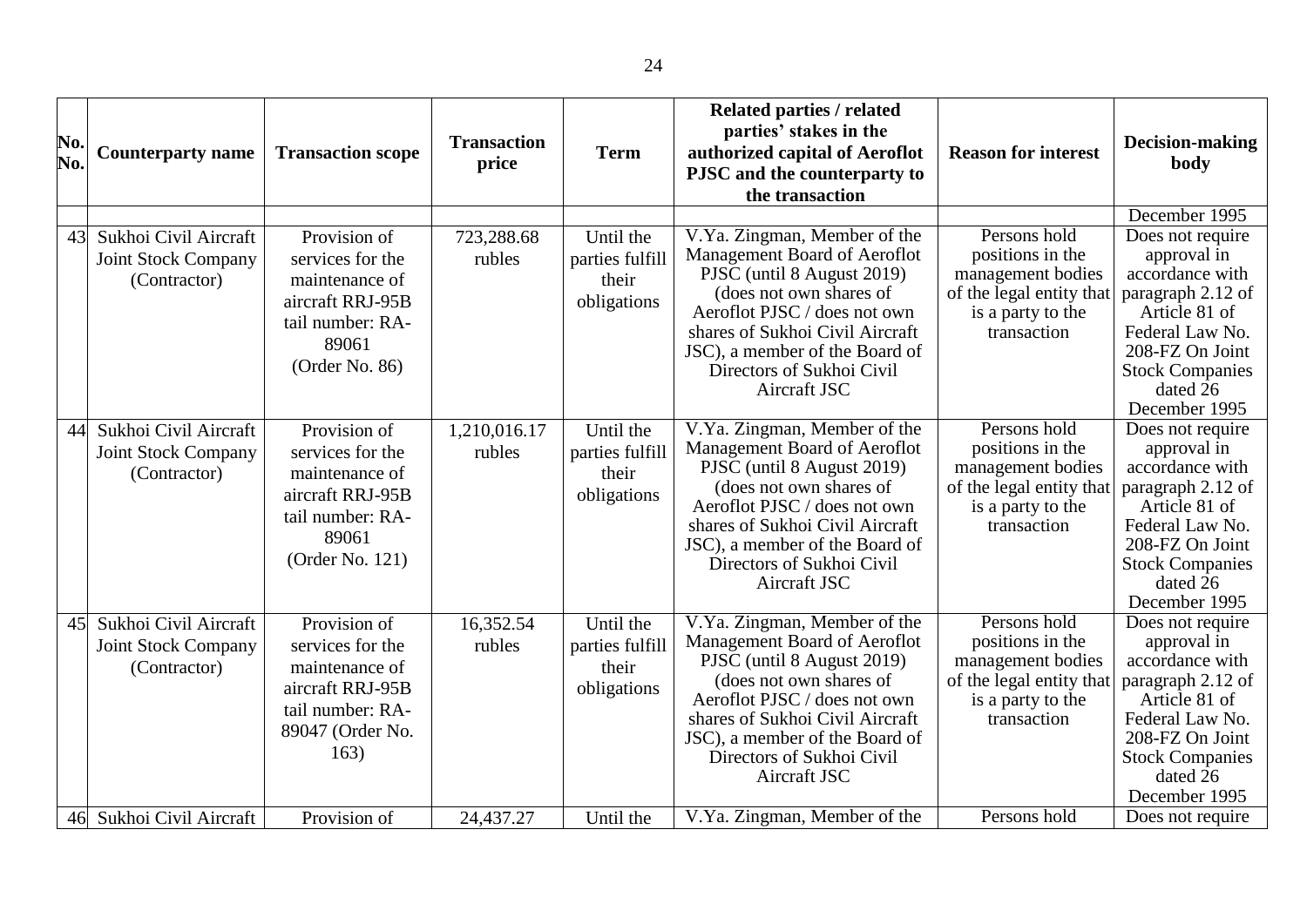| No.<br>No. | <b>Counterparty name</b>                                            | <b>Transaction scope</b>                                                                                               | <b>Transaction</b><br>price | <b>Term</b>                                          | <b>Related parties / related</b><br>parties' stakes in the<br>authorized capital of Aeroflot<br>PJSC and the counterparty to<br>the transaction                                                                                                                         | <b>Reason for interest</b>                                                                                            | <b>Decision-making</b><br>body                                                                                                                                                        |
|------------|---------------------------------------------------------------------|------------------------------------------------------------------------------------------------------------------------|-----------------------------|------------------------------------------------------|-------------------------------------------------------------------------------------------------------------------------------------------------------------------------------------------------------------------------------------------------------------------------|-----------------------------------------------------------------------------------------------------------------------|---------------------------------------------------------------------------------------------------------------------------------------------------------------------------------------|
|            | Joint Stock Company<br>(Contractor)                                 | services for the<br>maintenance of<br>aircraft RRJ-95B<br>tail number: RA-<br>89057<br>(Order No. 144)                 | rubles                      | parties fulfill<br>their<br>obligations              | Management Board of Aeroflot<br>PJSC (until 8 August 2019)<br>(does not own shares of<br>Aeroflot PJSC / does not own<br>shares of Sukhoi Civil Aircraft<br>JSC), a member of the Board of<br>Directors of Sukhoi Civil<br>Aircraft JSC                                 | positions in the<br>management bodies<br>of the legal entity that<br>is a party to the<br>transaction                 | approval in<br>accordance with<br>paragraph 2.12 of<br>Article 81 of<br>Federal Law No.<br>208-FZ On Joint<br><b>Stock Companies</b><br>dated 26<br>December 1995                     |
| 47         | Sukhoi Civil Aircraft<br><b>Joint Stock Company</b><br>(Contractor) | Provision of<br>services for the<br>maintenance of<br>aircraft RRJ-95B<br>tail number: RA-<br>89056<br>(Order No. 148) | 16,352.54<br>rubles         | Until the<br>parties fulfill<br>their<br>obligations | V.Ya. Zingman, Member of the<br>Management Board of Aeroflot<br>PJSC (until 8 August 2019)<br>(does not own shares of<br>Aeroflot PJSC / does not own<br>shares of Sukhoi Civil Aircraft<br>JSC), a member of the Board of<br>Directors of Sukhoi Civil<br>Aircraft JSC | Persons hold<br>positions in the<br>management bodies<br>of the legal entity that<br>is a party to the<br>transaction | Does not require<br>approval in<br>accordance with<br>paragraph 2.12 of<br>Article 81 of<br>Federal Law No.<br>208-FZ On Joint<br><b>Stock Companies</b><br>dated 26<br>December 1995 |
| 48         | Sukhoi Civil Aircraft<br><b>Joint Stock Company</b><br>(Contractor) | Provision of<br>services for the<br>maintenance of<br>aircraft RRJ-95B<br>tail number: RA-<br>89057<br>(Order No. 149) | 112,118.58<br>rubles        | Until the<br>parties fulfill<br>their<br>obligations | V.Ya. Zingman, Member of the<br>Management Board of Aeroflot<br>PJSC (until 8 August 2019)<br>(does not own shares of<br>Aeroflot PJSC / does not own<br>shares of Sukhoi Civil Aircraft<br>JSC), a member of the Board of<br>Directors of Sukhoi Civil<br>Aircraft JSC | Persons hold<br>positions in the<br>management bodies<br>of the legal entity that<br>is a party to the<br>transaction | Does not require<br>approval in<br>accordance with<br>paragraph 2.12 of<br>Article 81 of<br>Federal Law No.<br>208-FZ On Joint<br><b>Stock Companies</b><br>dated 26<br>December 1995 |
| 49         | Sukhoi Civil Aircraft<br><b>Joint Stock Company</b><br>(Contractor) | Provision of<br>services for the<br>maintenance of                                                                     | 16,352.54<br>rubles         | Until the<br>parties fulfill<br>their                | V.Ya. Zingman, Member of the<br>Management Board of Aeroflot<br>PJSC (until 8 August 2019)                                                                                                                                                                              | Persons hold<br>positions in the<br>management bodies                                                                 | Does not require<br>approval in<br>accordance with                                                                                                                                    |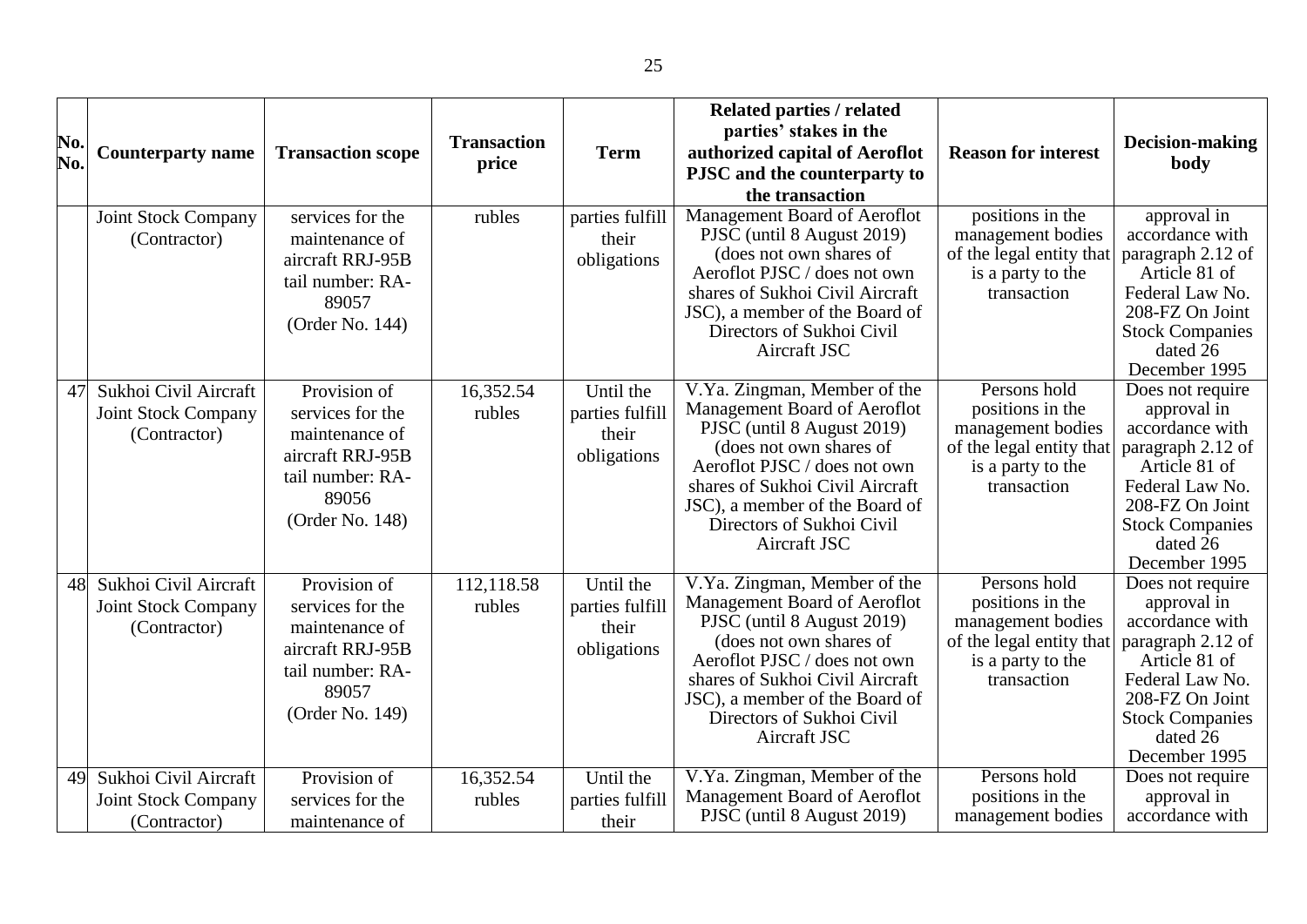|     |                                                                     |                                                                                                                        |                     |                                                      | <b>Related parties / related</b><br>parties' stakes in the                                                                                                                                                                                                              |                                                                                                                       |                                                                                                                                                                                       |
|-----|---------------------------------------------------------------------|------------------------------------------------------------------------------------------------------------------------|---------------------|------------------------------------------------------|-------------------------------------------------------------------------------------------------------------------------------------------------------------------------------------------------------------------------------------------------------------------------|-----------------------------------------------------------------------------------------------------------------------|---------------------------------------------------------------------------------------------------------------------------------------------------------------------------------------|
| No. | <b>Counterparty name</b>                                            | <b>Transaction scope</b>                                                                                               | <b>Transaction</b>  | <b>Term</b>                                          | authorized capital of Aeroflot                                                                                                                                                                                                                                          | <b>Reason for interest</b>                                                                                            | Decision-making                                                                                                                                                                       |
| No. |                                                                     |                                                                                                                        | price               |                                                      | PJSC and the counterparty to                                                                                                                                                                                                                                            |                                                                                                                       | body                                                                                                                                                                                  |
|     |                                                                     |                                                                                                                        |                     |                                                      | the transaction                                                                                                                                                                                                                                                         |                                                                                                                       |                                                                                                                                                                                       |
|     |                                                                     | aircraft RRJ-95B<br>tail number: RA-<br>89046<br>(Order No. 151)                                                       |                     | obligations                                          | (does not own shares of<br>Aeroflot PJSC / does not own<br>shares of Sukhoi Civil Aircraft<br>JSC), a member of the Board of                                                                                                                                            | of the legal entity that<br>is a party to the<br>transaction                                                          | paragraph 2.12 of<br>Article 81 of<br>Federal Law No.<br>208-FZ On Joint                                                                                                              |
|     |                                                                     |                                                                                                                        |                     |                                                      | Directors of Sukhoi Civil<br>Aircraft JSC                                                                                                                                                                                                                               |                                                                                                                       | <b>Stock Companies</b><br>dated 26<br>December 1995                                                                                                                                   |
| 50  | Sukhoi Civil Aircraft<br><b>Joint Stock Company</b><br>(Contractor) | Provision of<br>services for the<br>maintenance of<br>aircraft RRJ-95B<br>tail number: RA-<br>89057<br>(Order No. 153) | 41,085.78<br>rubles | Until the<br>parties fulfill<br>their<br>obligations | V.Ya. Zingman, Member of the<br>Management Board of Aeroflot<br>PJSC (until 8 August 2019)<br>(does not own shares of<br>Aeroflot PJSC / does not own<br>shares of Sukhoi Civil Aircraft<br>JSC), a member of the Board of<br>Directors of Sukhoi Civil<br>Aircraft JSC | Persons hold<br>positions in the<br>management bodies<br>of the legal entity that<br>is a party to the<br>transaction | Does not require<br>approval in<br>accordance with<br>paragraph 2.12 of<br>Article 81 of<br>Federal Law No.<br>208-FZ On Joint<br><b>Stock Companies</b><br>dated 26<br>December 1995 |
| 51  | Sukhoi Civil Aircraft<br>Joint Stock Company<br>(Contractor)        | Provision of<br>services for the<br>maintenance of<br>aircraft RRJ-95B<br>tail number: RA-<br>89057<br>(Order No. 154) | 7,118.64<br>rubles  | Until the<br>parties fulfill<br>their<br>obligations | V.Ya. Zingman, Member of the<br>Management Board of Aeroflot<br>PJSC (until 8 August 2019)<br>(does not own shares of<br>Aeroflot PJSC / does not own<br>shares of Sukhoi Civil Aircraft<br>JSC), a member of the Board of<br>Directors of Sukhoi Civil<br>Aircraft JSC | Persons hold<br>positions in the<br>management bodies<br>of the legal entity that<br>is a party to the<br>transaction | Does not require<br>approval in<br>accordance with<br>paragraph 2.12 of<br>Article 81 of<br>Federal Law No.<br>208-FZ On Joint<br><b>Stock Companies</b><br>dated 26<br>December 1995 |
| 52  | Sukhoi Civil Aircraft<br>Joint Stock Company<br>(Contractor)        | Provision of<br>services for the<br>maintenance of<br>aircraft RRJ-95B                                                 | 16,352.54<br>rubles | Until the<br>parties fulfill<br>their<br>obligations | V.Ya. Zingman, Member of the<br>Management Board of Aeroflot<br>PJSC (until 8 August 2019)<br>(does not own shares of<br>Aeroflot PJSC / does not own                                                                                                                   | Persons hold<br>positions in the<br>management bodies<br>of the legal entity that<br>is a party to the                | Does not require<br>approval in<br>accordance with<br>paragraph 2.12 of<br>Article 81 of                                                                                              |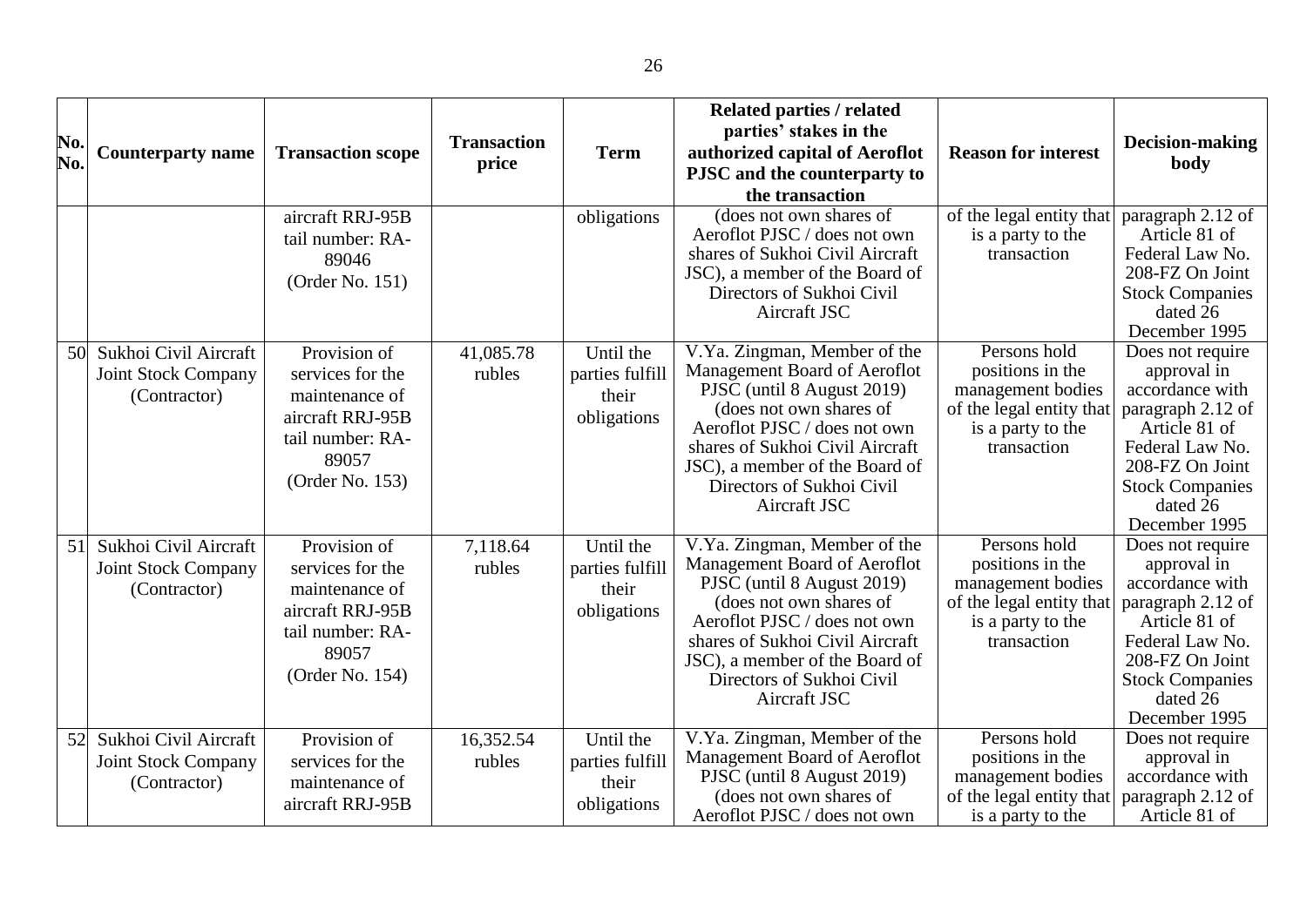| No.<br>No. | <b>Counterparty name</b>                                            | <b>Transaction scope</b>                                                                                               | <b>Transaction</b><br>price | <b>Term</b>                                          | <b>Related parties / related</b><br>parties' stakes in the<br>authorized capital of Aeroflot<br>PJSC and the counterparty to<br>the transaction                                                                                                                         | <b>Reason for interest</b>                                                                                            | Decision-making<br>body                                                                                                                                                               |
|------------|---------------------------------------------------------------------|------------------------------------------------------------------------------------------------------------------------|-----------------------------|------------------------------------------------------|-------------------------------------------------------------------------------------------------------------------------------------------------------------------------------------------------------------------------------------------------------------------------|-----------------------------------------------------------------------------------------------------------------------|---------------------------------------------------------------------------------------------------------------------------------------------------------------------------------------|
|            |                                                                     | tail number: RA-<br>89027<br>(Order No. 155)                                                                           |                             |                                                      | shares of Sukhoi Civil Aircraft<br>JSC), a member of the Board of<br>Directors of Sukhoi Civil<br>Aircraft JSC                                                                                                                                                          | transaction                                                                                                           | Federal Law No.<br>208-FZ On Joint<br><b>Stock Companies</b><br>dated 26<br>December 1995                                                                                             |
| 53         | Sukhoi Civil Aircraft<br><b>Joint Stock Company</b><br>(Contractor) | Provision of<br>services for the<br>maintenance of<br>aircraft RRJ-95B<br>tail number: RA-<br>89057<br>(Order No. 140) | 522,864.20<br>rubles        | Until the<br>parties fulfill<br>their<br>obligations | V.Ya. Zingman, Member of the<br>Management Board of Aeroflot<br>PJSC (until 8 August 2019)<br>(does not own shares of<br>Aeroflot PJSC / does not own<br>shares of Sukhoi Civil Aircraft<br>JSC), a member of the Board of<br>Directors of Sukhoi Civil<br>Aircraft JSC | Persons hold<br>positions in the<br>management bodies<br>of the legal entity that<br>is a party to the<br>transaction | Does not require<br>approval in<br>accordance with<br>paragraph 2.12 of<br>Article 81 of<br>Federal Law No.<br>208-FZ On Joint<br><b>Stock Companies</b><br>dated 26<br>December 1995 |
| 54         | Sukhoi Civil Aircraft<br><b>Joint Stock Company</b><br>(Contractor) | Provision of<br>services for the<br>maintenance of<br>aircraft RRJ-95B<br>tail number: RA-<br>89064<br>(Order No. 74)  | 517,789.83<br>rubles        | Until the<br>parties fulfill<br>their<br>obligations | V.Ya. Zingman, Member of the<br>Management Board of Aeroflot<br>PJSC (until 8 August 2019)<br>(does not own shares of<br>Aeroflot PJSC / does not own<br>shares of Sukhoi Civil Aircraft<br>JSC), a member of the Board of<br>Directors of Sukhoi Civil<br>Aircraft JSC | Persons hold<br>positions in the<br>management bodies<br>of the legal entity that<br>is a party to the<br>transaction | Does not require<br>approval in<br>accordance with<br>paragraph 2.12 of<br>Article 81 of<br>Federal Law No.<br>208-FZ On Joint<br><b>Stock Companies</b><br>dated 26<br>December 1995 |
| 55         | Sukhoi Civil Aircraft<br><b>Joint Stock Company</b><br>(Contractor) | Provision of<br>services for the<br>maintenance of<br>aircraft RRJ-95B<br>tail number: RA-<br>89065                    | 862,360.66<br>rubles        | Until the<br>parties fulfill<br>their<br>obligations | V.Ya. Zingman, Member of the<br>Management Board of Aeroflot<br>PJSC (until 8 August 2019)<br>(does not own shares of<br>Aeroflot PJSC / does not own<br>shares of Sukhoi Civil Aircraft<br>JSC), a member of the Board of                                              | Persons hold<br>positions in the<br>management bodies<br>of the legal entity that<br>is a party to the<br>transaction | Does not require<br>approval in<br>accordance with<br>paragraph 2.12 of<br>Article 81 of<br>Federal Law No.<br>208-FZ On Joint                                                        |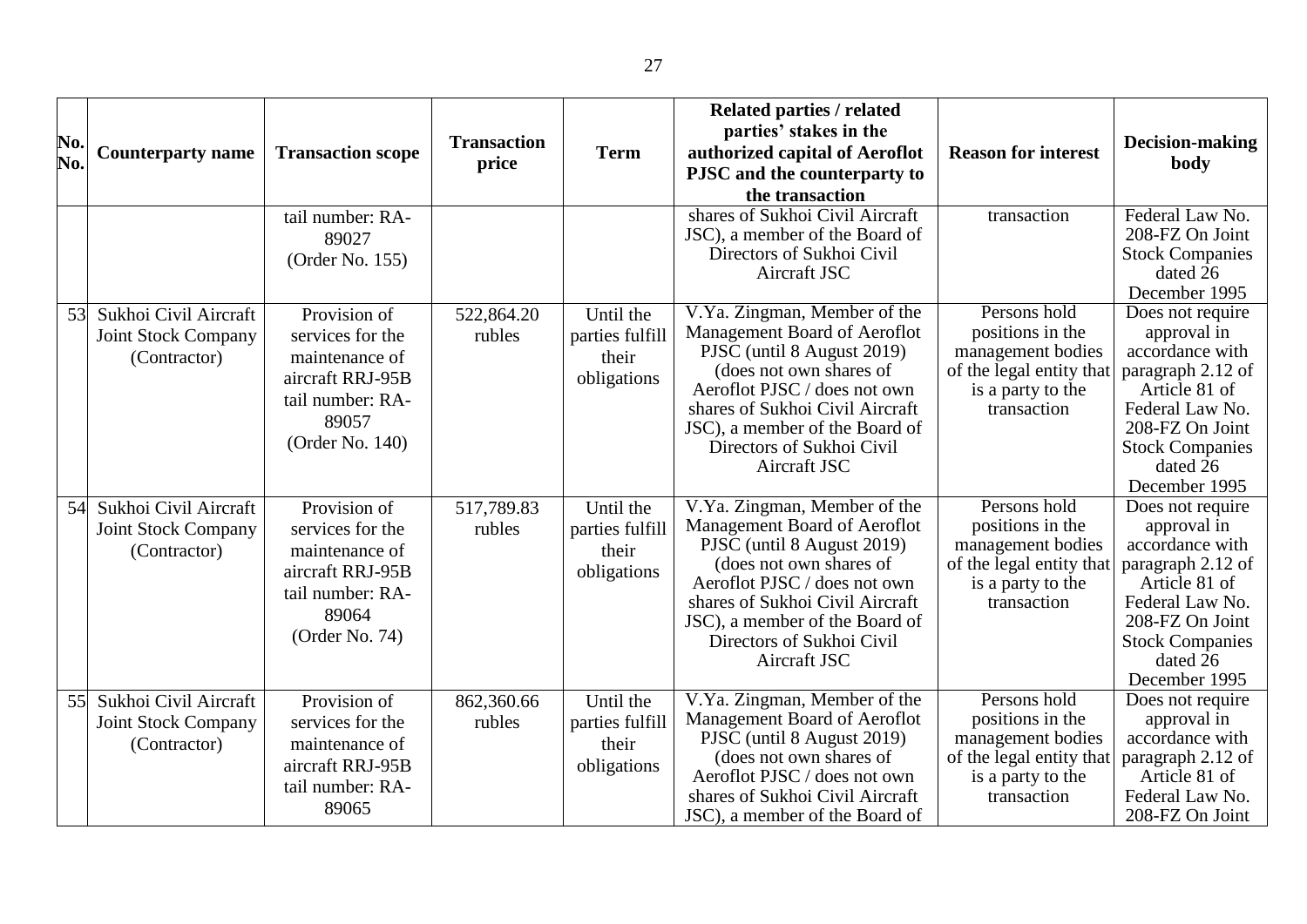| No.<br>No. | <b>Counterparty name</b>                                            | <b>Transaction scope</b>                                                                                               | <b>Transaction</b><br>price | <b>Term</b>                                          | <b>Related parties / related</b><br>parties' stakes in the<br>authorized capital of Aeroflot<br>PJSC and the counterparty to<br>the transaction                                                                                                                         | <b>Reason for interest</b>                                                                                            | Decision-making<br>body                                                                                                                                                               |
|------------|---------------------------------------------------------------------|------------------------------------------------------------------------------------------------------------------------|-----------------------------|------------------------------------------------------|-------------------------------------------------------------------------------------------------------------------------------------------------------------------------------------------------------------------------------------------------------------------------|-----------------------------------------------------------------------------------------------------------------------|---------------------------------------------------------------------------------------------------------------------------------------------------------------------------------------|
|            |                                                                     | (Order No. 101)                                                                                                        |                             |                                                      | Directors of Sukhoi Civil<br>Aircraft JSC                                                                                                                                                                                                                               |                                                                                                                       | <b>Stock Companies</b><br>dated 26<br>December 1995                                                                                                                                   |
| 56         | Sukhoi Civil Aircraft<br><b>Joint Stock Company</b><br>(Contractor) | Provision of<br>services for the<br>maintenance of<br>aircraft RRJ-95B<br>tail number: RA-<br>89041<br>(Order No. 113) | 3,026,845.14<br>rubles      | Until the<br>parties fulfill<br>their<br>obligations | V.Ya. Zingman, Member of the<br>Management Board of Aeroflot<br>PJSC (until 8 August 2019)<br>(does not own shares of<br>Aeroflot PJSC / does not own<br>shares of Sukhoi Civil Aircraft<br>JSC), a member of the Board of<br>Directors of Sukhoi Civil<br>Aircraft JSC | Persons hold<br>positions in the<br>management bodies<br>of the legal entity that<br>is a party to the<br>transaction | Does not require<br>approval in<br>accordance with<br>paragraph 2.12 of<br>Article 81 of<br>Federal Law No.<br>208-FZ On Joint<br><b>Stock Companies</b><br>dated 26<br>December 1995 |
| 57         | Sukhoi Civil Aircraft<br><b>Joint Stock Company</b><br>(Contractor) | Provision of<br>services for the<br>maintenance of<br>aircraft RRJ-95B<br>tail number: RA-<br>89044<br>(Order No. 119) | 2,815,258.53<br>rubles      | Until the<br>parties fulfill<br>their<br>obligations | V.Ya. Zingman, Member of the<br>Management Board of Aeroflot<br>PJSC (until 8 August 2019)<br>(does not own shares of<br>Aeroflot PJSC / does not own<br>shares of Sukhoi Civil Aircraft<br>JSC), a member of the Board of<br>Directors of Sukhoi Civil<br>Aircraft JSC | Persons hold<br>positions in the<br>management bodies<br>of the legal entity that<br>is a party to the<br>transaction | Does not require<br>approval in<br>accordance with<br>paragraph 2.12 of<br>Article 81 of<br>Federal Law No.<br>208-FZ On Joint<br><b>Stock Companies</b><br>dated 26<br>December 1995 |
| 58         | Sukhoi Civil Aircraft<br><b>Joint Stock Company</b><br>(Contractor) | Provision of<br>services for the<br>maintenance of<br>aircraft RRJ-95B<br>tail number: RA-<br>89065<br>(Order No. 122) | 1,324,730.27<br>rubles      | Until the<br>parties fulfill<br>their<br>obligations | V.Ya. Zingman, Member of the<br>Management Board of Aeroflot<br>PJSC (until 8 August 2019)<br>(does not own shares of<br>Aeroflot PJSC / does not own<br>shares of Sukhoi Civil Aircraft<br>JSC), a member of the Board of<br>Directors of Sukhoi Civil<br>Aircraft JSC | Persons hold<br>positions in the<br>management bodies<br>of the legal entity that<br>is a party to the<br>transaction | Does not require<br>approval in<br>accordance with<br>paragraph 2.12 of<br>Article 81 of<br>Federal Law No.<br>208-FZ On Joint<br><b>Stock Companies</b><br>dated 26                  |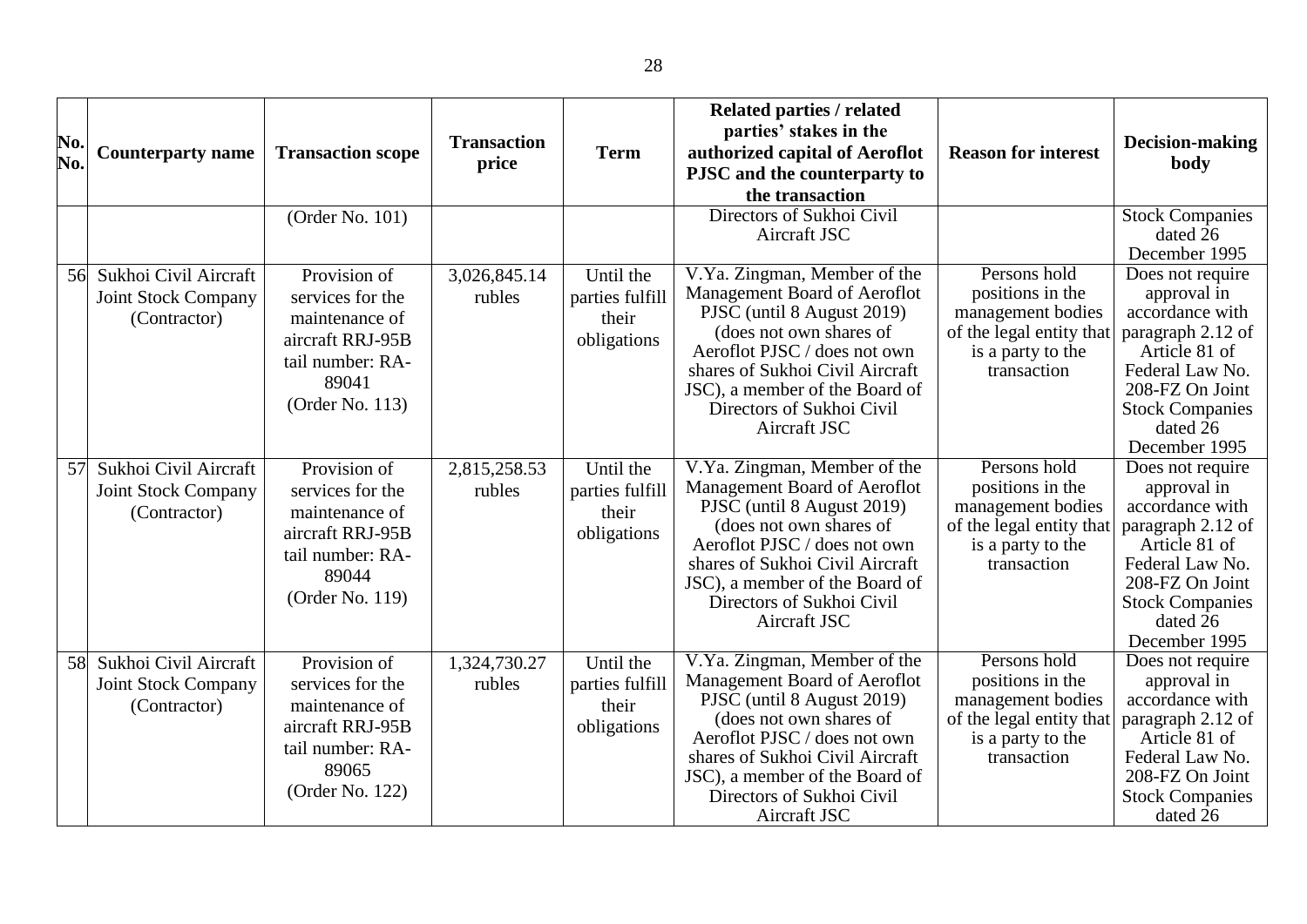| No.<br>No. | <b>Counterparty name</b>                                            | <b>Transaction scope</b>                                                                                               | <b>Transaction</b><br>price | <b>Term</b>                                          | <b>Related parties / related</b><br>parties' stakes in the<br>authorized capital of Aeroflot<br>PJSC and the counterparty to<br>the transaction                                                                                                                         | <b>Reason for interest</b>                                                                                            | Decision-making<br>body<br>December 1995                                                                                                                                              |
|------------|---------------------------------------------------------------------|------------------------------------------------------------------------------------------------------------------------|-----------------------------|------------------------------------------------------|-------------------------------------------------------------------------------------------------------------------------------------------------------------------------------------------------------------------------------------------------------------------------|-----------------------------------------------------------------------------------------------------------------------|---------------------------------------------------------------------------------------------------------------------------------------------------------------------------------------|
| 59         | Sukhoi Civil Aircraft<br>Joint Stock Company<br>(Contractor)        | Provision of<br>services for the<br>maintenance of<br>aircraft RRJ-95B<br>tail number: RA-<br>89044<br>(Order No. 124) | 860,477.87<br>rubles        | Until the<br>parties fulfill<br>their<br>obligations | V.Ya. Zingman, Member of the<br>Management Board of Aeroflot<br>PJSC (until 8 August 2019)<br>(does not own shares of<br>Aeroflot PJSC / does not own<br>shares of Sukhoi Civil Aircraft<br>JSC), a member of the Board of<br>Directors of Sukhoi Civil<br>Aircraft JSC | Persons hold<br>positions in the<br>management bodies<br>of the legal entity that<br>is a party to the<br>transaction | Does not require<br>approval in<br>accordance with<br>paragraph 2.12 of<br>Article 81 of<br>Federal Law No.<br>208-FZ On Joint<br><b>Stock Companies</b><br>dated 26<br>December 1995 |
| 60         | Sukhoi Civil Aircraft<br><b>Joint Stock Company</b><br>(Contractor) | Provision of<br>services for the<br>maintenance of<br>aircraft RRJ-95B<br>tail number: RA-<br>89052<br>(Order No. 126) | 1,221,504.75<br>rubles      | Until the<br>parties fulfill<br>their<br>obligations | V.Ya. Zingman, Member of the<br>Management Board of Aeroflot<br>PJSC (until 8 August 2019)<br>(does not own shares of<br>Aeroflot PJSC / does not own<br>shares of Sukhoi Civil Aircraft<br>JSC), a member of the Board of<br>Directors of Sukhoi Civil<br>Aircraft JSC | Persons hold<br>positions in the<br>management bodies<br>of the legal entity that<br>is a party to the<br>transaction | Does not require<br>approval in<br>accordance with<br>paragraph 2.12 of<br>Article 81 of<br>Federal Law No.<br>208-FZ On Joint<br><b>Stock Companies</b><br>dated 26<br>December 1995 |
| 61         | Sukhoi Civil Aircraft<br><b>Joint Stock Company</b><br>(Contractor) | Provision of<br>services for the<br>maintenance of<br>aircraft RRJ-95B<br>tail number: RA-<br>89041<br>(Order No. 131) | 4,260,025.33<br>rubles      | Until the<br>parties fulfill<br>their<br>obligations | V.Ya. Zingman, Member of the<br>Management Board of Aeroflot<br>PJSC (until 8 August 2019)<br>(does not own shares of<br>Aeroflot PJSC / does not own<br>shares of Sukhoi Civil Aircraft<br>JSC), a member of the Board of<br>Directors of Sukhoi Civil<br>Aircraft JSC | Persons hold<br>positions in the<br>management bodies<br>of the legal entity that<br>is a party to the<br>transaction | Does not require<br>approval in<br>accordance with<br>paragraph 2.12 of<br>Article 81 of<br>Federal Law No.<br>208-FZ On Joint<br><b>Stock Companies</b><br>dated 26<br>December 1995 |
| 62         | Sukhoi Civil Aircraft                                               | Provision of                                                                                                           | 544,459.81                  | Until the                                            | V.Ya. Zingman, Member of the                                                                                                                                                                                                                                            | Persons hold                                                                                                          | Does not require                                                                                                                                                                      |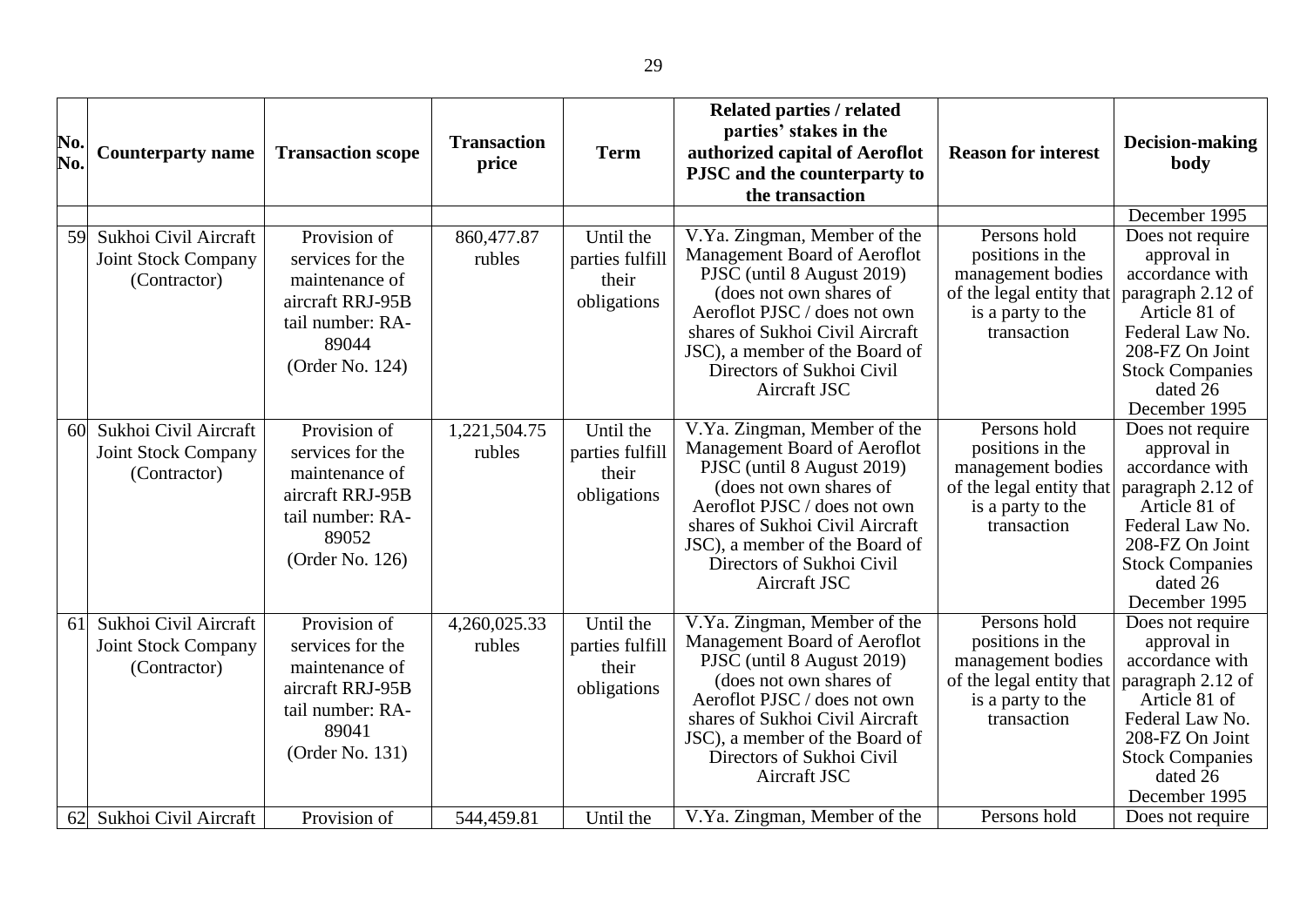| No.<br>No. | <b>Counterparty name</b>                                            | <b>Transaction scope</b>                                                                                               | <b>Transaction</b><br>price | <b>Term</b>                                          | <b>Related parties / related</b><br>parties' stakes in the<br>authorized capital of Aeroflot<br>PJSC and the counterparty to<br>the transaction                                                                                                                         | <b>Reason for interest</b>                                                                                            | <b>Decision-making</b><br>body                                                                                                                                                        |
|------------|---------------------------------------------------------------------|------------------------------------------------------------------------------------------------------------------------|-----------------------------|------------------------------------------------------|-------------------------------------------------------------------------------------------------------------------------------------------------------------------------------------------------------------------------------------------------------------------------|-----------------------------------------------------------------------------------------------------------------------|---------------------------------------------------------------------------------------------------------------------------------------------------------------------------------------|
|            | Joint Stock Company<br>(Contractor)                                 | services for the<br>maintenance of<br>aircraft RRJ-95B<br>tail number: RA-<br>89063<br>(Order No. 135)                 | rubles                      | parties fulfill<br>their<br>obligations              | Management Board of Aeroflot<br>PJSC (until 8 August 2019)<br>(does not own shares of<br>Aeroflot PJSC / does not own<br>shares of Sukhoi Civil Aircraft<br>JSC), a member of the Board of<br>Directors of Sukhoi Civil<br>Aircraft JSC                                 | positions in the<br>management bodies<br>of the legal entity that<br>is a party to the<br>transaction                 | approval in<br>accordance with<br>paragraph 2.12 of<br>Article 81 of<br>Federal Law No.<br>208-FZ On Joint<br><b>Stock Companies</b><br>dated 26<br>December 1995                     |
| 63         | Sukhoi Civil Aircraft<br><b>Joint Stock Company</b><br>(Contractor) | Provision of<br>services for the<br>maintenance of<br>aircraft RRJ-95B<br>tail number: RA-<br>89041<br>(Order No. 137) | 40,401.02<br>rubles         | Until the<br>parties fulfill<br>their<br>obligations | V.Ya. Zingman, Member of the<br>Management Board of Aeroflot<br>PJSC (until 8 August 2019)<br>(does not own shares of<br>Aeroflot PJSC / does not own<br>shares of Sukhoi Civil Aircraft<br>JSC), a member of the Board of<br>Directors of Sukhoi Civil<br>Aircraft JSC | Persons hold<br>positions in the<br>management bodies<br>of the legal entity that<br>is a party to the<br>transaction | Does not require<br>approval in<br>accordance with<br>paragraph 2.12 of<br>Article 81 of<br>Federal Law No.<br>208-FZ On Joint<br><b>Stock Companies</b><br>dated 26<br>December 1995 |
| 64         | Sukhoi Civil Aircraft<br><b>Joint Stock Company</b><br>(Contractor) | Provision of<br>services for the<br>maintenance of<br>aircraft RRJ-95B<br>tail number: RA-<br>89057<br>(Order No. 138) | 16,080 rubles               | Until the<br>parties fulfill<br>their<br>obligations | V.Ya. Zingman, Member of the<br>Management Board of Aeroflot<br>PJSC (until 8 August 2019)<br>(does not own shares of<br>Aeroflot PJSC / does not own<br>shares of Sukhoi Civil Aircraft<br>JSC), a member of the Board of<br>Directors of Sukhoi Civil<br>Aircraft JSC | Persons hold<br>positions in the<br>management bodies<br>of the legal entity that<br>is a party to the<br>transaction | Does not require<br>approval in<br>accordance with<br>paragraph 2.12 of<br>Article 81 of<br>Federal Law No.<br>208-FZ On Joint<br><b>Stock Companies</b><br>dated 26<br>December 1995 |
| 65         | Sukhoi Civil Aircraft<br><b>Joint Stock Company</b><br>(Contractor) | Provision of<br>services for the<br>maintenance of                                                                     | 1,794,605.68<br>rubles      | Until the<br>parties fulfill<br>their                | V.Ya. Zingman, Member of the<br>Management Board of Aeroflot<br>PJSC (until 8 August 2019)                                                                                                                                                                              | Persons hold<br>positions in the<br>management bodies                                                                 | Does not require<br>approval in<br>accordance with                                                                                                                                    |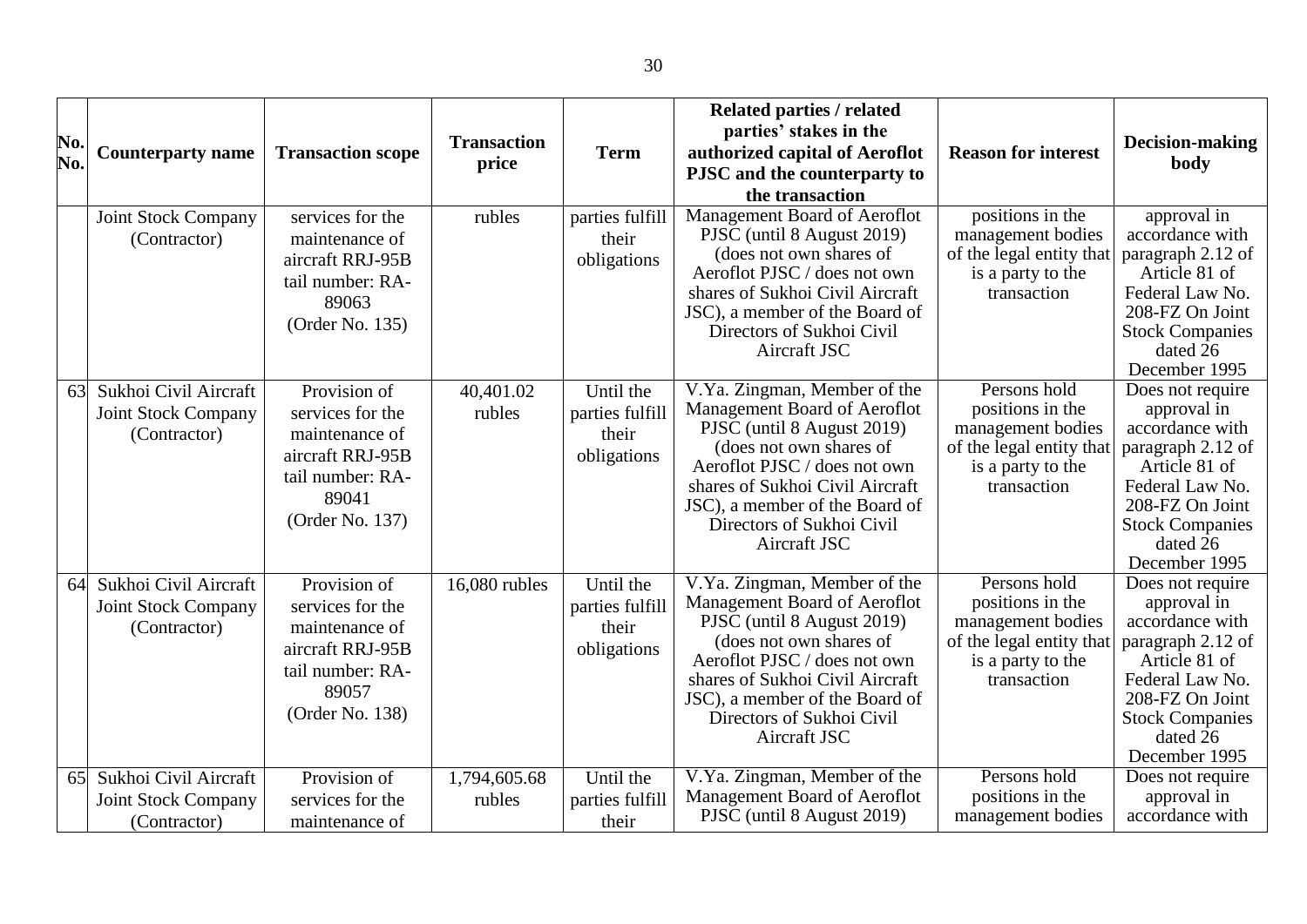|     |                            |                          |                    |                 | <b>Related parties / related</b>                                  |                            |                                    |
|-----|----------------------------|--------------------------|--------------------|-----------------|-------------------------------------------------------------------|----------------------------|------------------------------------|
| No. |                            |                          | <b>Transaction</b> |                 | parties' stakes in the                                            |                            | Decision-making                    |
| No. | <b>Counterparty name</b>   | <b>Transaction scope</b> | price              | <b>Term</b>     | authorized capital of Aeroflot                                    | <b>Reason for interest</b> |                                    |
|     |                            |                          |                    |                 | PJSC and the counterparty to                                      |                            | body                               |
|     |                            |                          |                    |                 | the transaction                                                   |                            |                                    |
|     |                            | aircraft RRJ-95B         |                    | obligations     | (does not own shares of                                           | of the legal entity that   | paragraph 2.12 of                  |
|     |                            | tail number: RA-         |                    |                 | Aeroflot PJSC / does not own                                      | is a party to the          | Article 81 of                      |
|     |                            | 89064                    |                    |                 | shares of Sukhoi Civil Aircraft                                   | transaction                | Federal Law No.                    |
|     |                            | (Order No. 139)          |                    |                 | JSC), a member of the Board of                                    |                            | 208-FZ On Joint                    |
|     |                            |                          |                    |                 | Directors of Sukhoi Civil                                         |                            | <b>Stock Companies</b>             |
|     |                            |                          |                    |                 | Aircraft JSC                                                      |                            | dated 26                           |
|     |                            |                          |                    |                 |                                                                   | Persons hold               | December 1995                      |
| 66  | Sukhoi Civil Aircraft      | Provision of             | 40,401.02          | Until the       | V.Ya. Zingman, Member of the<br>Management Board of Aeroflot      | positions in the           | Does not require<br>approval in    |
|     | <b>Joint Stock Company</b> | services for the         | rubles             | parties fulfill | PJSC (until 8 August 2019)                                        | management bodies          | accordance with                    |
|     | (Contractor)               | maintenance of           |                    | their           | (does not own shares of                                           | of the legal entity that   | paragraph 2.12 of                  |
|     |                            | aircraft RRJ-95B         |                    | obligations     | Aeroflot PJSC / does not own                                      | is a party to the          | Article 81 of                      |
|     |                            | tail number: RA-         |                    |                 | shares of Sukhoi Civil Aircraft                                   | transaction                | Federal Law No.                    |
|     |                            | 89064                    |                    |                 | JSC), a member of the Board of                                    |                            | 208-FZ On Joint                    |
|     |                            | (Order No. 141)          |                    |                 | Directors of Sukhoi Civil                                         |                            | <b>Stock Companies</b>             |
|     |                            |                          |                    |                 | Aircraft JSC                                                      |                            | dated 26                           |
|     |                            |                          |                    |                 |                                                                   |                            | December 1995                      |
| 67  | Sukhoi Civil Aircraft      | Provision of             | 23,316.01          | Until the       | V.Ya. Zingman, Member of the                                      | Persons hold               | Does not require                   |
|     | Joint Stock Company        | services for the         | rubles             | parties fulfill | Management Board of Aeroflot                                      | positions in the           | approval in                        |
|     | (Contractor)               | maintenance of           |                    | their           | PJSC (until 8 August 2019)                                        | management bodies          | accordance with                    |
|     |                            | aircraft RRJ-95B         |                    | obligations     | (does not own shares of                                           | of the legal entity that   | paragraph 2.12 of                  |
|     |                            | tail number: RA-         |                    |                 | Aeroflot PJSC / does not own                                      | is a party to the          | Article 81 of                      |
|     |                            | 89063 (Order No.         |                    |                 | shares of Sukhoi Civil Aircraft<br>JSC), a member of the Board of | transaction                | Federal Law No.<br>208-FZ On Joint |
|     |                            | 145)                     |                    |                 | Directors of Sukhoi Civil                                         |                            | <b>Stock Companies</b>             |
|     |                            |                          |                    |                 | Aircraft JSC                                                      |                            | dated 26                           |
|     |                            |                          |                    |                 |                                                                   |                            | December 1995                      |
| 68  | Sukhoi Civil Aircraft      | Provision of             | 16,080.00          | Until the       | V.Ya. Zingman, Member of the                                      | Persons hold               | Does not require                   |
|     | Joint Stock Company        | services for the         | rubles             | parties fulfill | Management Board of Aeroflot                                      | positions in the           | approval in                        |
|     | (Contractor)               | maintenance of           |                    | their           | PJSC (until 8 August 2019)                                        | management bodies          | accordance with                    |
|     |                            | aircraft RRJ-95B         |                    | obligations     | (does not own shares of                                           | of the legal entity that   | paragraph 2.12 of                  |
|     |                            |                          |                    |                 | Aeroflot PJSC / does not own                                      | is a party to the          | Article 81 of                      |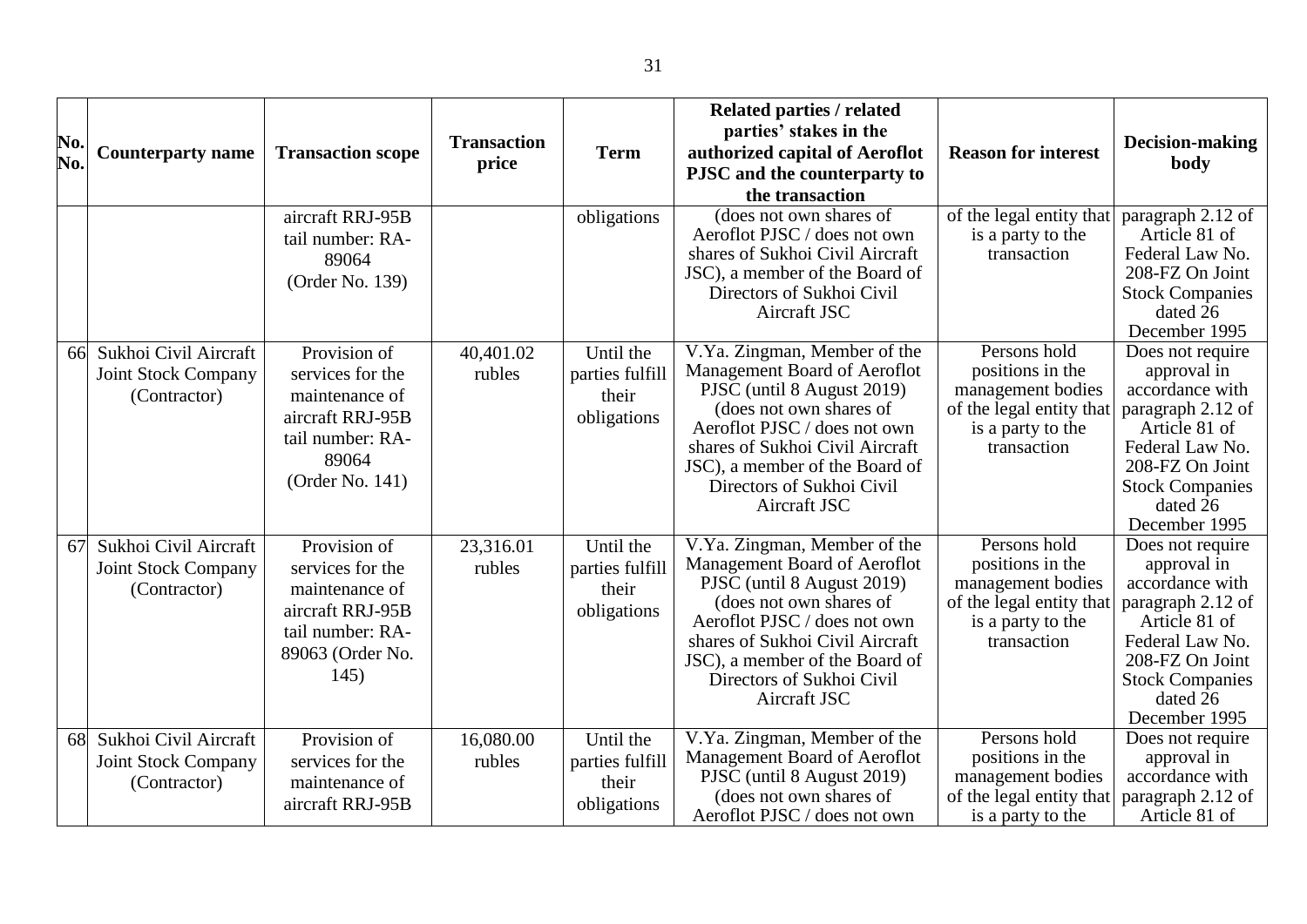| No.<br>No. | <b>Counterparty name</b>                                            | <b>Transaction scope</b>                                                                                                                    | <b>Transaction</b><br>price | <b>Term</b>                                          | <b>Related parties / related</b><br>parties' stakes in the<br>authorized capital of Aeroflot<br>PJSC and the counterparty to<br>the transaction                                                                                                                         | <b>Reason for interest</b>                                                                                            | Decision-making<br>body                                                                                                                                                               |
|------------|---------------------------------------------------------------------|---------------------------------------------------------------------------------------------------------------------------------------------|-----------------------------|------------------------------------------------------|-------------------------------------------------------------------------------------------------------------------------------------------------------------------------------------------------------------------------------------------------------------------------|-----------------------------------------------------------------------------------------------------------------------|---------------------------------------------------------------------------------------------------------------------------------------------------------------------------------------|
|            |                                                                     | tail number: RA-<br>89032<br>(Order No. 146)                                                                                                |                             |                                                      | shares of Sukhoi Civil Aircraft<br>JSC), a member of the Board of<br>Directors of Sukhoi Civil<br>Aircraft JSC                                                                                                                                                          | transaction                                                                                                           | Federal Law No.<br>208-FZ On Joint<br><b>Stock Companies</b><br>dated 26<br>December 1995                                                                                             |
| 69         | Sukhoi Civil Aircraft<br><b>Joint Stock Company</b><br>(Contractor) | Provision of<br>services for the<br>maintenance of<br>aircraft RRJ-95B<br>tail number: RA-<br>89022<br>(Contract Price<br>Schedule No. 87)  | 241,690.05<br>rubles        | Until the<br>parties fulfill<br>their<br>obligations | V.Ya. Zingman, Member of the<br>Management Board of Aeroflot<br>PJSC (until 8 August 2019)<br>(does not own shares of<br>Aeroflot PJSC / does not own<br>shares of Sukhoi Civil Aircraft<br>JSC), a member of the Board of<br>Directors of Sukhoi Civil<br>Aircraft JSC | Persons hold<br>positions in the<br>management bodies<br>of the legal entity that<br>is a party to the<br>transaction | Does not require<br>approval in<br>accordance with<br>paragraph 2.12 of<br>Article 81 of<br>Federal Law No.<br>208-FZ On Joint<br><b>Stock Companies</b><br>dated 26<br>December 1995 |
| 70         | Sukhoi Civil Aircraft<br><b>Joint Stock Company</b><br>(Contractor) | Provision of<br>services for the<br>maintenance of<br>aircraft RRJ-95B<br>tail number: RA-<br>89061<br>(Contract Price<br>Schedule No. 106) | 40,401.02<br>rubles         | Until the<br>parties fulfill<br>their<br>obligations | V.Ya. Zingman, Member of the<br>Management Board of Aeroflot<br>PJSC (until 8 August 2019)<br>(does not own shares of<br>Aeroflot PJSC / does not own<br>shares of Sukhoi Civil Aircraft<br>JSC), a member of the Board of<br>Directors of Sukhoi Civil<br>Aircraft JSC | Persons hold<br>positions in the<br>management bodies<br>of the legal entity that<br>is a party to the<br>transaction | Does not require<br>approval in<br>accordance with<br>paragraph 2.12 of<br>Article 81 of<br>Federal Law No.<br>208-FZ On Joint<br><b>Stock Companies</b><br>dated 26<br>December 1995 |
| 71         | Sukhoi Civil Aircraft<br><b>Joint Stock Company</b><br>(Contractor) | Provision of<br>services for the<br>maintenance of<br>aircraft RRJ-95B<br>tail number: RA-<br>89015 (Contract                               | 2,147,027.60<br>rubles      | Until the<br>parties fulfill<br>their<br>obligations | V.Ya. Zingman, Member of the<br>Management Board of Aeroflot<br>PJSC (until 8 August 2019)<br>(does not own shares of<br>Aeroflot PJSC / does not own<br>shares of Sukhoi Civil Aircraft<br>JSC), a member of the Board of                                              | Persons hold<br>positions in the<br>management bodies<br>of the legal entity that<br>is a party to the<br>transaction | Does not require<br>approval in<br>accordance with<br>paragraph 2.12 of<br>Article 81 of<br>Federal Law No.<br>208-FZ On Joint                                                        |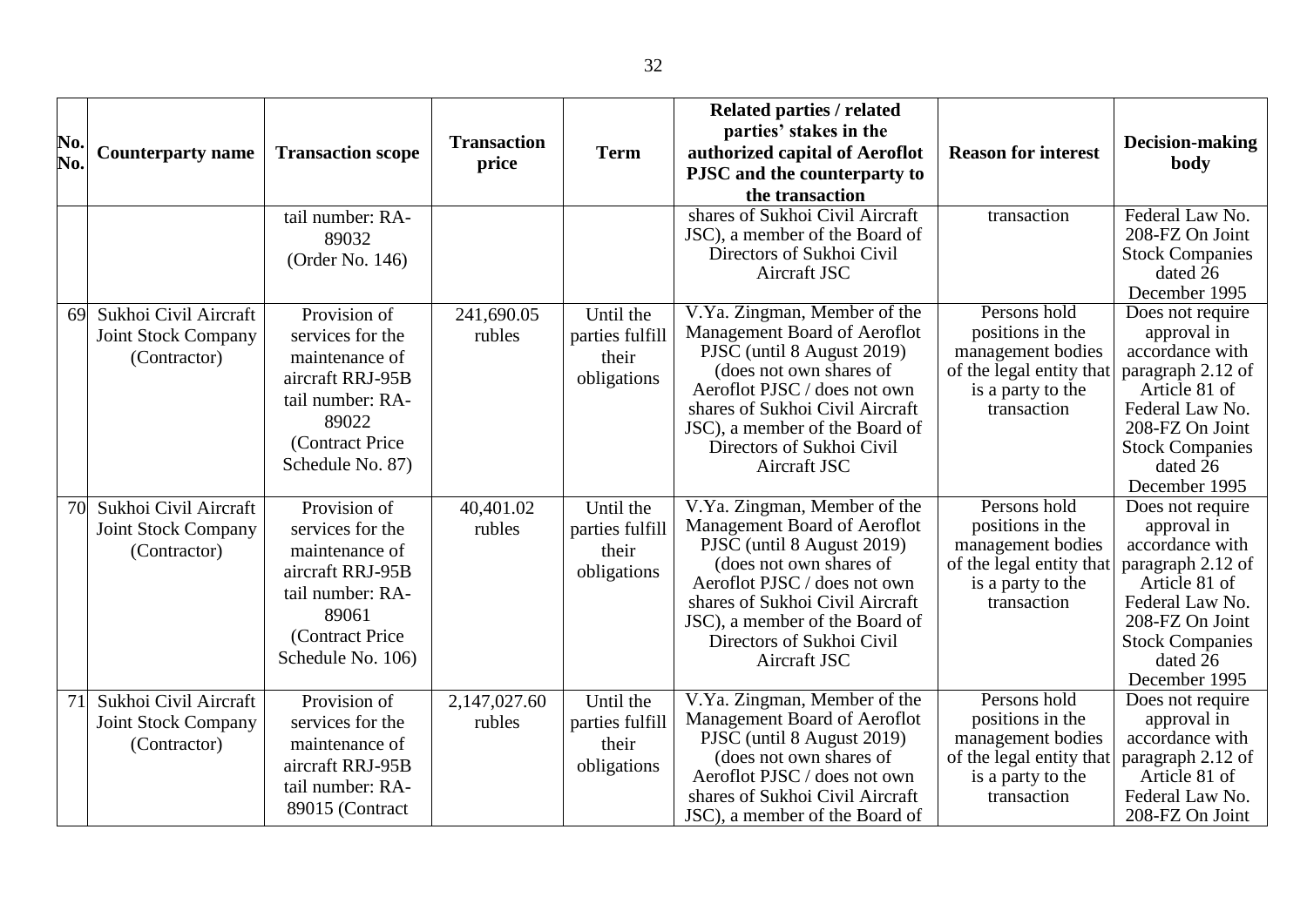| No.<br>No. | <b>Counterparty name</b>                                            | <b>Transaction scope</b>                                                                                                                    | <b>Transaction</b><br>price | <b>Term</b>                                          | Related parties / related<br>parties' stakes in the<br>authorized capital of Aeroflot<br>PJSC and the counterparty to<br>the transaction                                                                                                                                | <b>Reason for interest</b>                                                                                            | Decision-making<br>body                                                                                                                                                               |
|------------|---------------------------------------------------------------------|---------------------------------------------------------------------------------------------------------------------------------------------|-----------------------------|------------------------------------------------------|-------------------------------------------------------------------------------------------------------------------------------------------------------------------------------------------------------------------------------------------------------------------------|-----------------------------------------------------------------------------------------------------------------------|---------------------------------------------------------------------------------------------------------------------------------------------------------------------------------------|
|            |                                                                     | Price Schedule No.<br>107)                                                                                                                  |                             |                                                      | Directors of Sukhoi Civil<br>Aircraft JSC                                                                                                                                                                                                                               |                                                                                                                       | <b>Stock Companies</b><br>dated 26<br>December 1995                                                                                                                                   |
| 72         | Sukhoi Civil Aircraft<br><b>Joint Stock Company</b><br>(Contractor) | Provision of<br>services for the<br>maintenance of<br>aircraft RRJ-95B<br>tail number: RA-<br>89041 (Contract<br>Price Schedule No.<br>112) | 16,080.00<br>rubles         | Until the<br>parties fulfill<br>their<br>obligations | V.Ya. Zingman, Member of the<br>Management Board of Aeroflot<br>PJSC (until 8 August 2019)<br>(does not own shares of<br>Aeroflot PJSC / does not own<br>shares of Sukhoi Civil Aircraft<br>JSC), a member of the Board of<br>Directors of Sukhoi Civil<br>Aircraft JSC | Persons hold<br>positions in the<br>management bodies<br>of the legal entity that<br>is a party to the<br>transaction | Does not require<br>approval in<br>accordance with<br>paragraph 2.12 of<br>Article 81 of<br>Federal Law No.<br>208-FZ On Joint<br><b>Stock Companies</b><br>dated 26<br>December 1995 |
| 73         | Sukhoi Civil Aircraft<br>Joint Stock Company<br>(Contractor)        | Provision of<br>services for the<br>maintenance of<br>aircraft RRJ-95B<br>tail number: RA-<br>89044<br>(Contract Price<br>Schedule No. 133) | 36,180.02<br>rubles         | Until the<br>parties fulfill<br>their<br>obligations | V.Ya. Zingman, Member of the<br>Management Board of Aeroflot<br>PJSC (until 8 August 2019)<br>(does not own shares of<br>Aeroflot PJSC / does not own<br>shares of Sukhoi Civil Aircraft<br>JSC), a member of the Board of<br>Directors of Sukhoi Civil<br>Aircraft JSC | Persons hold<br>positions in the<br>management bodies<br>of the legal entity that<br>is a party to the<br>transaction | Does not require<br>approval in<br>accordance with<br>paragraph 2.12 of<br>Article 81 of<br>Federal Law No.<br>208-FZ On Joint<br><b>Stock Companies</b><br>dated 26<br>December 1995 |
| 74         | Sukhoi Civil Aircraft<br><b>Joint Stock Company</b><br>(Contractor) | Provision of<br>services for the<br>maintenance of<br>aircraft RRJ-95B<br>tail number: RA-<br>89063 (Contract<br>Price Schedule No.<br>134) | 16,080.00<br>rubles         | Until the<br>parties fulfill<br>their<br>obligations | V.Ya. Zingman, Member of the<br>Management Board of Aeroflot<br>PJSC (until 8 August 2019)<br>(does not own shares of<br>Aeroflot PJSC / does not own<br>shares of Sukhoi Civil Aircraft<br>JSC), a member of the Board of<br>Directors of Sukhoi Civil<br>Aircraft JSC | Persons hold<br>positions in the<br>management bodies<br>of the legal entity that<br>is a party to the<br>transaction | Does not require<br>approval in<br>accordance with<br>paragraph 2.12 of<br>Article 81 of<br>Federal Law No.<br>208-FZ On Joint<br><b>Stock Companies</b><br>dated 26                  |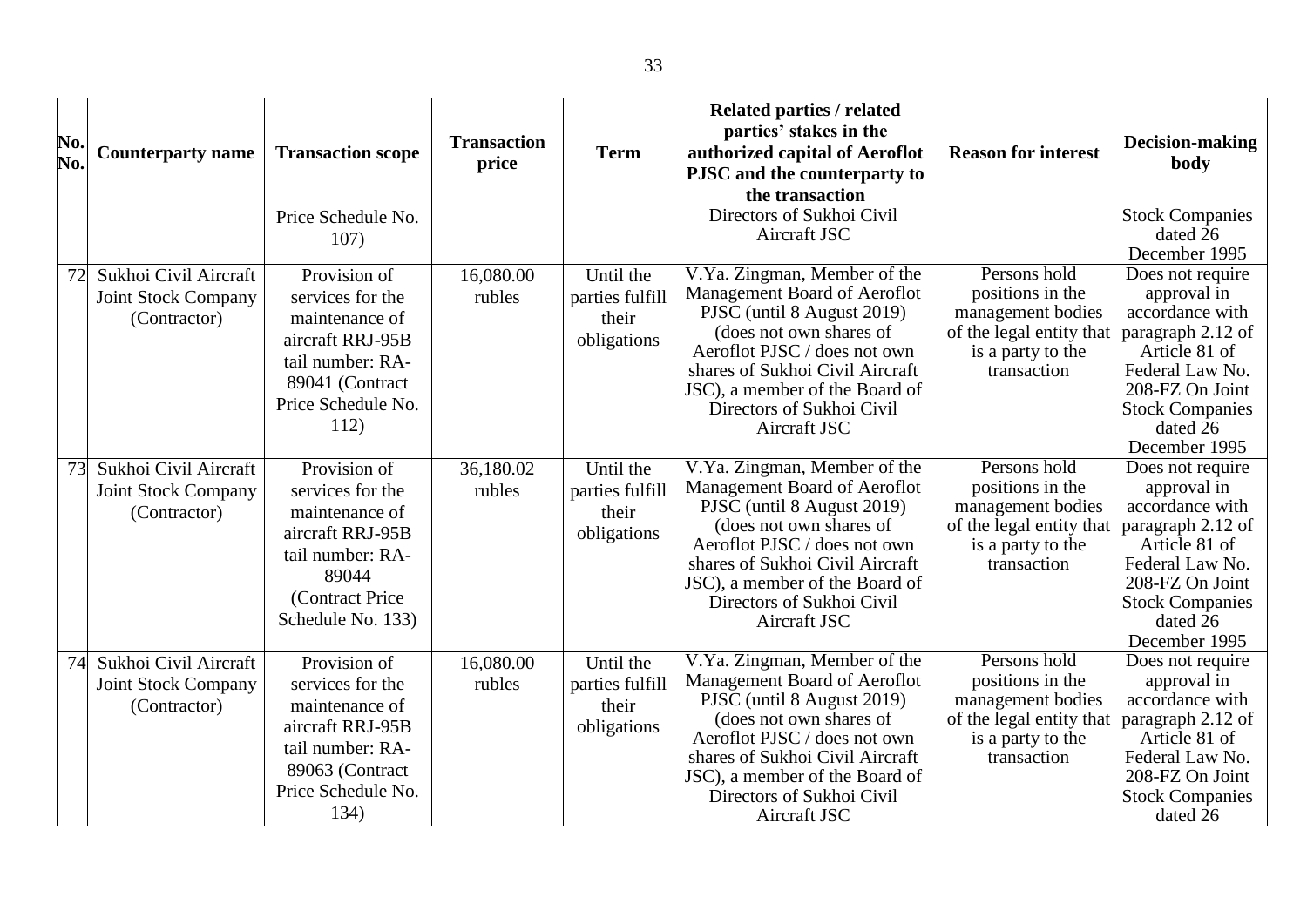| No.<br>No. | <b>Counterparty name</b>                                            | <b>Transaction scope</b>                                                                                                                    | <b>Transaction</b><br>price | <b>Term</b>                                          | <b>Related parties / related</b><br>parties' stakes in the<br>authorized capital of Aeroflot<br>PJSC and the counterparty to<br>the transaction                                                                                                                         | <b>Reason for interest</b>                                                                                            | <b>Decision-making</b><br>body                                                                                                                                                                         |
|------------|---------------------------------------------------------------------|---------------------------------------------------------------------------------------------------------------------------------------------|-----------------------------|------------------------------------------------------|-------------------------------------------------------------------------------------------------------------------------------------------------------------------------------------------------------------------------------------------------------------------------|-----------------------------------------------------------------------------------------------------------------------|--------------------------------------------------------------------------------------------------------------------------------------------------------------------------------------------------------|
| 75         | Sukhoi Civil Aircraft<br><b>Joint Stock Company</b><br>(Contractor) | Provision of<br>services for the<br>maintenance of<br>aircraft RRJ-95B<br>tail number: RA-<br>89041 (Contract<br>Price Schedule No.<br>136) | 14,000.00<br>rubles         | Until the<br>parties fulfill<br>their<br>obligations | V.Ya. Zingman, Member of the<br>Management Board of Aeroflot<br>PJSC (until 8 August 2019)<br>(does not own shares of<br>Aeroflot PJSC / does not own<br>shares of Sukhoi Civil Aircraft<br>JSC), a member of the Board of<br>Directors of Sukhoi Civil<br>Aircraft JSC | Persons hold<br>positions in the<br>management bodies<br>of the legal entity that<br>is a party to the<br>transaction | December 1995<br>Does not require<br>approval in<br>accordance with<br>paragraph 2.12 of<br>Article 81 of<br>Federal Law No.<br>208-FZ On Joint<br><b>Stock Companies</b><br>dated 26<br>December 1995 |
| 76         | Sukhoi Civil Aircraft<br><b>Joint Stock Company</b><br>(Contractor) | Provision of<br>services for the<br>maintenance of<br>aircraft RRJ-95B<br>tail number: RA-<br>89032 (Order No.<br>147)                      | 291,579.60<br>rubles        | Until the<br>parties fulfill<br>their<br>obligations | V.Ya. Zingman, Member of the<br>Management Board of Aeroflot<br>PJSC (until 8 August 2019)<br>(does not own shares of<br>Aeroflot PJSC / does not own<br>shares of Sukhoi Civil Aircraft<br>JSC), a member of the Board of<br>Directors of Sukhoi Civil<br>Aircraft JSC | Persons hold<br>positions in the<br>management bodies<br>of the legal entity that<br>is a party to the<br>transaction | Does not require<br>approval in<br>accordance with<br>paragraph 2.12 of<br>Article 81 of<br>Federal Law No.<br>208-FZ On Joint<br><b>Stock Companies</b><br>dated 26<br>December 1995                  |
| 77         | Sukhoi Civil Aircraft<br><b>Joint Stock Company</b><br>(Contractor) | Provision of<br>services for the<br>maintenance of<br>aircraft RRJ-95B<br>tail number: RA-<br>89057<br>(Order No. 159)                      | 1,026,948.62<br>rubles      | Until the<br>parties fulfill<br>their<br>obligations | V.Ya. Zingman, Member of the<br>Management Board of Aeroflot<br>PJSC (until 8 August 2019)<br>(does not own shares of<br>Aeroflot PJSC / does not own<br>shares of Sukhoi Civil Aircraft<br>JSC), a member of the Board of<br>Directors of Sukhoi Civil<br>Aircraft JSC | Persons hold<br>positions in the<br>management bodies<br>of the legal entity that<br>is a party to the<br>transaction | Does not require<br>approval in<br>accordance with<br>paragraph 2.12 of<br>Article 81 of<br>Federal Law No.<br>208-FZ On Joint<br><b>Stock Companies</b><br>dated 26<br>December 1995                  |
| 78         | Sukhoi Civil Aircraft                                               | Provision of                                                                                                                                | 21,933.89                   | Until the                                            | V.Ya. Zingman, Member of the                                                                                                                                                                                                                                            | Persons hold                                                                                                          | Does not require                                                                                                                                                                                       |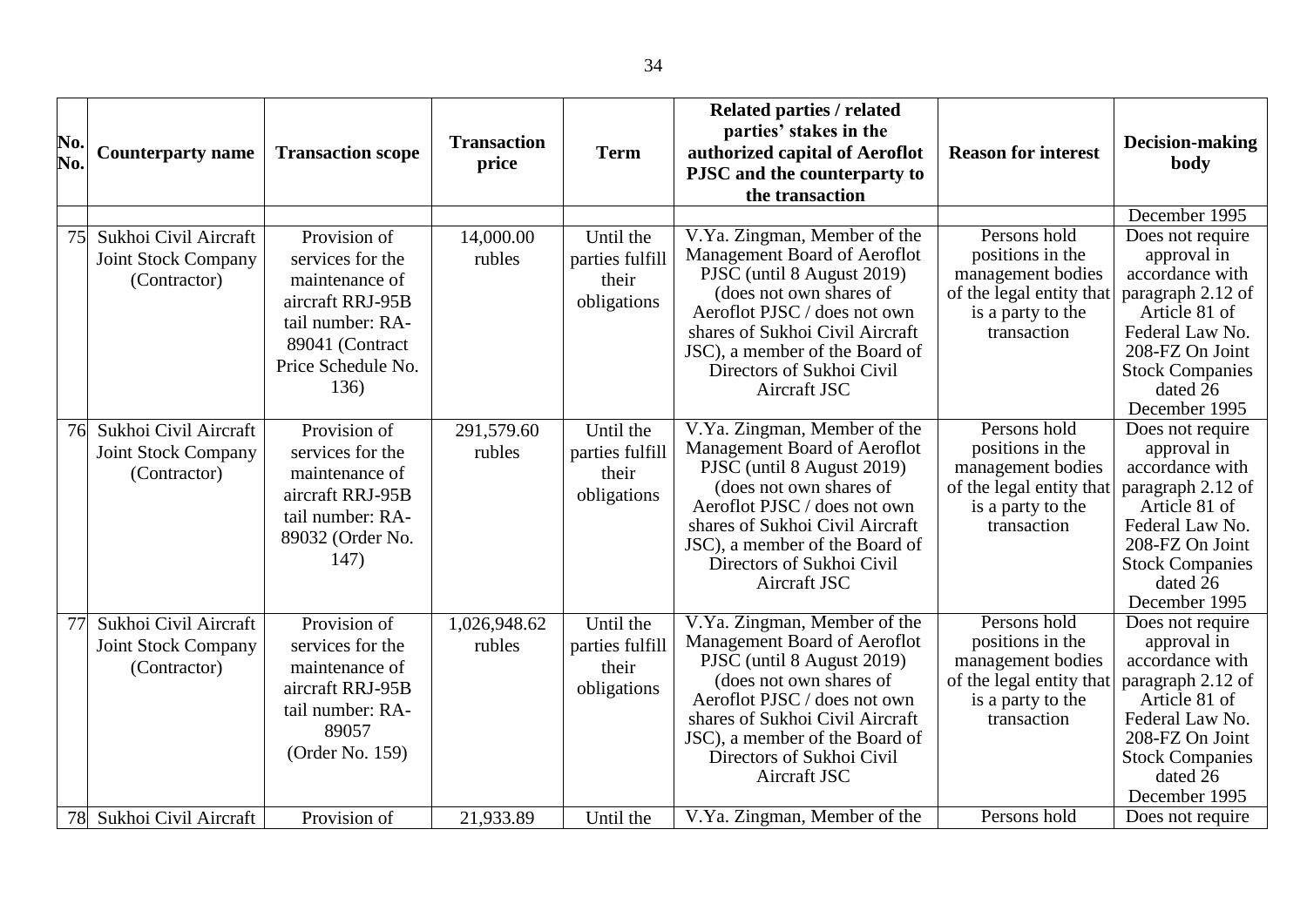| No.<br>No. | <b>Counterparty name</b>                                            | <b>Transaction scope</b>                                                                                               | <b>Transaction</b><br>price | <b>Term</b>                                          | <b>Related parties / related</b><br>parties' stakes in the<br>authorized capital of Aeroflot<br>PJSC and the counterparty to<br>the transaction                                                                                                                         | <b>Reason for interest</b>                                                                                            | <b>Decision-making</b><br>body                                                                                                                                                        |
|------------|---------------------------------------------------------------------|------------------------------------------------------------------------------------------------------------------------|-----------------------------|------------------------------------------------------|-------------------------------------------------------------------------------------------------------------------------------------------------------------------------------------------------------------------------------------------------------------------------|-----------------------------------------------------------------------------------------------------------------------|---------------------------------------------------------------------------------------------------------------------------------------------------------------------------------------|
|            | Joint Stock Company<br>(Contractor)                                 | services for the<br>maintenance of<br>aircraft RRJ-95B<br>tail number: RA-<br>89058<br>(Order No. 169)                 | rubles                      | parties fulfill<br>their<br>obligations              | Management Board of Aeroflot<br>PJSC (until 8 August 2019)<br>(does not own shares of<br>Aeroflot PJSC / does not own<br>shares of Sukhoi Civil Aircraft<br>JSC), a member of the Board of<br>Directors of Sukhoi Civil<br>Aircraft JSC                                 | positions in the<br>management bodies<br>of the legal entity that<br>is a party to the<br>transaction                 | approval in<br>accordance with<br>paragraph 2.12 of<br>Article 81 of<br>Federal Law No.<br>208-FZ On Joint<br><b>Stock Companies</b><br>dated 26<br>December 1995                     |
| 79         | Sukhoi Civil Aircraft<br><b>Joint Stock Company</b><br>(Contractor) | Provision of<br>services for the<br>maintenance of<br>aircraft RRJ-95B<br>tail number: RA-<br>89032<br>(Order No. 167) | 80,881.21<br>rubles         | Until the<br>parties fulfill<br>their<br>obligations | V.Ya. Zingman, Member of the<br>Management Board of Aeroflot<br>PJSC (until 8 August 2019)<br>(does not own shares of<br>Aeroflot PJSC / does not own<br>shares of Sukhoi Civil Aircraft<br>JSC), a member of the Board of<br>Directors of Sukhoi Civil<br>Aircraft JSC | Persons hold<br>positions in the<br>management bodies<br>of the legal entity that<br>is a party to the<br>transaction | Does not require<br>approval in<br>accordance with<br>paragraph 2.12 of<br>Article 81 of<br>Federal Law No.<br>208-FZ On Joint<br><b>Stock Companies</b><br>dated 26<br>December 1995 |
| 80         | Sukhoi Civil Aircraft<br><b>Joint Stock Company</b><br>(Contractor) | Provision of<br>services for the<br>maintenance of<br>aircraft RRJ-95B<br>tail number: RA-<br>89022<br>(Order No. 182) | 46,883.69<br>rubles         | Until the<br>parties fulfill<br>their<br>obligations | V.Ya. Zingman, Member of the<br>Management Board of Aeroflot<br>PJSC (until 8 August 2019)<br>(does not own shares of<br>Aeroflot PJSC / does not own<br>shares of Sukhoi Civil Aircraft<br>JSC), a member of the Board of<br>Directors of Sukhoi Civil<br>Aircraft JSC | Persons hold<br>positions in the<br>management bodies<br>of the legal entity that<br>is a party to the<br>transaction | Does not require<br>approval in<br>accordance with<br>paragraph 2.12 of<br>Article 81 of<br>Federal Law No.<br>208-FZ On Joint<br><b>Stock Companies</b><br>dated 26<br>December 1995 |
| 81         | Sukhoi Civil Aircraft<br><b>Joint Stock Company</b><br>(Contractor) | Provision of<br>services for the<br>maintenance of                                                                     | 522,864.20<br>rubles        | Until the<br>parties fulfill<br>their                | V.Ya. Zingman, Member of the<br>Management Board of Aeroflot<br>PJSC (until 8 August 2019)                                                                                                                                                                              | Persons hold<br>positions in the<br>management bodies                                                                 | Does not require<br>approval in<br>accordance with                                                                                                                                    |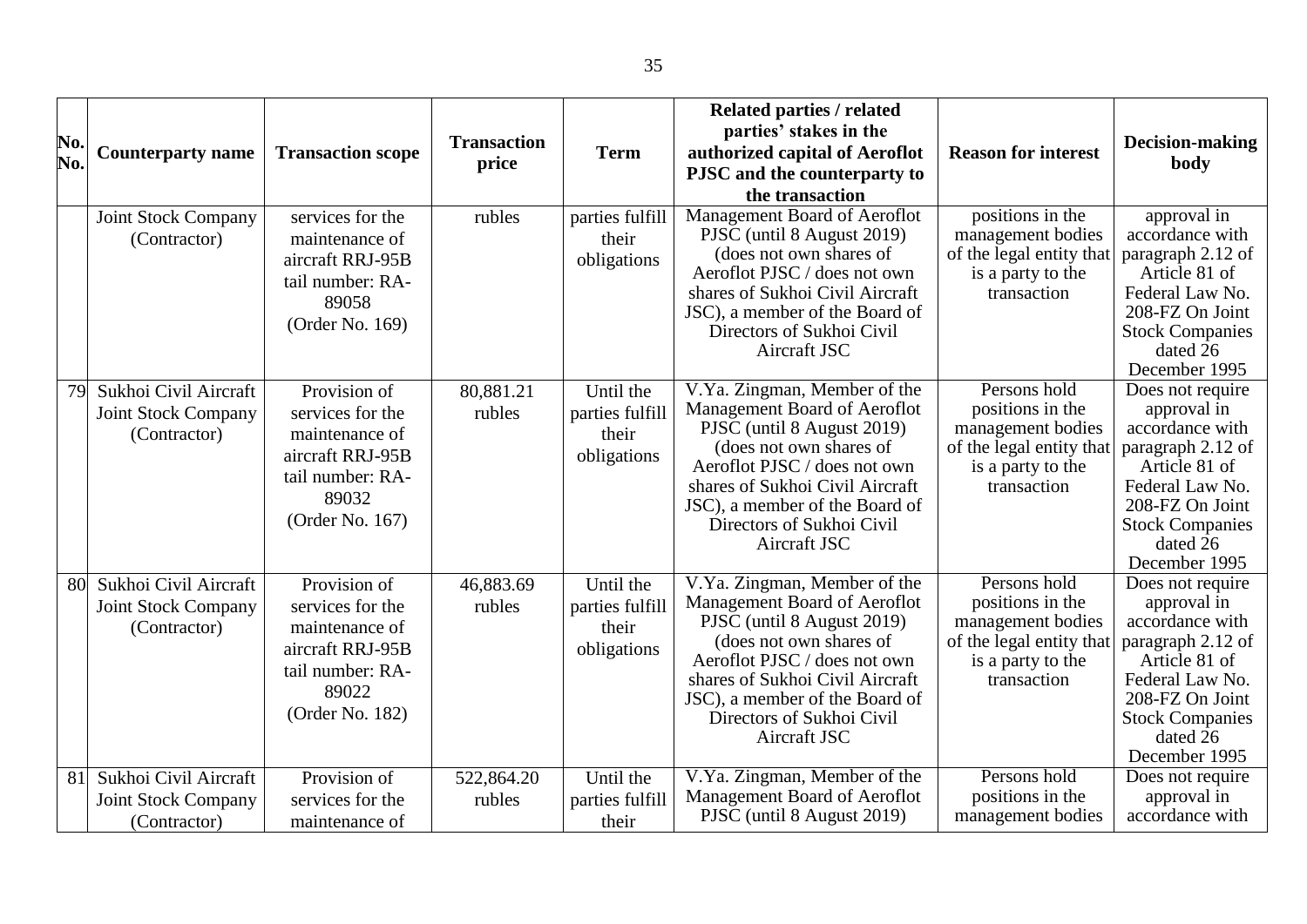|     |                            |                          |                    |                 | <b>Related parties / related</b>                      |                                               |                                    |
|-----|----------------------------|--------------------------|--------------------|-----------------|-------------------------------------------------------|-----------------------------------------------|------------------------------------|
| No. |                            |                          | <b>Transaction</b> |                 | parties' stakes in the                                |                                               | Decision-making                    |
| No. | <b>Counterparty name</b>   | <b>Transaction scope</b> | price              | <b>Term</b>     | authorized capital of Aeroflot                        | <b>Reason for interest</b>                    | body                               |
|     |                            |                          |                    |                 | PJSC and the counterparty to                          |                                               |                                    |
|     |                            |                          |                    |                 | the transaction                                       |                                               |                                    |
|     |                            | aircraft RRJ-95B         |                    | obligations     | (does not own shares of                               | of the legal entity that                      | paragraph 2.12 of                  |
|     |                            | tail number: RA-         |                    |                 | Aeroflot PJSC / does not own                          | is a party to the                             | Article 81 of                      |
|     |                            | 89057                    |                    |                 | shares of Sukhoi Civil Aircraft                       | transaction                                   | Federal Law No.                    |
|     |                            | (Contract Price          |                    |                 | JSC), a member of the Board of                        |                                               | 208-FZ On Joint                    |
|     |                            | Schedule No. 140)        |                    |                 | Directors of Sukhoi Civil                             |                                               | <b>Stock Companies</b>             |
|     |                            |                          |                    |                 | Aircraft JSC                                          |                                               | dated 26<br>December 1995          |
| 82  | Sukhoi Civil Aircraft      | Provision of             | 24,437.27          | Until the       | V.Ya. Zingman, Member of the                          | Persons hold                                  | Does not require                   |
|     |                            | services for the         | rubles             | parties fulfill | Management Board of Aeroflot                          | positions in the                              | approval in                        |
|     | <b>Joint Stock Company</b> | maintenance of           |                    |                 | PJSC (until 8 August 2019)                            | management bodies                             | accordance with                    |
|     | (Contractor)               |                          |                    | their           | (does not own shares of                               | of the legal entity that                      | paragraph 2.12 of                  |
|     |                            | aircraft RRJ-95B         |                    | obligations     | Aeroflot PJSC / does not own                          | is a party to the                             | Article 81 of                      |
|     |                            | tail number: RA-         |                    |                 | shares of Sukhoi Civil Aircraft                       | transaction                                   | Federal Law No.                    |
|     |                            | 89057                    |                    |                 | JSC), a member of the Board of                        |                                               | 208-FZ On Joint                    |
|     |                            | (Contract Price          |                    |                 | Directors of Sukhoi Civil                             |                                               | <b>Stock Companies</b>             |
|     |                            | Schedule No. 144)        |                    |                 | Aircraft JSC                                          |                                               | dated 26                           |
|     |                            |                          |                    |                 |                                                       |                                               | December 1995                      |
| 83  | Sukhoi Civil Aircraft      | Provision of             | 291,579.60         | Until the       | V.Ya. Zingman, Member of the                          | Persons hold                                  | Does not require                   |
|     | Joint Stock Company        | services for the         | rubles             | parties fulfill | Management Board of Aeroflot                          | positions in the                              | approval in                        |
|     | (Contractor)               | maintenance of           |                    | their           | PJSC (until 8 August 2019)<br>(does not own shares of | management bodies                             | accordance with                    |
|     |                            | aircraft RRJ-95B         |                    | obligations     | Aeroflot PJSC / does not own                          | of the legal entity that<br>is a party to the | paragraph 2.12 of<br>Article 81 of |
|     |                            | tail number: RA-         |                    |                 | shares of Sukhoi Civil Aircraft                       | transaction                                   | Federal Law No.                    |
|     |                            | 89032                    |                    |                 | JSC), a member of the Board of                        |                                               | 208-FZ On Joint                    |
|     |                            | (Contract Price          |                    |                 | Directors of Sukhoi Civil                             |                                               | <b>Stock Companies</b>             |
|     |                            | Schedule No. 147)        |                    |                 | Aircraft JSC                                          |                                               | dated 26                           |
|     |                            |                          |                    |                 |                                                       |                                               | December 1995                      |
| 84  | Sukhoi Civil Aircraft      | Provision of             | 16,352.54          | Until the       | V.Ya. Zingman, Member of the                          | Persons hold                                  | Does not require                   |
|     | Joint Stock Company        | services for the         | rubles             | parties fulfill | Management Board of Aeroflot                          | positions in the                              | approval in                        |
|     | (Contractor)               | maintenance of           |                    | their           | PJSC (until 8 August 2019)                            | management bodies                             | accordance with                    |
|     |                            | aircraft RRJ-95B         |                    | obligations     | (does not own shares of                               | of the legal entity that                      | paragraph 2.12 of                  |
|     |                            |                          |                    |                 | Aeroflot PJSC / does not own                          | is a party to the                             | Article 81 of                      |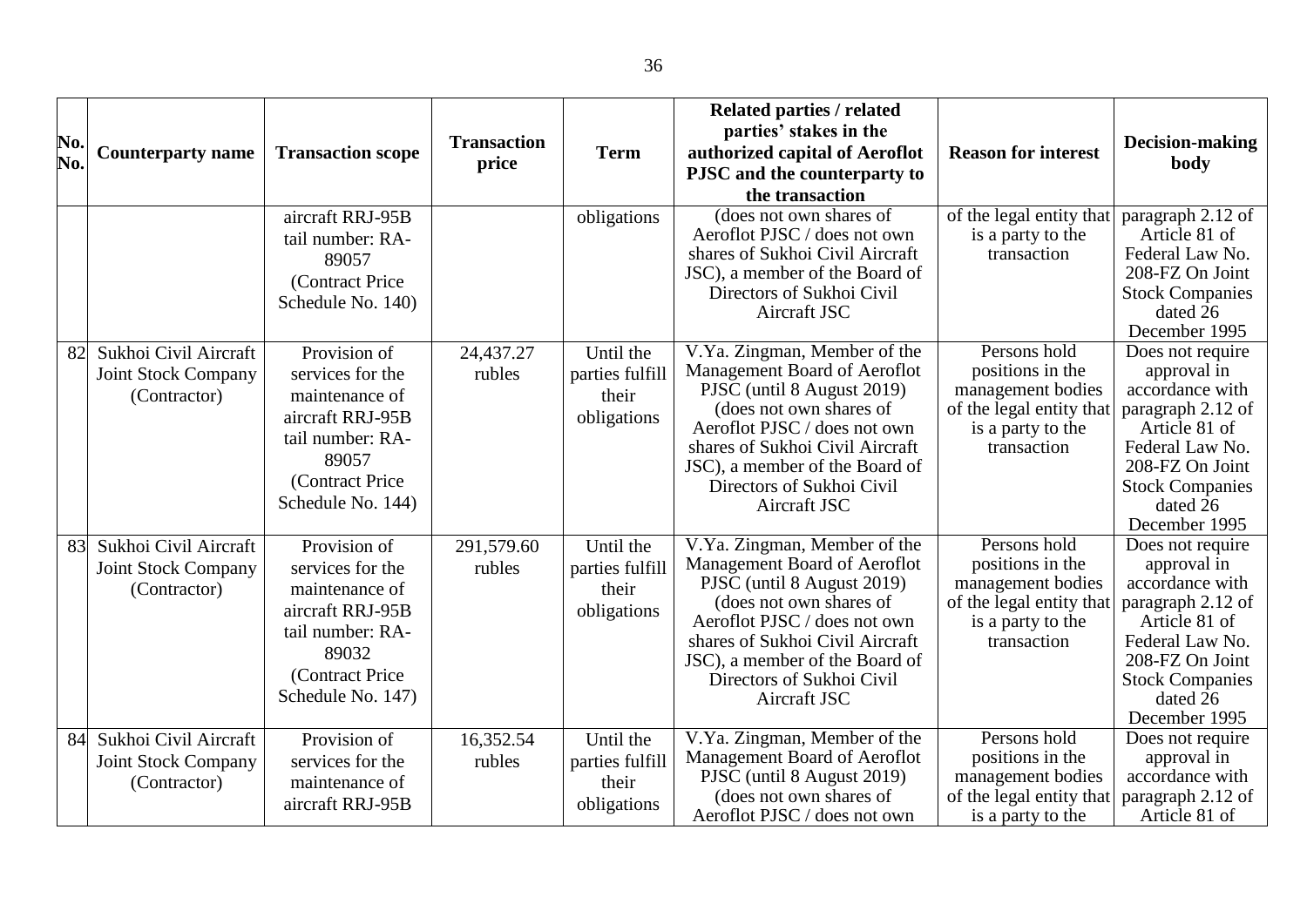| No. | <b>Counterparty name</b>                                            | <b>Transaction scope</b>                                                                                                                     | <b>Transaction</b>   | <b>Term</b>                                          | <b>Related parties / related</b><br>parties' stakes in the<br>authorized capital of Aeroflot                                                                                                                                                                            | <b>Reason for interest</b>                                                                                            | Decision-making                                                                                                                                                                       |
|-----|---------------------------------------------------------------------|----------------------------------------------------------------------------------------------------------------------------------------------|----------------------|------------------------------------------------------|-------------------------------------------------------------------------------------------------------------------------------------------------------------------------------------------------------------------------------------------------------------------------|-----------------------------------------------------------------------------------------------------------------------|---------------------------------------------------------------------------------------------------------------------------------------------------------------------------------------|
| No. |                                                                     |                                                                                                                                              | price                |                                                      | PJSC and the counterparty to                                                                                                                                                                                                                                            |                                                                                                                       | body                                                                                                                                                                                  |
|     |                                                                     |                                                                                                                                              |                      |                                                      | the transaction                                                                                                                                                                                                                                                         |                                                                                                                       |                                                                                                                                                                                       |
|     |                                                                     | tail number: RA-<br>89056<br>(Contract Price)<br>Schedule No. 148)                                                                           |                      |                                                      | shares of Sukhoi Civil Aircraft<br>JSC), a member of the Board of<br>Directors of Sukhoi Civil<br>Aircraft JSC                                                                                                                                                          | transaction                                                                                                           | Federal Law No.<br>208-FZ On Joint<br><b>Stock Companies</b><br>dated 26<br>December 1995                                                                                             |
| 85  | Sukhoi Civil Aircraft<br><b>Joint Stock Company</b><br>(Contractor) | Provision of<br>services for the<br>maintenance of<br>aircraft RRJ-95B<br>tail number: RA-<br>89057<br>(Contract Price)<br>Schedule No. 149) | 112,118.57<br>rubles | Until the<br>parties fulfill<br>their<br>obligations | V.Ya. Zingman, Member of the<br>Management Board of Aeroflot<br>PJSC (until 8 August 2019)<br>(does not own shares of<br>Aeroflot PJSC / does not own<br>shares of Sukhoi Civil Aircraft<br>JSC), a member of the Board of<br>Directors of Sukhoi Civil<br>Aircraft JSC | Persons hold<br>positions in the<br>management bodies<br>of the legal entity that<br>is a party to the<br>transaction | Does not require<br>approval in<br>accordance with<br>paragraph 2.12 of<br>Article 81 of<br>Federal Law No.<br>208-FZ On Joint<br><b>Stock Companies</b><br>dated 26<br>December 1995 |
| 86  | Sukhoi Civil Aircraft<br><b>Joint Stock Company</b><br>(Contractor) | Provision of<br>services for the<br>maintenance of<br>aircraft RRJ-95B<br>tail number: RA-<br>89046<br>(Contract Price)<br>Schedule No. 151) | 16,352.55<br>rubles  | Until the<br>parties fulfill<br>their<br>obligations | V.Ya. Zingman, Member of the<br>Management Board of Aeroflot<br>PJSC (until 8 August 2019)<br>(does not own shares of<br>Aeroflot PJSC / does not own<br>shares of Sukhoi Civil Aircraft<br>JSC), a member of the Board of<br>Directors of Sukhoi Civil<br>Aircraft JSC | Persons hold<br>positions in the<br>management bodies<br>of the legal entity that<br>is a party to the<br>transaction | Does not require<br>approval in<br>accordance with<br>paragraph 2.12 of<br>Article 81 of<br>Federal Law No.<br>208-FZ On Joint<br><b>Stock Companies</b><br>dated 26<br>December 1995 |
| 87  | Sukhoi Civil Aircraft<br><b>Joint Stock Company</b><br>(Contractor) | Provision of<br>services for the<br>maintenance of<br>aircraft RRJ-95B<br>tail number: RA-<br>89057                                          | 42,925.44<br>rubles  | Until the<br>parties fulfill<br>their<br>obligations | V.Ya. Zingman, Member of the<br>Management Board of Aeroflot<br>PJSC (until 8 August 2019)<br>(does not own shares of<br>Aeroflot PJSC / does not own<br>shares of Sukhoi Civil Aircraft<br>JSC), a member of the Board of                                              | Persons hold<br>positions in the<br>management bodies<br>of the legal entity that<br>is a party to the<br>transaction | Does not require<br>approval in<br>accordance with<br>paragraph 2.12 of<br>Article 81 of<br>Federal Law No.<br>208-FZ On Joint                                                        |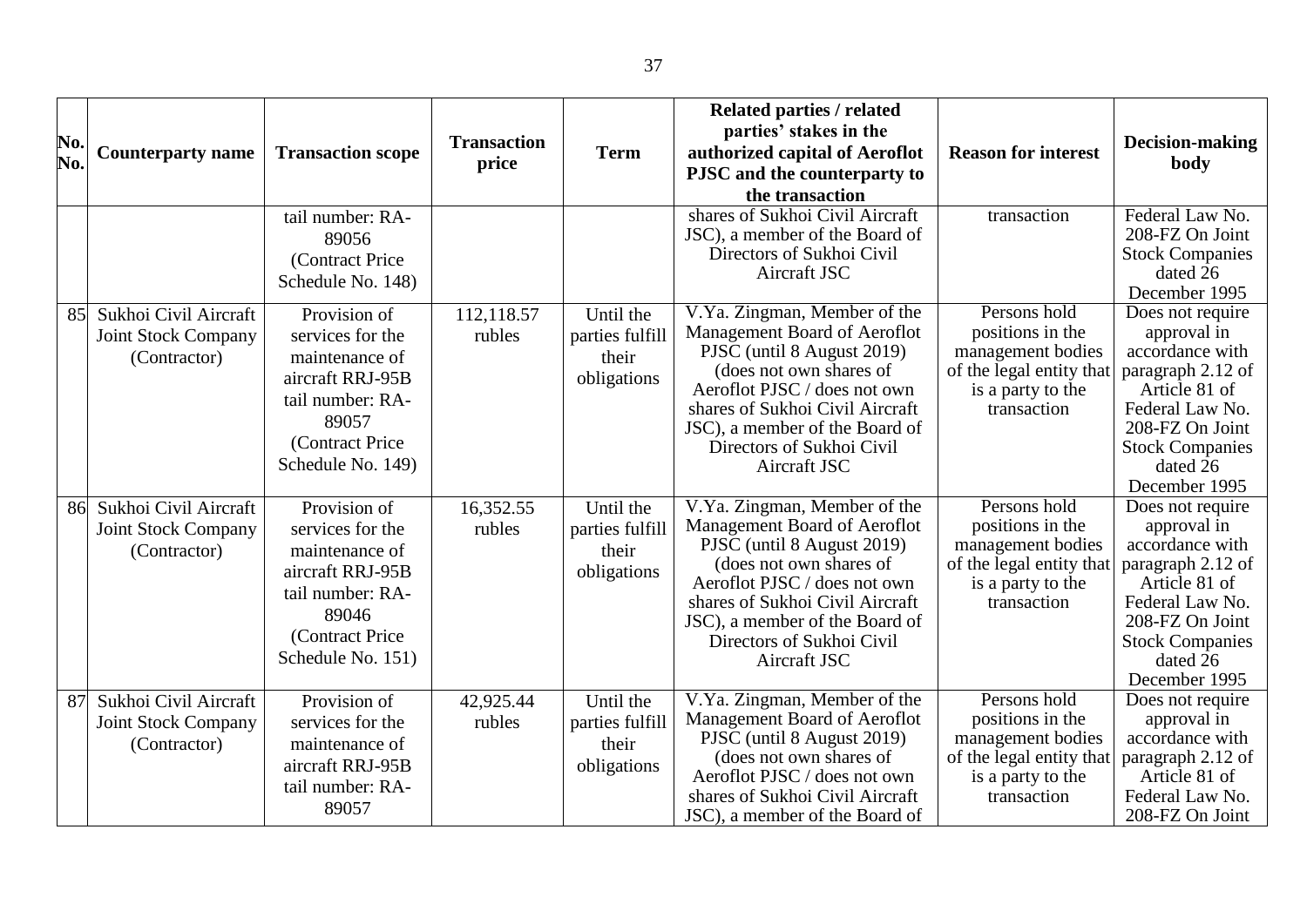| No.<br>No. | <b>Counterparty name</b>                                            | <b>Transaction scope</b><br>(Contract Price                                                                                                                       | <b>Transaction</b><br>price | <b>Term</b>                                          | <b>Related parties / related</b><br>parties' stakes in the<br>authorized capital of Aeroflot<br>PJSC and the counterparty to<br>the transaction<br>Directors of Sukhoi Civil<br>Aircraft JSC                                                                            | <b>Reason for interest</b>                                                                                            | <b>Decision-making</b><br>body<br><b>Stock Companies</b><br>dated 26                                                                                                                                   |
|------------|---------------------------------------------------------------------|-------------------------------------------------------------------------------------------------------------------------------------------------------------------|-----------------------------|------------------------------------------------------|-------------------------------------------------------------------------------------------------------------------------------------------------------------------------------------------------------------------------------------------------------------------------|-----------------------------------------------------------------------------------------------------------------------|--------------------------------------------------------------------------------------------------------------------------------------------------------------------------------------------------------|
| 88         | Sukhoi Civil Aircraft<br><b>Joint Stock Company</b><br>(Contractor) | Schedule No. 153)<br>Provision of<br>services for the<br>maintenance of<br>aircraft RRJ-95B<br>tail number: RA-<br>89057<br>(Contract Price)<br>Schedule No. 154) | 7,118.64<br>rubles          | Until the<br>parties fulfill<br>their<br>obligations | V.Ya. Zingman, Member of the<br>Management Board of Aeroflot<br>PJSC (until 8 August 2019)<br>(does not own shares of<br>Aeroflot PJSC / does not own<br>shares of Sukhoi Civil Aircraft<br>JSC), a member of the Board of<br>Directors of Sukhoi Civil<br>Aircraft JSC | Persons hold<br>positions in the<br>management bodies<br>of the legal entity that<br>is a party to the<br>transaction | December 1995<br>Does not require<br>approval in<br>accordance with<br>paragraph 2.12 of<br>Article 81 of<br>Federal Law No.<br>208-FZ On Joint<br><b>Stock Companies</b><br>dated 26<br>December 1995 |
| 89         | Sukhoi Civil Aircraft<br><b>Joint Stock Company</b><br>(Contractor) | Provision of<br>services for the<br>maintenance of<br>aircraft RRJ-95B<br>tail number: RA-<br>89027<br>(Contract Price<br>Schedule No. 155)                       | 16,352.55<br>rubles         | Until the<br>parties fulfill<br>their<br>obligations | V.Ya. Zingman, Member of the<br>Management Board of Aeroflot<br>PJSC (until 8 August 2019)<br>(does not own shares of<br>Aeroflot PJSC / does not own<br>shares of Sukhoi Civil Aircraft<br>JSC), a member of the Board of<br>Directors of Sukhoi Civil<br>Aircraft JSC | Persons hold<br>positions in the<br>management bodies<br>of the legal entity that<br>is a party to the<br>transaction | Does not require<br>approval in<br>accordance with<br>paragraph 2.12 of<br>Article 81 of<br>Federal Law No.<br>208-FZ On Joint<br><b>Stock Companies</b><br>dated 26<br>December 1995                  |
| 90         | Sukhoi Civil Aircraft<br><b>Joint Stock Company</b><br>(Contractor) | Provision of<br>services for the<br>maintenance of<br>aircraft RRJ-95B<br>tail number: RA-<br>89057<br>(Contract Price<br>Schedule No. 157)                       | 48,035.60<br>rubles         | Until the<br>parties fulfill<br>their<br>obligations | V.Ya. Zingman, Member of the<br>Management Board of Aeroflot<br>PJSC (until 8 August 2019)<br>(does not own shares of<br>Aeroflot PJSC / does not own<br>shares of Sukhoi Civil Aircraft<br>JSC), a member of the Board of<br>Directors of Sukhoi Civil<br>Aircraft JSC | Persons hold<br>positions in the<br>management bodies<br>of the legal entity that<br>is a party to the<br>transaction | Does not require<br>approval in<br>accordance with<br>paragraph 2.12 of<br>Article 81 of<br>Federal Law No.<br>208-FZ On Joint<br><b>Stock Companies</b><br>dated 26                                   |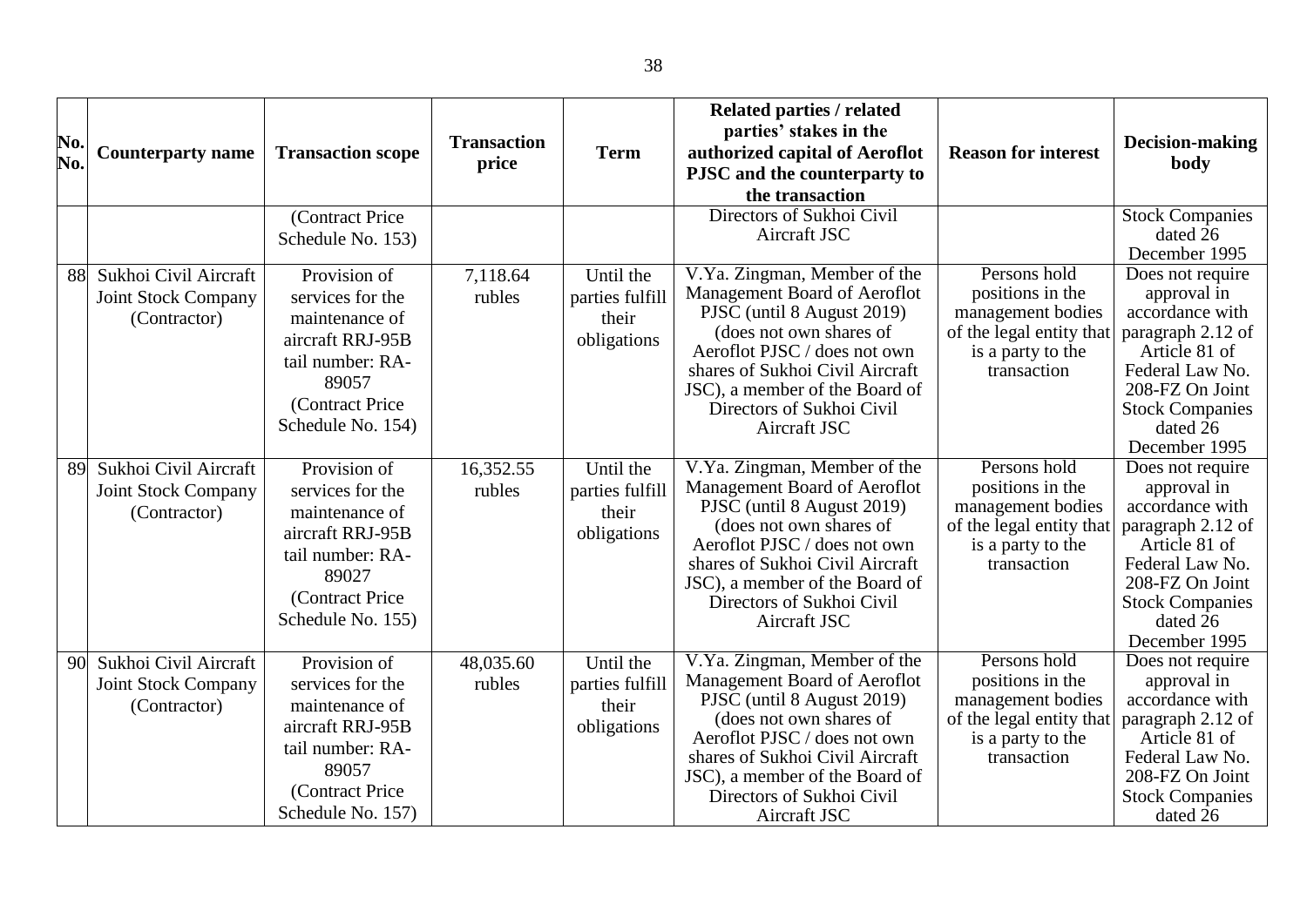| No.<br>No. | <b>Counterparty name</b>                                            | <b>Transaction scope</b>                                                                                                                     | <b>Transaction</b><br>price | <b>Term</b>                                          | Related parties / related<br>parties' stakes in the<br>authorized capital of Aeroflot<br>PJSC and the counterparty to<br>the transaction                                                                                                                                | <b>Reason for interest</b>                                                                                            | <b>Decision-making</b><br>body<br>December 1995                                                                                                                                       |
|------------|---------------------------------------------------------------------|----------------------------------------------------------------------------------------------------------------------------------------------|-----------------------------|------------------------------------------------------|-------------------------------------------------------------------------------------------------------------------------------------------------------------------------------------------------------------------------------------------------------------------------|-----------------------------------------------------------------------------------------------------------------------|---------------------------------------------------------------------------------------------------------------------------------------------------------------------------------------|
| 91         | Sukhoi Civil Aircraft<br>Joint Stock Company<br>(Contractor)        | Provision of<br>services for the<br>maintenance of<br>aircraft RRJ-95B<br>tail number: RA-<br>89057<br>(Contract Price)<br>Schedule No. 159) | 1,026,948.62<br>rubles      | Until the<br>parties fulfill<br>their<br>obligations | V.Ya. Zingman, Member of the<br>Management Board of Aeroflot<br>PJSC (until 8 August 2019)<br>(does not own shares of<br>Aeroflot PJSC / does not own<br>shares of Sukhoi Civil Aircraft<br>JSC), a member of the Board of<br>Directors of Sukhoi Civil<br>Aircraft JSC | Persons hold<br>positions in the<br>management bodies<br>of the legal entity that<br>is a party to the<br>transaction | Does not require<br>approval in<br>accordance with<br>paragraph 2.12 of<br>Article 81 of<br>Federal Law No.<br>208-FZ On Joint<br><b>Stock Companies</b><br>dated 26<br>December 1995 |
| 92         | Sukhoi Civil Aircraft<br><b>Joint Stock Company</b><br>(Contractor) | Provision of<br>services for the<br>maintenance of<br>aircraft RRJ-95B<br>tail number: RA-<br>89057<br>(Contract Price)<br>Schedule No. 161) | 23,506.78<br>rubles         | Until the<br>parties fulfill<br>their<br>obligations | V.Ya. Zingman, Member of the<br>Management Board of Aeroflot<br>PJSC (until 8 August 2019)<br>(does not own shares of<br>Aeroflot PJSC / does not own<br>shares of Sukhoi Civil Aircraft<br>JSC), a member of the Board of<br>Directors of Sukhoi Civil<br>Aircraft JSC | Persons hold<br>positions in the<br>management bodies<br>of the legal entity that<br>is a party to the<br>transaction | Does not require<br>approval in<br>accordance with<br>paragraph 2.12 of<br>Article 81 of<br>Federal Law No.<br>208-FZ On Joint<br><b>Stock Companies</b><br>dated 26<br>December 1995 |
| 93         | Sukhoi Civil Aircraft<br><b>Joint Stock Company</b><br>(Contractor) | Provision of<br>services for the<br>maintenance of<br>aircraft RRJ-95B<br>tail number: RA-<br>89056<br>(Order No. 150)                       | 640,433.66<br>rubles        | Until the<br>parties fulfill<br>their<br>obligations | V.Ya. Zingman, Member of the<br>Management Board of Aeroflot<br>PJSC (until 8 August 2019)<br>(does not own shares of<br>Aeroflot PJSC / does not own<br>shares of Sukhoi Civil Aircraft<br>JSC), a member of the Board of<br>Directors of Sukhoi Civil<br>Aircraft JSC | Persons hold<br>positions in the<br>management bodies<br>of the legal entity that<br>is a party to the<br>transaction | Does not require<br>approval in<br>accordance with<br>paragraph 2.12 of<br>Article 81 of<br>Federal Law No.<br>208-FZ On Joint<br><b>Stock Companies</b><br>dated 26<br>December 1995 |
| 94         | Sukhoi Civil Aircraft                                               | Provision of                                                                                                                                 | 3,616,329.49                | Until the                                            | V.Ya. Zingman, Member of the                                                                                                                                                                                                                                            | Persons hold                                                                                                          | Does not require                                                                                                                                                                      |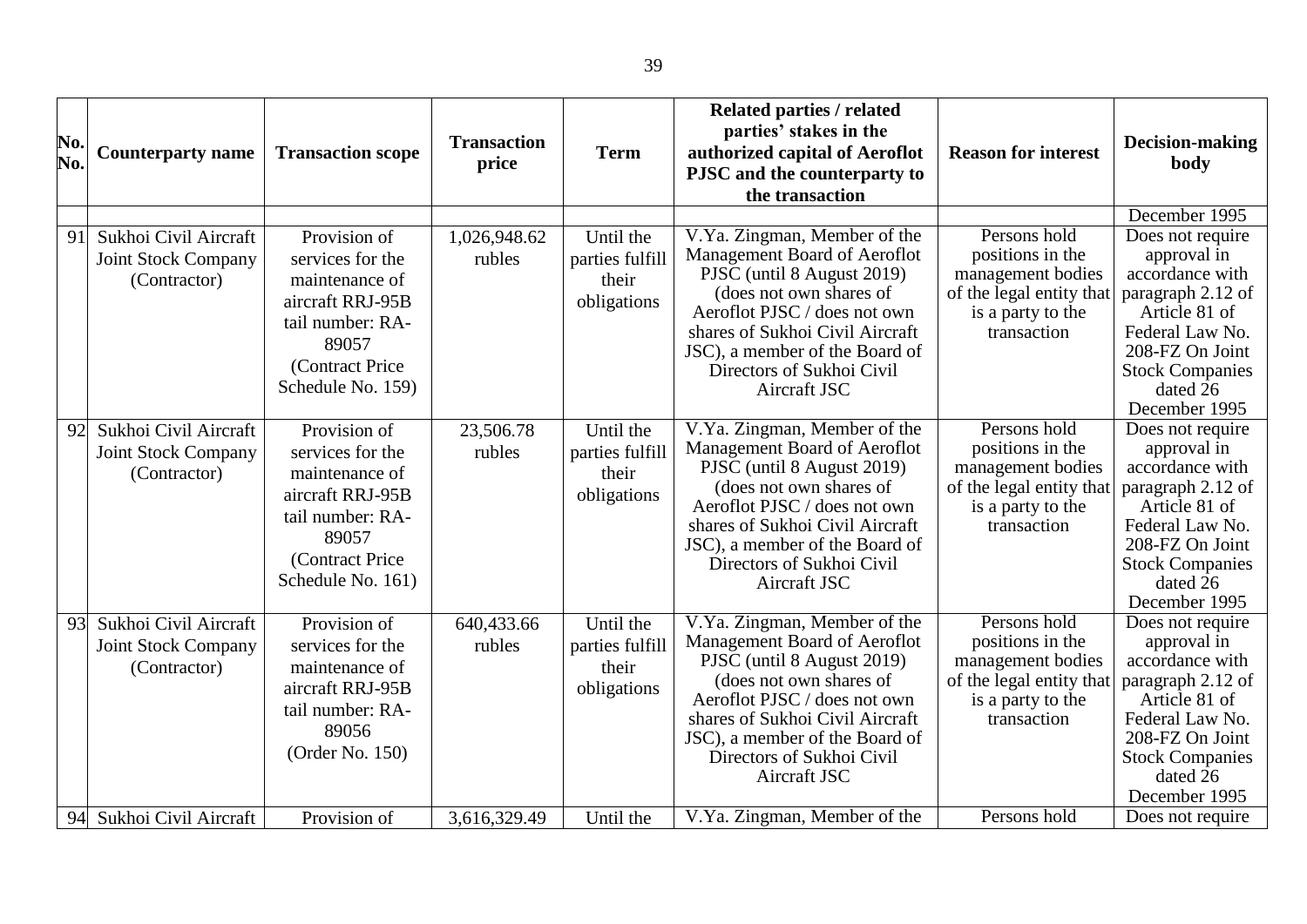| No.<br>No. | <b>Counterparty name</b>                                            | <b>Transaction scope</b>                                                                                                                    | <b>Transaction</b><br>price | <b>Term</b>                                          | <b>Related parties / related</b><br>parties' stakes in the<br>authorized capital of Aeroflot<br>PJSC and the counterparty to<br>the transaction                                                                                                                         | <b>Reason for interest</b>                                                                                            | <b>Decision-making</b><br>body                                                                                                                                                        |
|------------|---------------------------------------------------------------------|---------------------------------------------------------------------------------------------------------------------------------------------|-----------------------------|------------------------------------------------------|-------------------------------------------------------------------------------------------------------------------------------------------------------------------------------------------------------------------------------------------------------------------------|-----------------------------------------------------------------------------------------------------------------------|---------------------------------------------------------------------------------------------------------------------------------------------------------------------------------------|
|            | Joint Stock Company<br>(Contractor)                                 | services for the<br>maintenance of<br>aircraft RRJ-95B<br>tail number: RA-<br>89032<br>(Order No. 171)                                      | rubles                      | parties fulfill<br>their<br>obligations              | Management Board of Aeroflot<br>PJSC (until 8 August 2019)<br>(does not own shares of<br>Aeroflot PJSC / does not own<br>shares of Sukhoi Civil Aircraft<br>JSC), a member of the Board of<br>Directors of Sukhoi Civil<br>Aircraft JSC                                 | positions in the<br>management bodies<br>of the legal entity that<br>is a party to the<br>transaction                 | approval in<br>accordance with<br>paragraph 2.12 of<br>Article 81 of<br>Federal Law No.<br>208-FZ On Joint<br><b>Stock Companies</b><br>dated 26<br>December 1995                     |
| 95         | Sukhoi Civil Aircraft<br><b>Joint Stock Company</b><br>(Contractor) | Provision of<br>services for the<br>maintenance of<br>aircraft RRJ-95B<br>tail number: RA-<br>89032<br>(Order No. 173)                      | 49,967.80<br>rubles         | Until the<br>parties fulfill<br>their<br>obligations | V.Ya. Zingman, Member of the<br>Management Board of Aeroflot<br>PJSC (until 8 August 2019)<br>(does not own shares of<br>Aeroflot PJSC / does not own<br>shares of Sukhoi Civil Aircraft<br>JSC), a member of the Board of<br>Directors of Sukhoi Civil<br>Aircraft JSC | Persons hold<br>positions in the<br>management bodies<br>of the legal entity that<br>is a party to the<br>transaction | Does not require<br>approval in<br>accordance with<br>paragraph 2.12 of<br>Article 81 of<br>Federal Law No.<br>208-FZ On Joint<br><b>Stock Companies</b><br>dated 26<br>December 1995 |
| 96         | Sukhoi Civil Aircraft<br><b>Joint Stock Company</b><br>(Contractor) | Provision of<br>services for the<br>maintenance of<br>aircraft RRJ-95B<br>tail number: RA-<br>89064<br>(Contract Price)<br>Schedule No. 74) | 517,789.83<br>rubles        | Until the<br>parties fulfill<br>their<br>obligations | V.Ya. Zingman, Member of the<br>Management Board of Aeroflot<br>PJSC (until 8 August 2019)<br>(does not own shares of<br>Aeroflot PJSC / does not own<br>shares of Sukhoi Civil Aircraft<br>JSC), a member of the Board of<br>Directors of Sukhoi Civil<br>Aircraft JSC | Persons hold<br>positions in the<br>management bodies<br>of the legal entity that<br>is a party to the<br>transaction | Does not require<br>approval in<br>accordance with<br>paragraph 2.12 of<br>Article 81 of<br>Federal Law No.<br>208-FZ On Joint<br><b>Stock Companies</b><br>dated 26<br>December 1995 |
| 97         | Sukhoi Civil Aircraft<br><b>Joint Stock Company</b><br>(Contractor) | Provision of<br>services for the<br>maintenance of                                                                                          | 862,360.66<br>rubles        | Until the<br>parties fulfill<br>their                | V.Ya. Zingman, Member of the<br>Management Board of Aeroflot<br>PJSC (until 8 August 2019)                                                                                                                                                                              | Persons hold<br>positions in the<br>management bodies                                                                 | Does not require<br>approval in<br>accordance with                                                                                                                                    |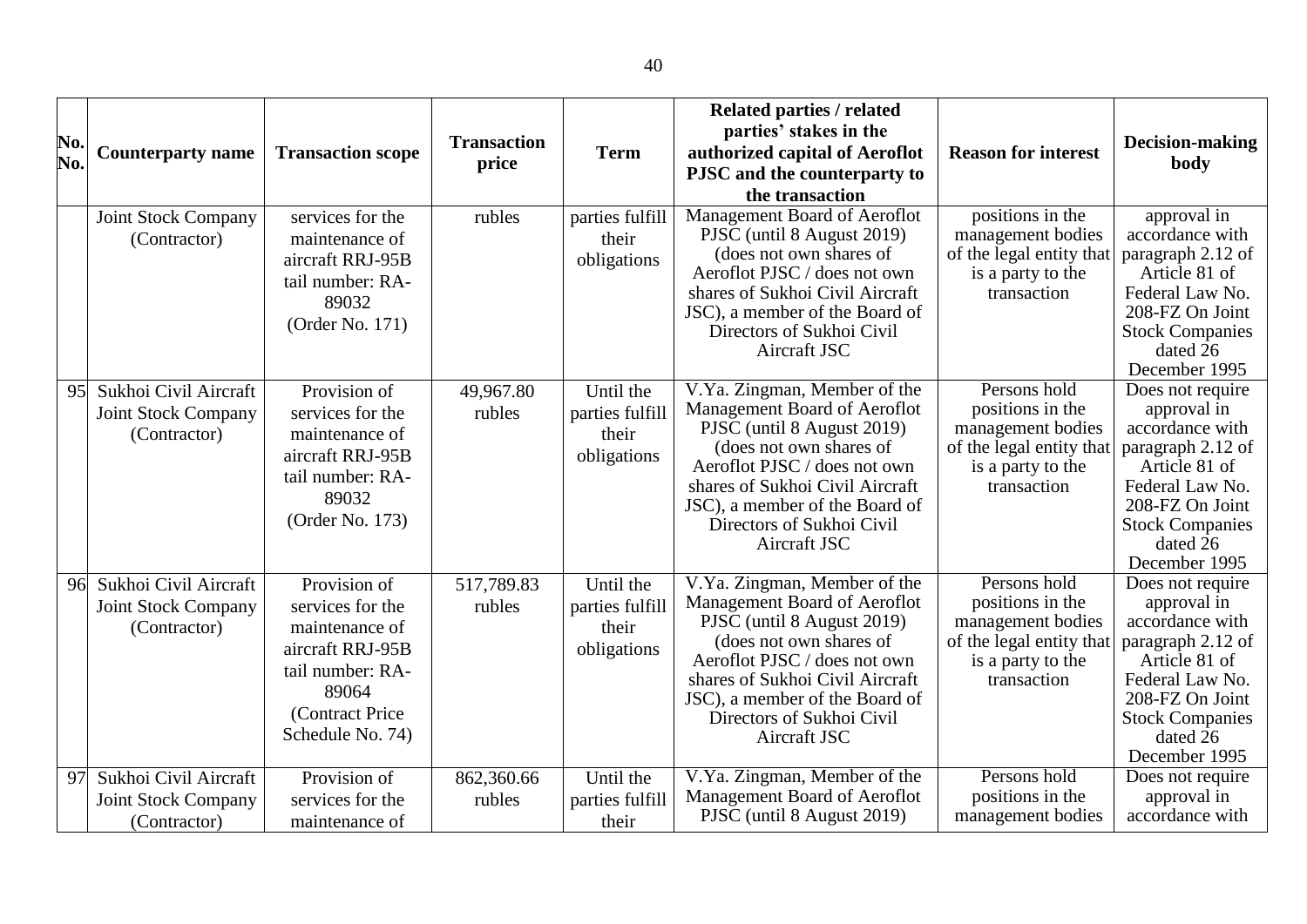| No.<br>No. | <b>Counterparty name</b>                                            | <b>Transaction scope</b>                                                                                                                    | <b>Transaction</b><br>price | <b>Term</b>                                          | Related parties / related<br>parties' stakes in the<br>authorized capital of Aeroflot<br>PJSC and the counterparty to<br>the transaction                                                                                                                                | <b>Reason for interest</b>                                                                                            | Decision-making<br>body                                                                                                                                                               |
|------------|---------------------------------------------------------------------|---------------------------------------------------------------------------------------------------------------------------------------------|-----------------------------|------------------------------------------------------|-------------------------------------------------------------------------------------------------------------------------------------------------------------------------------------------------------------------------------------------------------------------------|-----------------------------------------------------------------------------------------------------------------------|---------------------------------------------------------------------------------------------------------------------------------------------------------------------------------------|
|            |                                                                     | aircraft RRJ-95B<br>tail number: RA-<br>89065<br>(Contract Price<br>Schedule No. 101)                                                       |                             | obligations                                          | (does not own shares of<br>Aeroflot PJSC / does not own<br>shares of Sukhoi Civil Aircraft<br>JSC), a member of the Board of<br>Directors of Sukhoi Civil<br>Aircraft JSC                                                                                               | of the legal entity that<br>is a party to the<br>transaction                                                          | paragraph 2.12 of<br>Article 81 of<br>Federal Law No.<br>208-FZ On Joint<br><b>Stock Companies</b><br>dated 26<br>December 1995                                                       |
| 98         | Sukhoi Civil Aircraft<br><b>Joint Stock Company</b><br>(Contractor) | Provision of<br>services for the<br>maintenance of<br>aircraft RRJ-95B<br>tail number: RA-<br>89041<br>(Contract Price<br>Schedule No. 113) | 3,026,845.14<br>rubles      | Until the<br>parties fulfill<br>their<br>obligations | V.Ya. Zingman, Member of the<br>Management Board of Aeroflot<br>PJSC (until 8 August 2019)<br>(does not own shares of<br>Aeroflot PJSC / does not own<br>shares of Sukhoi Civil Aircraft<br>JSC), a member of the Board of<br>Directors of Sukhoi Civil<br>Aircraft JSC | Persons hold<br>positions in the<br>management bodies<br>of the legal entity that<br>is a party to the<br>transaction | Does not require<br>approval in<br>accordance with<br>paragraph 2.12 of<br>Article 81 of<br>Federal Law No.<br>208-FZ On Joint<br><b>Stock Companies</b><br>dated 26<br>December 1995 |
| 99         | Sukhoi Civil Aircraft<br><b>Joint Stock Company</b><br>(Contractor) | Provision of<br>services for the<br>maintenance of<br>aircraft RRJ-95B<br>tail number: RA-<br>89044<br>(Contract Price<br>Schedule No. 119) | 2,815,258.53<br>rubles      | Until the<br>parties fulfill<br>their<br>obligations | V.Ya. Zingman, Member of the<br>Management Board of Aeroflot<br>PJSC (until 8 August 2019)<br>(does not own shares of<br>Aeroflot PJSC / does not own<br>shares of Sukhoi Civil Aircraft<br>JSC), a member of the Board of<br>Directors of Sukhoi Civil<br>Aircraft JSC | Persons hold<br>positions in the<br>management bodies<br>of the legal entity that<br>is a party to the<br>transaction | Does not require<br>approval in<br>accordance with<br>paragraph 2.12 of<br>Article 81 of<br>Federal Law No.<br>208-FZ On Joint<br><b>Stock Companies</b><br>dated 26<br>December 1995 |
| 100        | Sukhoi Civil Aircraft<br><b>Joint Stock Company</b><br>(Contractor) | Provision of<br>services for the<br>maintenance of<br>aircraft RRJ-95B                                                                      | 1,324,730.27<br>rubles      | Until the<br>parties fulfill<br>their<br>obligations | V.Ya. Zingman, Member of the<br>Management Board of Aeroflot<br>PJSC (until 8 August 2019)<br>(does not own shares of<br>Aeroflot PJSC / does not own                                                                                                                   | Persons hold<br>positions in the<br>management bodies<br>of the legal entity that<br>is a party to the                | Does not require<br>approval in<br>accordance with<br>paragraph 2.12 of<br>Article 81 of                                                                                              |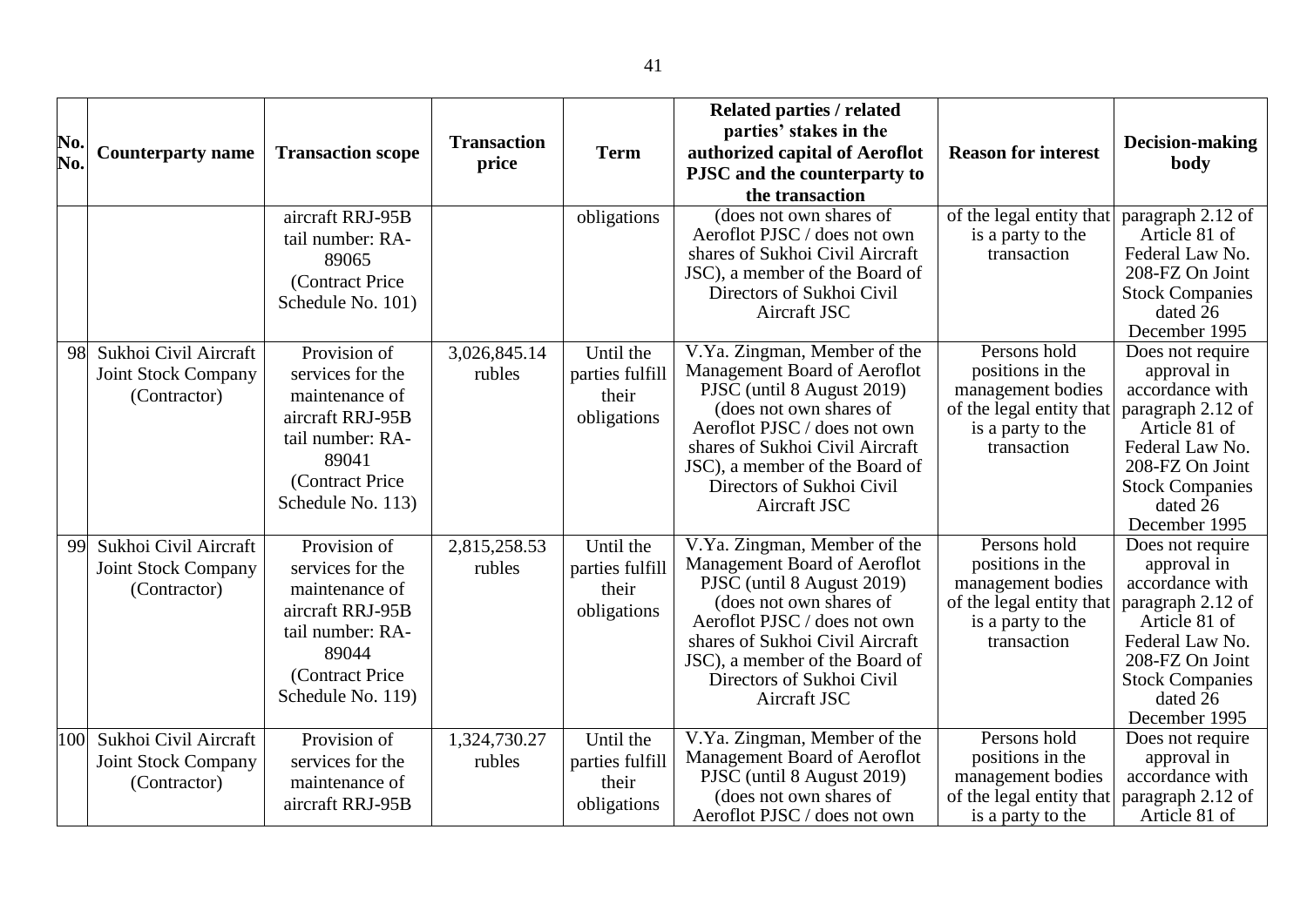| No.<br>No. | <b>Counterparty name</b>                                            | <b>Transaction scope</b>                                                                                                                    | <b>Transaction</b><br>price | <b>Term</b>                                          | Related parties / related<br>parties' stakes in the<br>authorized capital of Aeroflot<br>PJSC and the counterparty to<br>the transaction                                                                                                                                | <b>Reason for interest</b>                                                                                            | Decision-making<br>body                                                                                                                                                               |
|------------|---------------------------------------------------------------------|---------------------------------------------------------------------------------------------------------------------------------------------|-----------------------------|------------------------------------------------------|-------------------------------------------------------------------------------------------------------------------------------------------------------------------------------------------------------------------------------------------------------------------------|-----------------------------------------------------------------------------------------------------------------------|---------------------------------------------------------------------------------------------------------------------------------------------------------------------------------------|
|            |                                                                     | tail number: RA-<br>89065<br>(Contract Price<br>Schedule No. 122)                                                                           |                             |                                                      | shares of Sukhoi Civil Aircraft<br>JSC), a member of the Board of<br>Directors of Sukhoi Civil<br>Aircraft JSC                                                                                                                                                          | transaction                                                                                                           | Federal Law No.<br>208-FZ On Joint<br><b>Stock Companies</b><br>dated 26<br>December 1995                                                                                             |
| 101        | Sukhoi Civil Aircraft<br>Joint Stock Company<br>(Contractor)        | Provision of<br>services for the<br>maintenance of<br>aircraft RRJ-95B<br>tail number: RA-<br>89044<br>(Contract Price<br>Schedule No. 124) | 860,477.87<br>rubles        | Until the<br>parties fulfill<br>their<br>obligations | V.Ya. Zingman, Member of the<br>Management Board of Aeroflot<br>PJSC (until 8 August 2019)<br>(does not own shares of<br>Aeroflot PJSC / does not own<br>shares of Sukhoi Civil Aircraft<br>JSC), a member of the Board of<br>Directors of Sukhoi Civil<br>Aircraft JSC | Persons hold<br>positions in the<br>management bodies<br>of the legal entity that<br>is a party to the<br>transaction | Does not require<br>approval in<br>accordance with<br>paragraph 2.12 of<br>Article 81 of<br>Federal Law No.<br>208-FZ On Joint<br><b>Stock Companies</b><br>dated 26<br>December 1995 |
| 102        | Sukhoi Civil Aircraft<br><b>Joint Stock Company</b><br>(Contractor) | Provision of<br>services for the<br>maintenance of<br>aircraft RRJ-95B<br>tail number: RA-<br>89052<br>(Contract Price<br>Schedule No. 126) | 1,221,504.75<br>rubles      | Until the<br>parties fulfill<br>their<br>obligations | V.Ya. Zingman, Member of the<br>Management Board of Aeroflot<br>PJSC (until 8 August 2019)<br>(does not own shares of<br>Aeroflot PJSC / does not own<br>shares of Sukhoi Civil Aircraft<br>JSC), a member of the Board of<br>Directors of Sukhoi Civil<br>Aircraft JSC | Persons hold<br>positions in the<br>management bodies<br>of the legal entity that<br>is a party to the<br>transaction | Does not require<br>approval in<br>accordance with<br>paragraph 2.12 of<br>Article 81 of<br>Federal Law No.<br>208-FZ On Joint<br><b>Stock Companies</b><br>dated 26<br>December 1995 |
| 103        | Sukhoi Civil Aircraft<br><b>Joint Stock Company</b><br>(Contractor) | Provision of<br>services for the<br>maintenance of<br>aircraft RRJ-95B<br>tail number: RA-<br>89041                                         | 4,260,025.33<br>rubles      | Until the<br>parties fulfill<br>their<br>obligations | V.Ya. Zingman, Member of the<br>Management Board of Aeroflot<br>PJSC (until 8 August 2019)<br>(does not own shares of<br>Aeroflot PJSC / does not own<br>shares of Sukhoi Civil Aircraft<br>JSC), a member of the Board of                                              | Persons hold<br>positions in the<br>management bodies<br>of the legal entity that<br>is a party to the<br>transaction | Does not require<br>approval in<br>accordance with<br>paragraph 2.12 of<br>Article 81 of<br>Federal Law No.<br>208-FZ On Joint                                                        |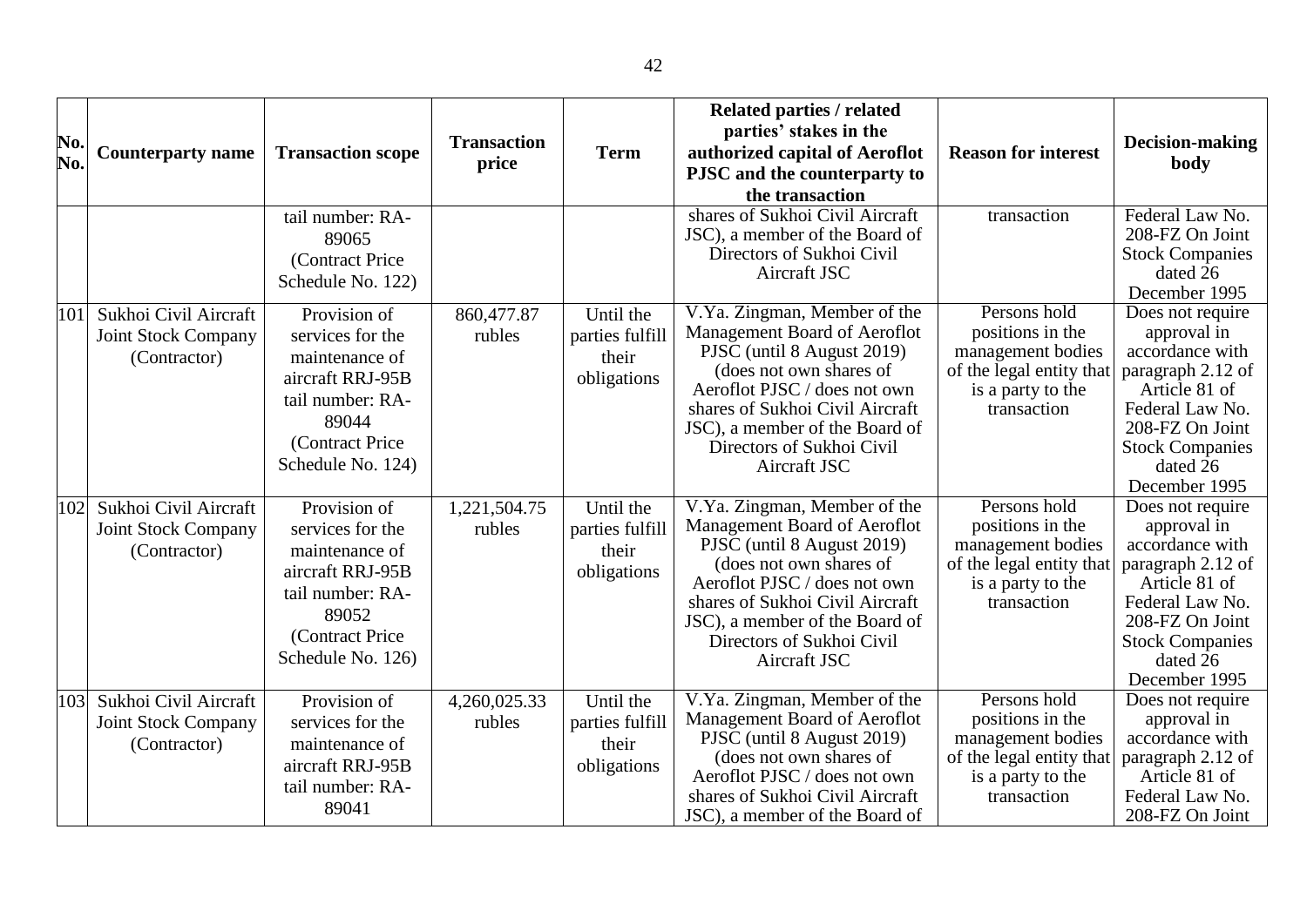| No.<br>No. | <b>Counterparty name</b>                                            | <b>Transaction scope</b>                                                                                                                    | <b>Transaction</b><br>price | <b>Term</b>                                          | <b>Related parties / related</b><br>parties' stakes in the<br>authorized capital of Aeroflot<br>PJSC and the counterparty to<br>the transaction                                                                                                                         | <b>Reason for interest</b>                                                                                            | Decision-making<br>body                                                                                                                                                               |
|------------|---------------------------------------------------------------------|---------------------------------------------------------------------------------------------------------------------------------------------|-----------------------------|------------------------------------------------------|-------------------------------------------------------------------------------------------------------------------------------------------------------------------------------------------------------------------------------------------------------------------------|-----------------------------------------------------------------------------------------------------------------------|---------------------------------------------------------------------------------------------------------------------------------------------------------------------------------------|
|            |                                                                     | (Contract Price<br>Schedule No. 131)                                                                                                        |                             |                                                      | Directors of Sukhoi Civil<br>Aircraft JSC                                                                                                                                                                                                                               |                                                                                                                       | <b>Stock Companies</b><br>dated 26<br>December 1995                                                                                                                                   |
| 104        | Sukhoi Civil Aircraft<br><b>Joint Stock Company</b><br>(Contractor) | Provision of<br>services for the<br>maintenance of<br>aircraft RRJ-95B<br>tail number: RA-<br>89063<br>(Contract Price<br>Schedule No. 135) | 544,459.81<br>rubles        | Until the<br>parties fulfill<br>their<br>obligations | V.Ya. Zingman, Member of the<br>Management Board of Aeroflot<br>PJSC (until 8 August 2019)<br>(does not own shares of<br>Aeroflot PJSC / does not own<br>shares of Sukhoi Civil Aircraft<br>JSC), a member of the Board of<br>Directors of Sukhoi Civil<br>Aircraft JSC | Persons hold<br>positions in the<br>management bodies<br>of the legal entity that<br>is a party to the<br>transaction | Does not require<br>approval in<br>accordance with<br>paragraph 2.12 of<br>Article 81 of<br>Federal Law No.<br>208-FZ On Joint<br><b>Stock Companies</b><br>dated 26<br>December 1995 |
| 105        | Sukhoi Civil Aircraft<br><b>Joint Stock Company</b><br>(Contractor) | Provision of<br>services for the<br>maintenance of<br>aircraft RRJ-95B<br>tail number: RA-<br>89041<br>(Contract Price<br>Schedule No. 137) | 40,401.02<br>rubles         | Until the<br>parties fulfill<br>their<br>obligations | V.Ya. Zingman, Member of the<br>Management Board of Aeroflot<br>PJSC (until 8 August 2019)<br>(does not own shares of<br>Aeroflot PJSC / does not own<br>shares of Sukhoi Civil Aircraft<br>JSC), a member of the Board of<br>Directors of Sukhoi Civil<br>Aircraft JSC | Persons hold<br>positions in the<br>management bodies<br>of the legal entity that<br>is a party to the<br>transaction | Does not require<br>approval in<br>accordance with<br>paragraph 2.12 of<br>Article 81 of<br>Federal Law No.<br>208-FZ On Joint<br><b>Stock Companies</b><br>dated 26<br>December 1995 |
| 106        | Sukhoi Civil Aircraft<br><b>Joint Stock Company</b><br>(Contractor) | Provision of<br>services for the<br>maintenance of<br>aircraft RRJ-95B<br>tail number: RA-<br>89057<br>(Contract Price<br>Schedule No. 138) | 12,060.00<br>rubles         | Until the<br>parties fulfill<br>their<br>obligations | V.Ya. Zingman, Member of the<br>Management Board of Aeroflot<br>PJSC (until 8 August 2019)<br>(does not own shares of<br>Aeroflot PJSC / does not own<br>shares of Sukhoi Civil Aircraft<br>JSC), a member of the Board of<br>Directors of Sukhoi Civil<br>Aircraft JSC | Persons hold<br>positions in the<br>management bodies<br>of the legal entity that<br>is a party to the<br>transaction | Does not require<br>approval in<br>accordance with<br>paragraph 2.12 of<br>Article 81 of<br>Federal Law No.<br>208-FZ On Joint<br><b>Stock Companies</b><br>dated 26                  |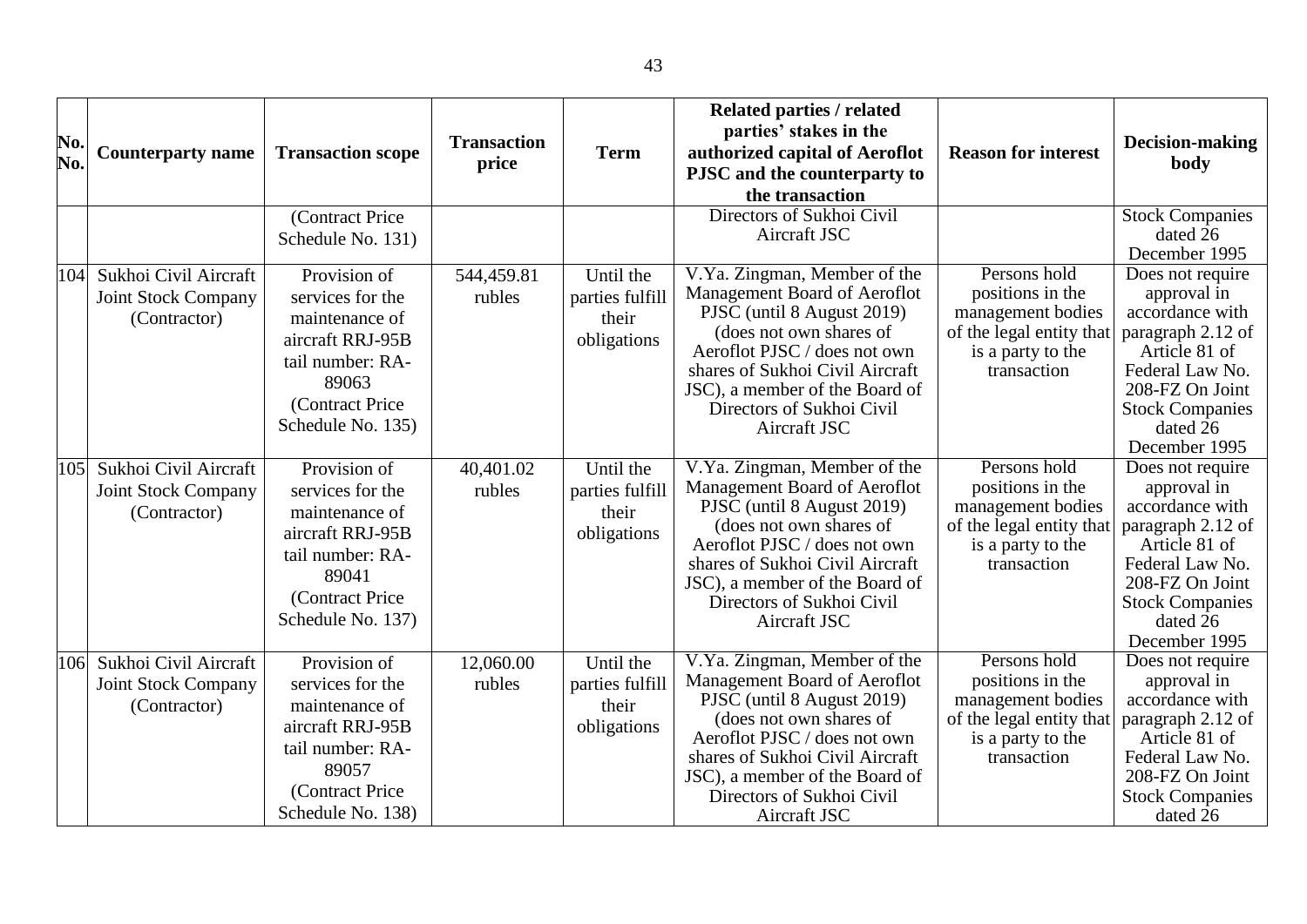| No.<br>No. | <b>Counterparty name</b>                                            | <b>Transaction scope</b>                                                                                                                     | <b>Transaction</b><br>price | <b>Term</b>                                          | <b>Related parties / related</b><br>parties' stakes in the<br>authorized capital of Aeroflot<br>PJSC and the counterparty to<br>the transaction                                                                                                                         | <b>Reason for interest</b>                                                                                            | Decision-making<br>body                                                                                                                                                                                |
|------------|---------------------------------------------------------------------|----------------------------------------------------------------------------------------------------------------------------------------------|-----------------------------|------------------------------------------------------|-------------------------------------------------------------------------------------------------------------------------------------------------------------------------------------------------------------------------------------------------------------------------|-----------------------------------------------------------------------------------------------------------------------|--------------------------------------------------------------------------------------------------------------------------------------------------------------------------------------------------------|
| 107        | Sukhoi Civil Aircraft<br><b>Joint Stock Company</b><br>(Contractor) | Provision of<br>services for the<br>maintenance of<br>aircraft RRJ-95B<br>tail number: RA-<br>89064<br>(Contract Price<br>Schedule No. 141)  | 40,401.02<br>rubles         | Until the<br>parties fulfill<br>their<br>obligations | V.Ya. Zingman, Member of the<br>Management Board of Aeroflot<br>PJSC (until 8 August 2019)<br>(does not own shares of<br>Aeroflot PJSC / does not own<br>shares of Sukhoi Civil Aircraft<br>JSC), a member of the Board of<br>Directors of Sukhoi Civil<br>Aircraft JSC | Persons hold<br>positions in the<br>management bodies<br>of the legal entity that<br>is a party to the<br>transaction | December 1995<br>Does not require<br>approval in<br>accordance with<br>paragraph 2.12 of<br>Article 81 of<br>Federal Law No.<br>208-FZ On Joint<br><b>Stock Companies</b><br>dated 26<br>December 1995 |
| 108        | Sukhoi Civil Aircraft<br>Joint Stock Company<br>(Contractor)        | Provision of<br>services for the<br>maintenance of<br>aircraft RRJ-95B<br>tail number: RA-<br>89063<br>(Contract Price<br>Schedule No. 145)  | 23,316.00<br>rubles         | Until the<br>parties fulfill<br>their<br>obligations | V.Ya. Zingman, Member of the<br>Management Board of Aeroflot<br>PJSC (until 8 August 2019)<br>(does not own shares of<br>Aeroflot PJSC / does not own<br>shares of Sukhoi Civil Aircraft<br>JSC), a member of the Board of<br>Directors of Sukhoi Civil<br>Aircraft JSC | Persons hold<br>positions in the<br>management bodies<br>of the legal entity that<br>is a party to the<br>transaction | Does not require<br>approval in<br>accordance with<br>paragraph 2.12 of<br>Article 81 of<br>Federal Law No.<br>208-FZ On Joint<br><b>Stock Companies</b><br>dated 26<br>December 1995                  |
| 109        | Sukhoi Civil Aircraft<br><b>Joint Stock Company</b><br>(Contractor) | Provision of<br>services for the<br>maintenance of<br>aircraft RRJ-95B<br>tail number: RA-<br>89032<br>(Contract Price)<br>Schedule No. 146) | 16,080.00<br>rubles         | Until the<br>parties fulfill<br>their<br>obligations | V.Ya. Zingman, Member of the<br>Management Board of Aeroflot<br>PJSC (until 8 August 2019)<br>(does not own shares of<br>Aeroflot PJSC / does not own<br>shares of Sukhoi Civil Aircraft<br>JSC), a member of the Board of<br>Directors of Sukhoi Civil<br>Aircraft JSC | Persons hold<br>positions in the<br>management bodies<br>of the legal entity that<br>is a party to the<br>transaction | Does not require<br>approval in<br>accordance with<br>paragraph 2.12 of<br>Article 81 of<br>Federal Law No.<br>208-FZ On Joint<br><b>Stock Companies</b><br>dated 26<br>December 1995                  |
| 110        | Sukhoi Civil Aircraft                                               | Provision of                                                                                                                                 | 40,401.02                   | Until the                                            | V.Ya. Zingman, Member of the                                                                                                                                                                                                                                            | Persons hold                                                                                                          | Does not require                                                                                                                                                                                       |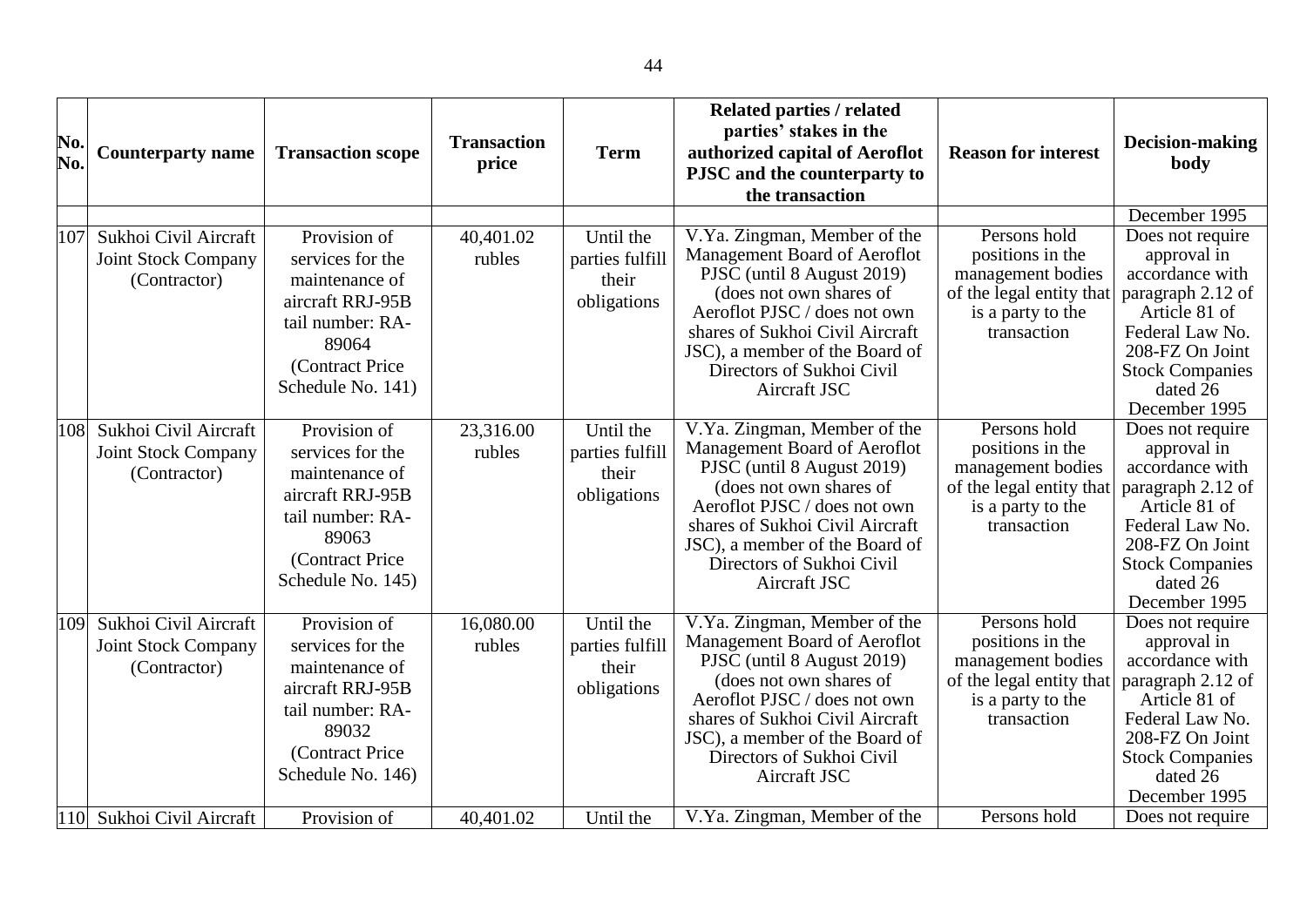| No.<br>No. | <b>Counterparty name</b>                                            | <b>Transaction scope</b>                                                                                                                     | <b>Transaction</b><br>price | <b>Term</b>                                          | <b>Related parties / related</b><br>parties' stakes in the<br>authorized capital of Aeroflot<br>PJSC and the counterparty to<br>the transaction                                                                                                                         | <b>Reason for interest</b>                                                                                            | <b>Decision-making</b><br>body                                                                                                                                                        |
|------------|---------------------------------------------------------------------|----------------------------------------------------------------------------------------------------------------------------------------------|-----------------------------|------------------------------------------------------|-------------------------------------------------------------------------------------------------------------------------------------------------------------------------------------------------------------------------------------------------------------------------|-----------------------------------------------------------------------------------------------------------------------|---------------------------------------------------------------------------------------------------------------------------------------------------------------------------------------|
|            | <b>Joint Stock Company</b><br>(Contractor)                          | services for the<br>maintenance of<br>aircraft RRJ-95B<br>tail number: RA-<br>89063<br>(Contract Price<br>Schedule No. 143)                  | rubles                      | parties fulfill<br>their<br>obligations              | Management Board of Aeroflot<br>PJSC (until 8 August 2019)<br>(does not own shares of<br>Aeroflot PJSC / does not own<br>shares of Sukhoi Civil Aircraft<br>JSC), a member of the Board of<br>Directors of Sukhoi Civil<br>Aircraft JSC                                 | positions in the<br>management bodies<br>of the legal entity that<br>is a party to the<br>transaction                 | approval in<br>accordance with<br>paragraph 2.12 of<br>Article 81 of<br>Federal Law No.<br>208-FZ On Joint<br><b>Stock Companies</b><br>dated 26<br>December 1995                     |
| 111        | Sukhoi Civil Aircraft<br><b>Joint Stock Company</b><br>(Contractor) | Provision of<br>services for the<br>maintenance of<br>aircraft RRJ-95B<br>tail number: RA-<br>89064<br>(Contract Price)<br>Schedule No. 139) | 1,794,605.68<br>rubles      | Until the<br>parties fulfill<br>their<br>obligations | V.Ya. Zingman, Member of the<br>Management Board of Aeroflot<br>PJSC (until 8 August 2019)<br>(does not own shares of<br>Aeroflot PJSC / does not own<br>shares of Sukhoi Civil Aircraft<br>JSC), a member of the Board of<br>Directors of Sukhoi Civil<br>Aircraft JSC | Persons hold<br>positions in the<br>management bodies<br>of the legal entity that<br>is a party to the<br>transaction | Does not require<br>approval in<br>accordance with<br>paragraph 2.12 of<br>Article 81 of<br>Federal Law No.<br>208-FZ On Joint<br><b>Stock Companies</b><br>dated 26<br>December 1995 |
| 112        | Sukhoi Civil Aircraft<br><b>Joint Stock Company</b><br>(Contractor) | Provision of<br>services for the<br>maintenance of<br>aircraft RRJ-95B<br>tail number: RA-<br>89015<br>(Order No. 125)                       | 2,136,561.52<br>rubles      | Until the<br>parties fulfill<br>their<br>obligations | V.Ya. Zingman, Member of the<br>Management Board of Aeroflot<br>PJSC (until 8 August 2019)<br>(does not own shares of<br>Aeroflot PJSC / does not own<br>shares of Sukhoi Civil Aircraft<br>JSC), a member of the Board of<br>Directors of Sukhoi Civil<br>Aircraft JSC | Persons hold<br>positions in the<br>management bodies<br>of the legal entity that<br>is a party to the<br>transaction | Does not require<br>approval in<br>accordance with<br>paragraph 2.12 of<br>Article 81 of<br>Federal Law No.<br>208-FZ On Joint<br><b>Stock Companies</b><br>dated 26<br>December 1995 |
| 113        | Sukhoi Civil Aircraft<br><b>Joint Stock Company</b><br>(Contractor) | Provision of<br>services for the<br>maintenance of                                                                                           | 1,360,217.33<br>rubles      | Until the<br>parties fulfill<br>their                | V.Ya. Zingman, Member of the<br>Management Board of Aeroflot<br>PJSC (until 8 August 2019)                                                                                                                                                                              | Persons hold<br>positions in the<br>management bodies                                                                 | Does not require<br>approval in<br>accordance with                                                                                                                                    |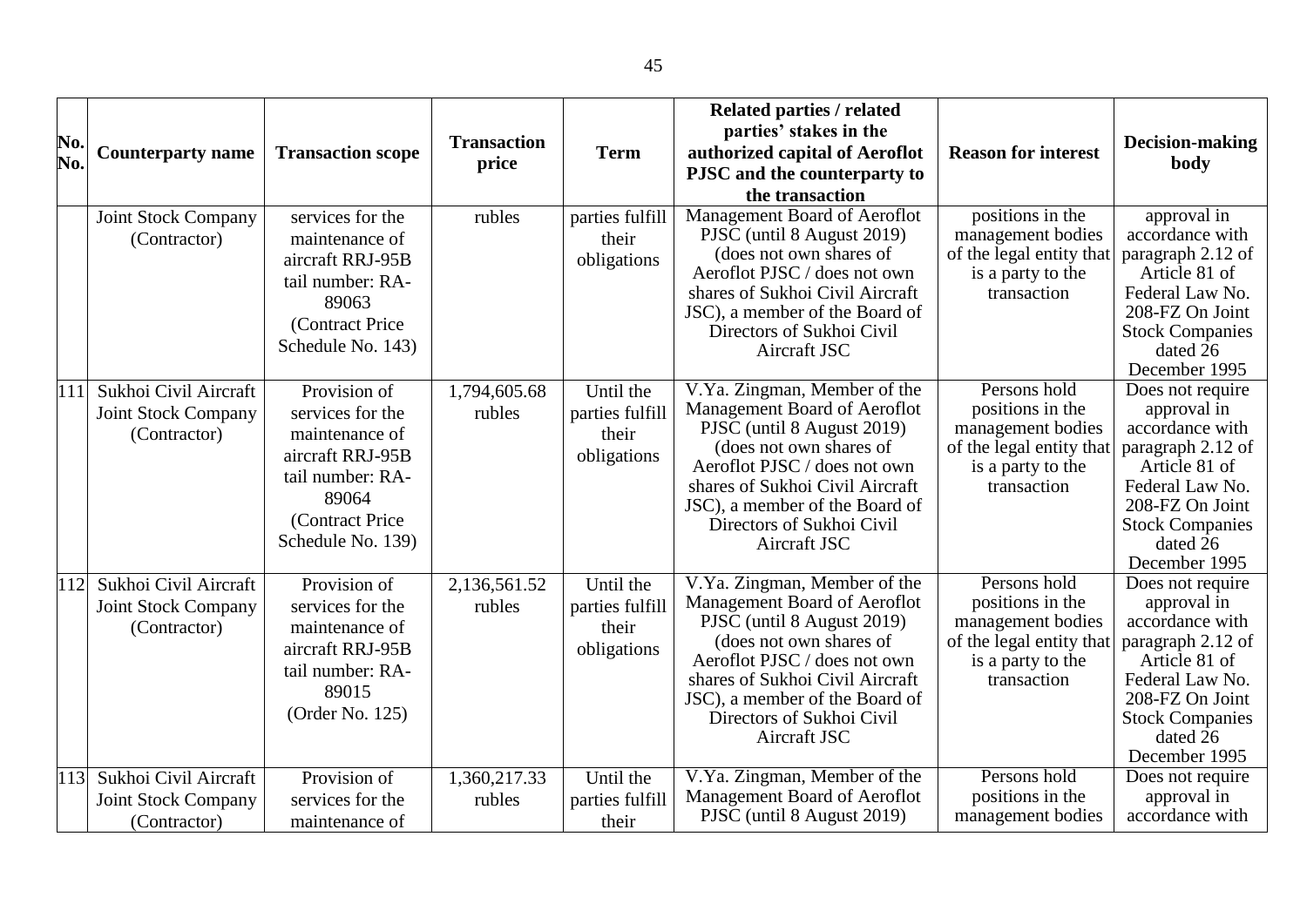| No.<br>No. | <b>Counterparty name</b>                                            | <b>Transaction scope</b>                                                                                               | <b>Transaction</b><br>price | <b>Term</b>                                          | Related parties / related<br>parties' stakes in the<br>authorized capital of Aeroflot<br>PJSC and the counterparty to<br>the transaction                                                                                                                                | <b>Reason for interest</b>                                                                                            | Decision-making<br>body                                                                                                                                                               |
|------------|---------------------------------------------------------------------|------------------------------------------------------------------------------------------------------------------------|-----------------------------|------------------------------------------------------|-------------------------------------------------------------------------------------------------------------------------------------------------------------------------------------------------------------------------------------------------------------------------|-----------------------------------------------------------------------------------------------------------------------|---------------------------------------------------------------------------------------------------------------------------------------------------------------------------------------|
|            |                                                                     | aircraft RRJ-95B<br>tail number: RA-<br>89063<br>(Order No. 142)                                                       |                             | obligations                                          | (does not own shares of<br>Aeroflot PJSC / does not own<br>shares of Sukhoi Civil Aircraft<br>JSC), a member of the Board of<br>Directors of Sukhoi Civil<br>Aircraft JSC                                                                                               | of the legal entity that<br>is a party to the<br>transaction                                                          | paragraph 2.12 of<br>Article 81 of<br>Federal Law No.<br>208-FZ On Joint<br><b>Stock Companies</b><br>dated 26<br>December 1995                                                       |
| 114        | Sukhoi Civil Aircraft<br>Joint Stock Company<br>(Contractor)        | Provision of<br>services for the<br>maintenance of<br>aircraft RRJ-95B<br>tail number: RA-<br>89022<br>(Order No. 181) | 566,562.41<br>rubles        | Until the<br>parties fulfill<br>their<br>obligations | V.Ya. Zingman, Member of the<br>Management Board of Aeroflot<br>PJSC (until 8 August 2019)<br>(does not own shares of<br>Aeroflot PJSC / does not own<br>shares of Sukhoi Civil Aircraft<br>JSC), a member of the Board of<br>Directors of Sukhoi Civil<br>Aircraft JSC | Persons hold<br>positions in the<br>management bodies<br>of the legal entity that<br>is a party to the<br>transaction | Does not require<br>approval in<br>accordance with<br>paragraph 2.12 of<br>Article 81 of<br>Federal Law No.<br>208-FZ On Joint<br><b>Stock Companies</b><br>dated 26<br>December 1995 |
| 115        | Sukhoi Civil Aircraft<br><b>Joint Stock Company</b><br>(Contractor) | Provision of<br>services for the<br>maintenance of<br>aircraft RRJ-95B<br>tail number: RA-<br>89027<br>(Order No. 156) | 473,506.57<br>rubles        | Until the<br>parties fulfill<br>their<br>obligations | V.Ya. Zingman, Member of the<br>Management Board of Aeroflot<br>PJSC (until 8 August 2019)<br>(does not own shares of<br>Aeroflot PJSC / does not own<br>shares of Sukhoi Civil Aircraft<br>JSC), a member of the Board of<br>Directors of Sukhoi Civil<br>Aircraft JSC | Persons hold<br>positions in the<br>management bodies<br>of the legal entity that<br>is a party to the<br>transaction | Does not require<br>approval in<br>accordance with<br>paragraph 2.12 of<br>Article 81 of<br>Federal Law No.<br>208-FZ On Joint<br><b>Stock Companies</b><br>dated 26<br>December 1995 |
| 116        | Sukhoi Civil Aircraft<br><b>Joint Stock Company</b><br>(Contractor) | Provision of<br>services for the<br>maintenance of<br>aircraft RRJ-95B                                                 | 2,247,590.92<br>rubles      | Until the<br>parties fulfill<br>their<br>obligations | V.Ya. Zingman, Member of the<br>Management Board of Aeroflot<br>PJSC (until 8 August 2019)<br>(does not own shares of<br>Aeroflot PJSC / does not own                                                                                                                   | Persons hold<br>positions in the<br>management bodies<br>of the legal entity that<br>is a party to the                | Does not require<br>approval in<br>accordance with<br>paragraph 2.12 of<br>Article 81 of                                                                                              |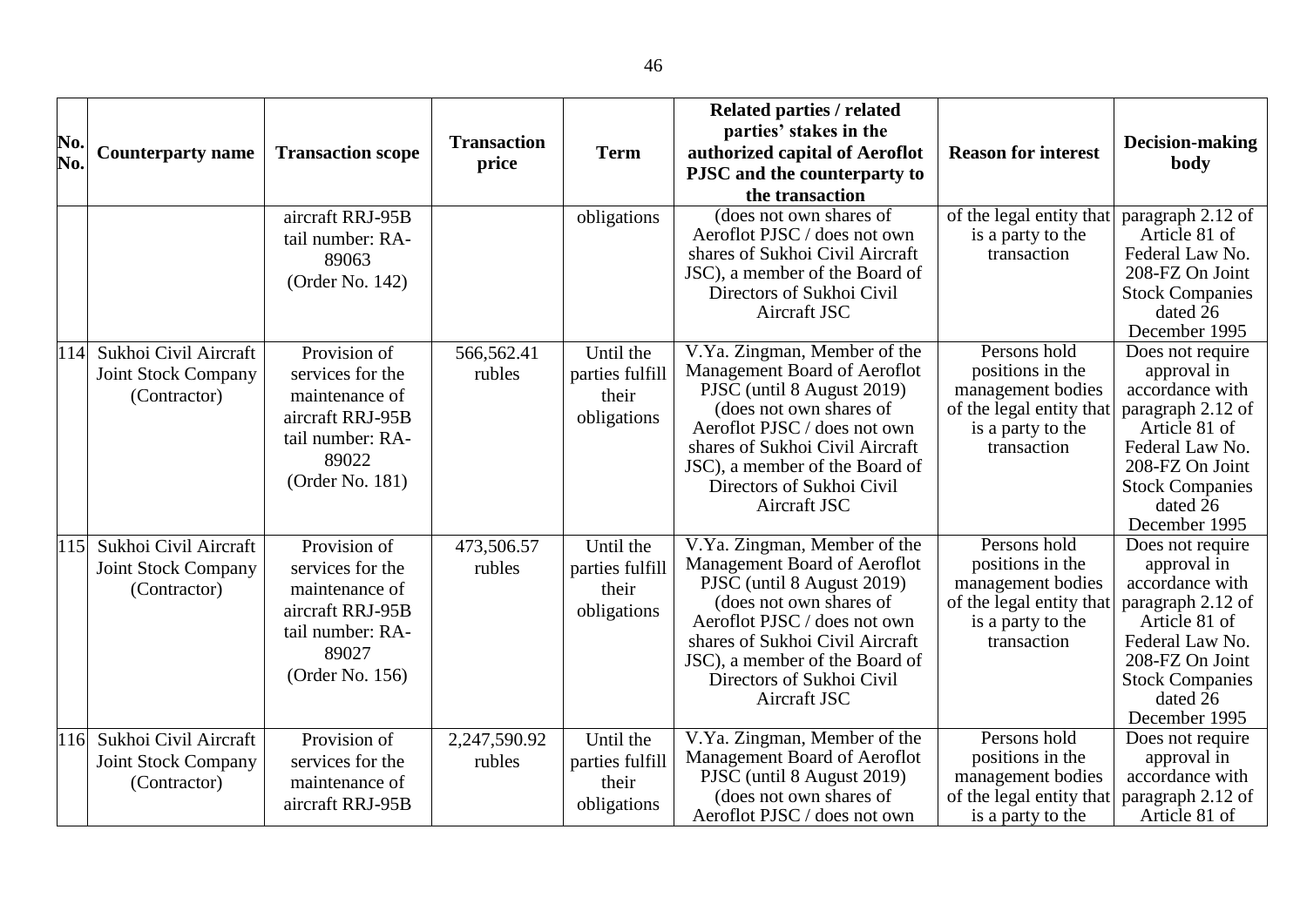| No.<br>No. | <b>Counterparty name</b>                                            | <b>Transaction scope</b>                                                                                                                    | <b>Transaction</b><br>price | <b>Term</b>                                          | Related parties / related<br>parties' stakes in the<br>authorized capital of Aeroflot<br>PJSC and the counterparty to<br>the transaction                                                                                                                                | <b>Reason for interest</b>                                                                                            | Decision-making<br>body                                                                                                                                                               |
|------------|---------------------------------------------------------------------|---------------------------------------------------------------------------------------------------------------------------------------------|-----------------------------|------------------------------------------------------|-------------------------------------------------------------------------------------------------------------------------------------------------------------------------------------------------------------------------------------------------------------------------|-----------------------------------------------------------------------------------------------------------------------|---------------------------------------------------------------------------------------------------------------------------------------------------------------------------------------|
|            |                                                                     | tail number: RA-<br>89022<br>(Order No. 160)                                                                                                |                             |                                                      | shares of Sukhoi Civil Aircraft<br>JSC), a member of the Board of<br>Directors of Sukhoi Civil<br>Aircraft JSC                                                                                                                                                          | transaction                                                                                                           | Federal Law No.<br>208-FZ On Joint<br><b>Stock Companies</b><br>dated 26<br>December 1995                                                                                             |
| 117        | Sukhoi Civil Aircraft<br>Joint Stock Company<br>(Contractor)        | Provision of<br>services for the<br>maintenance of<br>aircraft RRJ-95B<br>tail number: RA-<br>89032<br>(Contract Price<br>Schedule No. 167) | 46,609.51<br>rubles         | Until the<br>parties fulfill<br>their<br>obligations | V.Ya. Zingman, Member of the<br>Management Board of Aeroflot<br>PJSC (until 8 August 2019)<br>(does not own shares of<br>Aeroflot PJSC / does not own<br>shares of Sukhoi Civil Aircraft<br>JSC), a member of the Board of<br>Directors of Sukhoi Civil<br>Aircraft JSC | Persons hold<br>positions in the<br>management bodies<br>of the legal entity that<br>is a party to the<br>transaction | Does not require<br>approval in<br>accordance with<br>paragraph 2.12 of<br>Article 81 of<br>Federal Law No.<br>208-FZ On Joint<br><b>Stock Companies</b><br>dated 26<br>December 1995 |
| 118        | Sukhoi Civil Aircraft<br><b>Joint Stock Company</b><br>(Contractor) | Provision of<br>services for the<br>maintenance of<br>aircraft RRJ-95B<br>tail number: RA-<br>89058<br>(Contract Price<br>Schedule No. 169) | 21,933.90<br>rubles         | Until the<br>parties fulfill<br>their<br>obligations | V.Ya. Zingman, Member of the<br>Management Board of Aeroflot<br>PJSC (until 8 August 2019)<br>(does not own shares of<br>Aeroflot PJSC / does not own<br>shares of Sukhoi Civil Aircraft<br>JSC), a member of the Board of<br>Directors of Sukhoi Civil<br>Aircraft JSC | Persons hold<br>positions in the<br>management bodies<br>of the legal entity that<br>is a party to the<br>transaction | Does not require<br>approval in<br>accordance with<br>paragraph 2.12 of<br>Article 81 of<br>Federal Law No.<br>208-FZ On Joint<br><b>Stock Companies</b><br>dated 26<br>December 1995 |
| 119        | Sukhoi Civil Aircraft<br><b>Joint Stock Company</b><br>(Contractor) | Provision of<br>services for the<br>maintenance of<br>aircraft RRJ-95B<br>tail number: RA-<br>89046                                         | 14,843.81<br>rubles         | Until the<br>parties fulfill<br>their<br>obligations | V.Ya. Zingman, Member of the<br>Management Board of Aeroflot<br>PJSC (until 8 August 2019)<br>(does not own shares of<br>Aeroflot PJSC / does not own<br>shares of Sukhoi Civil Aircraft<br>JSC), a member of the Board of                                              | Persons hold<br>positions in the<br>management bodies<br>of the legal entity that<br>is a party to the<br>transaction | Does not require<br>approval in<br>accordance with<br>paragraph 2.12 of<br>Article 81 of<br>Federal Law No.<br>208-FZ On Joint                                                        |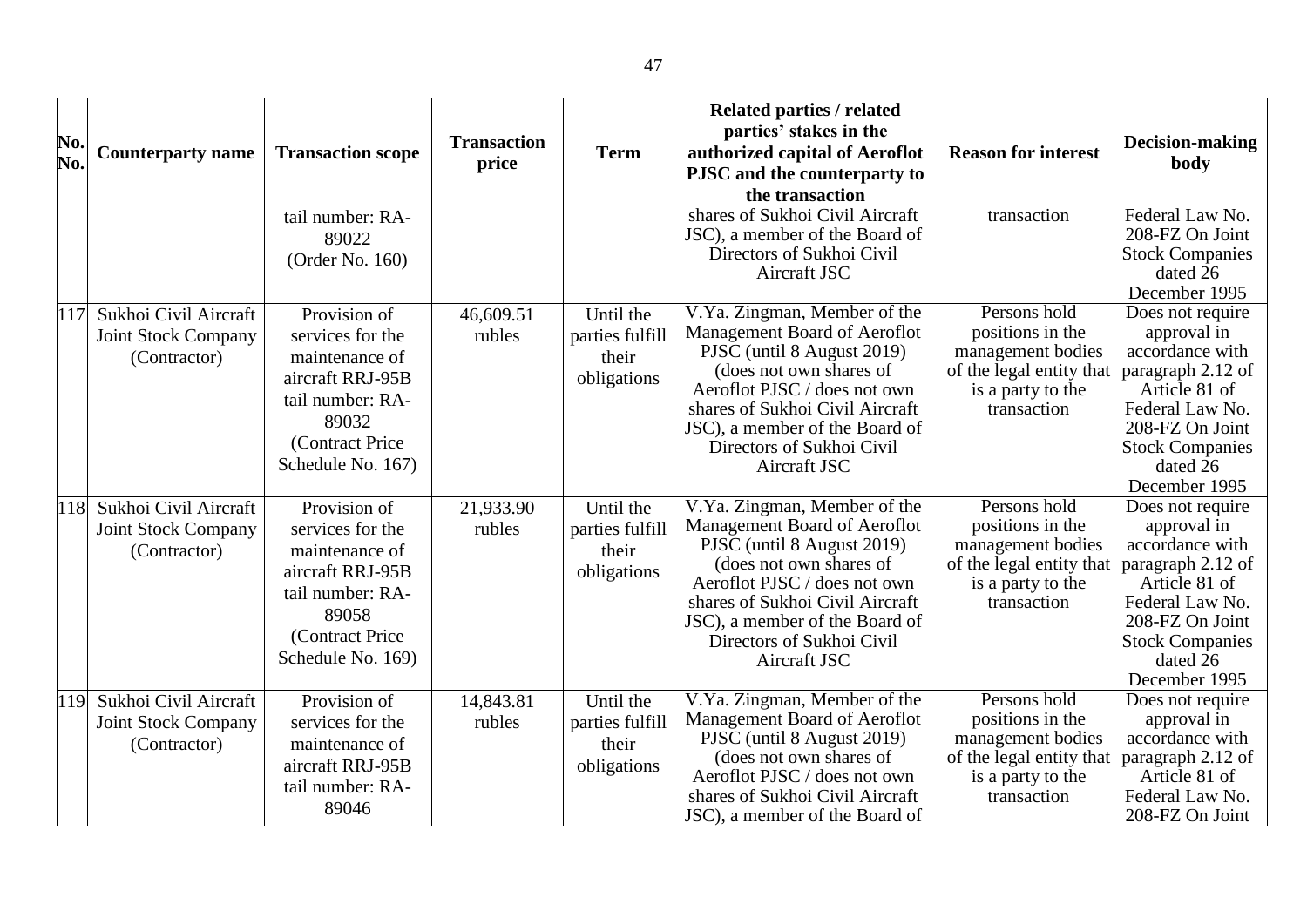| No.<br>No. | <b>Counterparty name</b>                                            | <b>Transaction scope</b>                                                                                                                    | <b>Transaction</b><br>price | <b>Term</b>                                          | <b>Related parties / related</b><br>parties' stakes in the<br>authorized capital of Aeroflot<br>PJSC and the counterparty to<br>the transaction                                                                                                                         | <b>Reason for interest</b>                                                                                            | Decision-making<br>body                                                                                                                                                               |
|------------|---------------------------------------------------------------------|---------------------------------------------------------------------------------------------------------------------------------------------|-----------------------------|------------------------------------------------------|-------------------------------------------------------------------------------------------------------------------------------------------------------------------------------------------------------------------------------------------------------------------------|-----------------------------------------------------------------------------------------------------------------------|---------------------------------------------------------------------------------------------------------------------------------------------------------------------------------------|
| 120        | Sukhoi Civil Aircraft<br><b>Joint Stock Company</b><br>(Contractor) | (Order No. 170)<br>Provision of<br>services for the<br>maintenance of<br>aircraft RRJ-95B                                                   | 25,494.17<br>rubles         | Until the<br>parties fulfill<br>their<br>obligations | Directors of Sukhoi Civil<br>Aircraft JSC<br>V.Ya. Zingman, Member of the<br>Management Board of Aeroflot<br>PJSC (until 8 August 2019)<br>(does not own shares of                                                                                                      | Persons hold<br>positions in the<br>management bodies<br>of the legal entity that                                     | <b>Stock Companies</b><br>dated 26<br>December 1995<br>Does not require<br>approval in<br>accordance with<br>paragraph 2.12 of                                                        |
|            |                                                                     | tail number: RA-<br>89046<br>(Order No. 158)                                                                                                |                             |                                                      | Aeroflot PJSC / does not own<br>shares of Sukhoi Civil Aircraft<br>JSC), a member of the Board of<br>Directors of Sukhoi Civil<br>Aircraft JSC                                                                                                                          | is a party to the<br>transaction                                                                                      | Article 81 of<br>Federal Law No.<br>208-FZ On Joint<br><b>Stock Companies</b><br>dated 26<br>December 1995                                                                            |
| 121        | Sukhoi Civil Aircraft<br><b>Joint Stock Company</b><br>(Contractor) | Provision of<br>services for the<br>maintenance of<br>aircraft RRJ-95B<br>tail number: RA-<br>89022<br>(Contract Price<br>Schedule No. 182) | 46,883.69<br>rubles         | Until the<br>parties fulfill<br>their<br>obligations | V.Ya. Zingman, Member of the<br>Management Board of Aeroflot<br>PJSC (until 8 August 2019)<br>(does not own shares of<br>Aeroflot PJSC / does not own<br>shares of Sukhoi Civil Aircraft<br>JSC), a member of the Board of<br>Directors of Sukhoi Civil<br>Aircraft JSC | Persons hold<br>positions in the<br>management bodies<br>of the legal entity that<br>is a party to the<br>transaction | Does not require<br>approval in<br>accordance with<br>paragraph 2.12 of<br>Article 81 of<br>Federal Law No.<br>208-FZ On Joint<br><b>Stock Companies</b><br>dated 26<br>December 1995 |
| 122        | Sukhoi Civil Aircraft<br><b>Joint Stock Company</b><br>(Contractor) | Provision of<br>services for the<br>maintenance of<br>aircraft RRJ-95B<br>tail number: RA-<br>89061<br>(Contract Price<br>Schedule No. 86)  | 723,288.68<br>rubles        | Until the<br>parties fulfill<br>their<br>obligations | V.Ya. Zingman, Member of the<br>Management Board of Aeroflot<br>PJSC (until 8 August 2019)<br>(does not own shares of<br>Aeroflot PJSC / does not own<br>shares of Sukhoi Civil Aircraft<br>JSC), a member of the Board of<br>Directors of Sukhoi Civil<br>Aircraft JSC | Persons hold<br>positions in the<br>management bodies<br>of the legal entity that<br>is a party to the<br>transaction | Does not require<br>approval in<br>accordance with<br>paragraph 2.12 of<br>Article 81 of<br>Federal Law No.<br>208-FZ On Joint<br><b>Stock Companies</b><br>dated 26                  |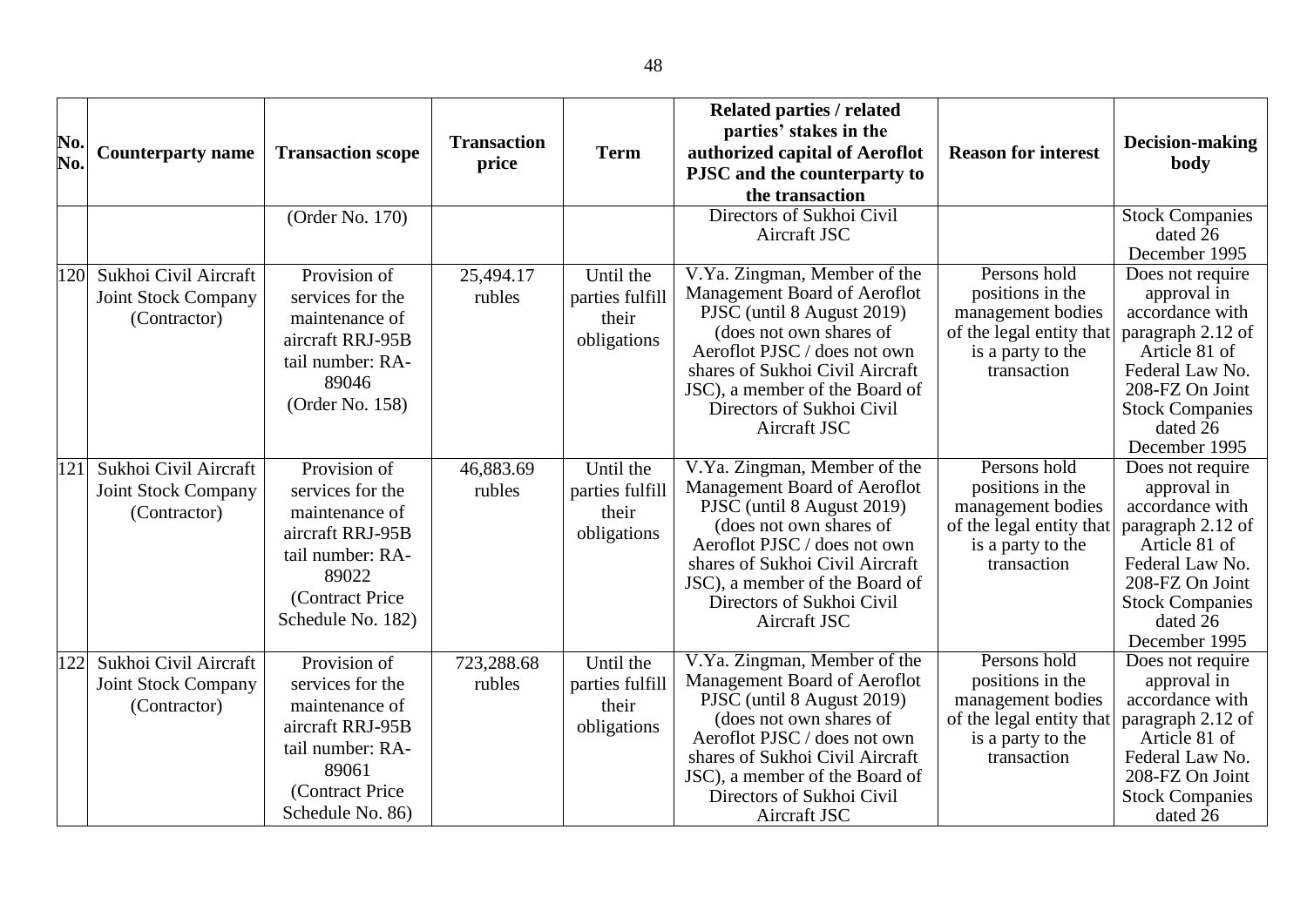| No.<br>No. | <b>Counterparty name</b>                                            | <b>Transaction scope</b>                                                                                                                     | <b>Transaction</b><br>price | <b>Term</b>                                          | <b>Related parties / related</b><br>parties' stakes in the<br>authorized capital of Aeroflot<br>PJSC and the counterparty to<br>the transaction                                                                                                                         | <b>Reason for interest</b>                                                                                            | Decision-making<br>body                                                                                                                                                                                |
|------------|---------------------------------------------------------------------|----------------------------------------------------------------------------------------------------------------------------------------------|-----------------------------|------------------------------------------------------|-------------------------------------------------------------------------------------------------------------------------------------------------------------------------------------------------------------------------------------------------------------------------|-----------------------------------------------------------------------------------------------------------------------|--------------------------------------------------------------------------------------------------------------------------------------------------------------------------------------------------------|
| 123        | Sukhoi Civil Aircraft<br>Joint Stock Company<br>(Contractor)        | Provision of<br>services for the<br>maintenance of<br>aircraft RRJ-95B<br>tail number: RA-<br>89061<br>(Contract Price<br>Schedule No. 121)  | 1,210,016.17<br>rubles      | Until the<br>parties fulfill<br>their<br>obligations | V.Ya. Zingman, Member of the<br>Management Board of Aeroflot<br>PJSC (until 8 August 2019)<br>(does not own shares of<br>Aeroflot PJSC / does not own<br>shares of Sukhoi Civil Aircraft<br>JSC), a member of the Board of<br>Directors of Sukhoi Civil<br>Aircraft JSC | Persons hold<br>positions in the<br>management bodies<br>of the legal entity that<br>is a party to the<br>transaction | December 1995<br>Does not require<br>approval in<br>accordance with<br>paragraph 2.12 of<br>Article 81 of<br>Federal Law No.<br>208-FZ On Joint<br><b>Stock Companies</b><br>dated 26<br>December 1995 |
| 124        | Sukhoi Civil Aircraft<br><b>Joint Stock Company</b><br>(Contractor) | Provision of<br>services for the<br>maintenance of<br>aircraft RRJ-95B<br>tail number: RA-<br>89015<br>(Contract Price)<br>Schedule No. 125) | 2,136,561.52<br>rubles      | Until the<br>parties fulfill<br>their<br>obligations | V.Ya. Zingman, Member of the<br>Management Board of Aeroflot<br>PJSC (until 8 August 2019)<br>(does not own shares of<br>Aeroflot PJSC / does not own<br>shares of Sukhoi Civil Aircraft<br>JSC), a member of the Board of<br>Directors of Sukhoi Civil<br>Aircraft JSC | Persons hold<br>positions in the<br>management bodies<br>of the legal entity that<br>is a party to the<br>transaction | Does not require<br>approval in<br>accordance with<br>paragraph 2.12 of<br>Article 81 of<br>Federal Law No.<br>208-FZ On Joint<br><b>Stock Companies</b><br>dated 26<br>December 1995                  |
| 125        | Sukhoi Civil Aircraft<br><b>Joint Stock Company</b><br>(Contractor) | Provision of<br>services for the<br>maintenance of<br>aircraft RRJ-95B<br>tail number: RA-<br>89063<br>(Contract Price<br>Schedule No. 142)  | 1,360,217.33<br>rubles      | Until the<br>parties fulfill<br>their<br>obligations | V.Ya. Zingman, Member of the<br>Management Board of Aeroflot<br>PJSC (until 8 August 2019)<br>(does not own shares of<br>Aeroflot PJSC / does not own<br>shares of Sukhoi Civil Aircraft<br>JSC), a member of the Board of<br>Directors of Sukhoi Civil<br>Aircraft JSC | Persons hold<br>positions in the<br>management bodies<br>of the legal entity that<br>is a party to the<br>transaction | Does not require<br>approval in<br>accordance with<br>paragraph 2.12 of<br>Article 81 of<br>Federal Law No.<br>208-FZ On Joint<br><b>Stock Companies</b><br>dated 26<br>December 1995                  |
| 126        | Sukhoi Civil Aircraft                                               | Provision of                                                                                                                                 | 566,562.41                  | Until the                                            | V.Ya. Zingman, Member of the                                                                                                                                                                                                                                            | Persons hold                                                                                                          | Does not require                                                                                                                                                                                       |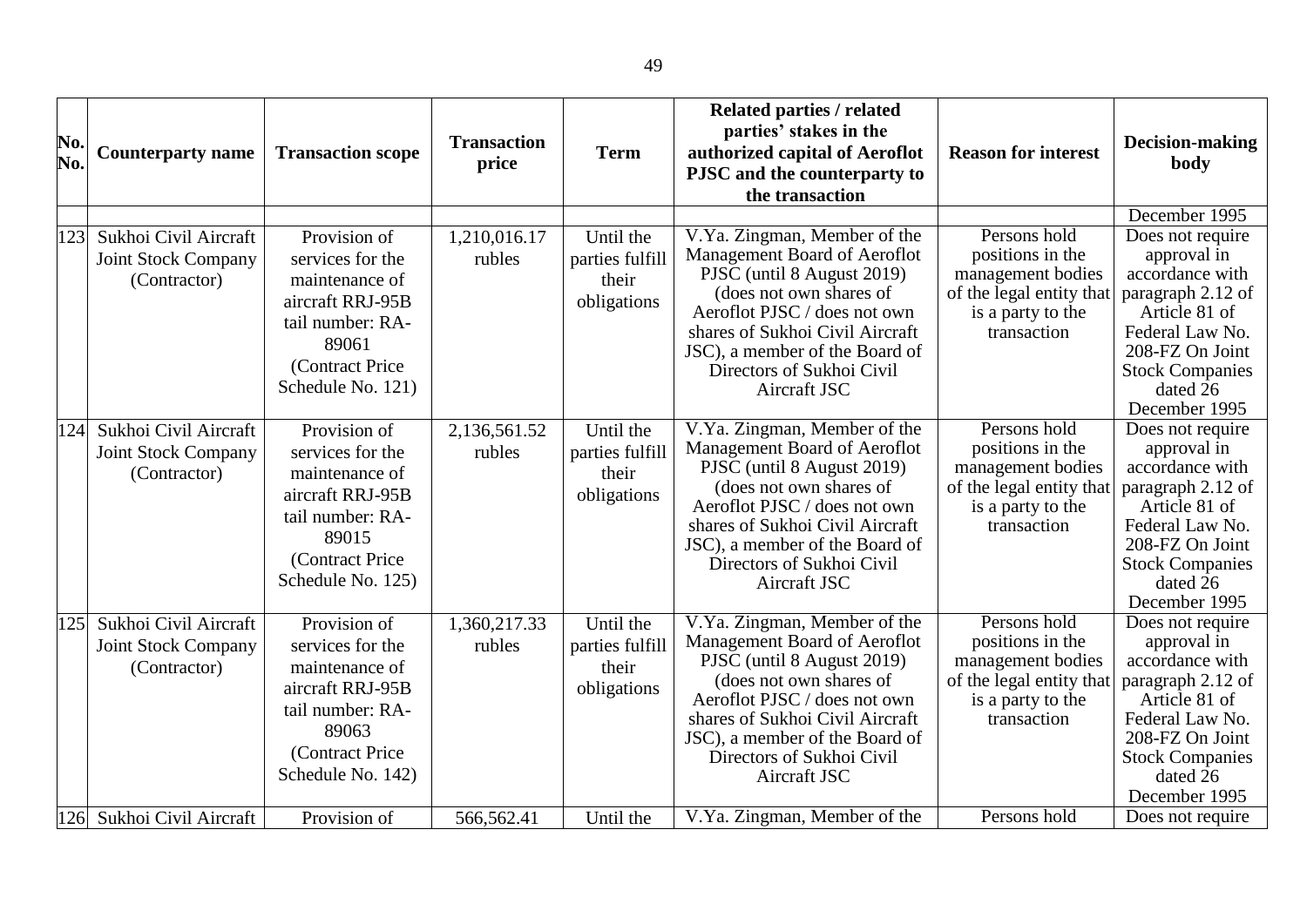| No.<br>No. | <b>Counterparty name</b>                                            | <b>Transaction scope</b>                                                                                                                    | <b>Transaction</b><br>price | <b>Term</b>                                          | <b>Related parties / related</b><br>parties' stakes in the<br>authorized capital of Aeroflot<br>PJSC and the counterparty to<br>the transaction                                                                                                                         | <b>Reason for interest</b>                                                                                            | <b>Decision-making</b><br>body                                                                                                                                                        |
|------------|---------------------------------------------------------------------|---------------------------------------------------------------------------------------------------------------------------------------------|-----------------------------|------------------------------------------------------|-------------------------------------------------------------------------------------------------------------------------------------------------------------------------------------------------------------------------------------------------------------------------|-----------------------------------------------------------------------------------------------------------------------|---------------------------------------------------------------------------------------------------------------------------------------------------------------------------------------|
|            | <b>Joint Stock Company</b><br>(Contractor)                          | services for the<br>maintenance of<br>aircraft RRJ-95B<br>tail number: RA-<br>89022<br>(Contract Price<br>Schedule No. 181)                 | rubles                      | parties fulfill<br>their<br>obligations              | Management Board of Aeroflot<br>PJSC (until 8 August 2019)<br>(does not own shares of<br>Aeroflot PJSC / does not own<br>shares of Sukhoi Civil Aircraft<br>JSC), a member of the Board of<br>Directors of Sukhoi Civil<br>Aircraft JSC                                 | positions in the<br>management bodies<br>of the legal entity that<br>is a party to the<br>transaction                 | approval in<br>accordance with<br>paragraph 2.12 of<br>Article 81 of<br>Federal Law No.<br>208-FZ On Joint<br><b>Stock Companies</b><br>dated 26<br>December 1995                     |
| 127        | Sukhoi Civil Aircraft<br><b>Joint Stock Company</b><br>(Contractor) | Provision of<br>services for the<br>maintenance of<br>aircraft RRJ-95B<br>tail number: RA-<br>89032<br>(Contract Price<br>Schedule No. 171) | 3,616,329.49<br>rubles      | Until the<br>parties fulfill<br>their<br>obligations | V.Ya. Zingman, Member of the<br>Management Board of Aeroflot<br>PJSC (until 8 August 2019)<br>(does not own shares of<br>Aeroflot PJSC / does not own<br>shares of Sukhoi Civil Aircraft<br>JSC), a member of the Board of<br>Directors of Sukhoi Civil<br>Aircraft JSC | Persons hold<br>positions in the<br>management bodies<br>of the legal entity that<br>is a party to the<br>transaction | Does not require<br>approval in<br>accordance with<br>paragraph 2.12 of<br>Article 81 of<br>Federal Law No.<br>208-FZ On Joint<br><b>Stock Companies</b><br>dated 26<br>December 1995 |
| 128        | Sukhoi Civil Aircraft<br><b>Joint Stock Company</b><br>(Contractor) | Provision of<br>services for the<br>maintenance of<br>aircraft RRJ-95B<br>tail number: RA-<br>89047<br>(Contract Price<br>Schedule No. 163) | 16,352.55<br>rubles         | Until the<br>parties fulfill<br>their<br>obligations | V.Ya. Zingman, Member of the<br>Management Board of Aeroflot<br>PJSC (until 8 August 2019)<br>(does not own shares of<br>Aeroflot PJSC / does not own<br>shares of Sukhoi Civil Aircraft<br>JSC), a member of the Board of<br>Directors of Sukhoi Civil<br>Aircraft JSC | Persons hold<br>positions in the<br>management bodies<br>of the legal entity that<br>is a party to the<br>transaction | Does not require<br>approval in<br>accordance with<br>paragraph 2.12 of<br>Article 81 of<br>Federal Law No.<br>208-FZ On Joint<br><b>Stock Companies</b><br>dated 26<br>December 1995 |
| 129        | Sukhoi Civil Aircraft<br><b>Joint Stock Company</b><br>(Contractor) | Provision of<br>services for the<br>maintenance of                                                                                          | 2,247,590.92<br>rubles      | Until the<br>parties fulfill<br>their                | V.Ya. Zingman, Member of the<br>Management Board of Aeroflot<br>PJSC (until 8 August 2019)                                                                                                                                                                              | Persons hold<br>positions in the<br>management bodies                                                                 | Does not require<br>approval in<br>accordance with                                                                                                                                    |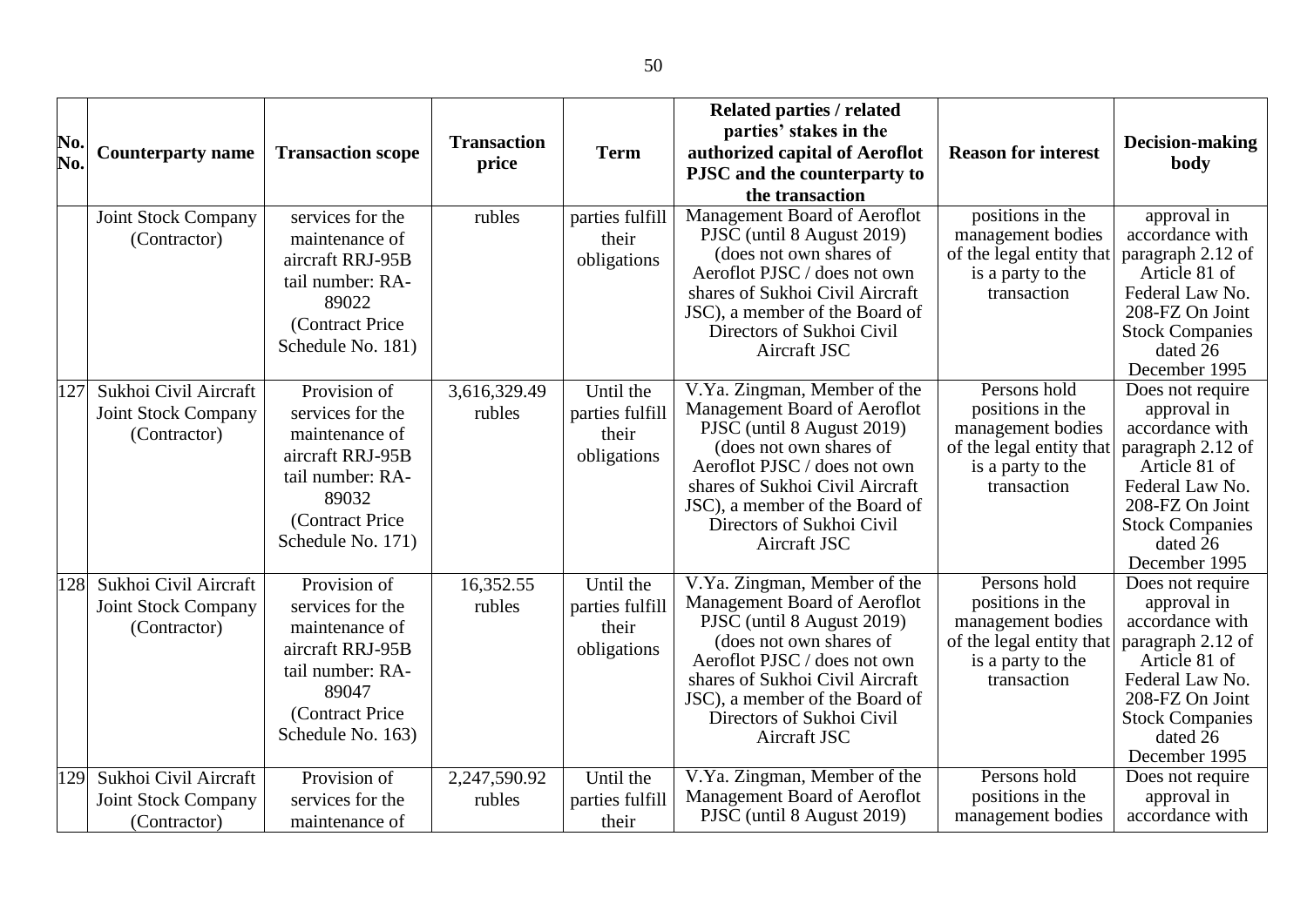|     |                            |                          |                    |                 | <b>Related parties / related</b>                        |                            |                                  |
|-----|----------------------------|--------------------------|--------------------|-----------------|---------------------------------------------------------|----------------------------|----------------------------------|
| No. |                            |                          | <b>Transaction</b> |                 | parties' stakes in the                                  |                            | Decision-making                  |
| No. | <b>Counterparty name</b>   | <b>Transaction scope</b> | price              | <b>Term</b>     | authorized capital of Aeroflot                          | <b>Reason for interest</b> | body                             |
|     |                            |                          |                    |                 | PJSC and the counterparty to                            |                            |                                  |
|     |                            |                          |                    |                 | the transaction                                         |                            |                                  |
|     |                            | aircraft RRJ-95B         |                    | obligations     | (does not own shares of                                 | of the legal entity that   | paragraph 2.12 of                |
|     |                            | tail number: RA-         |                    |                 | Aeroflot PJSC / does not own                            | is a party to the          | Article 81 of                    |
|     |                            | 89022                    |                    |                 | shares of Sukhoi Civil Aircraft                         | transaction                | Federal Law No.                  |
|     |                            | (Contract Price          |                    |                 | JSC), a member of the Board of                          |                            | 208-FZ On Joint                  |
|     |                            | Schedule No. 160)        |                    |                 | Directors of Sukhoi Civil                               |                            | <b>Stock Companies</b>           |
|     |                            |                          |                    |                 | Aircraft JSC                                            |                            | dated 26<br>December 1995        |
| 130 | Sukhoi Civil Aircraft      | Provision of             | 473,506.57         | Until the       | V.Ya. Zingman, Member of the                            | Persons hold               | Does not require                 |
|     |                            |                          |                    |                 | Management Board of Aeroflot                            | positions in the           | approval in                      |
|     | <b>Joint Stock Company</b> | services for the         | rubles             | parties fulfill | PJSC (until 8 August 2019)                              | management bodies          | accordance with                  |
|     | (Contractor)               | maintenance of           |                    | their           | (does not own shares of                                 | of the legal entity that   | paragraph 2.12 of                |
|     |                            | aircraft RRJ-95B         |                    | obligations     | Aeroflot PJSC / does not own                            | is a party to the          | Article 81 of                    |
|     |                            | tail number: RA-         |                    |                 | shares of Sukhoi Civil Aircraft                         | transaction                | Federal Law No.                  |
|     |                            | 89027                    |                    |                 | JSC), a member of the Board of                          |                            | 208-FZ On Joint                  |
|     |                            | (Contract Price          |                    |                 | Directors of Sukhoi Civil                               |                            | <b>Stock Companies</b>           |
|     |                            | Schedule No. 156)        |                    |                 | Aircraft JSC                                            |                            | dated 26                         |
|     |                            |                          |                    |                 |                                                         |                            | December 1995                    |
| 131 | Sukhoi Civil Aircraft      | Provision of             | 640,433.66         | Until the       | V.Ya. Zingman, Member of the                            | Persons hold               | Does not require                 |
|     | <b>Joint Stock Company</b> | services for the         | rubles             | parties fulfill | Management Board of Aeroflot                            | positions in the           | approval in                      |
|     | (Contractor)               | maintenance of           |                    | their           | PJSC (until 8 August 2019)                              | management bodies          | accordance with                  |
|     |                            | aircraft RRJ-95B         |                    | obligations     | (does not own shares of<br>Aeroflot PJSC / does not own | of the legal entity that   | paragraph 2.12 of                |
|     |                            | tail number: RA-         |                    |                 | shares of Sukhoi Civil Aircraft                         | is a party to the          | Article 81 of<br>Federal Law No. |
|     |                            | 89056                    |                    |                 | JSC), a member of the Board of                          | transaction                | 208-FZ On Joint                  |
|     |                            | (Contract Price          |                    |                 | Directors of Sukhoi Civil                               |                            | <b>Stock Companies</b>           |
|     |                            | Schedule No. 150)        |                    |                 | Aircraft JSC                                            |                            | dated 26                         |
|     |                            |                          |                    |                 |                                                         |                            | December 1995                    |
| 132 | Sukhoi Civil Aircraft      | Provision of             | 1,681,558.01       | Until the       | V.Ya. Zingman, Member of the                            | Persons hold               | Does not require                 |
|     | <b>Joint Stock Company</b> | services for the         | rubles             | parties fulfill | Management Board of Aeroflot                            | positions in the           | approval in                      |
|     | (Contractor)               | maintenance of           |                    | their           | PJSC (until 8 August 2019)                              | management bodies          | accordance with                  |
|     |                            | aircraft RRJ-95B         |                    | obligations     | (does not own shares of                                 | of the legal entity that   | paragraph 2.12 of                |
|     |                            |                          |                    |                 | Aeroflot PJSC / does not own                            | is a party to the          | Article 81 of                    |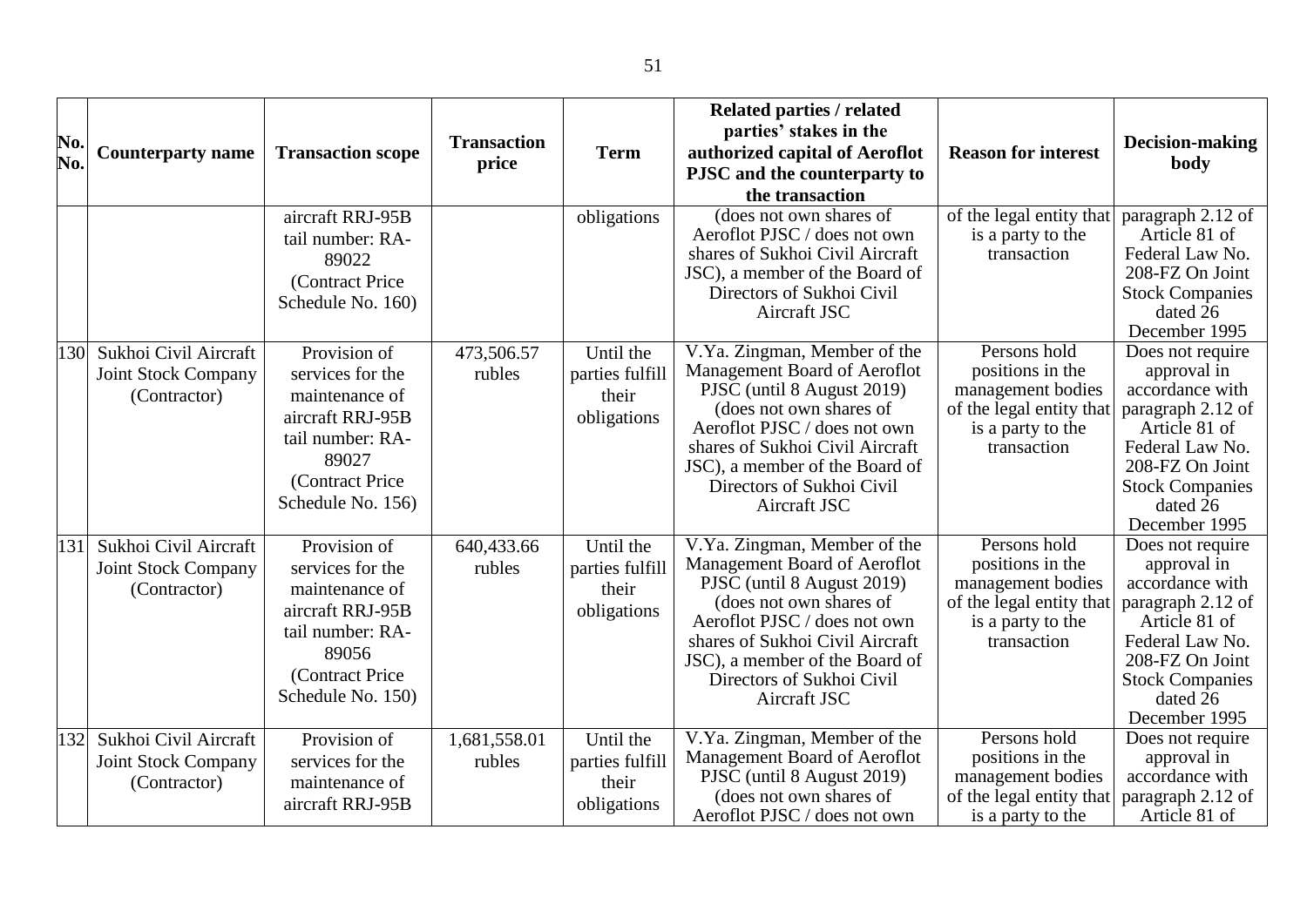| No.<br>No. | <b>Counterparty name</b>                                            | <b>Transaction scope</b>                                                                                               | <b>Transaction</b><br>price | <b>Term</b>                                          | <b>Related parties / related</b><br>parties' stakes in the<br>authorized capital of Aeroflot<br>PJSC and the counterparty to<br>the transaction                                                                                                                         | <b>Reason for interest</b>                                                                                            | Decision-making<br>body                                                                                                                                                               |
|------------|---------------------------------------------------------------------|------------------------------------------------------------------------------------------------------------------------|-----------------------------|------------------------------------------------------|-------------------------------------------------------------------------------------------------------------------------------------------------------------------------------------------------------------------------------------------------------------------------|-----------------------------------------------------------------------------------------------------------------------|---------------------------------------------------------------------------------------------------------------------------------------------------------------------------------------|
|            |                                                                     | tail number: RA-<br>89022<br>(Order No. 180)                                                                           |                             |                                                      | shares of Sukhoi Civil Aircraft<br>JSC), a member of the Board of<br>Directors of Sukhoi Civil<br>Aircraft JSC                                                                                                                                                          | transaction                                                                                                           | Federal Law No.<br>208-FZ On Joint<br><b>Stock Companies</b><br>dated 26<br>December 1995                                                                                             |
| 133        | Sukhoi Civil Aircraft<br><b>Joint Stock Company</b><br>(Contractor) | Provision of<br>services for the<br>maintenance of<br>aircraft RRJ-95B<br>tail number: RA-<br>89046<br>(Order No. 152) | 2,979,908.77<br>rubles      | Until the<br>parties fulfill<br>their<br>obligations | V.Ya. Zingman, Member of the<br>Management Board of Aeroflot<br>PJSC (until 8 August 2019)<br>(does not own shares of<br>Aeroflot PJSC / does not own<br>shares of Sukhoi Civil Aircraft<br>JSC), a member of the Board of<br>Directors of Sukhoi Civil<br>Aircraft JSC | Persons hold<br>positions in the<br>management bodies<br>of the legal entity that<br>is a party to the<br>transaction | Does not require<br>approval in<br>accordance with<br>paragraph 2.12 of<br>Article 81 of<br>Federal Law No.<br>208-FZ On Joint<br><b>Stock Companies</b><br>dated 26<br>December 1995 |
| 134        | Sukhoi Civil Aircraft<br><b>Joint Stock Company</b><br>(Contractor) | Provision of<br>services for the<br>maintenance of<br>aircraft RRJ-95B<br>tail number: RA-<br>89051<br>(Order No. 166) | 21,933.89<br>rubles         | Until the<br>parties fulfill<br>their<br>obligations | V.Ya. Zingman, Member of the<br>Management Board of Aeroflot<br>PJSC (until 8 August 2019)<br>(does not own shares of<br>Aeroflot PJSC / does not own<br>shares of Sukhoi Civil Aircraft<br>JSC), a member of the Board of<br>Directors of Sukhoi Civil<br>Aircraft JSC | Persons hold<br>positions in the<br>management bodies<br>of the legal entity that<br>is a party to the<br>transaction | Does not require<br>approval in<br>accordance with<br>paragraph 2.12 of<br>Article 81 of<br>Federal Law No.<br>208-FZ On Joint<br><b>Stock Companies</b><br>dated 26<br>December 1995 |
| 135        | Sukhoi Civil Aircraft<br><b>Joint Stock Company</b><br>(Contractor) | Provision of<br>services for the<br>maintenance of<br>aircraft RRJ-95B<br>tail number: RA-<br>89032                    | 9,231.85<br>rubles          | Until the<br>parties fulfill<br>their<br>obligations | V.Ya. Zingman, Member of the<br>Management Board of Aeroflot<br>PJSC (until 8 August 2019)<br>(does not own shares of<br>Aeroflot PJSC / does not own<br>shares of Sukhoi Civil Aircraft<br>JSC), a member of the Board of                                              | Persons hold<br>positions in the<br>management bodies<br>of the legal entity that<br>is a party to the<br>transaction | Does not require<br>approval in<br>accordance with<br>paragraph 2.12 of<br>Article 81 of<br>Federal Law No.<br>208-FZ On Joint                                                        |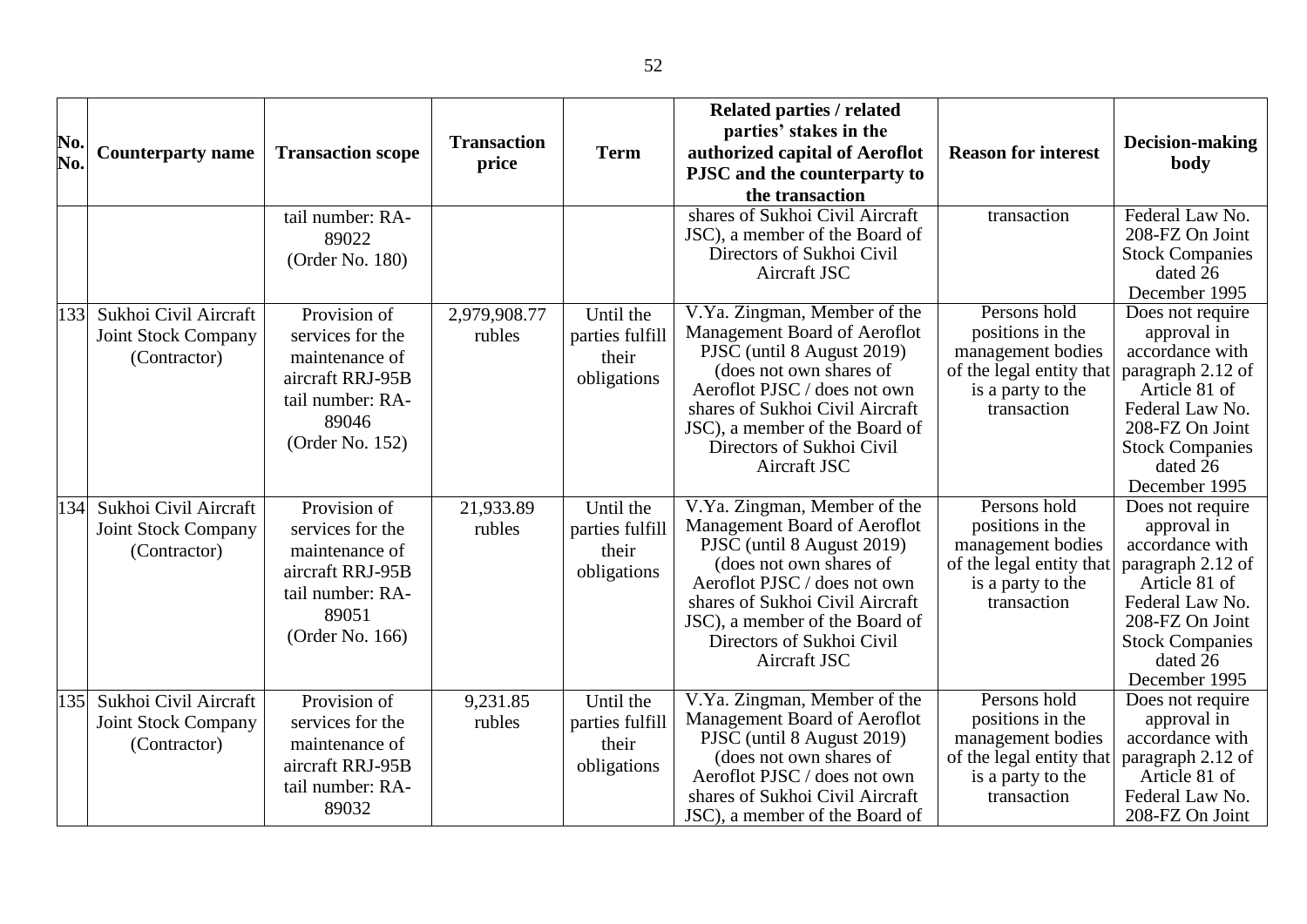| No.<br>No. | <b>Counterparty name</b>                                            | <b>Transaction scope</b>                                                                                                                     | <b>Transaction</b><br>price | <b>Term</b>                                          | <b>Related parties / related</b><br>parties' stakes in the<br>authorized capital of Aeroflot<br>PJSC and the counterparty to<br>the transaction                                                                                                                         | <b>Reason for interest</b>                                                                                            | Decision-making<br>body                                                                                                                                                               |
|------------|---------------------------------------------------------------------|----------------------------------------------------------------------------------------------------------------------------------------------|-----------------------------|------------------------------------------------------|-------------------------------------------------------------------------------------------------------------------------------------------------------------------------------------------------------------------------------------------------------------------------|-----------------------------------------------------------------------------------------------------------------------|---------------------------------------------------------------------------------------------------------------------------------------------------------------------------------------|
|            |                                                                     | (Order No. 162)                                                                                                                              |                             |                                                      | Directors of Sukhoi Civil<br>Aircraft JSC                                                                                                                                                                                                                               |                                                                                                                       | <b>Stock Companies</b><br>dated 26<br>December 1995                                                                                                                                   |
| 136        | Sukhoi Civil Aircraft<br><b>Joint Stock Company</b><br>(Contractor) | Provision of<br>services for the<br>maintenance of<br>aircraft RRJ-95B<br>tail number: RA-<br>89056<br>(Order No. 176)                       | 46,883.69<br>rubles         | Until the<br>parties fulfill<br>their<br>obligations | V.Ya. Zingman, Member of the<br>Management Board of Aeroflot<br>PJSC (until 8 August 2019)<br>(does not own shares of<br>Aeroflot PJSC / does not own<br>shares of Sukhoi Civil Aircraft<br>JSC), a member of the Board of<br>Directors of Sukhoi Civil<br>Aircraft JSC | Persons hold<br>positions in the<br>management bodies<br>of the legal entity that<br>is a party to the<br>transaction | Does not require<br>approval in<br>accordance with<br>paragraph 2.12 of<br>Article 81 of<br>Federal Law No.<br>208-FZ On Joint<br><b>Stock Companies</b><br>dated 26<br>December 1995 |
| 137        | Sukhoi Civil Aircraft<br><b>Joint Stock Company</b><br>(Contractor) | Provision of<br>services for the<br>maintenance of<br>aircraft RRJ-95B<br>tail number: RA-<br>89046 (Contract<br>Price Schedule No.<br>158)  | 25,494.17<br>rubles         | Until the<br>parties fulfill<br>their<br>obligations | V.Ya. Zingman, Member of the<br>Management Board of Aeroflot<br>PJSC (until 8 August 2019)<br>(does not own shares of<br>Aeroflot PJSC / does not own<br>shares of Sukhoi Civil Aircraft<br>JSC), a member of the Board of<br>Directors of Sukhoi Civil<br>Aircraft JSC | Persons hold<br>positions in the<br>management bodies<br>of the legal entity that<br>is a party to the<br>transaction | Does not require<br>approval in<br>accordance with<br>paragraph 2.12 of<br>Article 81 of<br>Federal Law No.<br>208-FZ On Joint<br><b>Stock Companies</b><br>dated 26<br>December 1995 |
| 138        | Sukhoi Civil Aircraft<br><b>Joint Stock Company</b><br>(Contractor) | Provision of<br>services for the<br>maintenance of<br>aircraft RRJ-95B<br>tail number: RA-<br>89046<br>(Contract Price)<br>Schedule No. 170) | 14,843.81<br>rubles         | Until the<br>parties fulfill<br>their<br>obligations | V.Ya. Zingman, Member of the<br>Management Board of Aeroflot<br>PJSC (until 8 August 2019)<br>(does not own shares of<br>Aeroflot PJSC / does not own<br>shares of Sukhoi Civil Aircraft<br>JSC), a member of the Board of<br>Directors of Sukhoi Civil<br>Aircraft JSC | Persons hold<br>positions in the<br>management bodies<br>of the legal entity that<br>is a party to the<br>transaction | Does not require<br>approval in<br>accordance with<br>paragraph 2.12 of<br>Article 81 of<br>Federal Law No.<br>208-FZ On Joint<br><b>Stock Companies</b><br>dated 26                  |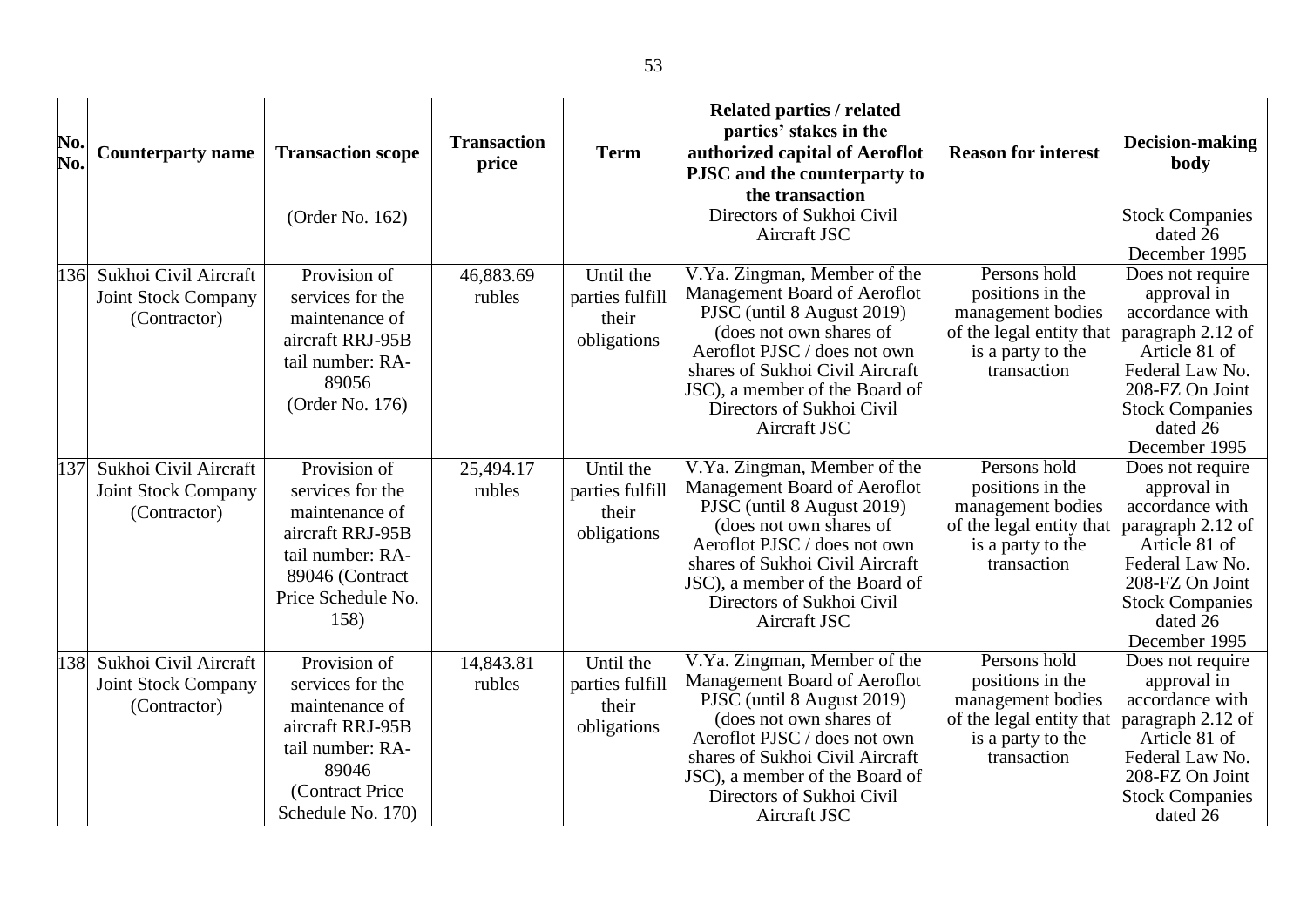| No.<br>No. | <b>Counterparty name</b>                                            | <b>Transaction scope</b>                                                                                                                     | <b>Transaction</b><br>price | <b>Term</b>                                          | <b>Related parties / related</b><br>parties' stakes in the<br>authorized capital of Aeroflot<br>PJSC and the counterparty to<br>the transaction                                                                                                                         | <b>Reason for interest</b>                                                                                            | Decision-making<br>body                                                                                                                                                                                |
|------------|---------------------------------------------------------------------|----------------------------------------------------------------------------------------------------------------------------------------------|-----------------------------|------------------------------------------------------|-------------------------------------------------------------------------------------------------------------------------------------------------------------------------------------------------------------------------------------------------------------------------|-----------------------------------------------------------------------------------------------------------------------|--------------------------------------------------------------------------------------------------------------------------------------------------------------------------------------------------------|
| 139        | Sukhoi Civil Aircraft<br><b>Joint Stock Company</b><br>(Contractor) | Provision of<br>services for the<br>maintenance of<br>aircraft RRJ-95B<br>tail number: RA-<br>89022<br>(Contract Price<br>Schedule No. 165)  | 82,944.99<br>rubles         | Until the<br>parties fulfill<br>their<br>obligations | V.Ya. Zingman, Member of the<br>Management Board of Aeroflot<br>PJSC (until 8 August 2019)<br>(does not own shares of<br>Aeroflot PJSC / does not own<br>shares of Sukhoi Civil Aircraft<br>JSC), a member of the Board of<br>Directors of Sukhoi Civil<br>Aircraft JSC | Persons hold<br>positions in the<br>management bodies<br>of the legal entity that<br>is a party to the<br>transaction | December 1995<br>Does not require<br>approval in<br>accordance with<br>paragraph 2.12 of<br>Article 81 of<br>Federal Law No.<br>208-FZ On Joint<br><b>Stock Companies</b><br>dated 26<br>December 1995 |
| 140        | Sukhoi Civil Aircraft<br><b>Joint Stock Company</b><br>(Contractor) | Provision of<br>services for the<br>maintenance of<br>aircraft RRJ-95B<br>tail number: RA-<br>89047<br>(Contract Price)<br>Schedule No. 189) | 80,881.21<br>rubles         | Until the<br>parties fulfill<br>their<br>obligations | V.Ya. Zingman, Member of the<br>Management Board of Aeroflot<br>PJSC (until 8 August 2019)<br>(does not own shares of<br>Aeroflot PJSC / does not own<br>shares of Sukhoi Civil Aircraft<br>JSC), a member of the Board of<br>Directors of Sukhoi Civil<br>Aircraft JSC | Persons hold<br>positions in the<br>management bodies<br>of the legal entity that<br>is a party to the<br>transaction | Does not require<br>approval in<br>accordance with<br>paragraph 2.12 of<br>Article 81 of<br>Federal Law No.<br>208-FZ On Joint<br><b>Stock Companies</b><br>dated 26<br>December 1995                  |
| 141        | Sukhoi Civil Aircraft<br><b>Joint Stock Company</b><br>(Contractor) | Provision of<br>services for the<br>maintenance of<br>aircraft RRJ-95B<br>tail number: RA-<br>89047<br>(Contract Price<br>Schedule No. 190)  | 80,332.87<br>rubles         | Until the<br>parties fulfill<br>their<br>obligations | V.Ya. Zingman, Member of the<br>Management Board of Aeroflot<br>PJSC (until 8 August 2019)<br>(does not own shares of<br>Aeroflot PJSC / does not own<br>shares of Sukhoi Civil Aircraft<br>JSC), a member of the Board of<br>Directors of Sukhoi Civil<br>Aircraft JSC | Persons hold<br>positions in the<br>management bodies<br>of the legal entity that<br>is a party to the<br>transaction | Does not require<br>approval in<br>accordance with<br>paragraph 2.12 of<br>Article 81 of<br>Federal Law No.<br>208-FZ On Joint<br><b>Stock Companies</b><br>dated 26<br>December 1995                  |
| 142        | Sukhoi Civil Aircraft                                               | Provision of                                                                                                                                 | 21,933.90                   | Until the                                            | V.Ya. Zingman, Member of the                                                                                                                                                                                                                                            | Persons hold                                                                                                          | Does not require                                                                                                                                                                                       |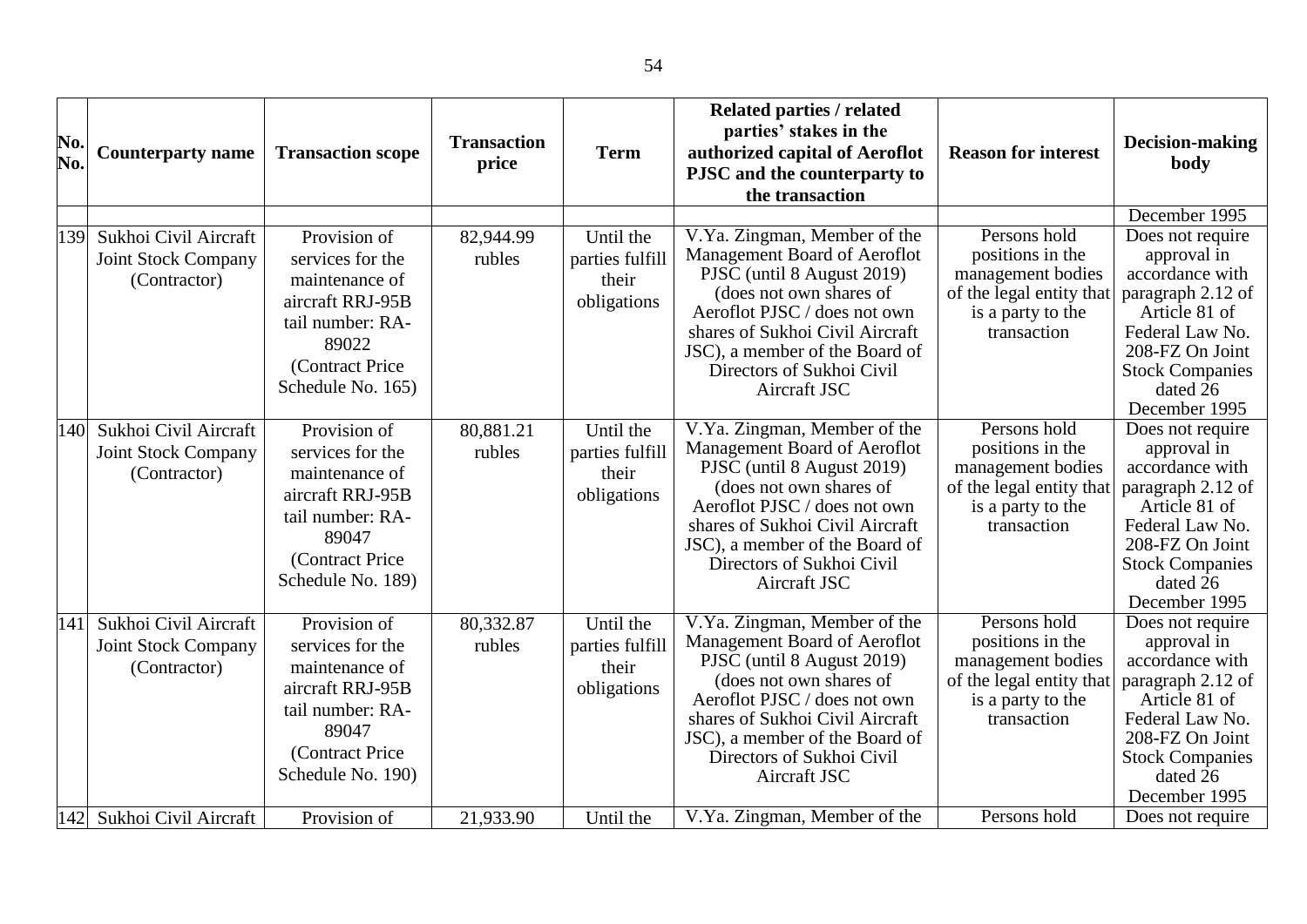| No.<br>No. | <b>Counterparty name</b>                                            | <b>Transaction scope</b>                                                                                                                    | <b>Transaction</b><br>price | <b>Term</b>                                          | <b>Related parties / related</b><br>parties' stakes in the<br>authorized capital of Aeroflot<br>PJSC and the counterparty to<br>the transaction                                                                                                                         | <b>Reason for interest</b>                                                                                            | <b>Decision-making</b><br>body                                                                                                                                                        |
|------------|---------------------------------------------------------------------|---------------------------------------------------------------------------------------------------------------------------------------------|-----------------------------|------------------------------------------------------|-------------------------------------------------------------------------------------------------------------------------------------------------------------------------------------------------------------------------------------------------------------------------|-----------------------------------------------------------------------------------------------------------------------|---------------------------------------------------------------------------------------------------------------------------------------------------------------------------------------|
|            | Joint Stock Company<br>(Contractor)                                 | services for the<br>maintenance of<br>aircraft RRJ-95B<br>tail number: RA-<br>89017<br>(Contract Price<br>Schedule No. 194)                 | rubles                      | parties fulfill<br>their<br>obligations              | Management Board of Aeroflot<br>PJSC (until 8 August 2019)<br>(does not own shares of<br>Aeroflot PJSC / does not own<br>shares of Sukhoi Civil Aircraft<br>JSC), a member of the Board of<br>Directors of Sukhoi Civil<br>Aircraft JSC                                 | positions in the<br>management bodies<br>of the legal entity that<br>is a party to the<br>transaction                 | approval in<br>accordance with<br>paragraph 2.12 of<br>Article 81 of<br>Federal Law No.<br>208-FZ On Joint<br><b>Stock Companies</b><br>dated 26<br>December 1995                     |
| 143        | Sukhoi Civil Aircraft<br><b>Joint Stock Company</b><br>(Contractor) | Provision of<br>services for the<br>maintenance of<br>aircraft RRJ-95B<br>tail number: RA-<br>89059<br>(Contract Price<br>Schedule No. 197) | 21,933.90<br>rubles         | Until the<br>parties fulfill<br>their<br>obligations | V.Ya. Zingman, Member of the<br>Management Board of Aeroflot<br>PJSC (until 8 August 2019)<br>(does not own shares of<br>Aeroflot PJSC / does not own<br>shares of Sukhoi Civil Aircraft<br>JSC), a member of the Board of<br>Directors of Sukhoi Civil<br>Aircraft JSC | Persons hold<br>positions in the<br>management bodies<br>of the legal entity that<br>is a party to the<br>transaction | Does not require<br>approval in<br>accordance with<br>paragraph 2.12 of<br>Article 81 of<br>Federal Law No.<br>208-FZ On Joint<br><b>Stock Companies</b><br>dated 26<br>December 1995 |
| 144        | Sukhoi Civil Aircraft<br><b>Joint Stock Company</b><br>(Contractor) | Provision of<br>services for the<br>maintenance of<br>aircraft RRJ-95B<br>tail number: RA-<br>89042 (Contract<br>Price Schedule No.<br>201) | 21,933.90<br>rubles         | Until the<br>parties fulfill<br>their<br>obligations | V.Ya. Zingman, Member of the<br>Management Board of Aeroflot<br>PJSC (until 8 August 2019)<br>(does not own shares of<br>Aeroflot PJSC / does not own<br>shares of Sukhoi Civil Aircraft<br>JSC), a member of the Board of<br>Directors of Sukhoi Civil<br>Aircraft JSC | Persons hold<br>positions in the<br>management bodies<br>of the legal entity that<br>is a party to the<br>transaction | Does not require<br>approval in<br>accordance with<br>paragraph 2.12 of<br>Article 81 of<br>Federal Law No.<br>208-FZ On Joint<br><b>Stock Companies</b><br>dated 26<br>December 1995 |
| 145        | Sukhoi Civil Aircraft<br><b>Joint Stock Company</b><br>(Contractor) | Provision of<br>services for the<br>maintenance of                                                                                          | 1,341,500.71<br>rubles      | Until the<br>parties fulfill<br>their                | V.Ya. Zingman, Member of the<br>Management Board of Aeroflot<br>PJSC (until 8 August 2019)                                                                                                                                                                              | Persons hold<br>positions in the<br>management bodies                                                                 | Does not require<br>approval in<br>accordance with                                                                                                                                    |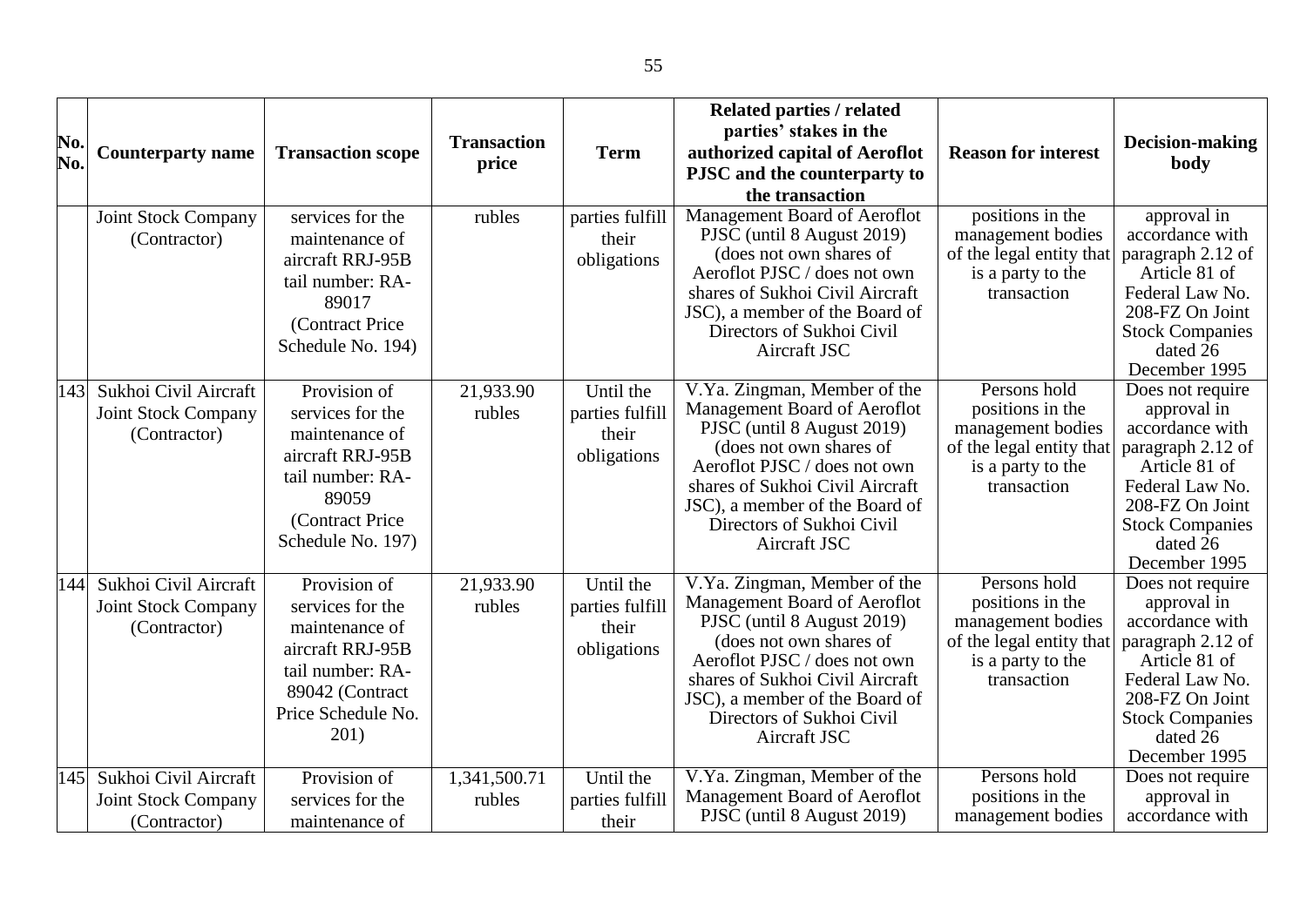|     |                                                                     |                                                                                                                                             |                        |                                                      | <b>Related parties / related</b>                                                                                                                                                                                                                                        |                                                                                                                       |                                                                                                                                                                                                        |
|-----|---------------------------------------------------------------------|---------------------------------------------------------------------------------------------------------------------------------------------|------------------------|------------------------------------------------------|-------------------------------------------------------------------------------------------------------------------------------------------------------------------------------------------------------------------------------------------------------------------------|-----------------------------------------------------------------------------------------------------------------------|--------------------------------------------------------------------------------------------------------------------------------------------------------------------------------------------------------|
| No. | <b>Counterparty name</b>                                            | <b>Transaction scope</b>                                                                                                                    | <b>Transaction</b>     | <b>Term</b>                                          | parties' stakes in the<br>authorized capital of Aeroflot                                                                                                                                                                                                                | <b>Reason for interest</b>                                                                                            | Decision-making                                                                                                                                                                                        |
| No. |                                                                     |                                                                                                                                             | price                  |                                                      | PJSC and the counterparty to                                                                                                                                                                                                                                            |                                                                                                                       | body                                                                                                                                                                                                   |
|     |                                                                     |                                                                                                                                             |                        |                                                      | the transaction                                                                                                                                                                                                                                                         |                                                                                                                       |                                                                                                                                                                                                        |
|     |                                                                     | aircraft RRJ-95B<br>tail number: RA-<br>89027<br>(Contract Price<br>Schedule No. 172)                                                       |                        | obligations                                          | (does not own shares of<br>Aeroflot PJSC / does not own<br>shares of Sukhoi Civil Aircraft<br>JSC), a member of the Board of<br>Directors of Sukhoi Civil<br>Aircraft JSC                                                                                               | of the legal entity that<br>is a party to the<br>transaction                                                          | paragraph 2.12 of<br>Article 81 of<br>Federal Law No.<br>208-FZ On Joint<br><b>Stock Companies</b><br>dated 26                                                                                         |
| 146 | Sukhoi Civil Aircraft<br><b>Joint Stock Company</b><br>(Contractor) | Provision of<br>services for the<br>maintenance of<br>aircraft RRJ-95B<br>tail number: RA-<br>89046<br>(Contract Price<br>Schedule No. 152) | 2,979,908.77<br>rubles | Until the<br>parties fulfill<br>their<br>obligations | V.Ya. Zingman, Member of the<br>Management Board of Aeroflot<br>PJSC (until 8 August 2019)<br>(does not own shares of<br>Aeroflot PJSC / does not own<br>shares of Sukhoi Civil Aircraft<br>JSC), a member of the Board of<br>Directors of Sukhoi Civil<br>Aircraft JSC | Persons hold<br>positions in the<br>management bodies<br>of the legal entity that<br>is a party to the<br>transaction | December 1995<br>Does not require<br>approval in<br>accordance with<br>paragraph 2.12 of<br>Article 81 of<br>Federal Law No.<br>208-FZ On Joint<br><b>Stock Companies</b><br>dated 26<br>December 1995 |
| 147 | Sukhoi Civil Aircraft<br><b>Joint Stock Company</b><br>(Contractor) | Provision of<br>services for the<br>maintenance of<br>aircraft RRJ-95B<br>tail number: RA-<br>89051<br>(Contract Price<br>Schedule No. 166) | 21,933.90<br>rubles    | Until the<br>parties fulfill<br>their<br>obligations | V.Ya. Zingman, Member of the<br>Management Board of Aeroflot<br>PJSC (until 8 August 2019)<br>(does not own shares of<br>Aeroflot PJSC / does not own<br>shares of Sukhoi Civil Aircraft<br>JSC), a member of the Board of<br>Directors of Sukhoi Civil<br>Aircraft JSC | Persons hold<br>positions in the<br>management bodies<br>of the legal entity that<br>is a party to the<br>transaction | Does not require<br>approval in<br>accordance with<br>paragraph 2.12 of<br>Article 81 of<br>Federal Law No.<br>208-FZ On Joint<br><b>Stock Companies</b><br>dated 26<br>December 1995                  |
| 148 | Sukhoi Civil Aircraft<br><b>Joint Stock Company</b><br>(Contractor) | Provision of<br>services for the<br>maintenance of<br>aircraft RRJ-95B                                                                      | 60,112.57<br>rubles    | Until the<br>parties fulfill<br>their<br>obligations | V.Ya. Zingman, Member of the<br>Management Board of Aeroflot<br>PJSC (until 8 August 2019)<br>(does not own shares of<br>Aeroflot PJSC / does not own                                                                                                                   | Persons hold<br>positions in the<br>management bodies<br>of the legal entity that<br>is a party to the                | Does not require<br>approval in<br>accordance with<br>paragraph 2.12 of<br>Article 81 of                                                                                                               |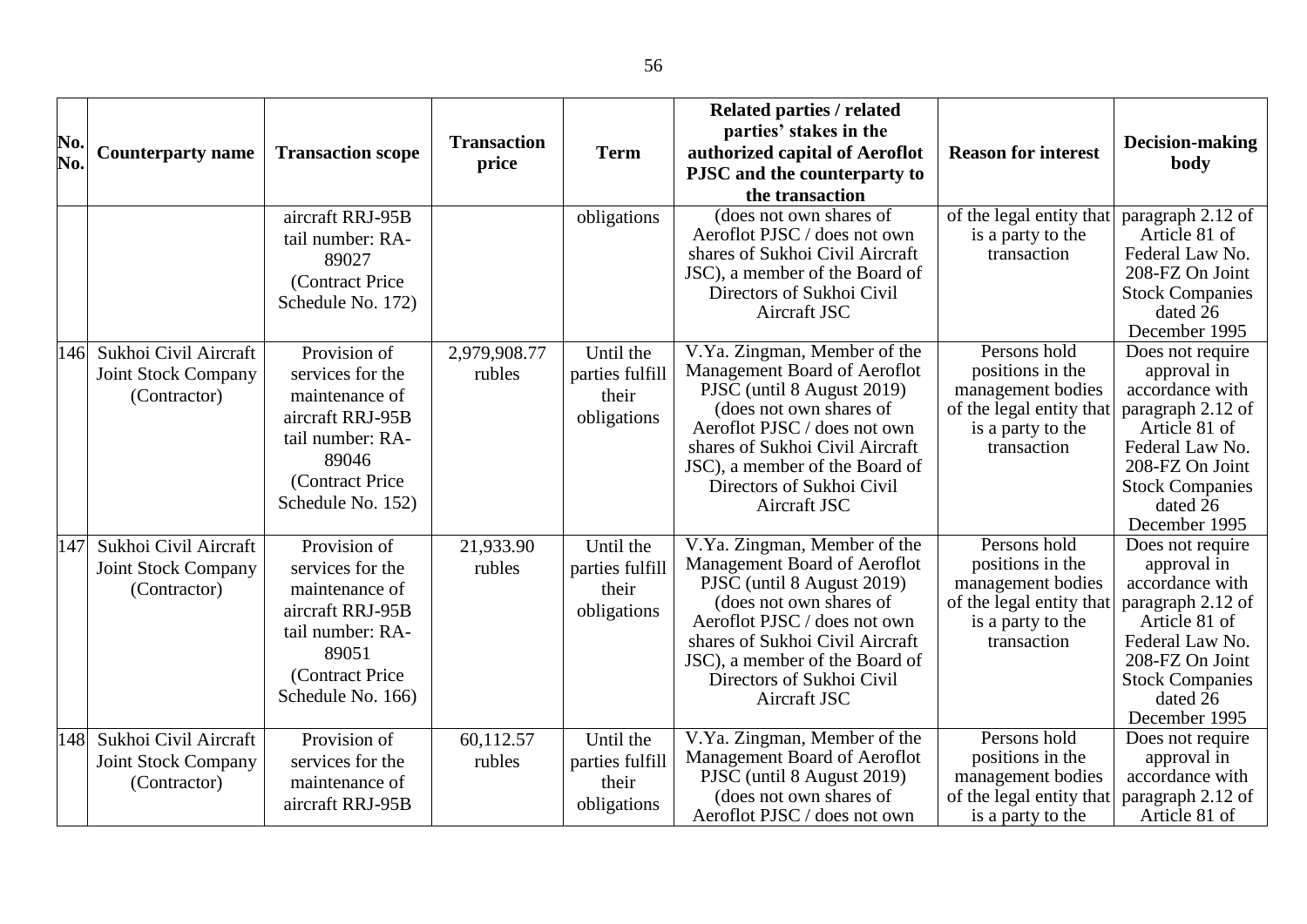| No.<br>No. | <b>Counterparty name</b>                                            | <b>Transaction scope</b>                                                                                                                    | <b>Transaction</b><br>price | <b>Term</b>                                          | Related parties / related<br>parties' stakes in the<br>authorized capital of Aeroflot<br>PJSC and the counterparty to<br>the transaction                                                                                                                                | <b>Reason for interest</b>                                                                                            | Decision-making<br>body                                                                                                                                                               |
|------------|---------------------------------------------------------------------|---------------------------------------------------------------------------------------------------------------------------------------------|-----------------------------|------------------------------------------------------|-------------------------------------------------------------------------------------------------------------------------------------------------------------------------------------------------------------------------------------------------------------------------|-----------------------------------------------------------------------------------------------------------------------|---------------------------------------------------------------------------------------------------------------------------------------------------------------------------------------|
|            |                                                                     | tail number: RA-<br>89032, RA-89051<br>(Contract Price<br>Schedule No. 173)                                                                 |                             |                                                      | shares of Sukhoi Civil Aircraft<br>JSC), a member of the Board of<br>Directors of Sukhoi Civil<br>Aircraft JSC                                                                                                                                                          | transaction                                                                                                           | Federal Law No.<br>208-FZ On Joint<br><b>Stock Companies</b><br>dated 26<br>December 1995                                                                                             |
| 149        | Sukhoi Civil Aircraft<br>Joint Stock Company<br>(Contractor)        | Provision of<br>services for the<br>maintenance of<br>aircraft RRJ-95B<br>tail number: RA-<br>89056<br>(Contract Price<br>Schedule No. 176) | 46,883.69<br>rubles         | Until the<br>parties fulfill<br>their<br>obligations | V.Ya. Zingman, Member of the<br>Management Board of Aeroflot<br>PJSC (until 8 August 2019)<br>(does not own shares of<br>Aeroflot PJSC / does not own<br>shares of Sukhoi Civil Aircraft<br>JSC), a member of the Board of<br>Directors of Sukhoi Civil<br>Aircraft JSC | Persons hold<br>positions in the<br>management bodies<br>of the legal entity that<br>is a party to the<br>transaction | Does not require<br>approval in<br>accordance with<br>paragraph 2.12 of<br>Article 81 of<br>Federal Law No.<br>208-FZ On Joint<br><b>Stock Companies</b><br>dated 26<br>December 1995 |
| 150        | Sukhoi Civil Aircraft<br><b>Joint Stock Company</b><br>(Contractor) | Provision of<br>services for the<br>maintenance of<br>aircraft RRJ-95B<br>tail number: RA-<br>89022<br>(Contract Price<br>Schedule No. 180) | 1,681,558.01<br>rubles      | Until the<br>parties fulfill<br>their<br>obligations | V.Ya. Zingman, Member of the<br>Management Board of Aeroflot<br>PJSC (until 8 August 2019)<br>(does not own shares of<br>Aeroflot PJSC / does not own<br>shares of Sukhoi Civil Aircraft<br>JSC), a member of the Board of<br>Directors of Sukhoi Civil<br>Aircraft JSC | Persons hold<br>positions in the<br>management bodies<br>of the legal entity that<br>is a party to the<br>transaction | Does not require<br>approval in<br>accordance with<br>paragraph 2.12 of<br>Article 81 of<br>Federal Law No.<br>208-FZ On Joint<br><b>Stock Companies</b><br>dated 26<br>December 1995 |
| 151        | Sukhoi Civil Aircraft<br><b>Joint Stock Company</b><br>(Contractor) | Provision of<br>services for the<br>maintenance of<br>aircraft RRJ-95B<br>tail number: RA-<br>89022, RA-89027                               | 55,108.90<br>rubles         | Until the<br>parties fulfill<br>their<br>obligations | V.Ya. Zingman, Member of the<br>Management Board of Aeroflot<br>PJSC (until 8 August 2019)<br>(does not own shares of<br>Aeroflot PJSC / does not own<br>shares of Sukhoi Civil Aircraft<br>JSC), a member of the Board of                                              | Persons hold<br>positions in the<br>management bodies<br>of the legal entity that<br>is a party to the<br>transaction | Does not require<br>approval in<br>accordance with<br>paragraph 2.12 of<br>Article 81 of<br>Federal Law No.<br>208-FZ On Joint                                                        |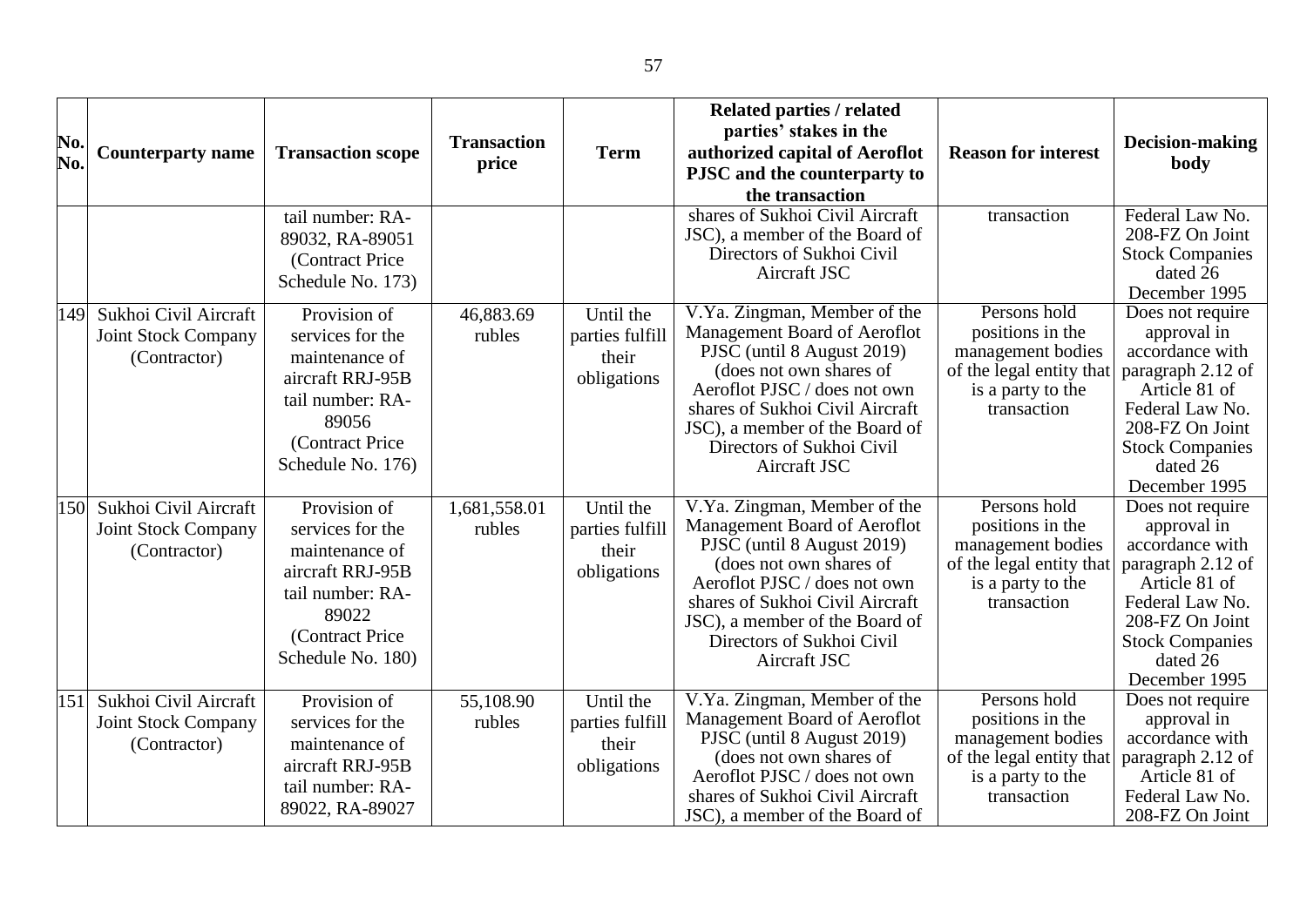| No.<br>No. | <b>Counterparty name</b>                                            | <b>Transaction scope</b>                                                                                                                     | <b>Transaction</b><br>price | <b>Term</b>                                          | <b>Related parties / related</b><br>parties' stakes in the<br>authorized capital of Aeroflot<br>PJSC and the counterparty to<br>the transaction                                                                                                                         | <b>Reason for interest</b>                                                                                            | Decision-making<br>body                                                                                                                                                               |
|------------|---------------------------------------------------------------------|----------------------------------------------------------------------------------------------------------------------------------------------|-----------------------------|------------------------------------------------------|-------------------------------------------------------------------------------------------------------------------------------------------------------------------------------------------------------------------------------------------------------------------------|-----------------------------------------------------------------------------------------------------------------------|---------------------------------------------------------------------------------------------------------------------------------------------------------------------------------------|
|            |                                                                     | (Contract Price<br>Schedule No. 186)                                                                                                         |                             |                                                      | Directors of Sukhoi Civil<br>Aircraft JSC                                                                                                                                                                                                                               |                                                                                                                       | <b>Stock Companies</b><br>dated 26<br>December 1995                                                                                                                                   |
| 152        | Sukhoi Civil Aircraft<br><b>Joint Stock Company</b><br>(Contractor) | Provision of<br>services for the<br>maintenance of<br>aircraft RRJ-95B<br>tail number: RA-<br>89058<br>(Contract Price)<br>Schedule No. 187) | 1,369,744.24<br>rubles      | Until the<br>parties fulfill<br>their<br>obligations | V.Ya. Zingman, Member of the<br>Management Board of Aeroflot<br>PJSC (until 8 August 2019)<br>(does not own shares of<br>Aeroflot PJSC / does not own<br>shares of Sukhoi Civil Aircraft<br>JSC), a member of the Board of<br>Directors of Sukhoi Civil<br>Aircraft JSC | Persons hold<br>positions in the<br>management bodies<br>of the legal entity that<br>is a party to the<br>transaction | Does not require<br>approval in<br>accordance with<br>paragraph 2.12 of<br>Article 81 of<br>Federal Law No.<br>208-FZ On Joint<br><b>Stock Companies</b><br>dated 26<br>December 1995 |
| 153        | Sukhoi Civil Aircraft<br><b>Joint Stock Company</b><br>(Contractor) | Provision of<br>services for the<br>maintenance of<br>aircraft RRJ-95B<br>tail number: RA-<br>89114<br>(Contract Price)<br>Schedule No. 208) | 160,534.00<br>rubles        | Until the<br>parties fulfill<br>their<br>obligations | V.Ya. Zingman, Member of the<br>Management Board of Aeroflot<br>PJSC (until 8 August 2019)<br>(does not own shares of<br>Aeroflot PJSC / does not own<br>shares of Sukhoi Civil Aircraft<br>JSC), a member of the Board of<br>Directors of Sukhoi Civil<br>Aircraft JSC | Persons hold<br>positions in the<br>management bodies<br>of the legal entity that<br>is a party to the<br>transaction | Does not require<br>approval in<br>accordance with<br>paragraph 2.12 of<br>Article 81 of<br>Federal Law No.<br>208-FZ On Joint<br><b>Stock Companies</b><br>dated 26<br>December 1995 |
| 154        | Sukhoi Civil Aircraft<br><b>Joint Stock Company</b><br>(Contractor) | Provision of<br>services for the<br>maintenance of<br>aircraft RRJ-95B<br>tail number: RA-<br>89116<br>(Contract Price)<br>Schedule No. 210) | 21,933.90<br>rubles         | Until the<br>parties fulfill<br>their<br>obligations | V.Ya. Zingman, Member of the<br>Management Board of Aeroflot<br>PJSC (until 8 August 2019)<br>(does not own shares of<br>Aeroflot PJSC / does not own<br>shares of Sukhoi Civil Aircraft<br>JSC), a member of the Board of<br>Directors of Sukhoi Civil<br>Aircraft JSC | Persons hold<br>positions in the<br>management bodies<br>of the legal entity that<br>is a party to the<br>transaction | Does not require<br>approval in<br>accordance with<br>paragraph 2.12 of<br>Article 81 of<br>Federal Law No.<br>208-FZ On Joint<br><b>Stock Companies</b><br>dated 26                  |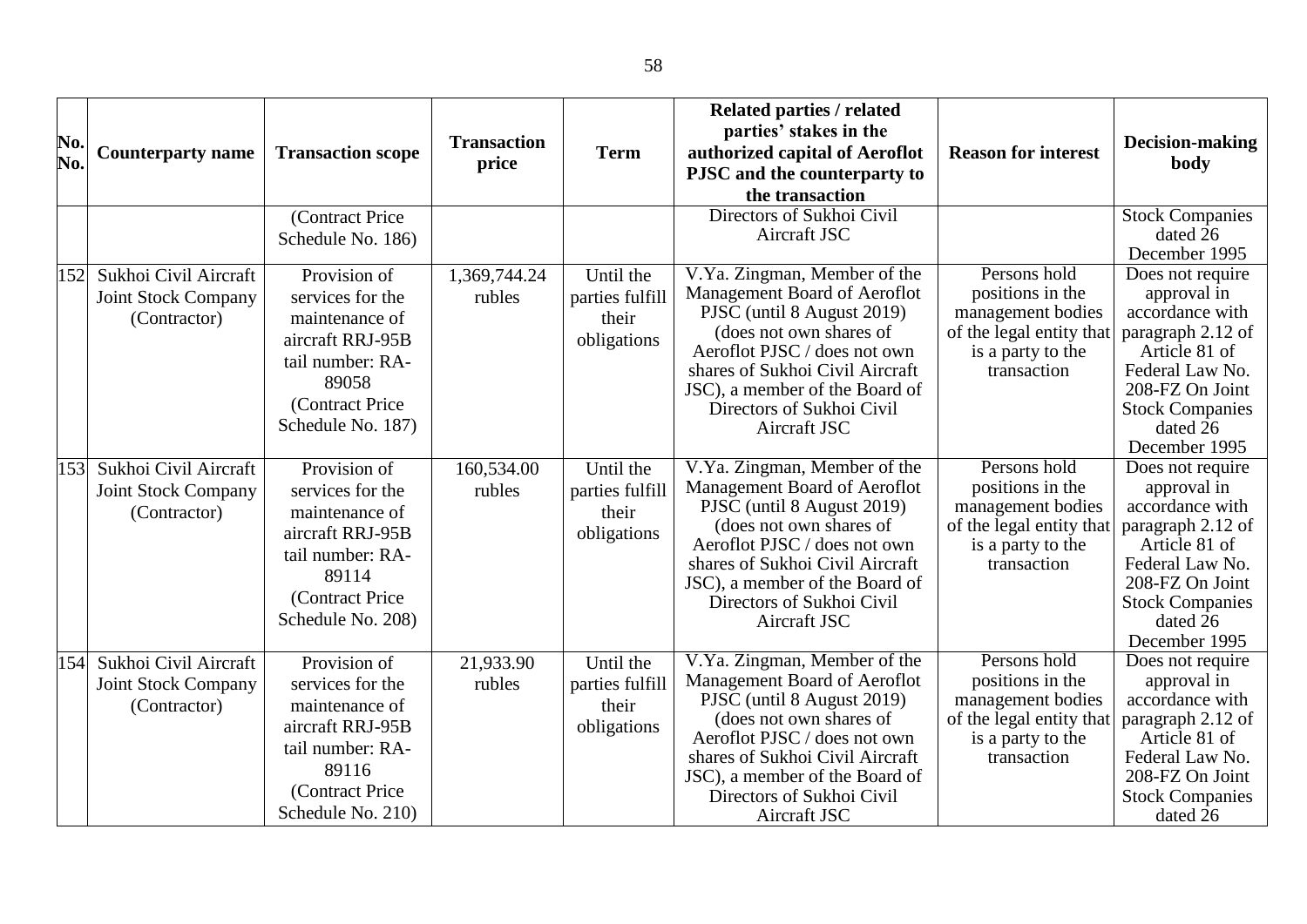| No.<br>No. | <b>Counterparty name</b>                                            | <b>Transaction scope</b>                                                                                                                     | <b>Transaction</b><br>price               | <b>Term</b>                                          | <b>Related parties / related</b><br>parties' stakes in the<br>authorized capital of Aeroflot<br>PJSC and the counterparty to<br>the transaction                                                                                                                                                | <b>Reason for interest</b>                                                                                            | <b>Decision-making</b><br>body                                                                                                                                                                         |
|------------|---------------------------------------------------------------------|----------------------------------------------------------------------------------------------------------------------------------------------|-------------------------------------------|------------------------------------------------------|------------------------------------------------------------------------------------------------------------------------------------------------------------------------------------------------------------------------------------------------------------------------------------------------|-----------------------------------------------------------------------------------------------------------------------|--------------------------------------------------------------------------------------------------------------------------------------------------------------------------------------------------------|
| 155        | Sukhoi Civil Aircraft<br><b>Joint Stock Company</b><br>(Contractor) | Provision of<br>services for the<br>maintenance of<br>aircraft RRJ-95B<br>tail number: RA-<br>89017<br>(Contract Price<br>Schedule No. 212)  | 42,496.91<br>rubles                       | Until the<br>parties fulfill<br>their<br>obligations | V.Ya. Zingman, Member of the<br>Management Board of Aeroflot<br>PJSC (until 8 August 2019)<br>(does not own shares of<br>Aeroflot PJSC / does not own<br>shares of Sukhoi Civil Aircraft<br>JSC), a member of the Board of<br>Directors of Sukhoi Civil<br>Aircraft JSC                        | Persons hold<br>positions in the<br>management bodies<br>of the legal entity that<br>is a party to the<br>transaction | December 1995<br>Does not require<br>approval in<br>accordance with<br>paragraph 2.12 of<br>Article 81 of<br>Federal Law No.<br>208-FZ On Joint<br><b>Stock Companies</b><br>dated 26<br>December 1995 |
| 156        | Sukhoi Civil Aircraft<br><b>Joint Stock Company</b><br>(Contractor) | Provision of<br>services for the<br>maintenance of<br>aircraft RRJ-95B<br>tail number: RA-<br>89116<br>(Contract Price)<br>Schedule No. 213) | 65,801.66<br>rubles                       | Until the<br>parties fulfill<br>their<br>obligations | V.Ya. Zingman, Member of the<br>Management Board of Aeroflot<br>PJSC (until 8 August 2019)<br>(does not own shares of<br>Aeroflot PJSC / does not own<br>shares of Sukhoi Civil Aircraft<br>JSC), a member of the Board of<br>Directors of Sukhoi Civil<br>Aircraft JSC                        | Persons hold<br>positions in the<br>management bodies<br>of the legal entity that<br>is a party to the<br>transaction | Does not require<br>approval in<br>accordance with<br>paragraph 2.12 of<br>Article 81 of<br>Federal Law No.<br>208-FZ On Joint<br><b>Stock Companies</b><br>dated 26<br>December 1995                  |
| 157        | Rossiya Airlines JSC<br>(Contractor)                                | Providing ground<br>services to the<br>aircraft at the<br>airport of<br>Vladivostok                                                          | Does not<br>exceed<br>6,000,000<br>rubles | Until the<br>parties fulfill<br>their<br>obligations | Members of the Management<br>Board<br>of Aeroflot PJSC V.Ya.<br>Zingman (until 8 August 2019)<br>(does not own shares of<br>Aeroflot PJSC / does not own<br>shares of Rossiya Airlines JSC),<br>A.Yu. Chikhanchin (does not<br>own shares of Aeroflot PJSC /<br>does not own shares of Rossiya | Persons hold<br>positions in the<br>management bodies<br>of the legal entity that<br>is a party to the<br>transaction | Does not require<br>approval in<br>accordance with<br>paragraph 2.12 of<br>Article 81 of<br>Federal Law No.<br>208-FZ On Joint<br><b>Stock Companies</b><br>dated 26<br>December 1995                  |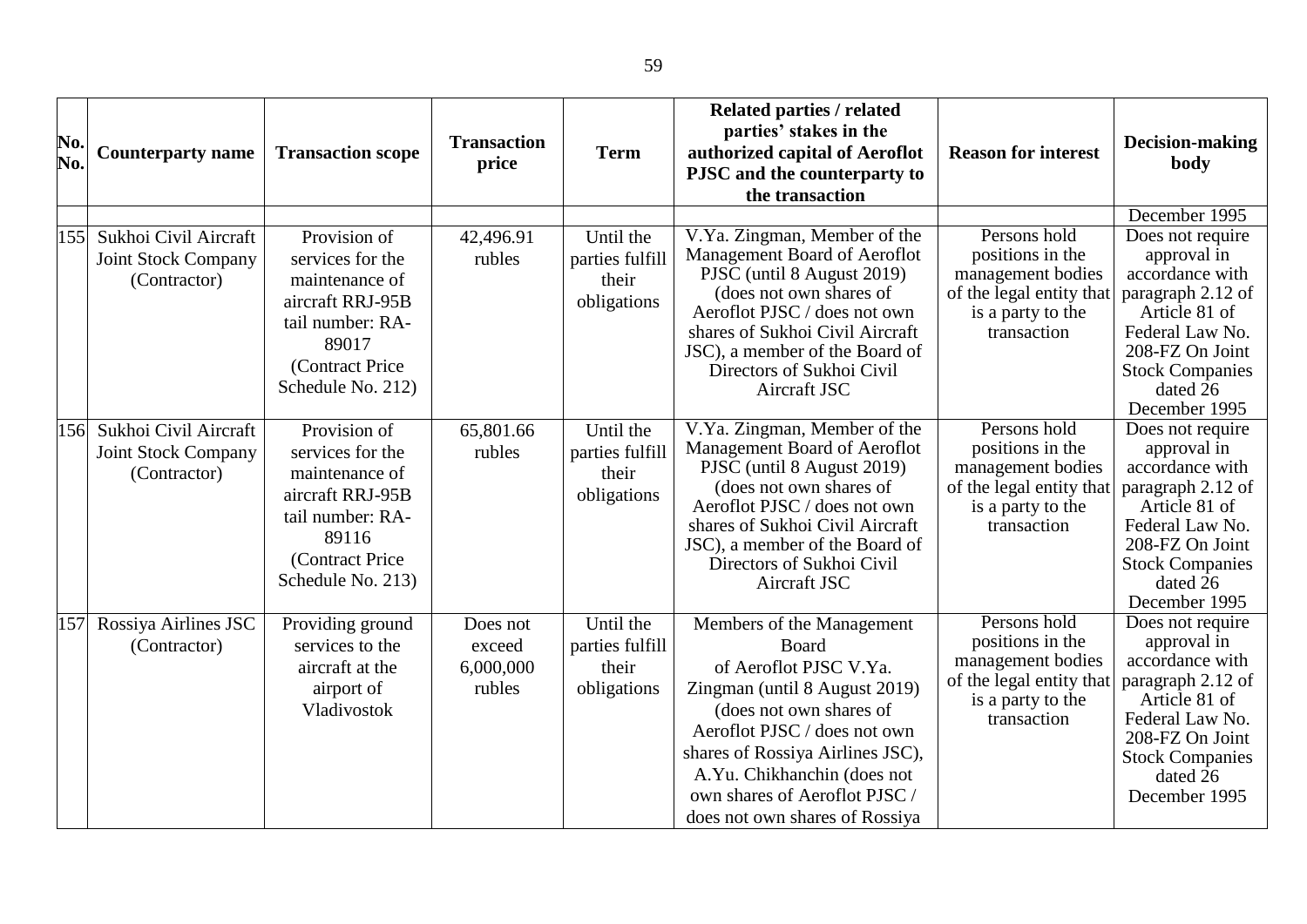| No.<br>No. | <b>Counterparty name</b> | <b>Transaction scope</b> | <b>Transaction</b> | <b>Term</b>     | Related parties / related<br>parties' stakes in the<br>authorized capital of Aeroflot | <b>Reason for interest</b>                    | Decision-making<br>body              |
|------------|--------------------------|--------------------------|--------------------|-----------------|---------------------------------------------------------------------------------------|-----------------------------------------------|--------------------------------------|
|            |                          |                          | price              |                 | PJSC and the counterparty to                                                          |                                               |                                      |
|            |                          |                          |                    |                 | the transaction                                                                       |                                               |                                      |
|            |                          |                          |                    |                 | Airlines JSC) are members of                                                          |                                               |                                      |
|            |                          |                          |                    |                 | the Board of Directors of                                                             |                                               |                                      |
|            |                          |                          |                    |                 | Rossiya Airlines JSC                                                                  |                                               |                                      |
| 158        | Rossiya Airlines JSC     | Providing ground         | Does not           | Until the       | Members of the Management                                                             | Persons hold                                  | Does not require                     |
|            | (Contractor)             | services to the          | exceed             | parties fulfill | Board of Aeroflot PJSC V.Ya.                                                          | positions in the                              | approval in                          |
|            |                          | aircraft at the          | 6,000,000          | their           | Zingman (until 8 August 2019)                                                         | management bodies<br>of the legal entity that | accordance with<br>paragraph 2.12 of |
|            |                          | airport of               | rubles             | obligations     | (does not own shares of                                                               | is a party to the                             | Article 81 of                        |
|            |                          | Perm                     |                    |                 | Aeroflot PJSC / does not own                                                          | transaction                                   | Federal Law No.                      |
|            |                          |                          |                    |                 | shares of Rossiya Airlines JSC),                                                      |                                               | 208-FZ On Joint                      |
|            |                          |                          |                    |                 | A.Yu. Chikhanchin (does not                                                           |                                               | <b>Stock Companies</b>               |
|            |                          |                          |                    |                 | own shares of Aeroflot PJSC /                                                         |                                               | dated 26                             |
|            |                          |                          |                    |                 | does not own shares of Rossiya                                                        |                                               | December 1995                        |
|            |                          |                          |                    |                 | Airlines JSC) are members of                                                          |                                               |                                      |
|            |                          |                          |                    |                 | the Board of Directors of                                                             |                                               |                                      |
|            |                          |                          |                    |                 | Rossiya Airlines JSC                                                                  |                                               |                                      |
| 159        | A-Technics LLC           | Lease of property        | Does not           | Until the       | Members of the Management                                                             | Persons hold                                  | Does not require                     |
|            | (Lessee)                 | for aircraft             | exceed             | parties fulfill | Board of Aeroflot PJSC - V.N.                                                         | positions in the                              | approval in<br>accordance with       |
|            |                          | maintenance and          | 6,000,000          | their           | Antonov (owns a 0,000425% stake                                                       | management bodies<br>of the legal entity that | paragraph 2.12 of                    |
|            |                          | repair                   | rubles             | obligations     | in the authorized capital of share of<br>Aeroflot PJSC / does not have a              | is a party to the                             | Article 81 of                        |
|            |                          |                          |                    |                 | stake in the authorized capital of                                                    | transaction                                   | Federal Law No.                      |
|            |                          |                          |                    |                 | share of A-Technics LLC), I.V.                                                        |                                               | 208-FZ On Joint                      |
|            |                          |                          |                    |                 | Parakhin (owns a of 0.000007%                                                         |                                               | <b>Stock Companies</b>               |
|            |                          |                          |                    |                 | stake in the authorized capital of                                                    |                                               | dated 26                             |
|            |                          |                          |                    |                 | share of Aeroflot PJSC / does not                                                     |                                               | December 1995                        |
|            |                          |                          |                    |                 | have a stake in the authorized                                                        |                                               |                                      |
|            |                          |                          |                    |                 | capital of share of A-Technics                                                        |                                               |                                      |
|            |                          |                          |                    |                 | $LLC$ — are members of the Board                                                      |                                               |                                      |
|            |                          |                          |                    |                 | of Directors of                                                                       |                                               |                                      |
|            |                          |                          |                    |                 | A-Technics LLC                                                                        |                                               |                                      |